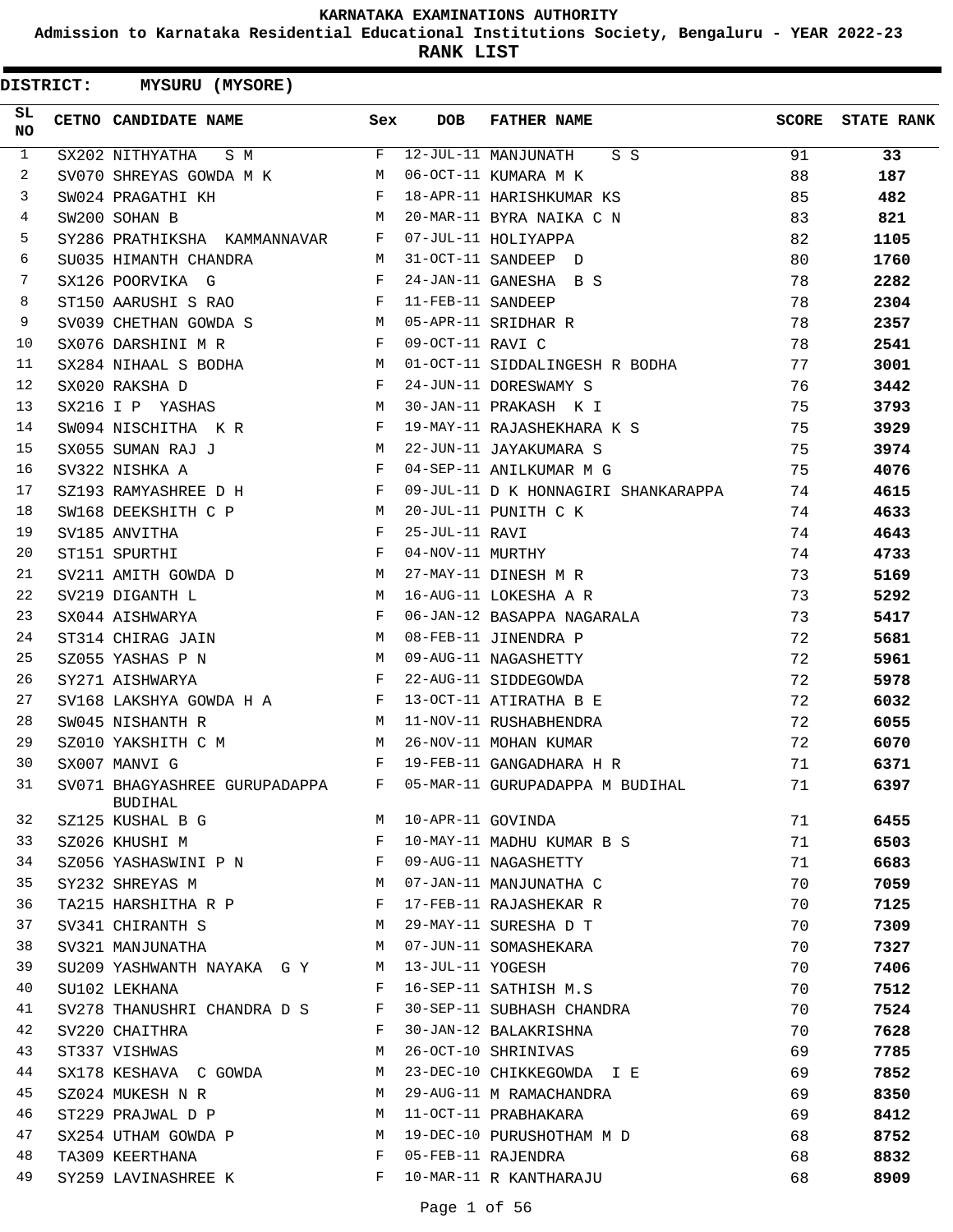**Admission to Karnataka Residential Educational Institutions Society, Bengaluru - YEAR 2022-23**

| <b>DISTRICT:</b> |            | MYSURU (MYSORE)                                                           |              |                   |                              |       |                   |
|------------------|------------|---------------------------------------------------------------------------|--------------|-------------------|------------------------------|-------|-------------------|
| SL.<br>NO.       |            | CETNO CANDIDATE NAME                                                      | Sex          | <b>DOB</b>        | <b>FATHER NAME</b>           | SCORE | <b>STATE RANK</b> |
| 50               |            | SX073 KRUSHIK PRAKASH                                                     | M            |                   | 11-APR-11 PRAKASHA S         | 68    | 8994              |
| 51               |            | SW034 PRAJWAL K R                                                         | M            |                   | 17-APR-11 RANGE GOWDA        | 68    | 9015              |
| 52               |            | SV274 SRAVANTHI                                                           | F            | 08-MAY-11 RAJESH  |                              | 68    | 9070              |
| 53               |            | SW195 JNANASHREE S                                                        | F            |                   | 01-JUL-11 SRINIVASMURTHY K   | 68    | 9220              |
| 54               |            | SW119 K N DHARMRSHA                                                       | M            | 07-AUG-11 NAVEENA |                              | 68    | 9300              |
| 55               |            | SZ128 VEDHASHREE                                                          | F            |                   | 17-DEC-11 SWAMI NAYAKA       | 68    | 9485              |
| 56               |            | SY385 YASHWANTH K J                                                       | M            |                   | 07-JAN-11 JAGADEESHA K N     | 67    | 9782              |
| 57               |            | SY049 ROHITH K M                                                          | М            | 22-FEB-11 MURTHY  |                              | 67    | 9868              |
| 58               | SZ067 SONA |                                                                           | F            |                   | 01-APR-11 HARISHA K R        | 67    | 9957              |
| 59               |            | SZ143 CHAITHRA M                                                          | F            | 02-MAY-11 MANJU   |                              | 67    | 10021             |
| 60               |            | SX217 MAHADEVAPRASAD L G                                                  | М            |                   | 16-JUN-11 GIRISH M           | 67    | 10147             |
| 61               |            | SV023 JAYANTH G                                                           | M            |                   | 12-AUG-11 GOVINDA RAJU       | 67    | 10289             |
| 62               |            | TA069 RESHMA M N                                                          | F            |                   | 29-SEP-11 NAVEENKUMAR M S    | 67    | 10370             |
| 63               |            | SY042 THANMAYI D L                                                        | F            |                   | 01-OCT-11 LINGAPPA           | 67    | 10373             |
| 64               |            | SV063 TEJAS                                                               | M            |                   | 24-NOV-11 MANJUNATHA B K     | 67    | 10440             |
| 65               |            | ST277 ARPITHA                                                             | F            |                   | 04-JAN-12 SURESH CHOWDARI    | 67    | 10476             |
| 66               |            | SY370 MANYA N                                                             | F            | 05-OCT-10 NANDISH |                              | 66    | 10634             |
| 67               |            | SV318 VARUN Y GOWDA                                                       | М            |                   | 19-DEC-10 YOGESHWARA K K     | 66    | 10749             |
| 68               |            | SW066 HIMA D                                                              | F            |                   | 15-FEB-11 DHARME GOWDA B S   | 66    | 10855             |
| 69               |            | SW137 SINCHANA                                                            | F            |                   | 04-MAR-11 THIMMEGOWDA        | 66    | 10886             |
| 70               |            | SZ126 MANI S                                                              | M            | 28-JUN-11 SHIVA   |                              | 66    | 11189             |
| 71               |            | TA154 SHASHIKALA K S                                                      | F            |                   | 14-JUL-11 SHIVANNA           | 66    | 11231             |
| 72               |            | SV295 SHAMITH S M                                                         | M            |                   | 12-AUG-11 MANJUNATH C J      | 66    | 11299             |
| 73               |            | SV245 LAVANYA                                                             | F            |                   | 19-AUG-11 RAGHAVENDRA NAYAKA | 66    | 11308             |
| 74               |            | SV266 HARSHA M                                                            | М            |                   | 16-NOV-11 MUKANDHARAJU C     | 66    | 11437             |
| 75               |            | SW139 NEHA S                                                              | F            |                   | 23-DEC-11 SHASHIDHARA S S    | 66    | 11479             |
| 76               |            | SV222 PRATHAM B R                                                         | M            |                   | 24-JAN-11 RAJA NAYAKA        | 65    | 11868             |
| 77               |            | TA378 SIDDARTH K M                                                        | M            |                   | 04-MAR-11 MAHADEVASWAMY K S  | 65    | 11950             |
| 78               |            | SX171 SHRINIDHI                                                           | M            |                   | 29-MAR-11 SHIVASWAMY         | 65    | 12008             |
| 79               |            | SY358 PRUTHVI N                                                           | M            |                   | 27-SEP-11 M NAVEEN KUMAR     | 65    | 12479             |
| 80               |            | SV027 GANYA R GOWDA                                                       | F            |                   | 03-NOV-11 RAMACHANDRA S R    | 65    | 12539             |
| 81               |            | ST170 BHUVANENDRA T                                                       | M            |                   | 18-FEB-12 THEERTHA H H       | 65    | 12618             |
| 82               |            | SX078 CHAITHANYA S                                                        | F            |                   | 17-DEC-10 SHIVANAGA          | 64    | 12897             |
| 83               |            | SW188 PRANAMYA K                                                          | F            |                   | 03-AUG-11 KANTHARAJ D K      | 64    | 13504             |
| 84               |            | ST288 DHANUSH                                                             | М            | 17-SEP-11 MAHESHA |                              | 64    | 13608             |
| 85               |            | SX103 HEMANTH N                                                           | М            |                   | 14-DEC-11 NAGESH J           | 64    | 13736             |
| 86               |            | SX260 MOWLYA                                                              | F            |                   | 04-MAR-12 MAHADEVASWAMY      | 64    | 13777             |
| 87               |            | SW190 TEJASHWINI A R                                                      | $\mathbf{F}$ |                   | 28-JAN-11 RANGANNA           | 63    | 14213             |
| 88               |            | SZ264 VIDYALAKSHMI K D F                                                  |              |                   | 12-FEB-11 LOKESH K D         | 63    | 14246             |
| 89               |            | SV261 PREAKSHA A S<br>$\mathbf{F}$ and the set of the set of $\mathbf{F}$ |              |                   | 15-MAR-11 SHRINIVASA A T     | 63    | 14317             |
| 90               |            | SX050 RISHIKESH V NALAVADE M                                              |              |                   | 11-MAY-11 VITTAL K NALAVADE  | 63    | 14464             |
| 91               |            | SV156 NIKHIL GOWDA                                                        | M            |                   | 14-JUN-11 MANJUNATHA S S     | 63    | 14574             |
| 92               |            | SZ124 DHANALAKSHMI M V                                                    | F            |                   | 19-JUN-11 VASU M C           | 63    | 14590             |
| 93               |            | SX177 BHUVAN SHEKAR C                                                     | М            |                   | 15-JUL-11 P CHANDRASHEKAR    | 63    | 14673             |
| 94               |            | TA214 SAHANA M                                                            | F            |                   | 14-OCT-11 MAHADEVAIAHA N     | 63    | 14876             |
| 95               |            | SZ132 BHUVANA A M                                                         | F            |                   | 11-MAR-12 MANJUNATHA T       | 63    | 15009             |
| 96               |            | SX139 DEEPAK S M                                                          | M            |                   | 13-DEC-10 MAHESH S           | 62    | 15334             |
| 97               |            | SX029 HEMADRI A H                                                         | M            |                   | 16-MAR-11 HARISH A H         | 62    | 15586             |
| 98               |            | SZ046 GUNASHREE                                                           | $\mathbf{F}$ |                   | 30-MAR-11 MUTHURAJ M P       | 62    | 15638             |
| 99               |            | SV094 SURESH KUMAR K S                                                    |              |                   | M 11-APR-11 SWAMY GOWDA      | 62    | 15693             |
|                  |            |                                                                           |              |                   |                              |       |                   |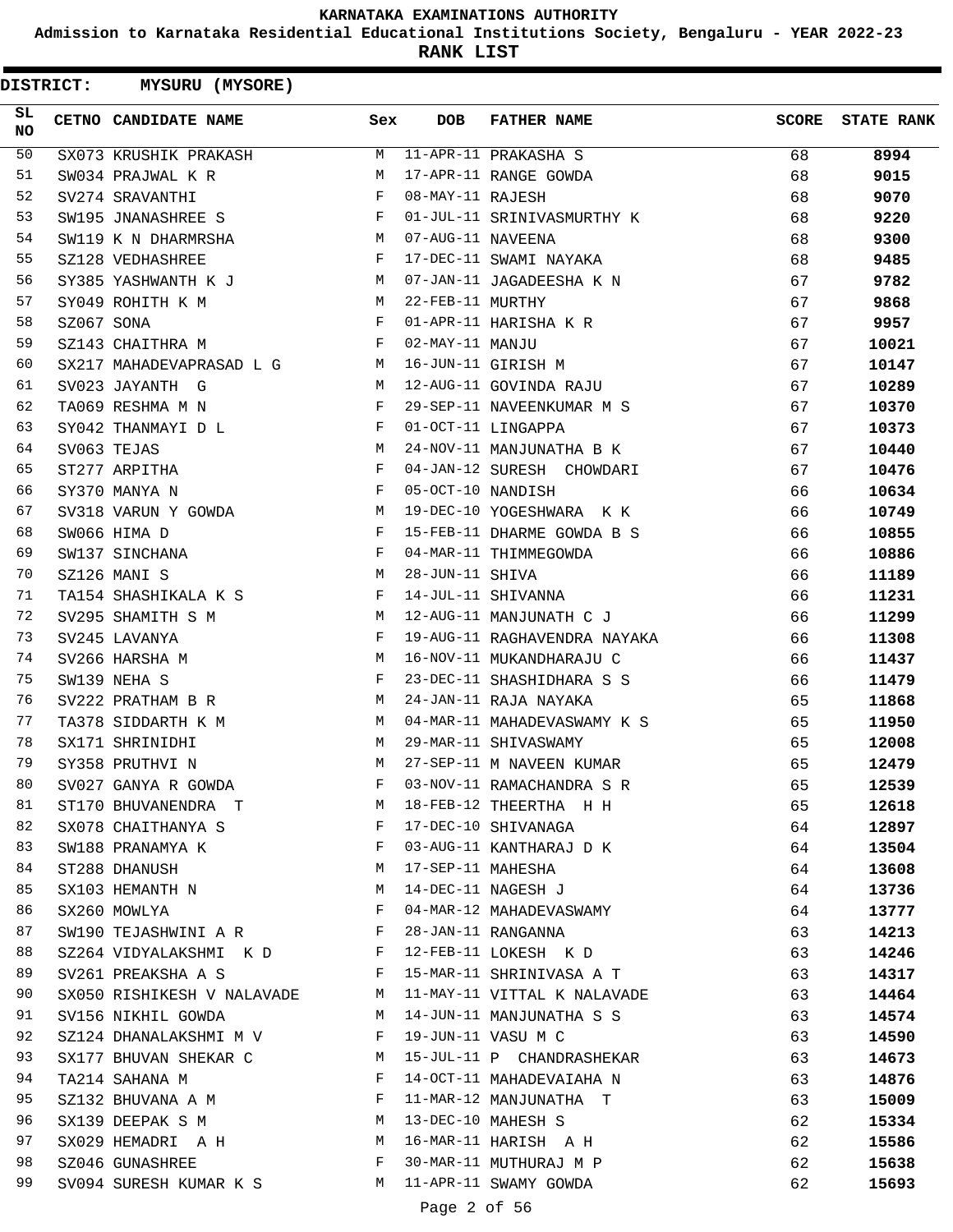**Admission to Karnataka Residential Educational Institutions Society, Bengaluru - YEAR 2022-23**

**RANK LIST**

| SL<br><b>NO</b> | CETNO CANDIDATE NAME                                                      | Sex          | <b>DOB</b>        | <b>FATHER NAME</b>                    | <b>SCORE</b> | <b>STATE RANK</b> |
|-----------------|---------------------------------------------------------------------------|--------------|-------------------|---------------------------------------|--------------|-------------------|
| 100             | SV020 MOULYA P                                                            | F            |                   | 14-APR-11 PRASANNA<br>H R             | 62           | 15703             |
| 101             | SU087 PREETHAM H R                                                        | M            | 04-MAY-11 RAJAPPA |                                       | 62           | 15759             |
| 102             | SV161 BINDUSHREE                                                          | F            |                   | 16-JUN-11 KUMAR M L                   | 62           | 15902             |
| 103             | $\mathbf{F}$ and the state of the state $\mathbf{F}$<br>SV051 CHETHANA SM |              |                   | 26-JUN-11 MALLIKARJUNA SR             | 62           | 15938             |
| 104             | TA305 VIJAYASHANKAR R M                                                   |              | 26-JUL-11 RAVI S  |                                       | 62           | 16053             |
| 105             | $\mathbf{F}$<br>SY182 ANUSHREE                                            |              | 11-SEP-11 MAHESHA |                                       | 62           | 16166             |
| 106             | $\mathbf{F}$<br>SY111 SINDHU H M                                          |              | 28-FEB-11 MANJESH |                                       | 61           | 16915             |
| 107             | SW186 HARSHA GOWDA H A M                                                  |              | 17-MAR-11 ANANTHA |                                       | 61           | 16977             |
| 108             | SY116 H N LOKESHA<br><b>Solution</b> M                                    |              |                   | 06-APR-11 H M NAGARAJU                | 61           | 17040             |
| 109             | M <sub>1</sub><br>SW245 LIKITH S GOWDA                                    |              |                   | 06-APR-11 SHANKARA A J                | 61           | 17042             |
| 110             | $\mathbf{F}$ . The set of $\mathbf{F}$<br>SW250 VARSHINI K R              |              |                   | 06-MAY-11 RAMESH K P                  | 61           | 17139             |
| 111             | SY265 CHANDRAKANTHA J R M                                                 |              |                   | 16-MAY-11 LATE JAVARAIAH              | 61           | 17177             |
| 112             | <b>Example 2</b> F<br>SZ138 AKANKSHA                                      |              |                   | 13-JUN-11 YOGANANDA                   | 61           | 17276             |
| 113             | M<br>SW012 CHETHAN T M                                                    |              |                   | 16-JUN-11 MAHADEVA K T                | 61           | 17287             |
| 114             | TA288 CHETHANA B                                                          | F            |                   | 26-JUN-11 BALAJI T                    | 61           | 17322             |
| 115             | $\mathbf{F}$ and $\mathbf{F}$ and $\mathbf{F}$<br>SU413 THAMASEENA        |              |                   | 15-JUL-11 MUJAHID PASHA               | 61           | 17401             |
| 116             | SZ282 SHASHANK B M<br><b>N</b>                                            |              |                   | 16-JUL-11 MUTHURAJU                   | 61           | 17403             |
| 117             | SY041 TEJASWINI                                                           | F            |                   | 16-JUL-11 RANGASWAMY                  | 61           | 17406             |
| 118             | TA015 VISHRUTHA S                                                         | $\mathbf{F}$ |                   | 23-AUG-11 SHANTESH V                  | 61           | 17531             |
| 119             | SX101 DHEERAJ D K<br>M <sub>N</sub>                                       |              |                   | 07-NOV-11 KUMARA K R                  | 61           | 17695             |
| 120             | TA360 POORVI S<br>and the state of the state of the Party                 |              |                   | 12-JAN-10 SHIVA KUMAR R               | 60           | 17832             |
| 121             | SV291 DHANUSH SINGAMMANAVARA M                                            |              |                   | 14-JAN-10 BALARAMA SINGAMMANAVARA     | 60           | 17833             |
| 122             | TA162 PRIYADARSHINI                                                       | F            |                   | 20-FEB-11 LOKESH M                    | 60           | 18324             |
| 123             | SX059 MADESH K R                                                          | M            | 21-APR-11 REVANNA |                                       | 60           | 18541             |
| 124             | SU375 VINAYAK SANTOSH CHADICHAL                                           | M            |                   | 20-MAY-11 SANTOSH BASAVARAJ CHADICHAL | 60           | 18646             |
| 125             | SV311 MADESHA                                                             | M            |                   | 17-JUN-11 RAVI C C                    | 60           | 18751             |
| 126             | SW143 LIKHITH GOWDA HM                                                    | M            |                   | 27-JUN-11 MAHADEVA K                  | 60           | 18787             |
| 127             | SU027 AISHVARYA                                                           | $\mathbf{F}$ | 28-JUN-11 MHADEVA |                                       | 60           | 18792             |
| 128             | TA374 NAVYASHREE K B F                                                    |              |                   | 03-JUL-11 BASAVALINGAPPA              | 60           | 18815             |
| 129             | <b>M</b><br>ST051 SURYANAND                                               |              |                   | 20-JUL-11 ANNADA S                    | 60           | 18882             |
| 130             | SZ280 LASYA K R                                                           | $\mathbf F$  |                   | 23-JUL-11 RAMAKRISHNA SHETTY          | 60           | 18890             |
| 131             | SU244 PRATHAPA H S                                                        | M            |                   | 25-AUG-11 SIDDARAJU                   | 60           | 18986             |
| 132             | SV244 CHETHAN K M                                                         | М            |                   | 17-DEC-10 MAHESH S                    | 59           | 19655             |
| 133             | SU252 RISHITHA                                                            | F            | 11-MAR-11 KUMAR   |                                       | 59           | 19909             |
| 134             | TA147 KARTHIK S                                                           | M            |                   | 06-MAY-11 SIDDAPPA M                  | 59           | 20111             |
| 135             | SV228 ANURADHA                                                            | F            |                   | 17-MAY-11 PUTTEGOWDA                  | 59           | 20151             |
| 136             | TA280 JAYANTH S                                                           | М            |                   | 25-MAY-11 SIDDARAJU                   | 59           | 20181             |
| 137             | ST094 APOORVA                                                             | F            |                   | 27-MAY-11 MAHADEVA                    | 59           | 20196             |
| 138             | SY047 YOGESH                                                              | М            |                   | 09-AUG-11 CHENNAIAH                   | 59           | 20514             |
| 139             | SZ150 MANVITHA K M                                                        | F            |                   | 29-AUG-11 MALLESHA K M                | 59           | 20571             |
| 140             | TA319 C S MONIKA                                                          | F            |                   | 23-OCT-11 CHANNAVEERA BHADRA          | 59           | 20697             |
| 141             | TA160 NITHYASHREE                                                         | F            |                   | 26-DEC-11 MALLIKARJUNASWAMY           | 59           | 20828             |
| 142             | TA050 BHUVAN KUMAR T C                                                    | M            |                   | 20-AUG-10 CHANDRASHEKAR S             | 58           | 21012             |
| 143             | SW132 DARSHAN H N                                                         | M            |                   | 19-OCT-10 NAGESH H B                  | 58           | 21112             |
| 144             | SV287 HEMANTH K S                                                         | М            |                   | 27-NOV-10 SUBBEGOWDA K C              | 58           | 21183             |
| 145             | SV053 NAVYA N                                                             | F            | 13-APR-11 NATARAJ |                                       | 58           | 21656             |
| 146             | TA313 PRATHIGNA K S                                                       | F            |                   | 15-APR-11 SRINIVASA                   | 58           | 21662             |
| 147             | SY255 SANJAY S                                                            | M            |                   | 08-MAY-11 SHIVAMURTHY                 | 58           | 21758             |
| 148             | SW204 SHRAVANTHI                                                          | F            |                   | 29-MAY-11 KRISHNA K                   | 58           | 21844             |
| 149             | SV323 JNANAVI K Y                                                         | F            |                   | 04-JUN-11 YOGESHA T                   | 58           | 21875             |
|                 |                                                                           |              |                   |                                       |              |                   |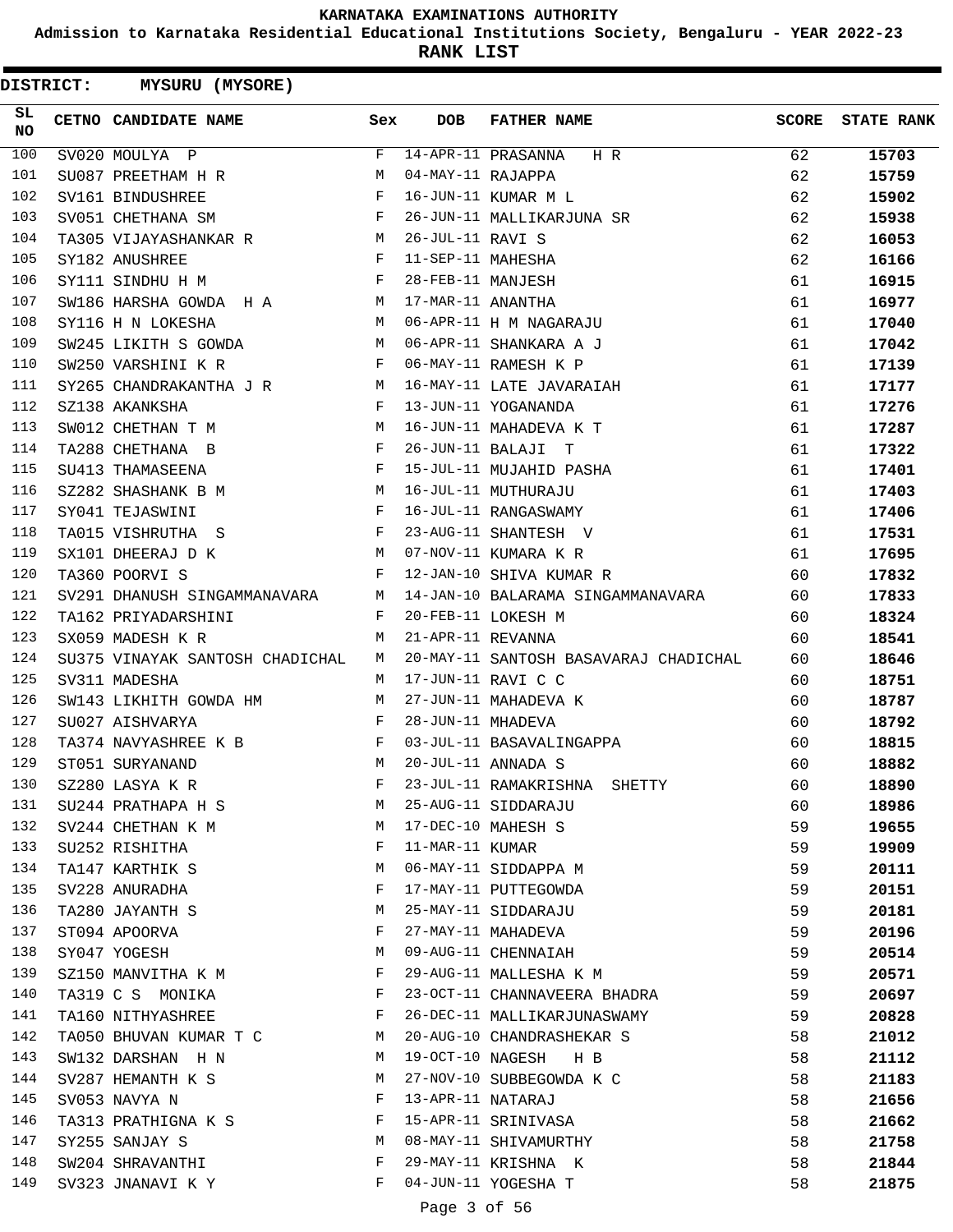**Admission to Karnataka Residential Educational Institutions Society, Bengaluru - YEAR 2022-23**

**RANK LIST**

| <b>DISTRICT:</b> | MYSURU (MYSORE)           |     |                   |                             |              |                   |
|------------------|---------------------------|-----|-------------------|-----------------------------|--------------|-------------------|
| SL<br><b>NO</b>  | CETNO CANDIDATE NAME      | Sex | <b>DOB</b>        | <b>FATHER NAME</b>          | <b>SCORE</b> | <b>STATE RANK</b> |
| 150              | SU178 DARSHAN B V         | M   |                   | 07-JUN-11 VENKATESH B C     | 58           | 21891             |
| 151              | SZ218 SHIVAKUMAR K M      | М   | 24-JUN-11 MANJU   |                             | 58           | 21960             |
| 152              | SZ136 KOWSHIK K P         | М   |                   | 01-JUL-11 PRAKASH K G       | 58           | 21988             |
| 153              | TA110 M MANUSHREE NAYAK   | F   |                   | 15-AUG-11 MADANAYAK         | 58           | 22164             |
| 154              | SX170 LAVANYA B           | F   |                   | 19-AUG-11 BOREGOWDA         | 58           | 22188             |
| 155              | SW207 ULLAS T A           | M   | 07-OCT-11 ASHOKA  |                             | 58           | 22321             |
| 156              | SV183 SHAMIKA S A         | F   | 12-OCT-11 ASHOKA  |                             | 58           | 22332             |
| 157              | SU281 DHARANESH M H       | M   |                   | 28-NOV-11 HARISH M T        | 58           | 22422             |
| 158              | SV149 NISARGA             | F   | 21-FEB-12 MAHESHA |                             | 58           | 22502             |
| 159              | SX092 MAHESHWARI          | F   |                   | 29-JUL-10 NAGARAJU          | 57           | 22638             |
| 160              | SX199 YASHWANTH VARMA T R | M   | 29-JAN-11 RAJU    |                             | 57           | 23060             |
| 161              | SW025 BHAVIKSHA KB        | F   |                   | 30-JAN-11 BOMMARAYASWAMY    | 57           | 23061             |
| 162              | SY326 GAGAN RAJ N S       | F   |                   | 30-MAR-11 NATARAJU M        | 57           | 23256             |
| 163              | ST158 KUSUMA              | F   | 11-APR-11 PRAKASH |                             | 57           | 23309             |
| 164              | SZ054 USHA R M            | F   |                   | 04-MAY-11 MANJUNATHA        | 57           | 23411             |
| 165              | SV048 MANOJGOWDA A K      | М   |                   | 09-JUN-11 KUMARA A          | 57           | 23563             |
| 166              | SV093 GOWTHAM G           | М   |                   | 29-JUN-11 GOVINDEGOWDA      | 57           | 23657             |
| 167              | ST010 POOJA G             | F   |                   | 11-AUG-11 GRISH S R         | 57           | 23860             |
| 168              | SZ151 GHANAVI             | F   | 14-AUG-11 MANJU   |                             | 57           | 23871             |
| 169              | TA368 MANOJ M             | М   | 05-SEP-11 MAHESH  |                             | 57           | 23955             |
| 170              | TA219 LAVANYA D B         | F   |                   | 17-SEP-11 BASAVARAJU D B    | 57           | 23994             |
| 171              | SU230 DEEPIKA             | F   |                   | 09-OCT-11 SIDDALINGAPPA M C | 57           | 24045             |
| 172              | SV213 HARSHAN GOWDA A M   | M   |                   | 28-OCT-11 MURULI G          | 57           | 24110             |
| 173              | SW014 KOWSHIK S M         | M   | 09-JAN-12 MADHU   |                             | 57           | 24249             |
| 174              | ST290 PAVAN               | М   |                   | 14-JAN-12 MANJUNATHA        | 57           | 24252             |
| 175              | SU401 JEEVAN KUMAR        | M   | 16-FEB-10 SURESH  |                             | 56           | 24329             |
| 176              | SY282 BHARGAV H M         | М   |                   | 06-DEC-10 HEMANTH KUMAR H B | 56           | 24665             |
| 177              | SY399 ULLASH S            | М   |                   | 11-FEB-11 SHIVAKUMAR MC     | 56           | 24887             |
| 178              | SZ287 LENYA M D           | F   |                   | 10-MAR-11 DHARMENDRA S      | 56           | 24978             |
| 179              | SX179 MAHADEVA R          | M   |                   | 21-MAR-11 RAVI M J          | 56           | 25018             |
| 180              | SX160 VARALAKSHMI H R     | F   |                   | 06-MAY-11 RAVI H S          | 56           | 25242             |
| 181              | TA166 AISHWARYA           | F   |                   | 21-JUN-11 DEVASETTY         | 56           | 25445             |
| 182              | ST237 SANIKA              | F   |                   | 08-JUL-11 MAHENDRA CR       | 56           | 25538             |
| 183              | SY149 MAHALAKSHMI         | F   | 16-JUL-11 SUKESHA |                             | 56           | 25571             |
| 184              | SU001 SAMARTH M           | М   |                   | 19-JUL-11 MAHESH M          | 56           | 25582             |
| 185              | SY155 S N VINUTHA         | F   |                   | 06-AUG-11 NARAYANA          | 56           | 25651             |
| 186              | TA261 SOPANIKA            | F   |                   | 12-AUG-11 PARASHIVA         | 56           | 25677             |
| 187              | SZ144 USHA RANI G         | F   |                   | 22-AUG-11 GANESH NAYAKA     | 56           | 25709             |
| 188              | TA149 VARSHINI M          | F   | 23-AUG-11 MANJU   |                             | 56           | 25712             |
| 189              | SZ251 BHANUPRAKASH D J    | M   |                   | 31-OCT-11 JAGADESH S        | 56           | 25938             |
| 190              | ST161 MEGHANA             | F   |                   | 03-NOV-11 MAHADEVEVEGOWDA   | 56           | 25947             |
| 191              | SZ131 SUPRITH B R         | М   |                   | 14-MAR-10 RAVIKUMAR         | 55           | 26186             |
| 192              | SY211 KEERTHANA K S       | F   |                   | 01-NOV-10 SIDDARAJU         | 55           | 26427             |
| 193              | ST092 REENA               | F   |                   | 09-NOV-10 SHIVARAJU         | 55           | 26452             |
| 194              | ST254 SOWJANYA            | F   |                   | 11-FEB-11 MAHESHA B         | 55           | 26768             |
| 195              | SW122 AKSHATHA            | F   |                   | 21-FEB-11 PRASANNAKUMAR     | 55           | 26802             |
| 196              | SY332 SHASHANK S          | М   |                   | 28-FEB-11 SRIKANTHASWAMY    | 55           |                   |
| 197              | SV110 NEHA S P            | F   |                   | 08-MAR-11 PANDURANGA S N    | 55           | 26827             |
| 198              | SX290 THANMAY S           | F   |                   | 23-MAR-11 SHIVA KUMAR S P   | 55           | 26864             |
| 199              |                           | F   |                   |                             |              | 26941             |
|                  | SX003 R THANUSHREE        |     | 11-APR-11 RAGHU S |                             | 55           | 27027             |

#### Page 4 of 56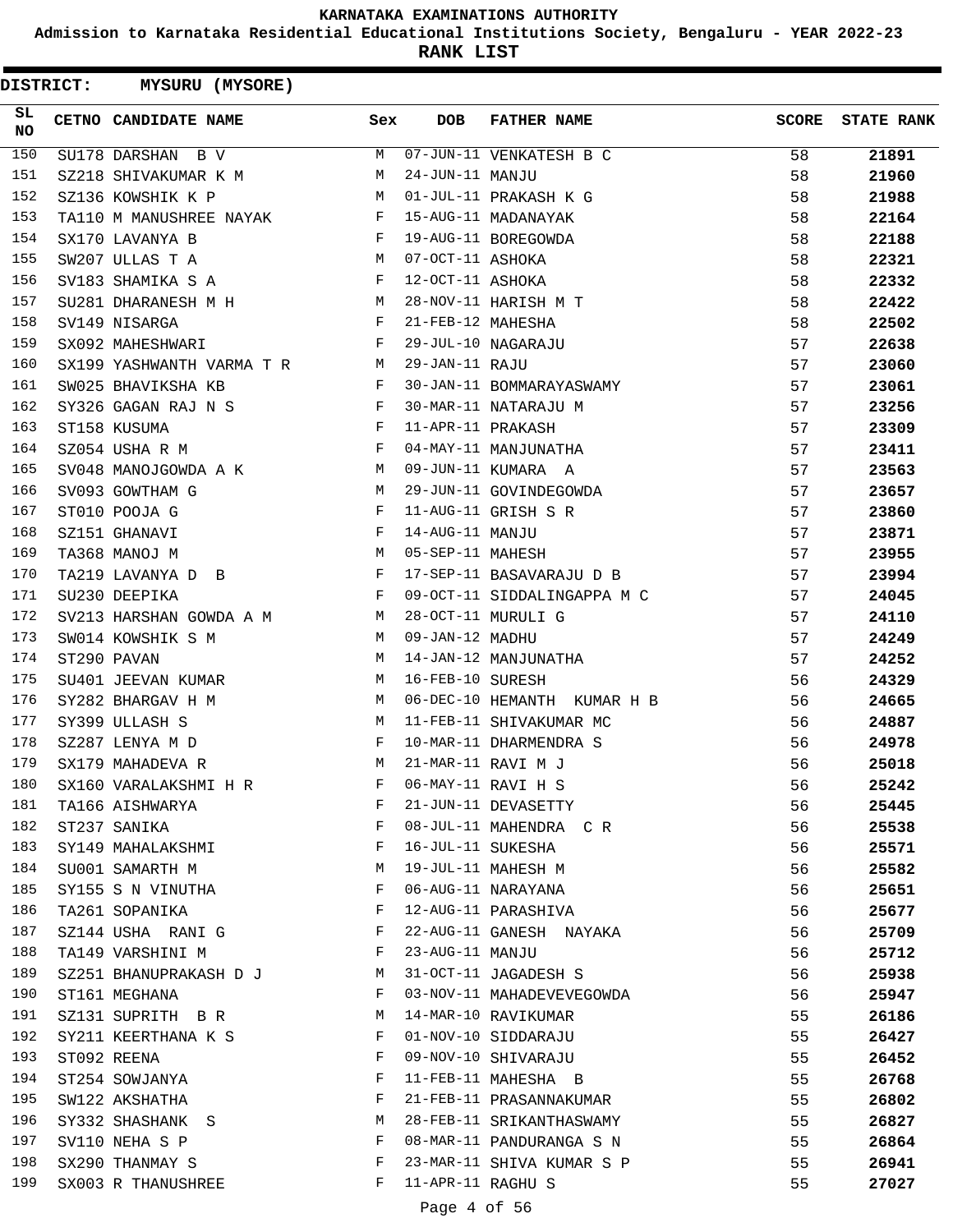**Admission to Karnataka Residential Educational Institutions Society, Bengaluru - YEAR 2022-23**

**RANK LIST**

**DISTRICT:** NN **MYSURU (MYSORE)**

| SL<br><b>NO</b> | CETNO CANDIDATE NAME                             | Sex          | DOB               | <b>FATHER NAME</b>           | <b>SCORE</b> | <b>STATE RANK</b> |
|-----------------|--------------------------------------------------|--------------|-------------------|------------------------------|--------------|-------------------|
| 200             | SY322 NAYANA G                                   | F            |                   | 16-APR-11 GURUMURTHY M M     | 55           | 27054             |
| 201             | SX049 PRUTHVIRAJ S M                             | М            |                   | 16-APR-11 MAHADEVA           | 55           | 27055             |
| 202             | SW088 NISHARGA B K                               | F            | 29-APR-11 KUMARA  |                              | 55           | 27110             |
| 203             | SZ141 LETHIN B R                                 | M            |                   | 03-MAY-11 RANGASWAMY B C     | 55           | 27131             |
| 204             | SW043 JEEVA J                                    | M            |                   | 08-MAY-11 JAGADEESHA H C     | 55           | 27161             |
| 205             | SZ203 DIGANTH J                                  | M            |                   | 31-MAY-11 JAVAREGOWDA        | 55           | 27280             |
| 206             | SY246 KHUSHI S                                   | F            |                   | 07-JUN-11 SHIVANNA           | 55           | 27325             |
| 207             | TA092 ANJALI BR                                  | $_{\rm F}$   | 07-JUL-11 RAMESHA |                              | 55           | 27461             |
| 208             | $\mathbf{F}$ and $\mathbf{F}$<br>SV286 SNEHA K V |              | 09-AUG-11 VIJAYA  |                              | 55           | 27609             |
| 209             | SV264 BRUNDAN<br>$\mathbb{M}$                    |              |                   | 11-AUG-11 DEVARAJA M G       | 55           | 27621             |
| 210             | SV150 VEDANTH KUMAR S M M                        |              |                   | 20-SEP-11 MANJUNATHA S R     | 55           | 27749             |
| 211             | ST172 MAHESHA<br>M <sub>1</sub>                  |              |                   | 10-NOV-11 SWAMY GOWDA M      | 55           | 27911             |
| 212             | $\mathbf{F}$ and $\mathbf{F}$<br>SZ029 HARSHITHA |              |                   | 17-NOV-11 RAMASWAMY M R      | 55           | 27932             |
| 213             | $\mathbf{F}$ and $\mathbf{F}$<br>SW237 AISHWARYA |              |                   | 21-NOV-11 SATHEESHA S C      | 55           | 27944             |
| 214             | SV117 MANOJ KUMAR R                              | M            |                   | 16-DEC-11 RAMACHANDRA M B    | 55           | 27986             |
| 215             | SV166 RITHESH G                                  | M            |                   | 22-FEB-11 GIRISH S B         | 54           | 28769             |
| 216             | SW150 SYAD ZAID                                  | M            |                   | 05-MAR-11 SYAD AKRAM         | 54           | 28817             |
| 217             | SU146 THEJASNAYAKA                               | M            |                   | 23-MAR-11 RAJANAYAKA         | 54           | 28907             |
| 218             | SU214 DEEKSHITHA K GOWDA                         | $\mathbf{F}$ |                   | 23-APR-11 KRISHNA KUMAR K P  | 54           | 29080             |
| 219             | SU169 GOVINDARAJU H V                            | M            |                   | 23-APR-11 VENKATESHA         | 54           | 29082             |
| 220             | SU041 V SAANVI                                   | F            |                   | 26-MAY-11 VENKATESH J        | 54           | 29263             |
| 221             | SW053 NIKHIL S                                   | М            |                   | 27-MAY-11 SHRINIVASA         | 54           | 29269             |
| 222             | SY218 MAHARSHI GOWDA<br>ΝJ                       | М            |                   | 06-JUN-11 JAGADEESHA         | 54           | 29323             |
| 223             | SY170 KEERTHANA K                                | F            |                   | 06-JUL-11 KEMPARAMEGOWDA     | 54           | 29493             |
| 224             | SV302 RAHUL                                      | M            |                   | 09-JUL-11 MANJUNATHA M N     | 54           | 29515             |
| 225             | SW185 DHANUSH                                    | М            | 15-JUL-11 LOKESH  |                              | 54           | 29548             |
| 226             | SY204 N M PRABALYA                               | F            |                   | 30-JUL-11 D MAHADEVASWAMY    | 54           | 29637             |
| 227             | SU382 SPOORTHI B H                               | F            | 11-AUG-11 HARISHA |                              | 54           | 29708             |
| 228             | SY163 MAHADEVA PRASAD                            | M            |                   | 26-OCT-11 DORESWAMY          | 54           | 29979             |
| 229             | SV231 NAYANA B N                                 | F            |                   | 30-OCT-11 NINGARAJEGOWDA     | 54           | 29991             |
| 230             | ST165 SATHISH S                                  | M            |                   | 01-NOV-11 SURESHA S B        | 54           | 30001             |
| 231             | SV300 DRUVA K M                                  | M            |                   | 21-NOV-11 MAHADEVA T         | 54           | 30064             |
| 232             | SZ281 PREETHAM BY                                | M            |                   | 02-DEC-10 YADUKUMAR C R      | 53           | 30663             |
| 233             | SZ227 MANASVI S M                                | F            |                   | 21-DEC-10 MALLESHA           | 53           | 30722             |
| 234             | SY098 VAIBHAV M                                  | M            |                   | 12-FEB-11 MAHESHA S          | 53           | 30932             |
| 235             | TA384 TEJASWINI ANAND                            | F            |                   | 16-MAY-11 ANANDA KUMAR       | 53           | 31396             |
| 236             | SX034 VAISHAK K L                                | M            |                   | 27-JUL-11 LOKANATH K         | 53           | 31792             |
| 237             | TA082 POOJA H B                                  | F            |                   | 05-AUG-11 BASAVARAJU         | 53           | 31841             |
| 238             | TA177 INCHARA K                                  | F            |                   | 22-AUG-11 KUMAR SWAMY        | 53           | 31916             |
| 239             | TA079 SOWBHAGYA LAKSHMI                          | F            |                   | 15-SEP-11 BASAVANNA B        | 53           | 32003             |
| 240             | ST143 SHWETHA                                    | F            |                   | 11-OCT-11 MANIKANTA          | 53           | 32106             |
| 241             | SW251 CHIKKEGOWDA B N                            | M            | 10-NOV-11 NAGESHA |                              | 53           | 32197             |
| 242             | SY158 DEEKSHITHA M                               | F            | 28-NOV-11 MAHESHA |                              | 53           | 32262             |
| 243             | SU294 SRESH                                      | М            | 29-NOV-11 RAVI    |                              | 53           | 32269             |
| 244             | SV008 SUJAN H GOWDA                              | M            |                   | 02-DEC-11 HARISHA A G        | 53           | 32274             |
| 245             | SV169 ARJUN M GOWDA                              | M            |                   | 16-DEC-11 MADHURB            | 53           | 32304             |
| 246             | TA124 MANYA KS                                   | F            |                   | 16-DEC-11 SHIVANANJEGOWDA VL | 53           | 32306             |
| 247             | TA032 TEJAS                                      | M            |                   | 18-JAN-12 VAJRAPPA           | 53           | 32355             |
| 248             | SW236 CHAYA                                      | F            |                   | 03-SEP-10 BASAVARAJU K       | 52           | 32587             |
| 249             | SX271 SUCHITRA M S                               | F            |                   | 24-DEC-10 SHIVANNA           | 52           | 32882             |
|                 |                                                  |              |                   |                              |              |                   |

### Page 5 of 56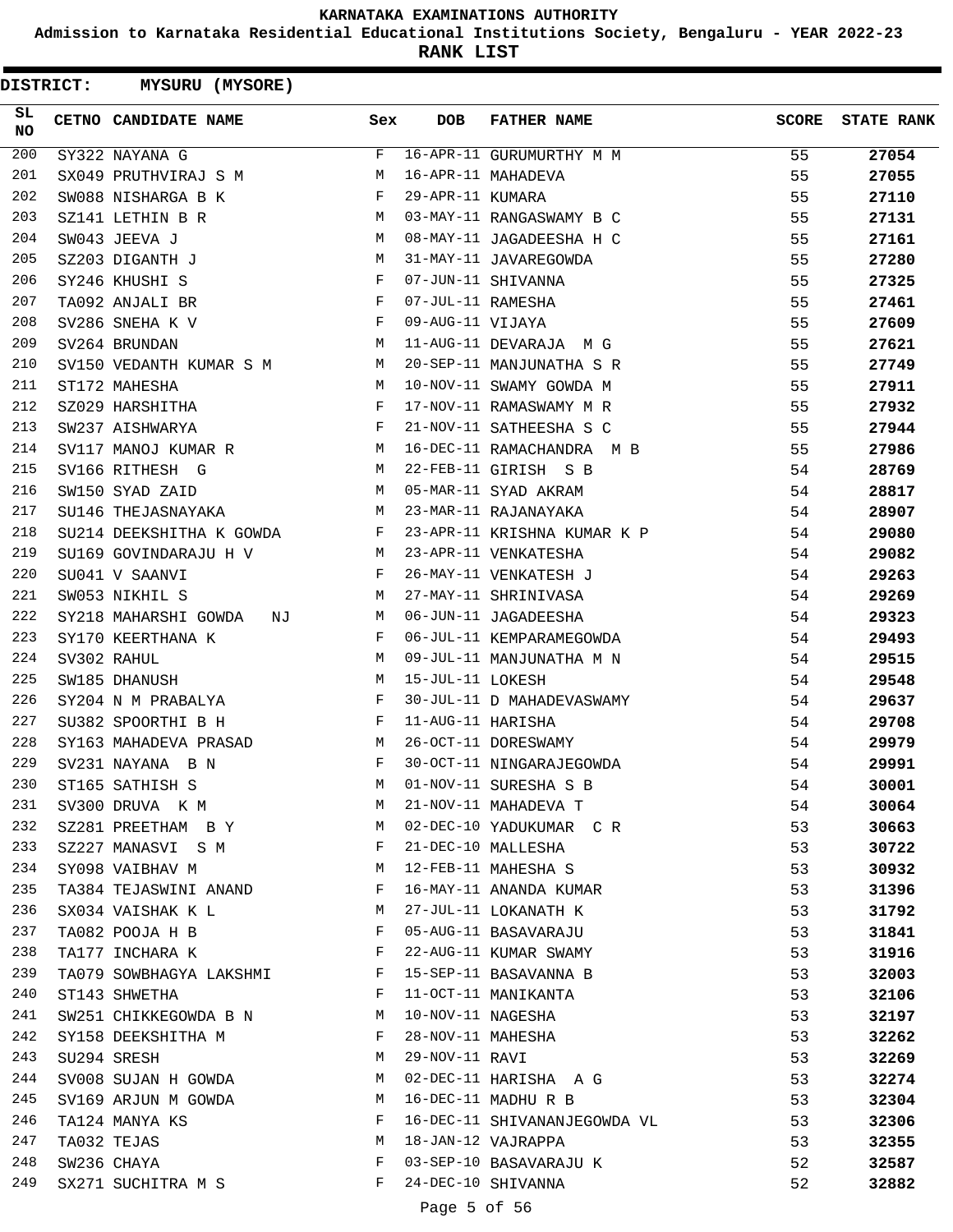**Admission to Karnataka Residential Educational Institutions Society, Bengaluru - YEAR 2022-23**

**RANK LIST**

| SL<br><b>NO</b> | CETNO CANDIDATE NAME<br><b>Sex</b>                                                                                                                                                                                                                        |              | DOB               | <b>FATHER NAME</b>            | <b>SCORE</b> | <b>STATE RANK</b> |
|-----------------|-----------------------------------------------------------------------------------------------------------------------------------------------------------------------------------------------------------------------------------------------------------|--------------|-------------------|-------------------------------|--------------|-------------------|
| 250             | SZ274 H GANAVI                                                                                                                                                                                                                                            | F            |                   | 03-MAR-11 HIRANYA L S         | 52           | 33157             |
| 251             | SV130 SANIKA                                                                                                                                                                                                                                              | F            |                   | 20-MAR-11 MALLIKARJUNA        | 52           | 33254             |
| 252             | ST318 DIVAKAR K C                                                                                                                                                                                                                                         | M            |                   | 02-APR-11 CHAMARAJU M         | 52           | 33319             |
| 253             | SV127 AKSHITHA                                                                                                                                                                                                                                            | F            |                   | 13-APR-11 JAVAREGOWDA         | 52           | 33377             |
| 254             | SY151 PAVAN KUMAR S<br><b>Example 19</b> Manual Manual Manual Manual Manual Manual Manual Manual Manual Manual Manual Manual Manual Manual Ma                                                                                                             |              |                   | 16-APR-11 M C SUNIL KUMAR     | 52           | 33399             |
| 255             | SZ250 JASTEENA K J F                                                                                                                                                                                                                                      |              | 17-APR-11 JAMES   |                               | 52           | 33406             |
| 256             | $\mathbf{F}$<br>SX165 RASHMI D                                                                                                                                                                                                                            |              |                   | 18-APR-11 DEVARAJU            | 52           | 33411             |
| 257             | TA321 SATHYARAJU K N M                                                                                                                                                                                                                                    |              |                   | 25-MAY-11 NINGARAJU K N       | 52           | 33604             |
| 258             | SY012 DHEEMANTH                                                                                                                                                                                                                                           | M            | 07-JUN-11 DS RAJU |                               | 52           | 33696             |
| 259             | SY333 PRAJWALRAJ D<br>$\mathbb{M}$                                                                                                                                                                                                                        |              |                   | 10-JUN-11 DODDARAJU L         | 52           | 33709             |
| 260             | SY127 SOWMYA                                                                                                                                                                                                                                              | $\mathbf{F}$ |                   | 27-JUN-11 DORESWAMY           | 52           | 33814             |
| 261             | TA132 KRUTHIK C R M                                                                                                                                                                                                                                       |              |                   | 01-JUL-11 RAGHAVENDRA R       | 52           | 33839             |
| 262             | $\mathbf{F}$ and $\mathbf{F}$ and $\mathbf{F}$<br>SX266 KRUTHIKA M                                                                                                                                                                                        |              |                   | 04-JUL-11 MAHADEVA PRASAD T M | 52           | 33858             |
| 263             | <b>M</b><br>SU386 SHASHANK                                                                                                                                                                                                                                |              |                   | 19-AUG-11 RAJESHA S D         | 52           | 34108             |
| 264             | $\mathbf{F}$<br>SU366 SAHANA                                                                                                                                                                                                                              |              |                   | 10-SEP-11 MAHADEVA A S        | 52           | 34223             |
| 265             | $\mathbf{F}$ . The set of $\mathbf{F}$<br>SV187 VIDYASHREE S M                                                                                                                                                                                            |              |                   | 19-SEP-11 MOHANA S K          | 52           | 34269             |
| 266             | TA244 KAMALASHREE K L F                                                                                                                                                                                                                                   |              |                   | 20-SEP-11 LINGARAJU N         | 52           | 34272             |
| 267             | and the state of the state of the Party<br>TA210 KAVYASHREE                                                                                                                                                                                               |              | 19-OCT-11 RAVI    |                               | 52           | 34369             |
| 268             | M<br>SY328 VINESH                                                                                                                                                                                                                                         |              |                   | 27-OCT-11 H SUNDARARAJU       | 52           | 34397             |
| 269             | TA185 BHUVANESHWARI F                                                                                                                                                                                                                                     |              |                   | 01-NOV-11 TD SATHISH          | 52           | 34417             |
| 270             | SY174 SRUJAN<br>$M_{\rm H}$ and $M_{\rm H}$                                                                                                                                                                                                               |              |                   | 26-JAN-12 SIDDAPPA            | 52           | 34623             |
| 271             | <b>M</b><br>SV122 ADARSH H A                                                                                                                                                                                                                              |              |                   | 30-JAN-12 SRINIVASA           | 52           | 34624             |
| 272             | SU195 THRISHUL K M                                                                                                                                                                                                                                        |              |                   | 10-OCT-10 MOHANA K D          | 51           | 34972             |
| 273             | SY120 NITHIN R                                                                                                                                                                                                                                            | M            | 19-NOV-10 REVANNA |                               | 51           | 35091             |
| 274             | SU121 DHIGANTH M                                                                                                                                                                                                                                          | M            |                   | 14-DEC-10 MANJEGOWDA          | 51           | 35167             |
| 275             | SV032 CHANDRASHEKHAR M                                                                                                                                                                                                                                    |              |                   | 07-FEB-11 SHIVARAJU           | 51           | 35379             |
| 276             | SX102 RACHANASHREE K                                                                                                                                                                                                                                      | $\mathbf{F}$ |                   | 22-MAR-11 KUMARA K B          | 51           | 35579             |
| 277             | SW036 PREKSHA                                                                                                                                                                                                                                             | $$\rm \,F$$  | 08-APR-11 GIRISHA |                               | 51           | 35685             |
| 278             | SZ127 PRATHEEKSHA<br><b>Experimental Experimental Experimental Experimental Experimental Experimental Experimental Experimental Experimental Experimental Experimental Experimental Experimental Experimental Experimental Experimental Experimental </b> |              |                   | 17-APR-11 BASAVARAJU B K      | 51           | 35729             |
| 279             | <b>M</b><br>SU234 MANOJ G                                                                                                                                                                                                                                 |              |                   | 11-MAY-11 GOVINDARAJU         | 51           | 35845             |
| 280             | M <sub>1</sub><br>SY044 MOHAN KUMAR<br>G M                                                                                                                                                                                                                |              |                   | 12-MAY-11 MAHADEVA NAYAKA     | 51           | 35851             |
| 281             | SV056 DURGESH S D                                                                                                                                                                                                                                         | M            |                   | 27-MAY-11 DEVARAJ S J         | 51           | 35930             |
| 282             | SU299 MEGHANA                                                                                                                                                                                                                                             | F            | 06-JUL-11 SUNDARA |                               | 51           | 36206             |
| 283             | SX299 VIJENDRA S                                                                                                                                                                                                                                          | М            |                   | 27-JUL-11 SHIVANNA            | 51           | 36347             |
| 284             | TA116 SUMA M                                                                                                                                                                                                                                              | F            |                   | 28-JUL-11 LATE MAHESH M       | 51           | 36353             |
| 285             | SU424 HARSHITHA B D                                                                                                                                                                                                                                       | F            |                   | 27-AUG-11 DEVARAJANAYAKA      | 51           | 36507             |
| 286             | SY055 GOUTHAM S                                                                                                                                                                                                                                           | М            |                   | 10-SEP-11 SHIVANNANAIKA N     | 51           | 36561             |
| 287             | SY345 ANUPAMA                                                                                                                                                                                                                                             | F            |                   | 18-SEP-11 PRABUSWAMY          | 51           | 36596             |
| 288             | SV116 AINDRITHA S                                                                                                                                                                                                                                         | F            |                   | 12-NOV-11 SATHYANARAYAN C     | 51           | 36791             |
| 289             | SY001 SPOORTHI                                                                                                                                                                                                                                            | F            | 18-NOV-11 SWAMY B |                               | 51           | 36822             |
| 290             | SX197 CHANDANA KM                                                                                                                                                                                                                                         | M            |                   | 12-OCT-10 MAHADEVU KP         | 50           | 37290             |
| 291             | ST136 YASHASWINI                                                                                                                                                                                                                                          | F            |                   | 02-JAN-11 RAVIKUMAR           | 50           | 37584             |
| 292             | TA251 KRUSHINI A S                                                                                                                                                                                                                                        | F            |                   | 17-JAN-11 SHRINIVASHA A C     | 50           | 37641             |
| 293             | SV065 KUSHAL H A                                                                                                                                                                                                                                          | M            |                   | 27-MAR-11 ASHOK KUMAR         | 50           | 37952             |
| 294             | SV181 ANANYA M                                                                                                                                                                                                                                            | F            |                   | 06-APR-11 MANJUNATH M R       | 50           | 37996             |
| 295             | SZ160 K MAMATHA                                                                                                                                                                                                                                           | F            |                   | 08-APR-11 KANTHARAJA K        | 50           | 38012             |
| 296             | SV297 SHRUNKALA SWAMY                                                                                                                                                                                                                                     | F            | 09-APR-11 SWAMY   |                               | 50           | 38022             |
| 297             | SV279 MANOJ KUMAR M S                                                                                                                                                                                                                                     | M            |                   | 15-APR-11 SHIVAIAH K          | 50           | 38060             |
| 298             | TA064 HARSHITHA<br>M                                                                                                                                                                                                                                      | F            |                   | 09-MAY-11 MALLIKARJUNASWAMY   | 50           | 38193             |
| 299             |                                                                                                                                                                                                                                                           | F            |                   | 21-MAY-11 NEELAMBARA          |              |                   |
|                 | TA109 DHARINI                                                                                                                                                                                                                                             |              |                   |                               | 50           | 38251             |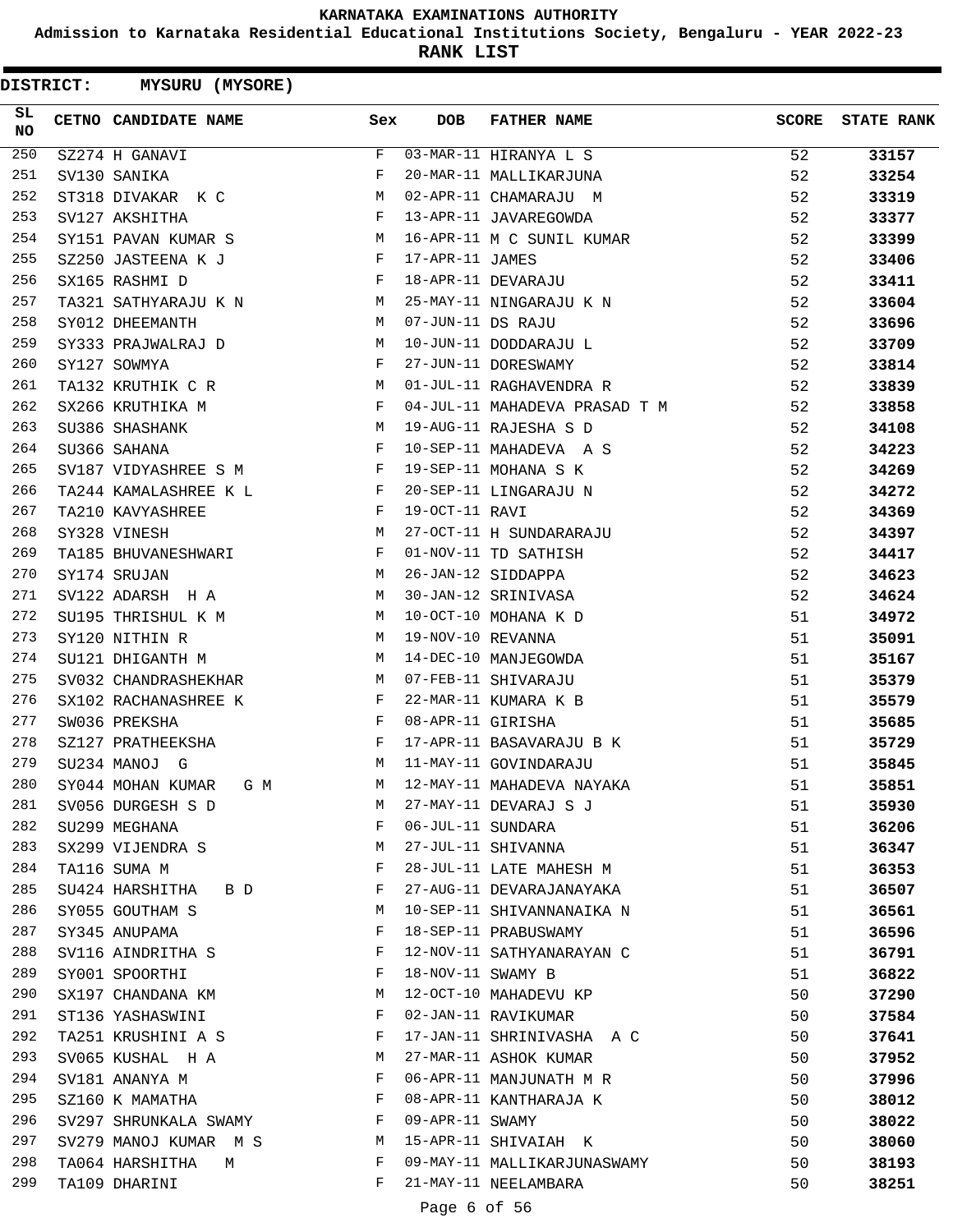**Admission to Karnataka Residential Educational Institutions Society, Bengaluru - YEAR 2022-23**

**RANK LIST**

| SL<br><b>NO</b> | CETNO CANDIDATE NAME                    | Sex          | <b>DOB</b>        | <b>FATHER NAME</b>               | SCORE | <b>STATE RANK</b> |
|-----------------|-----------------------------------------|--------------|-------------------|----------------------------------|-------|-------------------|
| 300             | SZ077 HEMITHA                           | F            | 05-JUN-11 GANESHA |                                  | 50    | 38348             |
| 301             | SU093 SHASHANK M                        | М            |                   | 06-JUN-11 MALLAPPA ZZ            | 50    | 38357             |
| 302             | TA146 AMRUTHA V N                       | F            |                   | 10-JUN-11 NAGARAJU M             | 50    | 38379             |
| 303             | SX114 CHAITHRA                          | F            |                   | 30-JUN-11 PRABHUSWAMY            | 50    | 38498             |
| 304             | SZ196 VEDIKA M GOWDA                    | $\mathbf{F}$ |                   | 30-JUN-11 MANJUNATH K            | 50    | 38503             |
| 305             | SZ229 MANOJ K S<br><b>Market School</b> |              |                   | 02-JUL-11 SANNAIAH               | 50    | 38516             |
| 306             | SW281 SATHYARAJU A M                    | M            |                   | 05-JUL-11 MANJEGOWDA             | 50    | 38545             |
| 307             | SY031 NAYANA                            | F            |                   | 11-JUL-11 MAHESHA M              | 50    | 38569             |
| 308             | SX159 BHUVAN M                          | М            |                   | 14-JUL-11 MAHESH S               | 50    | 38583             |
| 309             | SU039 VINAY B                           | М            |                   | 26-JUL-11 BASAVARAJU M           | 50    | 38657             |
| 310             | TA145 NUTHAN K S                        | M            | 08-AUG-11 SURESHA |                                  | 50    | 38723             |
| 311             | SY114 BHARATHI                          | F            |                   | 15-AUG-11 BASAVARAJU             | 50    | 38758             |
| 312             | SX064 AKUL R                            | М            |                   | 18-AUG-11 RAJANNA N              | 50    | 38776             |
| 313             | TA208 DEVIKA M                          | F            |                   | 27-AUG-11 MOHANKUMAR M S         | 50    | 38820             |
| 314             | TA272 SHAMBAVI N                        | F            |                   | 06-OCT-11 NAGARAJAMURTHI         | 50    | 38985             |
| 315             | SX129 GOWTHAM M                         | M            |                   | 09-OCT-11 MAHESH M               | 50    | 39001             |
| 316             | ST335 SHREYASH N                        | M            |                   | 09-OCT-11 NARAYANA               | 50    | 39004             |
| 317             | SV013 GHANASHREE HEMESH                 | F            |                   | 18-OCT-11 HEMESH P               | 50    | 39028             |
| 318             | SZ285 MAHADEVA                          | М            | 19-OCT-11 RAJA    |                                  | 50    | 39037             |
| 319             | M<br>TA356 CHANDAN M                    |              |                   | 08-NOV-11 MAHADEVASWAMY          | 50    | 39108             |
| 320             | ST070 LAKSHMISHREE                      | $_{\rm F}$   |                   | 09-NOV-11 LATE RAJU              | 50    | 39115             |
| 321             | M<br>TA014 OHILESH M                    |              |                   | 12-NOV-11 MAHADEVA SWAMY         | 50    | 39131             |
| 322             | SW277 ROHINI                            | F            | 23-NOV-11 ASHOKA  |                                  | 50    | 39174             |
| 323             | TA204 SPANDANA                          | F            |                   | 07-DEC-11 MAHADEVASWAMY          | 50    | 39218             |
| 324             | SZ140 MANVITH M L                       | M            | 15-DEC-11 LOKESHA |                                  | 50    | 39231             |
| 325             | SX258 PREETHI L S                       | F            | 20-DEC-11 SURESHA |                                  | 50    | 39241             |
| 326             | TA291 CHETHAN K R                       | M            |                   | 16-DEC-10 RANGA SWAMY            | 49    | 39922             |
| 327             | SX128 EKANTH L                          | M            | 15-JAN-11 LOKESH  |                                  | 49    | 40068             |
| 328             | SW126 AKASH H K                         | M            |                   | 11-FEB-11 KRISHNASHEETY          | 49    | 40177             |
| 329             | SW070 MARUTHI GOWDA C S                 | M            |                   | 18-FEB-11 SHEKHAR C V            | 49    | 40209             |
| 330             | SY056 VISHNUPRASAD H S                  | M            |                   | 28-FEB-11 SHREENIVASA PRASAD     | 49    | 40262             |
| 331             | SW262 PRETHAM N S                       | M            |                   | 05-MAR-11 SRINIVAS N P           | 49    | 40283             |
| 332             | TA009 BINDUSHREE                        | F            |                   | 20-MAY-11 SOMASHEKHAR            | 49    | 40713             |
| 333             | TA084 SHARATH K KUMAR M                 |              | 25-MAY-11 M KUMAR |                                  | 49    | 40751             |
| 334             | TA270 CHAITHANYA B                      | F            |                   | 29-MAY-11 BASAVARAJU             | 49    | 40769             |
| 335             | SX302 GOKUL E                           | M            |                   | 21-JUN-11 ESHWAR N K             | 49    | 40940             |
| 336             | SZ137 SPANDANA A H                      | F            |                   | 22-JUN-11 HARISH H R             | 49    | 40949             |
| 337             | SV072 BHOMIKA                           | F            |                   | 18-JUL-11 PUNEETHA C S           | 49    | 41111             |
| 338             | SW201 AISHWARYA                         | F            |                   | 20-JUL-11 THEERTHEGOWDA          | 49    | 41127             |
| 339             | SX061 AMULYA G                          | F            |                   | 31-JUL-11 GOVINDARAJU            | 49    | 41197             |
| 340             | SU115 RATHAN NAYAKA                     | M            |                   | 07-AUG-11 SHIVARAJANAYAKA NAYAKA | 49    | 41237             |
| 341             | SU270 SHASHANK                          | M            |                   | 08-AUG-11 KRISHNA B Y            | 49    | 41245             |
| 342             | SX264 SPANDANA A                        | F            | 26-AUG-11 ANKANNA |                                  | 49    | 41338             |
| 343             | SU251 BHARATH R                         | M            |                   | 12-SEP-11 RAMAKRISHNA            | 49    | 41410             |
| 344             | SY152 RAHUL                             | M            |                   | 15-SEP-11 MARANKAIAH             | 49    | 41428             |
| 345             | SV141 MANASA                            | F            |                   | 20-SEP-11 SWAMI H S              | 49    | 41452             |
| 346             | SU319 HARSHA C G                        | M            | 23-SEP-11 GIRISHA |                                  | 49    | 41466             |
| 347             | TA065 BHAANU PRAKASH S                  | M            |                   | 05-OCT-11 SANTHOSHA H G          | 49    | 41508             |
| 348             | TA103 GEETHA C N                        | F            |                   | 08-OCT-11 NAGARAJU               | 49    | 41516             |
| 349             | SX077 MANOJ K                           | M            | 19-OCT-11 KALMESH |                                  | 49    | 41561             |
|                 |                                         |              | Page 7 of 56      |                                  |       |                   |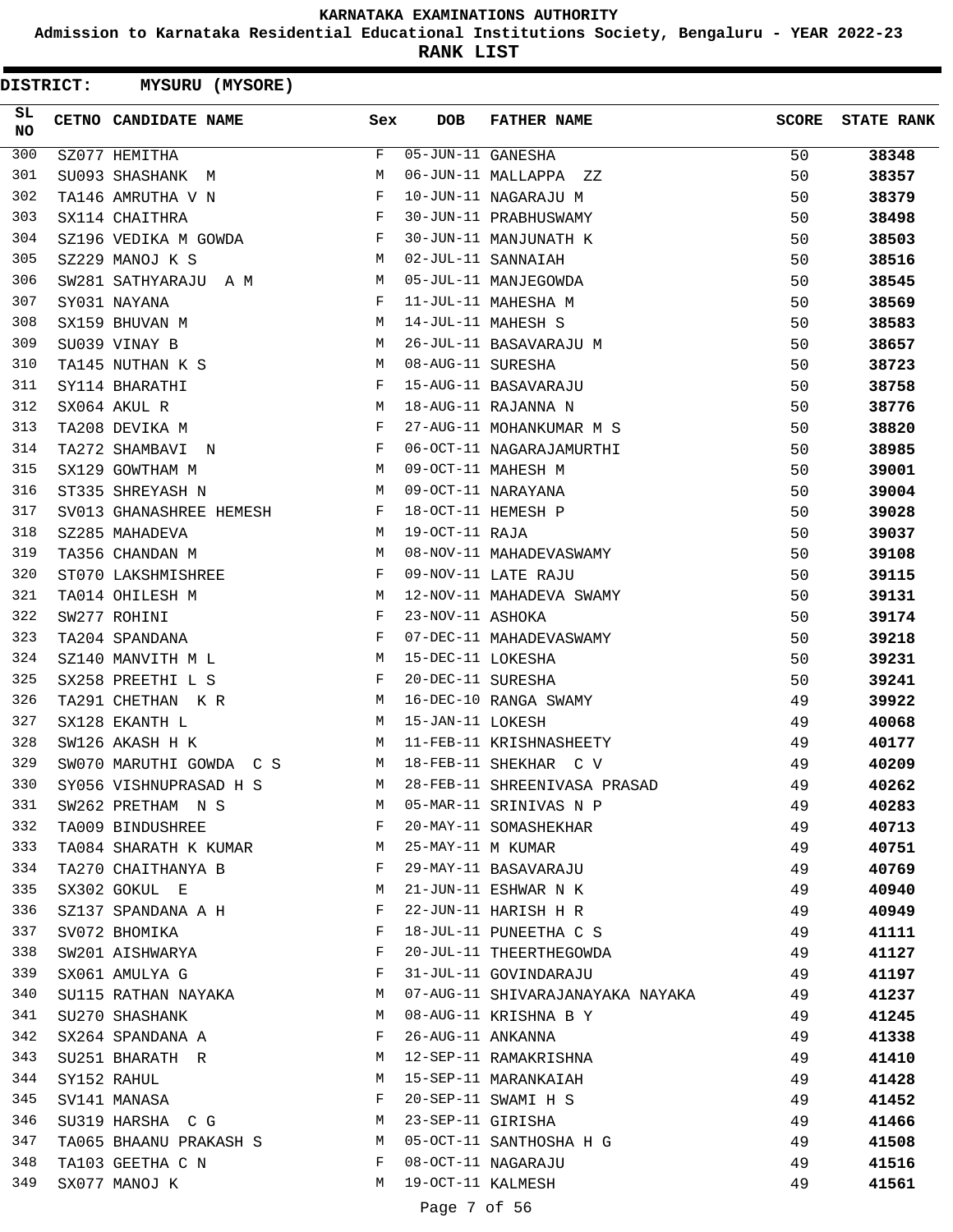**Admission to Karnataka Residential Educational Institutions Society, Bengaluru - YEAR 2022-23**

|                 | <b>DISTRICT:</b> | MYSURU (MYSORE)         |     |                   |                             |              |                   |
|-----------------|------------------|-------------------------|-----|-------------------|-----------------------------|--------------|-------------------|
| SL<br><b>NO</b> |                  | CETNO CANDIDATE NAME    | Sex | <b>DOB</b>        | <b>FATHER NAME</b>          | <b>SCORE</b> | <b>STATE RANK</b> |
| 350             |                  | TA053 MADHUMITHA J      | F   |                   | 30-OCT-11 JAYARAMAU         | 49           | 41607             |
| 351             |                  | SY224 HRUTHIK H S       | М   |                   | 18-NOV-11 SURESHA H S       | 49           | 41671             |
| 352             |                  | SW158 REVATHI           | F   | 05-DEC-11 HARISHA |                             | 49           | 41733             |
| 353             |                  | SX250 DEEKSHA S GOWDA   | F   |                   | 15-DEC-11 SANTHOSH          | 49           | 41753             |
| 354             |                  | SX110 SHYLU             | F   |                   | 17-DEC-11 MAHADEVU DJ       | 49           | 41764             |
| 355             |                  | SU355 RAHUL             | М   | 20-DEC-11 KUMAR   |                             | 49           | 41769             |
| 356             |                  | SY164 SUPRIYA M         | F   |                   | 20-MAR-12 MAHENDRA D        | 49           | 41864             |
| 357             |                  | SW095 RAJU D B          | M   |                   | 09-OCT-10 BEEREGOWDA        | 48           | 42217             |
| 358             |                  | SX153 SUJIT R           | М   |                   | 21-NOV-10 REVANNASIDDAPPA   | 48           | 42368             |
| 359             |                  | SZ122 VIKAS K P         | М   |                   | 29-NOV-10 AYYAPPA H S       | 48           | 42386             |
| 360             |                  | SX083 AKSHAY            | М   |                   | 15-JAN-11 JAGADISH GOWDA    | 48           | 42580             |
| 361             |                  | SU118 JEEVAN            | М   |                   | 28-MAR-11 RAVIKUMAR         | 48           | 42931             |
| 362             |                  | SU023 CHANDANA P        | F   |                   | 29-MAR-11 PREM KUMAR        | 48           | 42938             |
| 363             |                  | ST217 CHIRANTH B        | M   |                   | 05-APR-11 BASAVARAJAPPA B   | 48           | 42985             |
| 364             |                  | SX026 MONISHA           | F   |                   | 14-APR-11 MANJUNATHA        | 48           | 43048             |
| 365             |                  | TA386 YASHWANTH M       | М   |                   | 22-APR-11 MAHADEVASWAMY M   | 48           | 43089             |
| 366             | TA006 SUMA       |                         | F   |                   | 11-MAY-11 RAJANIKANTHA      | 48           | 43186             |
| 367             |                  | SU056 MANMITHA K M      | F   |                   | 15-MAY-11 MAHADEVASWAMY     | 48           | 43212             |
| 368             |                  | SW282 LATHESH GOWDA K R | M   |                   | 30-MAY-11 RANGASWAMY M      | 48           | 43309             |
| 369             |                  | ST011 SURYA J M         | M   |                   | 10-JUN-11 MAHADEVAIAH J P   | 48           | 43395             |
| 370             |                  | TA339 M K ANURAJ        | М   |                   | 14-JUN-11 KRISHNEGOWDA      | 48           | 43417             |
| 371             |                  | TA234 S SINCHANA        | F   |                   | 22-JUN-11 S SOMANNA         | 48           | 43481             |
| 372             |                  | SZ109 MANDANNA G N      | M   |                   | 01-AUG-11 NANIAPPA G C      | 48           | 43729             |
| 373             |                  | TA186 DEEPTHI S         | F   |                   | 11-AUG-11 SHIVAKUMARA SWAMY | 48           | 43795             |
| 374             |                  | TA104 LAKSHMI P K       | F   |                   | 13-SEP-11 PRAKASH K         | 48           | 43957             |
| 375             |                  | SW136 POORNIMA          | F   | 28-SEP-11 YOGESHA |                             | 48           | 44026             |
| 376             |                  | TA063 DEEKSHITHA        | F   |                   | 11-OCT-11 PALAKSHA          | 48           | 44081             |
| 377             |                  | SW123 CHANDINI M        | F   |                   | 16-OCT-11 MAHADEVA          | 48           | 44110             |
| 378             |                  | SW026 VINUTHA S H       | F   | 12-NOV-11 HARISHA |                             | 48           | 44206             |
| 379             |                  | SZ134 KAVYA             | F   | 09-DEC-11 RAJU    |                             | 48           | 44300             |
| 380             |                  | SY161 MANOJ KUMAR       | М   |                   | 16-DEC-11 KUMARA B G        | 48           | 44313             |
| 381             |                  | SY344 DIGANTH R         | M   |                   | 22-JAN-12 REVANNA R         | 48           | 44386             |
| 382             |                  | SY374 VAISHNAVI S       | F   |                   | 26-OCT-10 SIDDARAJU S       | 47           | 44791             |
| 383             |                  | SY227 PREETHAM B        | M   |                   | 19-JAN-11 BASAVARAJU        | 47           | 45120             |
| 384             |                  | SX147 HEMANTH U K       | М   |                   | 20-JAN-11 KUMAR SWAMY M     | 47           | 45123             |
| 385             |                  | SY079 NITHIN            | М   | 25-FEB-11 MAHESH  |                             | 47           | 45274             |
| 386             |                  | SY342 KUSHAL            | М   |                   | 14-MAR-11 BASAVARAJ A N     | 47           | 45380             |
| 387             |                  | SU356 SINCHANA S        | F   |                   | 27-APR-11 SANNASIDDANAYAKA  | 47           | 45650             |
| 388             |                  | TA167 CHANDAN H         | M   |                   | 28-APR-11 HONNAIAH          | 47           | 45652             |
| 389             |                  | SX095 SANJAY            | М   |                   | 28-APR-11 SHIVANNA          | 47           | 45654             |
| 390             |                  | SX287 NISARGA N         | F   |                   | 10-MAY-11 NAVEEN KUMAR      | 47           | 45732             |
| 391             |                  | SV237 MITHUN            | М   | 11-MAY-11 YOGESH  |                             | 47           | 45741             |
| 392             |                  | SZ283 DEEPAK C K        | М   |                   | 27-MAY-11 KUMARA C R        | 47           | 45844             |
| 393             |                  | SV299 VARUNKUMAR C R    | М   |                   | 09-JUN-11 RAJAMUDI C K      | 47           | 45949             |
| 394             |                  | SX028 MANYA             | F   |                   | 20-JUN-11 SHIVAMALLU        | 47           | 46022             |
| 395             |                  | SY081 ANUSHA            | F   |                   | 26-JUN-11 MAHADEVASHETTY    | 47           | 46069             |
| 396             |                  | SW215 KIRAN             | М   |                   | 30-JUN-11 GOVINDE GOWDA     | 47           | 46096             |
| 397             |                  | SV268 AISHWARYA         | F   | 13-JUL-11 GANESHA |                             | 47           | 46189             |
| 398             |                  | SX281 GAGAN M           | М   |                   | 17-JUL-11 MADAPPA S         | 47           | 46208             |
| 399             |                  | SU069 SUSHMITHA         | F   |                   | 19-JUL-11 SANTHOSHA         | 47           | 46235             |
|                 |                  |                         |     | Page 8 of 56      |                             |              |                   |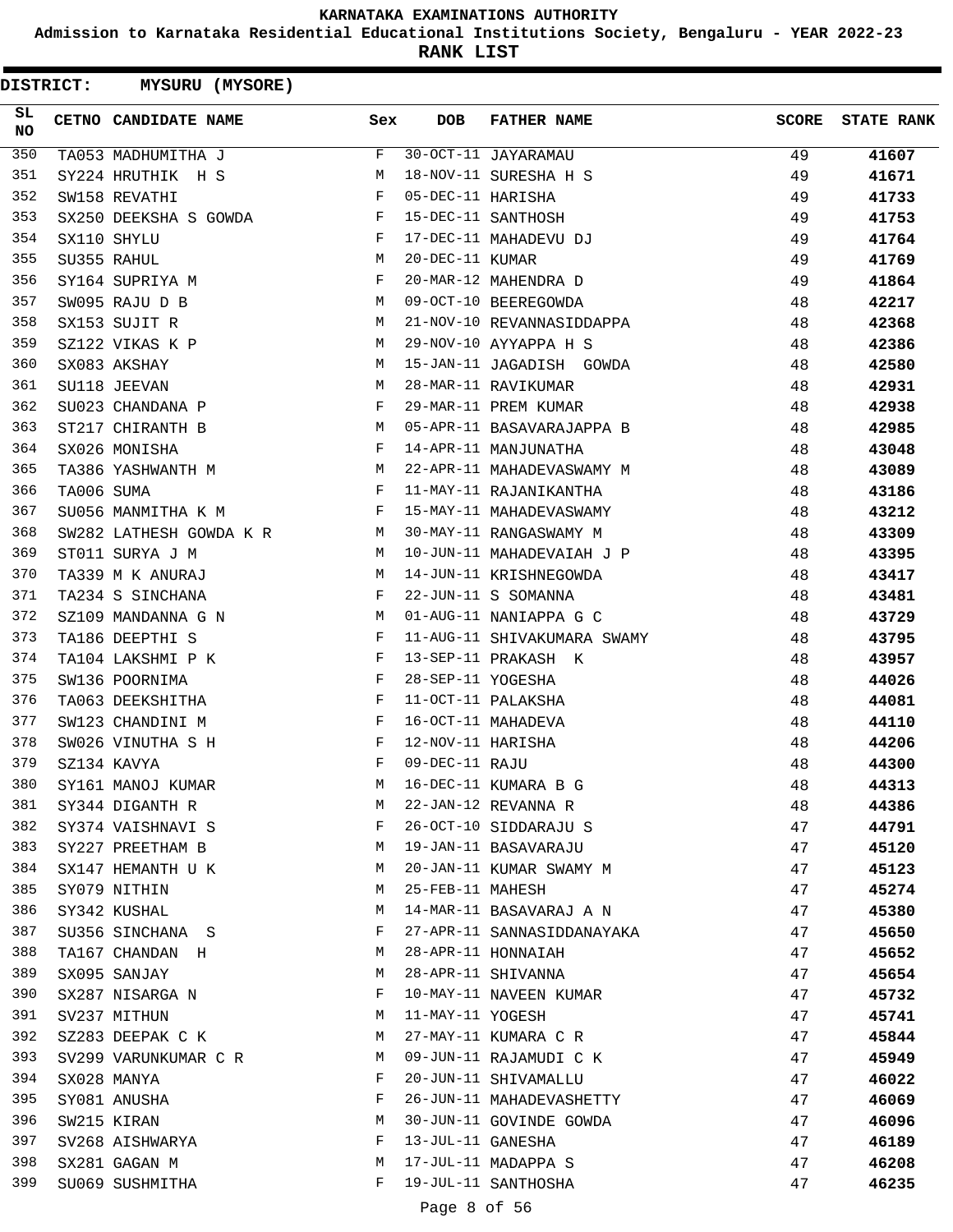**Admission to Karnataka Residential Educational Institutions Society, Bengaluru - YEAR 2022-23**

**RANK LIST**

| <b>DISTRICT:</b> | <b>MYSURU (MYSORE)</b>     |     |                   |                             |              |                   |
|------------------|----------------------------|-----|-------------------|-----------------------------|--------------|-------------------|
| SL<br><b>NO</b>  | CETNO CANDIDATE NAME       | Sex | <b>DOB</b>        | <b>FATHER NAME</b>          | <b>SCORE</b> | <b>STATE RANK</b> |
| 400              | SU308 AMULYA               | F   |                   | $29$ -JUL-11 HARISHA V H    | 47           | 46291             |
| 401              | SW005 VIKAS SURYA S        | М   |                   | 02-AUG-11 SURESH H R        | 47           | 46329             |
| 402              | SY106 BHUVANA              | F   |                   | 07-SEP-11 SHIVASWAMY G S    | 47           | 46498             |
| 403              | SY002 SHRAVYA AK           | F   |                   | 09-SEP-11 AS KUMARA         | 47           | 46511             |
| 404              | SW038 THANMAYI             | F   | 27-OCT-11 GOPALA  |                             | 47           | 46731             |
| 405              | SX220 MAHADEVASWAMY        | М   | 01-NOV-11 SOMANNA |                             | 47           | 46751             |
| 406              | SV212 SATHVIK M B          | M   | 05-NOV-11 BAIROJI |                             | 47           | 46760             |
| 407              | TA013 DIGANTH N            | M   |                   | 07-NOV-11 NAGARAJU          | 47           | 46768             |
| 408              | SX062 ARUNDHATHI           | F   |                   | 22-NOV-11 MAHADEVA          | 47           | 46817             |
| 409              | SW187 BHARATH D            | М   |                   | 28-NOV-11 DINESH B R        | 47           | 46844             |
| 410              | SW047 MADHVITH R           | М   |                   | 17-DEC-11 RAJU D S          | 47           | 46920             |
| 411              | TA380 PAVANA               | F   | 18-DEC-11 KRISHNA |                             | 47           | 46924             |
| 412              | TA373 PRIYADARSHAN K K     | M   |                   | 20-DEC-11 KUBERAPPA K Y     | 47           | 46928             |
| 413              | TA163 RAJASHEKARA H C      | M   |                   | 21-DEC-11 CHANDRASHEKARA    | 47           | 46931             |
| 414              | SZ101 SPOORTHI S H         | F   |                   | 28-DEC-11 HELAVEGOWDA       | 47           | 46951             |
| 415              | SZ005 SANJAY H K           | М   |                   | 29-DEC-11 KEETHIPRASAD H C  | 47           | 46953             |
| 416              | SW157 PUSHPALATHA          | F   |                   | 21-APR-12 DINESH K Y        | 47           | 47029             |
| 417              | ST121 PREETHAM             | М   |                   | 23-MAY-10 SANNAKRISHNA      | 46           | 47194             |
| 418              | SX261 MANISH               | M   | 07-SEP-10 SURESH  |                             | 46           | 47318             |
| 419              | TA134 PREM D S             | М   |                   | 13-OCT-10 SIDDAPPAJI        | 46           | 47402             |
| 420              | SW020 CHARITHA<br>SΜ       | F   |                   | 21-OCT-10 S S MANJUNATHA    | 46           | 47431             |
| 421              | SX084 AKUL J               | M   |                   | 15-JAN-11 JAGADEESHGOWDA    | 46           | 47794             |
| 422              | SY199 SINCHANA N           | F   |                   | 16-JAN-11 NARAYANA SWAMY    | 46           | 47806             |
| 423              | TA179 VIROCHAN N           | М   |                   | 16-JAN-11 NANJUNDAIAH       | 46           | 47810             |
| 424              | SX047 SHRAVYA G            | F   | 22-JAN-11 GANESHA |                             | 46           | 47840             |
| 425              | SZ228 THANUSH A N          | М   |                   | 27-JAN-11 NATARAJA A P      | 46           | 47864             |
| 426              | ST243 PRAKASHA             | M   |                   | 15-FEB-11 CHIKKANNEGOWDA    | 46           | 47945             |
| 427              | SW116 LIKITHA M            | F   | 09-MAR-11 MANJU T |                             | 46           | 48077             |
| 428              | TA364 DHARSHINI            | F   |                   | 16-MAR-11 SIDDARAJU         | 46           | 48116             |
| 429              | SV015 MANASA H S           | F   |                   | 17-MAR-11 SHIVAKUMARA H S   | 46           | 48127             |
| 430              | TA159 NANDINI R            | F   | 24-MAR-11 RAMESH  |                             | 46           | 48174             |
| 431              | SW113 DHANUSH M            | M   |                   | 02-APR-11 MANJE GOWDA       | 46           | 48232             |
| 432              | SY291 HEMANTH NAYAKA S K   | M   |                   | 10-MAY-11 KRISHNA NAIKA S D | 46           | 48466             |
| 433              | SZ083 S C PAVAN            | M   |                   | 13-MAY-11 CHANDRESHA        | 46           | 48486             |
| 434              | TA262 AMITH S              | M   |                   | 01-JUN-11 SIDDARAJU         | 46           | 48616             |
| 435              | SX214 MITHUN S             | M   |                   | 08-JUN-11 SHIVAKUMAR T M    | 46           | 48679             |
| 436              | SZ130 PRATHAM K S          | M   |                   | 10-JUN-11 SATHISH K S       | 46           | 48697             |
| 437              | TA133 MANJUNATH K B        | M   |                   | 15-JUN-11 BASAVARAJU        | 46           | 48738             |
| 438              | TA281 MADAN KUMAR          | M   |                   | 20-JUN-11 MAHADEVA          | 46           | 48767             |
| 439              | SU295 DHANUSH G S          | M   |                   | 19-JUL-11 SOMASHEKHAR       | 46           | 48987             |
| 440              | SY304 SUSHMITHA            | F   |                   | 22-JUL-11 PUTTARACHAIAH     | 46           | 49012             |
| 441              | SY280 SWATHI D             | F   | 28-JUL-11 DASAIYA |                             | 46           | 49051             |
| 442              | SZ154 SHRAVYA              | F   |                   | 07-AUG-11 SADANANDA         | 46           | 49101             |
| 443              | SX074 APOORVA H L          | F   |                   | 11-AUG-11 LOKESHA H S       | 46           | 49124             |
| 444              | SZ236 SPOORTHI             | F   |                   | 30-AUG-11 BASAVARAJU        | 46           | 49241             |
| 445              | SW148 GOWTHAM S R          | M   | 10-SEP-11 RAVI    |                             | 46           | 49298             |
| 446              | TA266 MADESHA N S          | M   |                   | 13-SEP-11 SIDDARAMU         | 46           | 49313             |
| 447              | SZ084 JAMUNA M             | F   |                   | 14-SEP-11 MAHESHA K C       | 46           | 49318             |
| 448              | SX218 BISHAL KUMAR CHOWDRI | M   |                   | 17-SEP-11 LAL BABU CHOWDRI  | 46           | 49341             |
| 449              | SW267 K S DUNDUBI          | F   |                   | 10-OCT-11 K B SRIKANTAIAH   | 46           | 49433             |
|                  |                            |     |                   |                             |              |                   |

Page 9 of 56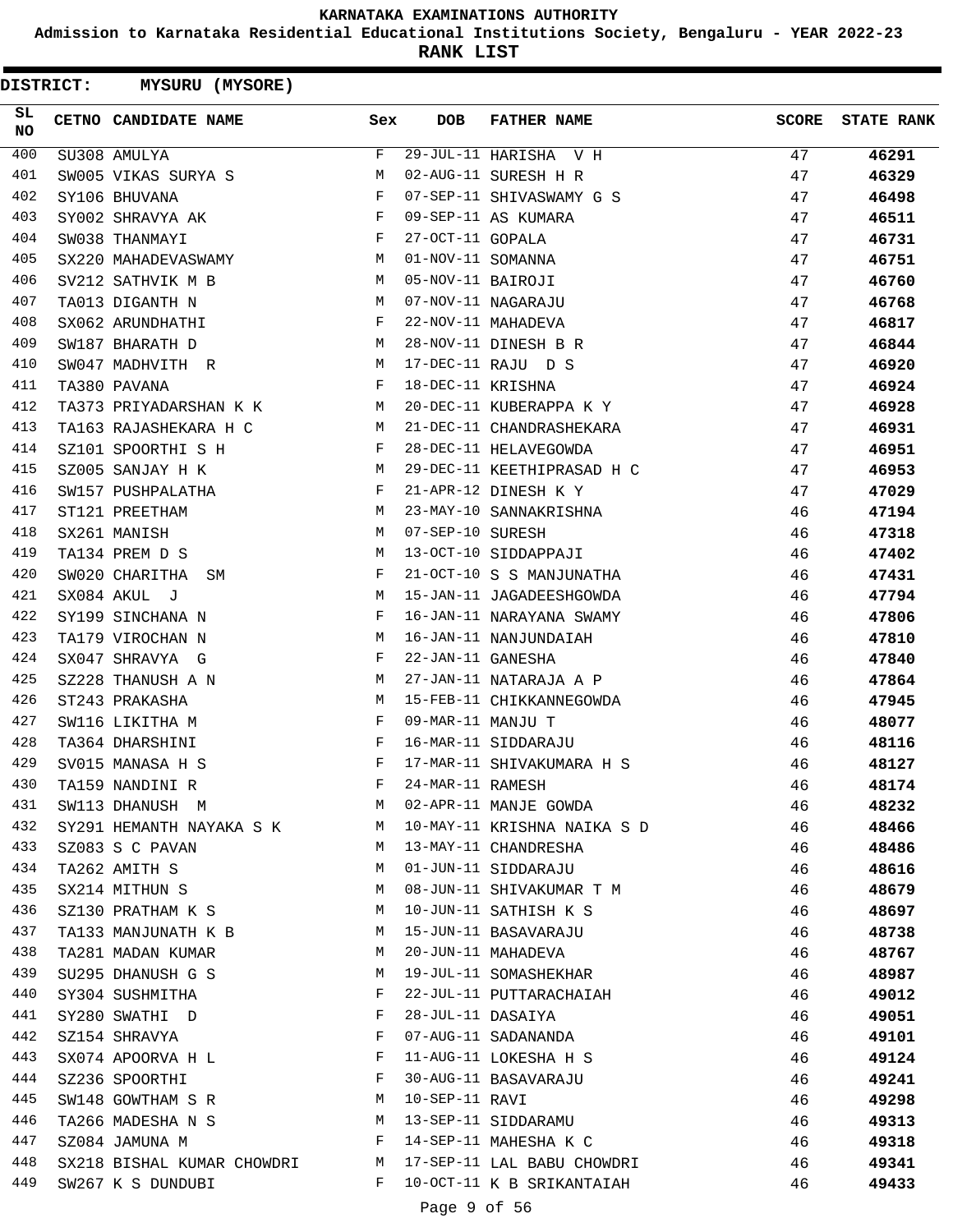**Admission to Karnataka Residential Educational Institutions Society, Bengaluru - YEAR 2022-23**

**RANK LIST**

| SL<br><b>NO</b> | CETNO CANDIDATE NAME                                             |              | <b>DOB</b>        | <b>FATHER NAME</b>            | <b>SCORE</b> | <b>STATE RANK</b> |
|-----------------|------------------------------------------------------------------|--------------|-------------------|-------------------------------|--------------|-------------------|
| 450             | SU431 KUSUMA                                                     | F            |                   | 18-OCT-11 PRASANNA            | 46           | 49463             |
| 451             | SX230 PRATHIKSHA M                                               | F            | 01-NOV-11 MURTHY  |                               | 46           | 49526             |
| 452             | TA161 PRAGATHI                                                   | F            |                   | 10-NOV-11 MAHADEVASWAMY       | 46           | 49558             |
| 453             | SV009 SNEHA                                                      | F            |                   | 10-NOV-11 HARISH KUMAR        | 46           | 49559             |
| 454             | SU228 VARSHINI H L F                                             |              |                   | 13-NOV-11 LOKESH H S          | 46           | 49570             |
| 455             | $\mathbf{F}$ and $\mathbf{F}$ and $\mathbf{F}$<br>SV170 VARSHA R |              | 17-NOV-11 RAMU    |                               | 46           | 49588             |
| 456             | SV041 THRISHA                                                    | F            | 24-NOV-11 MAHESHA |                               | 46           | 49610             |
| 457             | SU335 DEEKSHITH S R                                              | M            | 18-DEC-11 RAGHU   |                               | 46           | 49684             |
| 458             | ST113 AMRUTHA                                                    | F            |                   | 29-DEC-11 CHIKKANNA           | 46           | 49720             |
| 459             | SU316 DIVYA                                                      | F            | 01-JAN-12 LOKESH  |                               | 46           | 49732             |
| 460             | SZ271 HEMASRI K S                                                | $\mathbf{F}$ |                   | 12-JAN-12 SUDHAKAR K K        | 46           | 49747             |
| 461             | SY063 NANJUNDASWAMY                                              | M            | 08-OCT-10 GIRISH  |                               | 45           | 50198             |
| 462             | TA327 VARSHA R S                                                 | $\mathbf{F}$ | 22-NOV-10 RAMESH  |                               | 45           | 50384             |
| 463             | TA203 PAVAN K R                                                  | M            | 16-DEC-10 RAJU K  |                               | 45           | 50476             |
| 464             | SU033 BHUVAN U R                                                 | M            |                   | 08-JAN-11 RAVI U R            | 45           | 50600             |
| 465             | SV167 RATHAN KUMAR BM                                            | M            |                   | 22-JAN-11 MANJUNATH BM        | 45           | 50668             |
| 466             | ST106 GOUTHAM<br>$M_{\rm M}$                                     |              | 03-FEB-11 SURESHA |                               | 45           | 50723             |
| 467             | SW042 DHARANENDRA K S M                                          |              |                   | 08-FEB-11 SURESHA K           | 45           | 50740             |
| 468             | SU422 DANYASHREE V B                                             | $\mathbf{F}$ |                   | 05-MAR-11 H S BASAVARAJU H S  | 45           | 50885             |
| 469             | SZ256 ANIRUDH C C                                                | M            | 08-MAR-11 CHANDRA |                               | 45           | 50894             |
| 470             | SU292 CHARUNYA P KADAM                                           | F            |                   | 08-MAR-11 PRADEEP KUMAR       | 45           | 50896             |
| 471             | SX033 PRUTHVIRAJ KATTIMANI                                       | M            |                   | 20-MAR-11 PARASAPPA KATTIMANI | 45           | 50973             |
| 472             | SX117 SUNITHA M                                                  | $\mathbf{F}$ |                   | 02-APR-11 MALLANNA            | 45           | 51066             |
| 473             | SZ253 PRARTHANA                                                  | F            |                   | 05-APR-11 NAVEEN KUMAR        | 45           | 51088             |
| 474             | TA355 SHREYASH L<br><b>M</b>                                     |              |                   | 19-APR-11 K S LINGARAJU       | 45           | 51173             |
| 475             | SX140 L N LINGARAJU                                              | M            |                   | 03-MAY-11 NAGARAJU            | 45           | 51275             |
| 476             | SY315 SHARATH CHANDRA T M                                        | M            |                   | 05-MAY-11 MAHESH T C          | 45           | 51302             |
| 477             | SX002 MURULIDHARA                                                | M            |                   | 07-JUN-11 RAVISHANKARA        | 45           | 51520             |
| 478             | SW052 MAHALAKSHMI                                                | F            | 01-JUL-11 TEJA    |                               | 45           | 51723             |
| 479             | ST273 SAHANA                                                     | F            |                   | 22-JUL-11 LAKSHMANA S G       | 45           | 51879             |
| 480             | SZ009 LAVANYA                                                    | F            | 23-JUL-11 MANJU   |                               | 45           | 51884             |
| 481             | SZ288 DEEKSHITHA H K                                             | F            |                   | 03-AUG-11 KARINAYAKA H M      | 45           | 51955             |
| 482             | SX035 DAKSHAY GOWDA<br><u>March 2001</u>                         |              |                   | 15-AUG-11 SHIVAPPA            | 45           | 52029             |
| 483             | SY378 DIGANTH K J                                                | M            |                   | 17-AUG-11 JAGADISH K G        | 45           | 52049             |
| 484             | SX294 MANASA                                                     | F            | 18-AUG-11 REVANNA |                               | 45           | 52058             |
| 485             | SV042 HEMANTHA N                                                 | M            |                   | 27-AUG-11 NINGARAJU           | 45           | 52098             |
| 486             | ST285 SUPRETHA                                                   | F            |                   | 04-SEP-11 SHANKARANAGA        | 45           | 52144             |
| 487             | SW159 DIKSHITHA R R                                              | F            |                   | 08-SEP-11 RAJESH S            | 45           | 52159             |
| 488             | SY290 SUBHASH M                                                  | М            | 08-SEP-11 MANJU   |                               | 45           | 52163             |
| 489             | SZ192 VEDASHREE A M                                              | F            |                   | 08-SEP-11 MAHADEVAPPA A       | 45           | 52164             |
| 490             | SW031 VIJAYALAKSHMI                                              | F            |                   | 05-OCT-11 MANJUNATHA          | 45           | 52287             |
| 491             | SV096 UNNATHI                                                    | F            |                   | 15-OCT-11 KANTHARAJU          | 45           | 52343             |
| 492             | SZ129 DIVYA                                                      | F            |                   | 27-OCT-11 VENKATESH           | 45           | 52398             |
| 493             | SV332 AKASH                                                      | М            |                   | 22-NOV-11 MANJEGOWDA          | 45           | 52532             |
| 494             | TA342 NAYANA                                                     | F            |                   | 25-NOV-11 SATHISHA            | 45           | 52549             |
| 495             | ST262 SRIKANTH GOWDA                                             | M            |                   | 30-NOV-11 VENKATESH           | 45           | 52576             |
| 496             | SU261 APOORVA H                                                  | $\mathbf{F}$ |                   | 13-DEC-11 HARISHA Y N         | 45           | 52618             |
| 497             | SU100 THIRTHANA                                                  | F            | 21-DEC-11 VIJAYA  |                               | 45           | 52648             |
| 498             | SZ190 VENUGOPAL K M M                                            |              |                   | 03-FEB-12 MANJUNATH C         | 45           | 52737             |
| 499             | SX053 CHIRANTH NAYAK S G                                         | M            |                   | 28-AUG-10 SANTHOSH NAYAK      | 44           | 53060             |
|                 |                                                                  |              |                   |                               |              |                   |
|                 |                                                                  |              | Page 10 of 56     |                               |              |                   |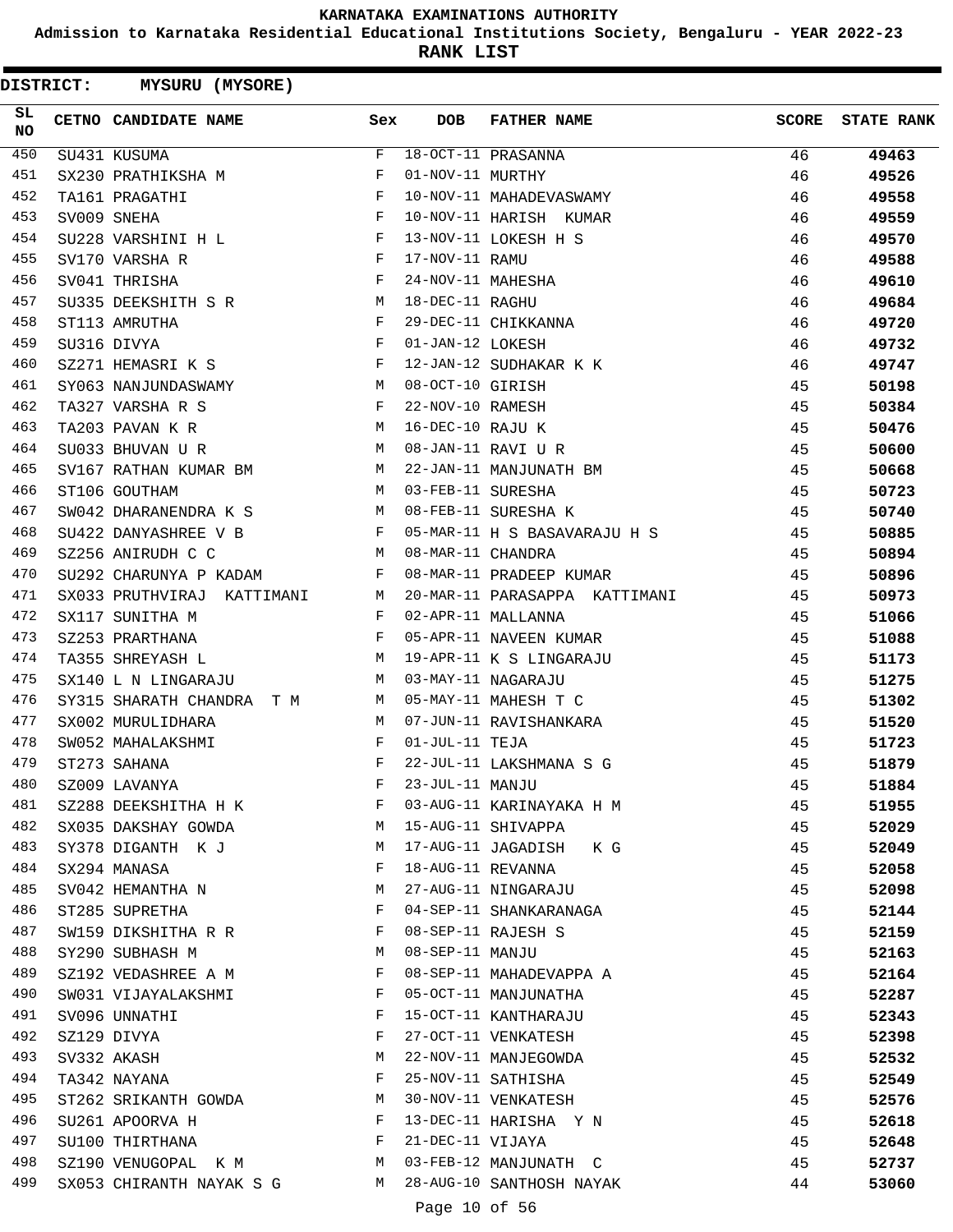**Admission to Karnataka Residential Educational Institutions Society, Bengaluru - YEAR 2022-23**

**RANK LIST**

| SL<br><b>NO</b> | <b>CETNO CANDIDATE NAME</b>                                                                                                                                                                                                                          | Sex          | <b>DOB</b>         | <b>FATHER NAME</b>                           | <b>SCORE</b> | <b>STATE RANK</b> |
|-----------------|------------------------------------------------------------------------------------------------------------------------------------------------------------------------------------------------------------------------------------------------------|--------------|--------------------|----------------------------------------------|--------------|-------------------|
| 500             | SZ224 RAMU H M                                                                                                                                                                                                                                       | M            | 02-NOV-10 MAHESHA  |                                              | 44           | 53246             |
| 501             | SX282 LIKHITH S                                                                                                                                                                                                                                      | М            |                    | 18-DEC-10 SIDDARAJU HM                       | 44           | 53417             |
| 502             | SY197 TEJASWINI L                                                                                                                                                                                                                                    | F            | 09-FEB-11 LOKESH   |                                              | 44           | 53686             |
| 503             | SW222 PRUTHVIRAJ M M                                                                                                                                                                                                                                 |              |                    | 20-FEB-11 MANU KUMAR M S                     | 44           | 53744             |
| 504             | TA239 LAVANYA<br><b>Example 2</b> Experience of the second series of the series of the series of the series of the series of the series of the series of the series of the series of the series of the series of the series of the series of the ser |              | 10-MAR-11 KUMAR    |                                              | 44           | 53845             |
| 505             | SZ275 HARSHINI LOKESH K L F                                                                                                                                                                                                                          |              |                    | 15-MAR-11 LOKESH K P                         | 44           | 53875             |
| 506             | SU312 PREETHAM V                                                                                                                                                                                                                                     | M            |                    | 19-MAR-11 VISHWANATHA                        | 44           | 53898             |
| 507             | SU060 MITHUN RAO N<br>M <sub>1</sub>                                                                                                                                                                                                                 |              |                    | 14-APR-11 NARAYAN RAO H K                    | 44           | 54111             |
| 508             | SW067 SHASHIDHARA                                                                                                                                                                                                                                    | M            | 23-MAY-11 LOKESHA  |                                              | 44           | 54389             |
| 509             | SY346 PRARTHANA                                                                                                                                                                                                                                      | F            |                    | 02-JUN-11 MAHADEVA                           | 44           | 54490             |
| 510             | SV079 PRUTHVIRAJ S                                                                                                                                                                                                                                   | M            |                    | 05-JUN-11 SATHISH S L                        | 44           | 54521             |
| 511             | SZ098 AMITH B M                                                                                                                                                                                                                                      | М            |                    | 13-JUN-11 MOHAN KUMAR B H                    | 44           | 54575             |
| 512             | TA150 NATARAJ G<br>M                                                                                                                                                                                                                                 | М            |                    | 13-JUN-11 MAYIGE GOWDA                       | 44           | 54579             |
| 513             | SX134 SHARATH S                                                                                                                                                                                                                                      | М            | 15-JUN-11 SOMA     |                                              | 44           | 54597             |
| 514             | SV133 DHANUSH                                                                                                                                                                                                                                        | М            | 17-JUN-11 MADHU    |                                              | 44           | 54612             |
| 515             | SW258 AMRUTHA                                                                                                                                                                                                                                        | F            |                    | 28-JUN-11 HARISHA R                          | 44           | 54691             |
| 516             | TA198 MANASA                                                                                                                                                                                                                                         | $_{\rm F}$   |                    | 30-JUN-11 MAHADEVAIAH                        | 44           | 54711             |
| 517             | SU303 NITHIN                                                                                                                                                                                                                                         | М            |                    | 10-JUL-11 SANNASWAMY                         | 44           | 54789             |
| 518             | SU262 BHARATH RAJ                                                                                                                                                                                                                                    | М            |                    | 15-JUL-11 SIDDARAJU                          | 44           | 54821             |
| 519             | ST149 SINCHANA K S                                                                                                                                                                                                                                   | F            |                    | 16-JUL-11 SRINIVASA                          | 44           | 54840             |
| 520             | TA324 DHANUSH                                                                                                                                                                                                                                        | М            |                    | 20-JUL-11 MALLIKARJUNASWAMY                  | 44           | 54869             |
| 521             | SY321 VINAY HS                                                                                                                                                                                                                                       | M            |                    | 26-JUL-11 SHIVAKUMAR                         | 44           | 54920             |
| 522             | SW287 KEERTHANA S T                                                                                                                                                                                                                                  | $\mathbf{F}$ |                    | 29-JUL-11 TANKESHWARA S R                    | 44           | 54937             |
| 523             | SY244 PRAGATHI                                                                                                                                                                                                                                       | F            |                    | 14-AUG-11 NAGENDRA G N                       | 44           | 55042             |
| 524             | SV159 CHAITHRA                                                                                                                                                                                                                                       | F            |                    | 19-AUG-11 SUNIL KUMAR                        | 44           | 55083             |
| 525             | SY221 PAVAN B S                                                                                                                                                                                                                                      | M            |                    | 24-AUG-11 SHIVA KUMARA B                     | 44           | 55112             |
| 526             | SY068 SPANDANA                                                                                                                                                                                                                                       | $_{\rm F}$   |                    | 27-AUG-11 JAYARAMA                           | 44           | 55134             |
| 527             | ST145 PREETHAM P                                                                                                                                                                                                                                     | M            |                    | 09-SEP-11 PURUSHOTHAM                        | 44           | 55207             |
| 528             | SW286 SHUBHITH<br>S                                                                                                                                                                                                                                  | M            |                    | 09-SEP-11 SHIVAKUMAR<br>G                    | 44           | 55210             |
| 529             | SW155 GAGANA H R                                                                                                                                                                                                                                     | F            |                    | 10-SEP-11 RAJE GOWDA                         | 44           | 55212             |
| 530             | SY092 INCHARA S                                                                                                                                                                                                                                      | F            |                    | 18-SEP-11 SOMESH M                           | 44           | 55249             |
| 531             | SZ004 THARUN N S                                                                                                                                                                                                                                     | М            |                    | 30-SEP-11 SHREESHAILA                        | 44           | 55313             |
| 532             | SU411 NISHANTH                                                                                                                                                                                                                                       | M            |                    | 02-OCT-11 VENKATESHA NAYAKA                  | 44           | 55329             |
| 533             | SX051 NAYANA M S                                                                                                                                                                                                                                     | F            |                    | 05-OCT-11 SATHISHA                           | 44           | 55347             |
| 534             | SY220 NIKHITHA H G                                                                                                                                                                                                                                   | F            |                    | 03-NOV-11 GIREESHA H M H M                   | 44           | 55492             |
| 535             | SZ255 SPANDANA K L                                                                                                                                                                                                                                   | F            |                    | 04-NOV-11 LOKESHA D                          | 44           | 55495             |
| 536             | SZ180 ADESHA                                                                                                                                                                                                                                         | М            | 11-NOV-11 SWAMY    |                                              | 44           | 55518             |
| 537             | SX082 ABHISHEK D M                                                                                                                                                                                                                                   | М            |                    | 19-NOV-11 MANJUNATHA V                       | 44           | 55565             |
| 538             | SV253 ADITHYA                                                                                                                                                                                                                                        | М            |                    | 24-NOV-11 DIVAKARA                           | 44           | 55587             |
| 539             | SU163 YOGESH G                                                                                                                                                                                                                                       | М            |                    | 10-DEC-11 GOVENDA NAYAKA                     | 44           | 55654             |
| 540             | SV180 HARSHITHA N                                                                                                                                                                                                                                    | F            |                    | 13-DEC-11 NAVEEN V                           | 44           | 55660             |
| 541             | SY016 RAMYA                                                                                                                                                                                                                                          | F            |                    | 02-DEC-10 NAGENRDA                           | 43           | 56407             |
| 542             |                                                                                                                                                                                                                                                      | М            | 03-JAN-11 RAVI     |                                              | 43           |                   |
| 543             | SY184 ARUN V R                                                                                                                                                                                                                                       | F            | $04$ -JAN-11 SWAMY |                                              | 43           | 56559             |
| 544             | ST074 SHILPA S                                                                                                                                                                                                                                       | F            |                    | 12-JAN-11 AJJEGOWDA                          | 43           | 56567             |
| 545             | ST084 JYOTHI<br>SY137 ANUSHA S                                                                                                                                                                                                                       | F            | 06-FEB-11 SHAMBHU  |                                              | 43           | 56602             |
| 546             |                                                                                                                                                                                                                                                      | М            |                    | 13-FEB-11 KUMARA H P                         |              | 56704             |
| 547             | SY173 SHIVU K                                                                                                                                                                                                                                        | F            |                    |                                              | 43           | 56745             |
| 548             | SY110 SPANDANA                                                                                                                                                                                                                                       | M            |                    | 09-MAR-11 PUTTUMADU                          | 43           | 56895             |
| 549             | ST210 PAVAN KUMAR R                                                                                                                                                                                                                                  | F            |                    | 19-MAR-11 RAMAKRISHNA<br>19-MAR-11 SADASHIVA | 43<br>43     | 56967             |
|                 | SY108 V S NIRIKSHA                                                                                                                                                                                                                                   |              |                    |                                              |              | 56971             |
|                 |                                                                                                                                                                                                                                                      |              | Page 11 of 56      |                                              |              |                   |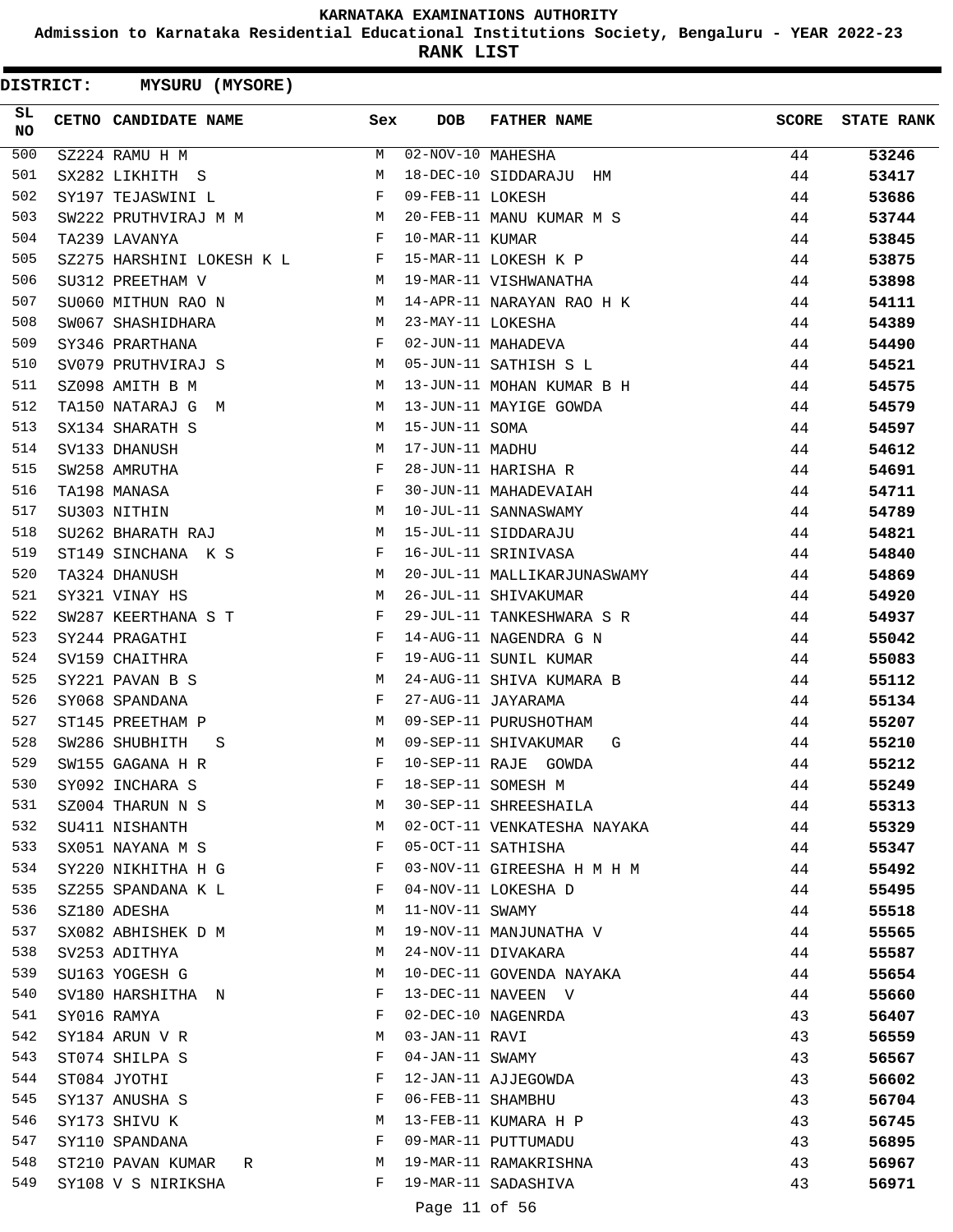**Admission to Karnataka Residential Educational Institutions Society, Bengaluru - YEAR 2022-23**

|                 | <b>DISTRICT:</b> | <b>MYSURU (MYSORE)</b>   |     |                   |                                 |              |                   |
|-----------------|------------------|--------------------------|-----|-------------------|---------------------------------|--------------|-------------------|
| SL<br><b>NO</b> |                  | CETNO CANDIDATE NAME     | Sex | <b>DOB</b>        | <b>FATHER NAME</b>              | <b>SCORE</b> | <b>STATE RANK</b> |
| 550             |                  | SY311 RAHUL<br>Ρ         | М   | 21-MAR-11 PRAHLAD | D                               | 43           | 56981             |
| 551             |                  | TA029 BINDHU<br>K R      | F   |                   | 23-MAR-11 RAMAKRISHINA Z        | 43           | 56993             |
| 552             |                  | SV034 NIKHITHA C         | F   |                   | 25-MAR-11 CHANDRANAYAKA S R     | 43           | 57020             |
| 553             |                  | SX246 AMRUTHA            | F   |                   | 06-APR-11 SHIVAKUMARA           | 43           | 57111             |
| 554             |                  | SY070 PREETHAM N B       | М   |                   | 16-APR-11 BASAVANNA N           | 43           | 57185             |
| 555             |                  | SV066 PRIYANKA           | F   |                   | 16-APR-11 DIVAKARA              | 43           | 57186             |
| 556             |                  | TA304 SHIVAPRASAD H R    | М   |                   | 04-MAY-11 RAJESHA H N           | 43           | 57306             |
| 557             |                  | SW160 MONISHA B K        | F   |                   | 12-MAY-11 KESHAVAMURTHY B R     | 43           | 57360             |
| 558             |                  | SU395 LAKSHMI H R        | F   |                   | 22-MAY-11 RAJANAYAKA            | 43           | 57430             |
| 559             |                  | TA205 SUPRITHA           | F   | 24-MAY-11 MADEVA  |                                 | 43           | 57446             |
| 560             |                  | TA048 AMULYA             | F   |                   | 07-JUN-11 MAHADEVA              | 43           | 57571             |
| 561             |                  | SX295 JHESTA R           | М   |                   | 18-JUN-11 RAGHAVENDRA N         | 43           | 57663             |
| 562             |                  | SY183 CHANDRAMOHAN K P   | М   | 23-JUN-11 PRABHU  |                                 | 43           | 57697             |
| 563             |                  | SY073 KOMALA M G         | F   |                   | 02-JUL-11 LATE GURUMALLAPPA C M | 43           | 57777             |
| 564             |                  | SW131 POORVI H V         | F   |                   | 09-JUL-11 VIJAYAKUMAR H S       | 43           | 57829             |
| 565             | SV338 TANU       |                          | F   |                   | 11-JUL-11 HANUMANTHA D C        | 43           | 57855             |
| 566             |                  | TA387 SUMA Y             | F   | 12-JUL-11 YOGESH  |                                 | 43           | 57865             |
| 567             |                  | SX063 TULASI             | F   |                   | 19-JUL-11 RAMEGOWDA             | 43           | 57924             |
| 568             |                  | SY272 CHAITRA C P        | F   |                   | 24-JUL-11 PUTTAMADAIAH          | 43           | 57959             |
| 569             |                  | SV200 USHA P             | F   |                   | 25-JUL-11 PAKEERAPPA            | 43           | 57965             |
| 570             |                  | SX043 KESHAVAMURTHY<br>М | М   |                   | 29-JUL-11 MAHADEVA<br>K         | 43           | 57998             |
| 571             |                  | ST204 PREETHAM           | M   |                   | 09-AUG-11 NAGARAJANAYAKA        | 43           | 58072             |
| 572             |                  | SZ032 SMITHA C V         | F   |                   | 14-AUG-11 VIJAY KUMAR           | 43           | 58107             |
| 573             |                  | TA195 MANOHAR<br>M       | M   |                   | 19-AUG-11 MAHADEVA SWAMY        | 43           | 58136             |
| 574             |                  | TA026 PRUTHVI P          | М   |                   | 23-AUG-11 V N PARAMESHA         | 43           | 58171             |
| 575             |                  | SU254 CHETHAN R          | М   |                   | 16-SEP-11 RAVICHANDRA           | 43           | 58322             |
| 576             |                  | SW274 BASAVARAJU         | М   |                   | 19-SEP-11 DEVARAJU              | 43           | 58332             |
| 577             |                  | SV283 AMULYA S K         | F   | 15-OCT-11 KRISHNA |                                 | 43           | 58454             |
| 578             |                  | ST309 SNEHA              | F   |                   | 26-NOV-11 CHALUVARAJU           | 43           | 58643             |
| 579             |                  | SW114 BHAVITH N J        | М   |                   | 27-NOV-11 JALENDRA              | 43           | 58647             |
| 580             |                  | TA227 HEMANTHAGOWDA T R  | М   |                   | 10-DEC-11 T G RANGANATHA        | 43           | 58704             |
| 581             |                  | SW191 HITHAISH M C       | M   |                   | 13-DEC-11 CHANDRASHEKHAR M K    | 43           | 58714             |
| 582             |                  | SX086 DANANJAYA          | М   |                   | 25-DEC-11 MAHESH NAYAKA         | 43           | 58756             |
| 583             |                  | SW115 ANITHA             | F   |                   | 05-JAN-12 KUMARA H K            | 43           | 58798             |
| 584             |                  | TA301 THANUSHREE S       | F   |                   | 06-JUN-10 SHANTHARAJU           | 42           | 59048             |
| 585             |                  | SU194 MAHALAKSHMI        | F   |                   | 17-JUN-10 JAYARAMA              | 42           | 59055             |
| 586             |                  | SU264 PRAVEENKUMAR A     | М   |                   | 04-NOV-10 ANNAIAH NAYAKA        | 42           | 59404             |
| 587             |                  | SX280 CHARAN KUMAR R     | М   |                   | 19-NOV-10 RAVI KUMARA           | 42           | 59473             |
| 588             |                  | SX228 LATHESH R          | М   |                   | 20-NOV-10 RAMESH KUMBARKOPPAL   | 42           | 59478             |
|                 |                  |                          |     |                   | THIMMASHETTY                    |              |                   |
| 589             |                  | SW039 JEEVAN R N         | М   |                   | 25-NOV-10 NAGESH R C            | 42           | 59499             |
| 590             |                  | SV036 PREETHAM M         | М   |                   | 17-FEB-11 MAHADEVA D N          | 42           | 59914             |
| 591             |                  | SY146 GAGANA R           | F   | 03-MAR-11 RAJU P  |                                 | 42           | 60002             |
| 592             |                  | SU202 BHANUPRAKSH H S    | М   |                   | 10-MAR-11 SHIVANNA P L          | 42           | 60051             |
| 593             |                  | SZ116 MOHAN KUMAR B K    | М   | 19-MAR-11 KUMAR   |                                 | 42           | 60115             |
| 594             |                  | SX040 SONIKA L           | F   |                   | 01-APR-11 LAKSHMANA G P         | 42           | 60214             |
| 595             |                  | SZ146 SAHANA             | F   |                   | 10-APR-11 LATE JAGADEESHA       | 42           | 60274             |
| 596             |                  | SW285 BINDUSHREE         | F   |                   | 20-MAY-11 THIRTESH              | 42           | 60566             |
| 597             |                  | SV058 GANAVI D P         | F   |                   | 24-MAY-11 PURUSHOTTHAMA         | 42           | 60591             |
| 598             |                  | TA117 MANASA T M         | F   |                   | 24-MAY-11 MAHADEVASWAMY T V     | 42           | 60595             |
|                 |                  |                          |     |                   |                                 |              |                   |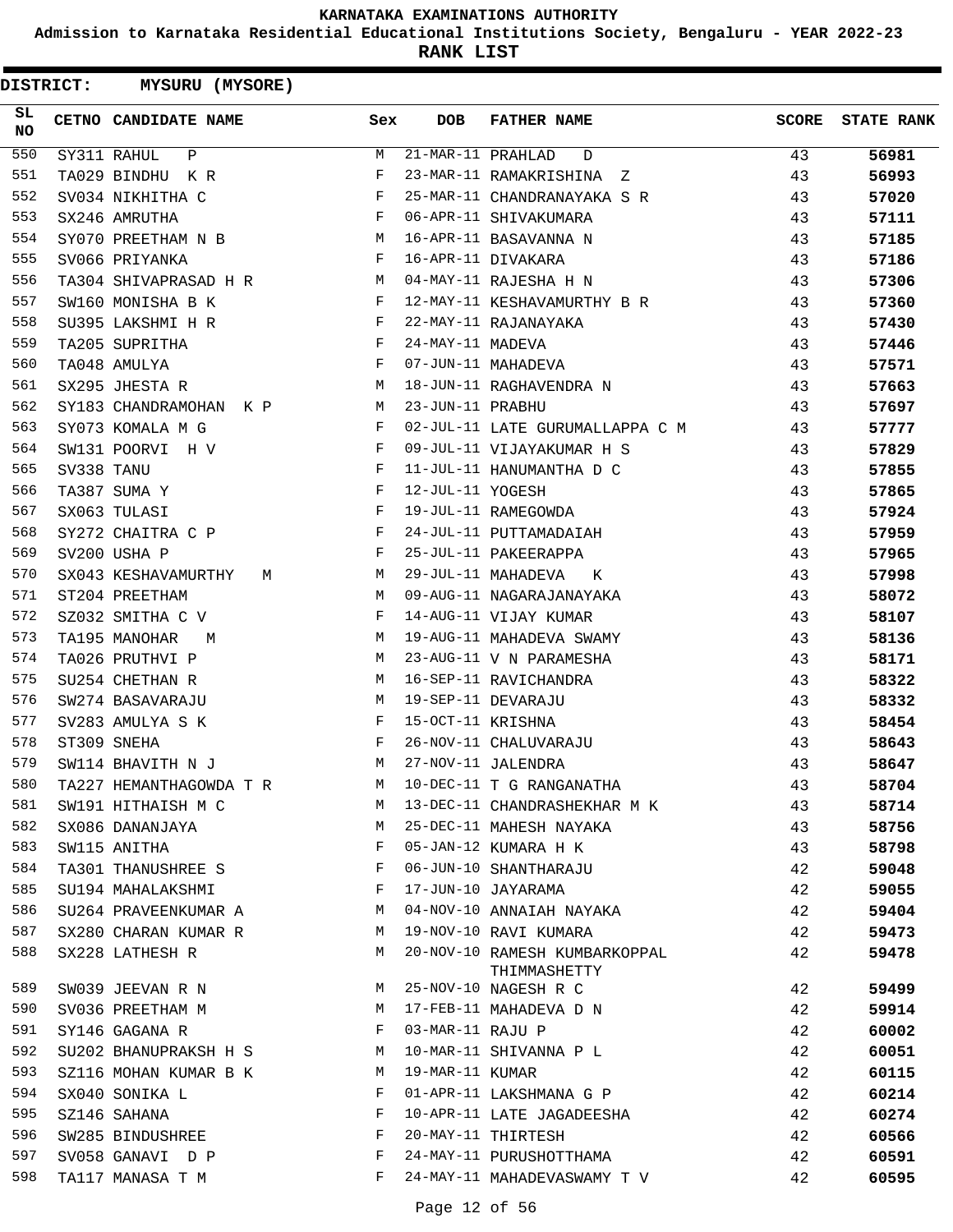**Admission to Karnataka Residential Educational Institutions Society, Bengaluru - YEAR 2022-23**

|                 | <b>DISTRICT:</b> | MYSURU (MYSORE)        |     |                   |                              |              |                   |
|-----------------|------------------|------------------------|-----|-------------------|------------------------------|--------------|-------------------|
| SL<br><b>NO</b> |                  | CETNO CANDIDATE NAME   | Sex | <b>DOB</b>        | <b>FATHER NAME</b>           | <b>SCORE</b> | <b>STATE RANK</b> |
| 599             |                  | ST124 SHIVAKUMAR       | М   |                   | 30-MAY-11 BILINAYAKA         | 42           | 60633             |
| 600             |                  | TA043 KEERTHANA        | F   | 03-JUN-11 RAMESHA |                              | 42           | 60676             |
| 601             |                  | SY171 KUSHAL M B       | М   |                   | 04-JUN-11 BASAVANNA M        | 42           | 60691             |
| 602             |                  | TA010 SNEHA            | F   |                   | 22-JUN-11 MAHADEVA           | 42           | 60856             |
| 603             |                  | SX163 CHINMAY GOWDA S  | М   |                   | 24-JUN-11 SHIVARAJU R        | 42           | 60865             |
| 604             |                  | SU017 NAYANA           | F   |                   | 04-JUL-11 MANJAIAH           | 42           | 60945             |
| 605             |                  | SZ230 CHAITHANYA C     | F   |                   | 23-JUL-11 CHANDRASHEKARA     | 42           | 61084             |
| 606             |                  | SU275 EKANTH           | M   | 25-JUL-11 RAMESHA |                              | 42           | 61105             |
| 607             |                  | TA381 AMITH R          | М   | 04-AUG-11 RAJU P  |                              | 42           | 61175             |
| 608             |                  | SX189 NIHARIKA R       | F   | 08-AUG-11 RAMESHA |                              | 42           | 61209             |
| 609             |                  | SZ107 DHANUSH B M      | М   |                   | 11-AUG-11 MADEGOWDA          | 42           | 61229             |
| 610             |                  | SW257 YASHAVANTH M     | М   |                   | 11-AUG-11 MAHADEVA NAYAKA    | 42           | 61232             |
| 611             |                  | SY230 SRUJAN D S       | М   |                   | 14-AUG-11 SURESHA D K        | 42           | 61242             |
| 612             |                  | TA105 PRARTHANA N      | F   |                   | 24-AUG-11 NANJUNDIAH         | 42           | 61312             |
| 613             |                  | SZ081 SANJU K S        | М   |                   | 16-SEP-11 SWAMY K C          | 42           | 61451             |
| 614             |                  | TA011 SUSHMA           | F   |                   | 27-SEP-11 NINGARAJU          | 42           | 61506             |
| 615             |                  | TA348 ROHAN M S        | М   |                   | 29-SEP-11 M P SHIVAKUMARA    | 42           | 61512             |
| 616             |                  | TA085 TEJASHWNI        | F   |                   | 29-SEP-11 RANGASWAMY         | 42           | 61513             |
| 617             |                  | ST126 VARUN N          | М   |                   | 11-OCT-11 NANJUNDAMURTHY M R | 42           | 61567             |
| 618             |                  | SU200 ABHISHEK M       | М   | 14-OCT-11 MANJU   |                              | 42           | 61582             |
| 619             |                  | TA255 SAHANA R         | F   | 16-OCT-11 RAVI    |                              | 42           | 61591             |
| 620             |                  | SX021 KARTHIK N N      | М   | 17-OCT-11 NAGESHA |                              | 42           | 61594             |
| 621             |                  | SV037 YASHASH B M      | М   |                   | 19-OCT-11 MAHENDRA           | 42           | 61605             |
| 622             |                  | SW260 NISARGA          | F   |                   | 16-NOV-11 SRINIVASA          | 42           | 61744             |
| 623             |                  | SW058 KISHANTHA H R    | М   | 20-NOV-11 RAJESHA |                              | 42           | 61766             |
| 624             |                  | SU221 RASHMI H L       | F   |                   | 23-NOV-11 LOKARADHYA         | 42           | 61784             |
| 625             |                  | SV194 THEJAS A GOWDA   | М   |                   | 24-NOV-11 ANANDA T           | 42           | 61794             |
| 626             |                  | ST341 GOVINDARAJU      | M   |                   | 04-DEC-11 DASEGOWDA          | 42           | 61849             |
| 627             |                  | ST220 AMULYA           | F   | 07-DEC-11 SWAMY   |                              | 42           | 61856             |
| 628             |                  | SW109 JYOTHI           | F   |                   | 13-DEC-11 GAVIRANGA          | 42           | 61878             |
| 629             |                  | SX006 MAHANTESH R      | М   |                   | 14-DEC-11 M RAVI KUMAR       | 42           | 61886             |
| 630             |                  | SW174 RAMAKRISHNA      | M   |                   | 14-DEC-11 LATE SURESH        | 42           | 61888             |
| 631             |                  | ST146 SPARDHANA        | F   |                   | 15-DEC-11 MAHADEVA           | 42           | 61892             |
| 632             |                  | SV234 SANIKA           | F   |                   | 19-DEC-11 KRISHNAMURTHI B R  | 42           | 61902             |
| 633             |                  | ST160 MEGHANA          | F   |                   | 23-DEC-11 CHOWDANAYAKA       | 42           | 61911             |
| 634             |                  | SW249 GOWTHAMGOWDA M V | M   |                   | 02-JAN-12 VENKATESHA M S     | 42           | 61958             |
| 635             |                  | SU110 JEEVITHA A       | F   | 24-APR-10 ANAND   |                              | 41           | 62176             |
| 636             |                  | SY115 CHANDAN B L      | М   |                   | 01-AUG-10 BHEEMAIAH K P      | 41           | 62282             |
| 637             |                  | ST240 SINDHU           | F   |                   | 04-SEP-10 CHALUVARAU         | 41           | 62369             |
| 638             |                  | TA385 BHOOMIKA N       | F   |                   | 16-SEP-10 NINGARAJU          | 41           | 62403             |
| 639             |                  | ST289 SATHYAMURTHY     | M   | $08-NOV-10$ SWAMY |                              | 41           | 62596             |
| 640             |                  | SY283 SINCHANA         | F   |                   | 11-DEC-10 MANJESH M          | 41           | 62730             |
| 641             |                  | SX113 ROHITH KUMAR K   | М   |                   | 31-DEC-10 KUMAR D C          | 41           | 62813             |
| 642             |                  | SZ043 SANTHOSHA        | M   |                   | 01-JAN-11 HARISHA K B        | 41           | 62849             |
| 643             |                  | SU141 SAHANA           | F   |                   | 08-JAN-11 KUMAR H K          | 41           | 62912             |
| 644             |                  | SZ276 SHEELA           | F   |                   | 02-FEB-11 MANJUNATHA         | 41           | 63035             |
| 645             |                  | SX150 SANJAY C         | М   |                   | 05-FEB-11 CHINNAPPA          | 41           | 63046             |
| 646             |                  | SX291 CHAITRA H B      | F   | 07-FEB-11 BOTHESH |                              | 41           | 63054             |
| 647             |                  | ST183 GURUPRASAD       | M   |                   | 15-FEB-11 NAGESHA N          | 41           | 63105             |
| 648             |                  | SU420 JAYANTH GOWDA S  | M   |                   | 01-MAR-11 SHIVANNA J P       | 41           | 63182             |
|                 |                  |                        |     |                   |                              |              |                   |
|                 |                  |                        |     | Page 13 of 56     |                              |              |                   |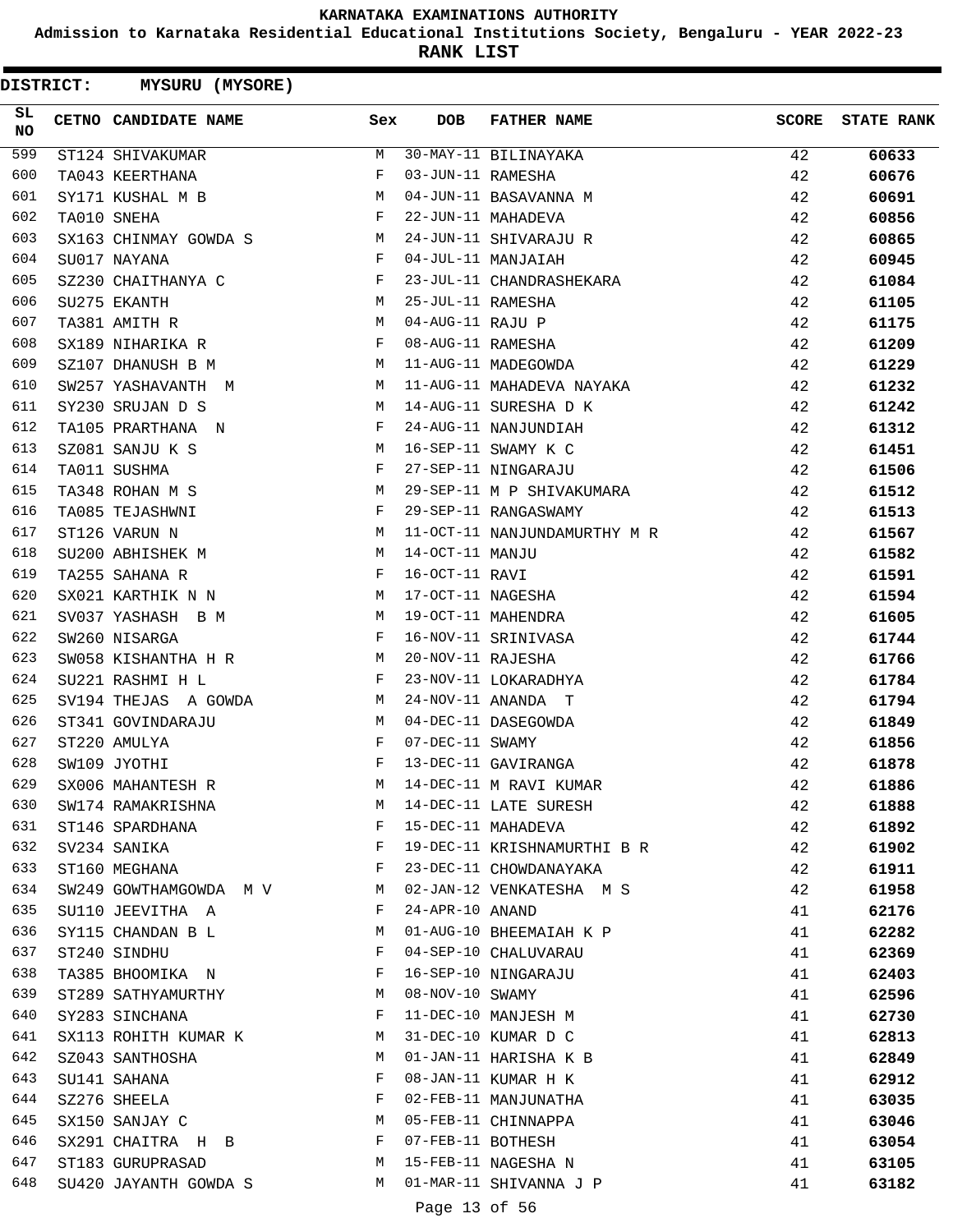**Admission to Karnataka Residential Educational Institutions Society, Bengaluru - YEAR 2022-23**

**RANK LIST**

| SL<br><b>NO</b> |            | <b>CETNO CANDIDATE NAME</b>                                                    | Sex          | DOB               | <b>FATHER NAME</b>                | SCORE | <b>STATE RANK</b> |
|-----------------|------------|--------------------------------------------------------------------------------|--------------|-------------------|-----------------------------------|-------|-------------------|
| 649             |            | ST037 BINDU SHREE                                                              | F            |                   | 10-MAR-11 NIGANAYAKA              | 41    | 63259             |
| 650             |            | SY004 SAMANVITHA K R                                                           | F            |                   | 17-MAR-11 RAMAKRISHNA K           | 41    | 63302             |
| 651             |            | $\mathbf{F}$<br>SU268 NANDINI                                                  |              | 25-MAR-11 MANJU   |                                   | 41    | 63359             |
| 652             |            | SW071 SAMARTH GOWDA M S M                                                      |              |                   | 31-MAR-11 SHIVARAMU M K           | 41    | 63412             |
| 653             |            | SY192 GANAVI P<br>$\mathbf{F}$ and $\mathbf{F}$                                |              |                   | 01-APR-11 R PAPANNA               | 41    | 63418             |
| 654             |            | $\mathbf{F}$ and $\mathbf{F}$<br>SV147 SAHANA                                  |              |                   | 01-APR-11 SHANKARA NAYAKA         | 41    | 63421             |
| 655             |            | SU099 VARALAKSHMI F                                                            |              |                   | 22-MAY-11 DILEEPKUMAR             | 41    | 63806             |
| 656             |            | SY103 LAVANYA P                                                                | $\mathbf{F}$ |                   | 30-MAY-11 PUTTASWAMY              | 41    | 63855             |
| 657             |            | SZ153 N R KARTHIK M                                                            |              |                   | 31-MAY-11 RAMAKRISHNA             | 41    | 63863             |
| 658             |            | SW152 ARCHANA                                                                  | F            |                   | 08-JUN-11 KUMAR NAYAKA            | 41    | 63949             |
| 659             |            | SX206 SHIVAKUMAR N M                                                           |              |                   | 19-JUN-11 NAGEGOWDA J             | 41    | 64053             |
| 660             |            | $\mathbf{F}$<br>TA170 KUSUMANJALI                                              |              |                   | 02-JUL-11 P LINGARAJU             | 41    | 64171             |
| 661             |            | SW090 YOGITHGOWDA M A M                                                        |              |                   | 03-JUL-11 ANNAPPA R               | 41    | 64182             |
| 662             |            | <b>Example 2</b> F<br>SY075 PRAKRUTHI                                          |              |                   | 07-JUL-11 GIRISH H C              | 41    | 64219             |
| 663             |            | $\mathbf{F}$ and $\mathbf{F}$<br>SX174 PRAKRUTHI K S                           |              |                   | 08-JUL-11 SHIVANNA                | 41    | 64223             |
| 664             |            | $\mathbb F$<br>ST195 PRATHIMA                                                  |              |                   | 10-JUL-11 SHREENIVAS V N          | 41    | 64245             |
| 665             |            | SW238 AKSHAY                                                                   | <b>M</b>     |                   | 11-JUL-11 BASAVARAJU              | 41    | 64252             |
| 666             |            | TA054 MAHESH M M                                                               |              |                   | 19-JUL-11 MAHADEVASWAMY           | 41    | 64330             |
| 667             |            | SU266 DHANUSH R S                                                              | M            |                   | 21-JUL-11 SHANKARA R M            | 41    | 64341             |
| 668             |            | SX193 AKSHATHA D                                                               | F            | 23-JUL-11 DASAPPA |                                   | 41    | 64355             |
| 669             |            | SW075 DILEEP                                                                   | M            |                   | 27-JUL-11 SATHISHA                | 41    | 64389             |
| 670             |            | $\mathbf{F}$ . The contract of the contract of $\mathbf{F}$<br>SU091 SHWETHA K |              |                   | 30-JUL-11 KARIYAPPA               | 41    | 64420             |
| 671             |            | $M_{\rm H}$<br>SY391 SIDDARAMU C G                                             |              |                   | 31-JUL-11 GURUSWAMY               | 41    | 64429             |
| 672             |            | SZ198 SRINIDI C T                                                              | F            |                   | 31-JUL-11 THIMAPPA                | 41    | 64430             |
| 673             |            | SY034 SANJANA                                                                  | F            | 11-AUG-11 SURESHA |                                   | 41    | 64519             |
| 674             | ST035 SONU |                                                                                | F            |                   | 18-AUG-11 SHIVANNANAYAKA          | 41    | 64565             |
| 675             |            | SX157 AJITHKUMAR MYSORE GANESH M                                               |              |                   | 29-AUG-11 GANESH NARASHIMA NAYAKA | 41    | 64631             |
| 676             |            | SY026 SHIVU M                                                                  | M            | 20-SEP-11 MAHESHA |                                   | 41    | 64772             |
| 677             |            | SV022 ANVITHA N M                                                              | F            |                   | 23-SEP-11 MAHADEVA N K            | 41    | 64784             |
| 678             |            | SZ166 PRATHIKSHA B M                                                           | F            |                   | 28-SEP-11 MANJUNATHA B V          | 41    | 64807             |
| 679             |            | SX288 RAMYA                                                                    | F            | 29-SEP-11 REVANNA |                                   | 41    | 64815             |
| 680             |            | SU079 SINDHU                                                                   | F            | 10-OCT-11 CHANDRA |                                   | 41    | 64876             |
| 681             |            | TA316 SWETHA<br>M L                                                            | F            | 13-OCT-11 LOKESHA |                                   | 41    | 64894             |
| 682             |            | SW118 POORVIKA H V                                                             | F            | 22-OCT-11 VIJAY   |                                   | 41    | 64940             |
| 683             |            | SW173 ULLAS                                                                    | М            |                   | 23-OCT-11 PRASANNA                | 41    | 64949             |
| 684             |            | SW225 JEEVAN KUMAR H K                                                         | М            | 01-NOV-11 KUMARA  |                                   | 41    | 64985             |
| 685             |            | SZ219 SUPRITHA R                                                               | F            | 01-NOV-11 RAVI    |                                   | 41    | 64990             |
| 686             |            | SZ050 AKSHITHA                                                                 | F            |                   | 06-NOV-11 PUTTACHANNAIAH          | 41    | 65015             |
| 687             |            | SU243 DAKSHAYINI Y T                                                           | F            |                   | 06-NOV-11 THAMMAIAH               | 41    | 65016             |
| 688             |            | SX014 ANJALI M                                                                 | F            | 09-NOV-11 MANJU   |                                   | 41    | 65044             |
| 689             |            | SU090 SANGEETHA K C                                                            | F            |                   | 21-NOV-11 CHANDRA K T             | 41    | 65109             |
| 690             |            | TA322 VARALAKSHMI K                                                            | F            | 25-NOV-11 KUMARA  |                                   | 41    | 65132             |
| 691             |            | SY053 MAHADEVASWAMY H M                                                        | M            |                   | 26-NOV-11 MAHADEVAPPA             | 41    | 65135             |
| 692             |            |                                                                                | M            | 27-NOV-11 MAHESHA |                                   | 41    |                   |
| 693             |            | SY051 SHARATH<br>SZ035 ANWAI                                                   | М            | 29-NOV-11 KUMAR   |                                   | 41    | 65142             |
| 694             |            | SW192 MONISHA C A                                                              | F            |                   | 17-DEC-11 ARUN C P                | 41    | 65150             |
| 695             |            |                                                                                | M            |                   |                                   |       | 65236             |
| 696             |            | SX125 RISHIK S                                                                 | F            |                   | 20-DEC-11 SHIVAKUMAR C N          | 41    | 65245             |
| 697             |            | SX185 SOWMYA SHREE                                                             |              |                   | 31-DEC-11 SHIVASWAMY              | 41    | 65288             |
| 698             |            | SZ241 SANTHOSH B M                                                             | M<br>M       | 21-SEP-10 MOHAN   | 09-OCT-10 GNANANANDA M SOSALE     | 40    | 65761             |
|                 |            | TA076 RISHITH G SOSALE                                                         |              |                   |                                   | 40    | 65828             |
|                 |            |                                                                                |              | Page 14 of 56     |                                   |       |                   |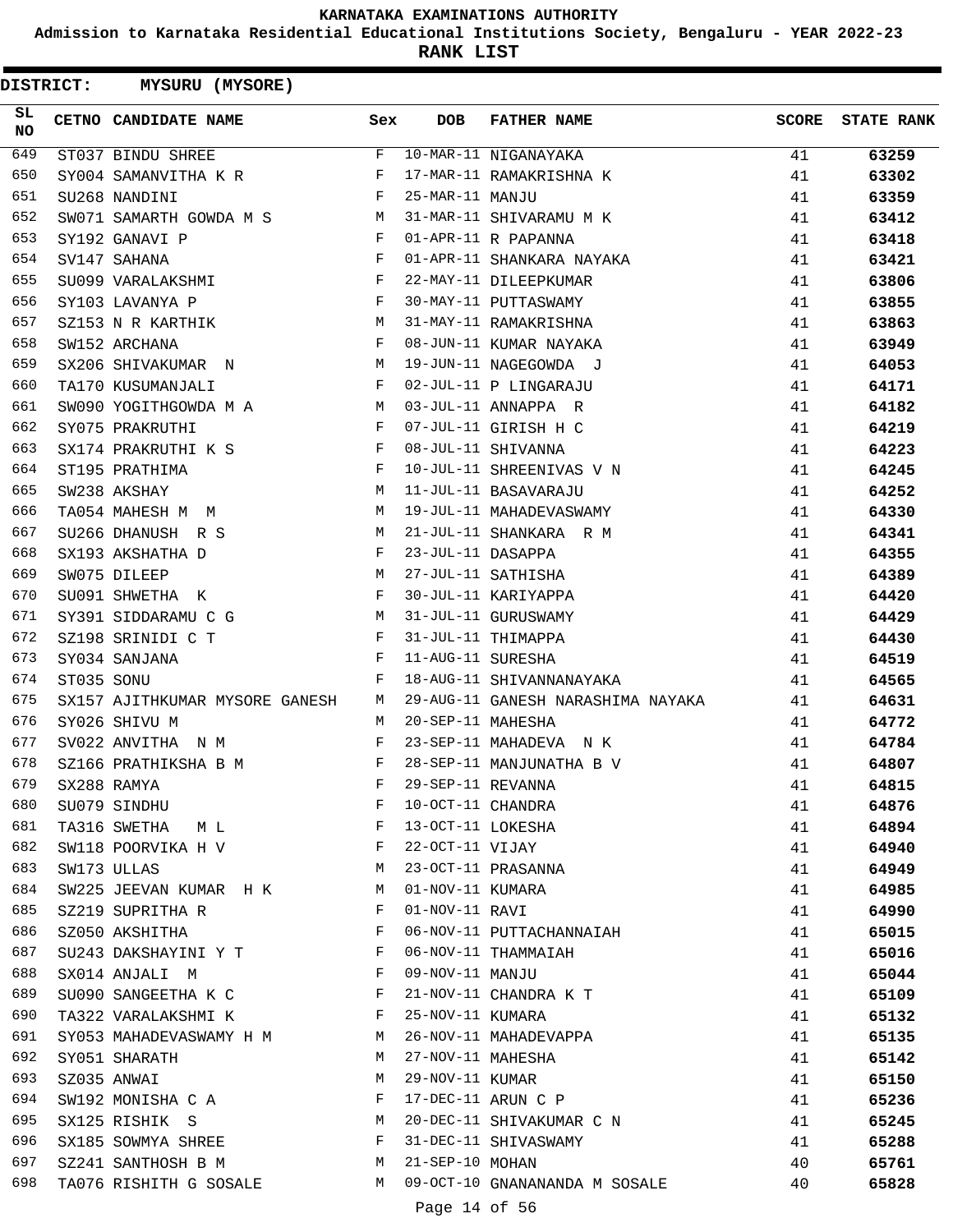**Admission to Karnataka Residential Educational Institutions Society, Bengaluru - YEAR 2022-23**

**RANK LIST**

**DISTRICT:** NN **MYSURU (MYSORE)**

| SL<br><b>NO</b> | CETNO CANDIDATE NAME                                   | Sex          | <b>DOB</b>        | <b>FATHER NAME</b>         | <b>SCORE</b> | <b>STATE RANK</b> |
|-----------------|--------------------------------------------------------|--------------|-------------------|----------------------------|--------------|-------------------|
| 699             | SV095 JEEVAN S R                                       | М            |                   | 12-NOV-10 S N RAJESHA      | 40           | 65976             |
| 700             | ST100 AKASH                                            | М            | 11-FEB-11 MANJU   |                            | 40           | 66455             |
| 701             | SY267 BANUSHREE H M                                    | $\mathbf{F}$ |                   | 28-FEB-11 MALLE GOWDA H M  | 40           | 66551             |
| 702             | M <sub>1</sub><br>SV123 BHUVAN N                       |              |                   | 28-FEB-11 NANJUNDASWAMI    | 40           | 66553             |
| 703             | SZ051 HARSHITH GOWDA R K M                             |              |                   | 15-MAR-11 KUMARA S         | 40           | 66663             |
| 704             | ST104 NETHRA                                           | F            |                   | 23-MAR-11 KALASWAMY K      | 40           | 66728             |
| 705             | SW051 GOUTHAM S E                                      | M            | 04-APR-11 ESHWARA |                            | 40           | 66827             |
| 706             | ST264 CHINMAY G                                        | F            |                   | 05-APR-11 GURUSWAMY        | 40           | 66833             |
| 707             | SZ279 AMITH K V                                        | М            |                   | 06-APR-11 VEERESH K M      | 40           | 66841             |
| 708             | TA016 PRUTHVI RAJ N                                    | M            |                   | 08-APR-11 NAGARAJU         | 40           | 66865             |
| 709             | SX252 GOWTHAM G                                        | M            | 11-APR-11 GOVINDA |                            | 40           | 66890             |
| 710             | TA140 K J SHREYA                                       | F            | 25-APR-11 JAYANNA |                            | 40           | 66997             |
| 711             | SZ189 NIKHIL RAJ K R M                                 |              | 18-MAY-11 RAMU    |                            | 40           | 67194             |
| 712             | TA099 MOUNA K M                                        | F            |                   | 04-JUN-11 MAHESH M         | 40           | 67325             |
| 713             | SV243 SPOORTHI R                                       | $\mathbf{F}$ |                   | 05-JUN-11 RAMACHANDRA      | 40           | 67336             |
| 714             | TA341 MOHAN                                            | M            |                   | 08-JUN-11 MAHADEVASWAMY    | 40           | 67371             |
| 715             | ST179 MAHADEVI                                         | F            | 14-JUN-11 SURESHA |                            | 40           | 67428             |
| 716             | SU013 BHARATH KUMAR K R<br>$M_{\rm H}$ and $M_{\rm H}$ |              | 17-JUN-11 RAVI R  |                            | 40           | 67458             |
| 717             | TA023 DEEPIKA                                          | $\mathbf{F}$ |                   | 23-JUN-11 NAGENDRA         | 40           | 67523             |
| 718             | SW263 GAEENAAAVI                                       | F            |                   | 24-JUN-11 RAAAVI H N       | 40           | 67537             |
| 719             | SX031 ARYAN S                                          | M            |                   | 26-JUN-11 T SACHITH        | 40           | 67549             |
| 720             | SV340 VARUN                                            | М            |                   | 28-JUN-11 MANJAIAH         | 40           | 67580             |
| 721             | ST181 PAVAN KUMAR                                      | M            |                   | 03-JUL-11 PRAKASHA         | 40           | 67631             |
| 722             | SY172 M INDHRA                                         | M            |                   | 05-JUL-11 MALLIKARJUNA     | 40           | 67645             |
| 723             | SY294 NAGARJUN P                                       | М            |                   | 08-JUL-11 PRAKASH B        | 40           | 67679             |
| 724             | ST202 RENUKA                                           | F            |                   | 12-JUL-11 BASAVANNA        | 40           | 67725             |
| 725             | SX255 MADAN L                                          | М            | 14-JUL-11 LOKESH  |                            | 40           | 67737             |
| 726             | SU021 CHIDANANDA                                       | М            |                   | 22-JUL-11 NINGARAJU        | 40           | 67800             |
| 727             | SW264 SANJAY                                           | M            | 09-AUG-11 PRAMOD  |                            | 40           | 67929             |
| 728             | TA052 KEERTHI                                          | F            | 24-AUG-11 KRISHNA |                            | 40           | 68033             |
| 729             | SX017 PRARTHANA B                                      | F            |                   | 29-AUG-11 BASAVARAJU       | 40           | 68083             |
| 730             | SX251 CHIRANTH M                                       | M            |                   | 15-SEP-11 MAHESHA N        | 40           | 68195             |
| 731             | SU040 SHASHIREKHA N                                    | F            |                   | 23-SEP-11 NAGARAJU         | 40           | 68268             |
| 732             | SY392 AHALYA M                                         | F            |                   | 22-OCT-11 MALLU K M        | 40           | 68457             |
| 733             | SV326 MOKSHITH S K                                     | M            |                   | 23-OCT-11 KRISHNAIAH S     | 40           | 68468             |
| 734             | TA349 NIREEKSHA M                                      | F            |                   | 29-OCT-11 MAHADEVASWAMY M  | 40           | 68501             |
| 735             | TA268 SHASHANK D                                       | М            |                   | 03-NOV-11 DAKSHINAMURTHY G | 40           | 68537             |
| 736             | SX060 PRANAV DEEPANKAR N                               | М            |                   | 20-NOV-11 NAGARAJU S       | 40           | 68625             |
| 737             | TA352 GAGANA S                                         | F            |                   | 01-DEC-11 SHIVAMURTHY      | 40           | 68691             |
| 738             | SZ068 MONISHA H C                                      | F            |                   | 01-DEC-11 CHANDRANAYAKA    | 40           | 68694             |
| 739             | ST312 VISHNU                                           | М            |                   | 13-DEC-11 VENKATARAMU      | 40           | 68755             |
| 740             | SZ120 THARUN V H                                       | M            |                   | 01-JAN-12 VENKATESHA       | 40           | 68850             |
| 741             | SY087 MEGHANA B U                                      | F            |                   | 07-SEP-10 UMESH BC         | 39           | 69282             |
| 742             | SV067 MANJUNATH H P                                    | М            |                   | 05-OCT-10 PUTTASWAMY GOWDA | 39           | 69378             |
| 743             | SY340 PRASHANTH S                                      | М            |                   | 12-OCT-10 SHRIKANTA MURTHY | 39           | 69421             |
| 744             | ST044 VISHWAS G                                        | М            |                   | 26-OCT-10 GANESHA E        | 39           | 69463             |
| 745             | ST068 SANJANA                                          | F            |                   | 06-DEC-10 SANNANAYAKA      | 39           | 69638             |
| 746             | SX289 YOGESH H S                                       | M            |                   | 01-JAN-11 SHANMUKAPPA H S  | 39           | 69806             |
| 747             | SZ233 SANTHOSH L                                       | M            |                   | 15-JAN-11 LAKKANNA GOWDA   | 39           | 69889             |
| 748             | SU008 VINAY R                                          | M            |                   | 17-FEB-11 RAMAKRISHNA      | 39           | 70080             |
|                 |                                                        |              |                   |                            |              |                   |

Page 15 of 56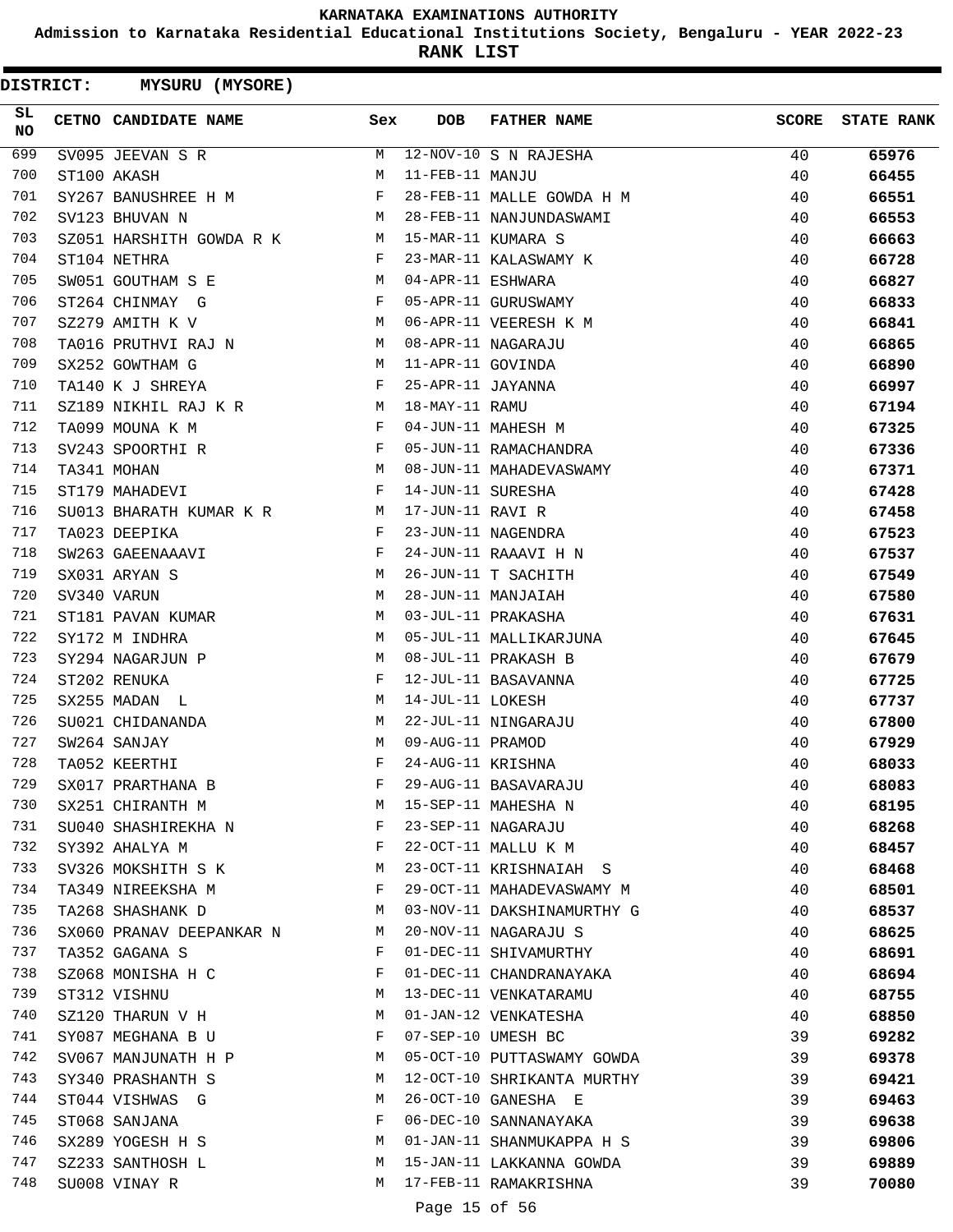**Admission to Karnataka Residential Educational Institutions Society, Bengaluru - YEAR 2022-23**

|                 | <b>DISTRICT:</b> | <b>MYSURU (MYSORE)</b>                      |            |                   |                                 |              |                   |
|-----------------|------------------|---------------------------------------------|------------|-------------------|---------------------------------|--------------|-------------------|
| SL<br><b>NO</b> |                  | CETNO CANDIDATE NAME                        | Sex        | <b>DOB</b>        | <b>FATHER NAME</b>              | <b>SCORE</b> | <b>STATE RANK</b> |
| 749             |                  | ST133 VIKASA H M                            | M          |                   | 24-FEB-11 MAHESHA H S           | 39           | 70119             |
| 750             |                  | SX236 HARDHIK G S                           | M          |                   | 16-MAR-11 G N SHIVARARAJ SHETTY | 39           | 70246             |
| 751             |                  | SW197 AKUL HS                               | M          |                   | 21-MAR-11 SHEKAHAR              | 39           | 70278             |
| 752             |                  | TA372 TEJAS M                               | M          |                   | 23-MAR-11 MAHESH B M            | 39           | 70299             |
| 753             |                  | SX143 MAHESHA                               | M          | 27-MAR-11 SWAMY   |                                 | 39           | 70324             |
| 754             |                  | SU331 VENITH GOWDA                          | М          |                   | 09-APR-11 DORESWAMY             | 39           | 70419             |
| 755             |                  | SU246 RAHUL H L H L                         | М          | 19-APR-11 LOKESH  |                                 | 39           | 70499             |
| 756             |                  | SW082 YASHASWINI L R                        | F          | 22-APR-11 RAVI LS |                                 | 39           | 70517             |
| 757             |                  | ST334 PRUTHVIRAJ                            | М          |                   | 23-APR-11 B C SIDDARAJU         | 39           | 70526             |
| 758             |                  | SZ053 GAGAN K C                             | М          | 26-APR-11 CHANDRU |                                 | 39           | 70546             |
| 759             |                  | SZ149 DHANANJAYA B A                        | М          | 28-APR-11 ASHWATH |                                 | 39           | 70562             |
| 760             |                  | SU291 AJITH H                               | М          |                   | 24-MAY-11 HANUMANTHA            | 39           | 70771             |
| 761             |                  | SZ045 SHARATH KUMAR G S                     | М          |                   | 30-MAY-11 SWAMY G M             | 39           | 70839             |
| 762             |                  | SY268 KESHAV                                | M          |                   | 05-JUN-11 RAVINDRA              | 39           | 70907             |
| 763             |                  | ST221 ARUN KUMAR                            | M          |                   | 08-JUN-11 SACHIN MALLAIAH       | 39           | 70940             |
| 764             |                  | TA274 PAVAN GOWDA K P                       | M          |                   | 09-JUN-11 PUTTASWAMY            | 39           | 70960             |
| 765             |                  | ST144 T G PRASHANTH                         | М          |                   | 04-JUL-11 GOPALARAJU            | 39           | 71217             |
| 766             |                  | SY176 VIKASA LAKKAPPA JAINARA               | М          |                   | 10-JUL-11 LAKKAPPA LATE         | 39           | 71280             |
| 767             |                  | SW272 SPOORTHI H L                          | F          |                   | 19-JUL-11 LOKESHA S             | 39           | 71353             |
| 768             |                  | SV115 ROHITH C D                            | М          | 21-JUL-11 DEVARAJ |                                 | 39           | 71369             |
| 769             |                  | TA125 HARSHIL K                             | M          | 23-JUL-11 KAILASH |                                 | 39           | 71379             |
| 770             |                  | SW103 MAMATHA                               | F          | 02-AUG-11 MANJU   |                                 | 39           | 71456             |
| 771             |                  | TA269 NAVYA N                               | $_{\rm F}$ |                   | 05-AUG-11 NANJUNDASWAMY V J     | 39           | 71477             |
| 772             |                  | SY166 BHARATH B M                           | М          |                   | 06-SEP-11 MAHESHA M             | 39           | 71705             |
| 773             |                  | SY242 MAHADEVASWAMY                         | М          | 13-SEP-11 MAHESHA |                                 | 39           | 71748             |
| 774             |                  | SZ157 KOUSHIKGOWDA P M                      | М          |                   | 21-SEP-11 P N MANJUNATHA        | 39           | 71799             |
| 775             |                  | TA143 SAHARA S                              | $_{\rm F}$ |                   | 01-OCT-11 SUDHAKAR D            | 39           | 71872             |
| 776             |                  | SZ161 KARTHIK S R                           | М          |                   | 30-NOV-11 RAVI S S              | 39           | 72178             |
| 777             |                  | SY262 SHEELA                                | F          |                   | 02-DEC-11 SHIVAIAH              | 39           | 72188             |
| 778             |                  | TA345 SHWETHA S                             | F          |                   | 04-DEC-11 SHIVABASAVA           | 39           | 72197             |
| 779             |                  | SZ278 ANITHA C D                            | F          | 10-DEC-11 DHARMA  |                                 | 39           | 72229             |
| 780             |                  | SW145 KEERTHANA                             | F          |                   | 10-DEC-11 MANJEGOWDA            | 39           | 72233             |
| 781             |                  | SX265 THEJAS N                              | М          |                   | 15-DEC-11 NAGARAJU              | 39           | 72261             |
| 782             |                  | SW178 NOOTHAN GOWDA                         | М          |                   | 23-DEC-11 MADAN KUMAR           | 39           | 72291             |
| 783             |                  | SW092 CHAITHANYA                            | F          |                   | 25-DEC-11 BHASKARA K J          | 39           | 72298             |
| 784             |                  |                                             | F          |                   | 25-DEC-11 SOME GOWDA            | 39           | 72301             |
| 785             |                  | SU052 VIVECHANA VARSHA<br>SW230 GOWTHAM H T | М          |                   | 28-DEC-11 TAMMAIAH              | 39           |                   |
| 786             |                  | SU404 ROHITH NAYAKA G N                     | М          |                   | 01-JAN-12 NAGARAJA NAYAKA       |              | 72314             |
| 787             |                  |                                             |            |                   |                                 | 39           | 72338             |
| 788             |                  | ST189 PRUTHVI RAJ S                         | М          |                   | 08-MAR-12 B M SURI              | 39           | 72418             |
|                 |                  | SU020 CHIDANANDA V K                        | M          |                   | 14-APR-12 KUMARA ZZ             | 39           | 72429             |
| 789             |                  | TA315 CHANDAN S                             | M          | 15-DEC-10 SUNDAR  |                                 | 38           | 73206             |
| 790             |                  | ST239 VINISH                                | М          |                   | 11-FEB-11 NAGARAJU C            | 38           | 73572             |
| 791             |                  | ST082 NANDAN                                | M          |                   | 05-MAR-11 RAVI NAYAKA           | 38           | 73714             |
| 792             |                  | SY187 PRAMOD KUMAR                          | М          |                   | 07-MAR-11 J RAMESH              | 38           | 73732             |
| 793             |                  | SZ036 CHARITHA K M                          | F          |                   | 04-APR-11 MOHAN K C             | 38           | 73946             |
| 794             |                  | SY205 SHILPA R                              | F          | 25-APR-11 REVANNA |                                 | 38           | 74131             |
| 795             |                  | ST339 SUMITRA                               | F          | 27-APR-11 MANI J  |                                 | 38           | 74145             |
| 796             |                  | SW057 PRUSHVITHA<br>M                       | F          |                   | 10-MAY-11 MAHADEVA K            | 38           | 74248             |
| 797             |                  | ST250 GAGANA                                | F          | 11-MAY-11 UMESHA  |                                 | 38           | 74252             |
| 798             |                  | SU136 MANOJ RAO LONDE                       | М          |                   | 12-MAY-11 PARSHU RAM            | 38           | 74259             |
|                 |                  |                                             |            | Page 16 of 56     |                                 |              |                   |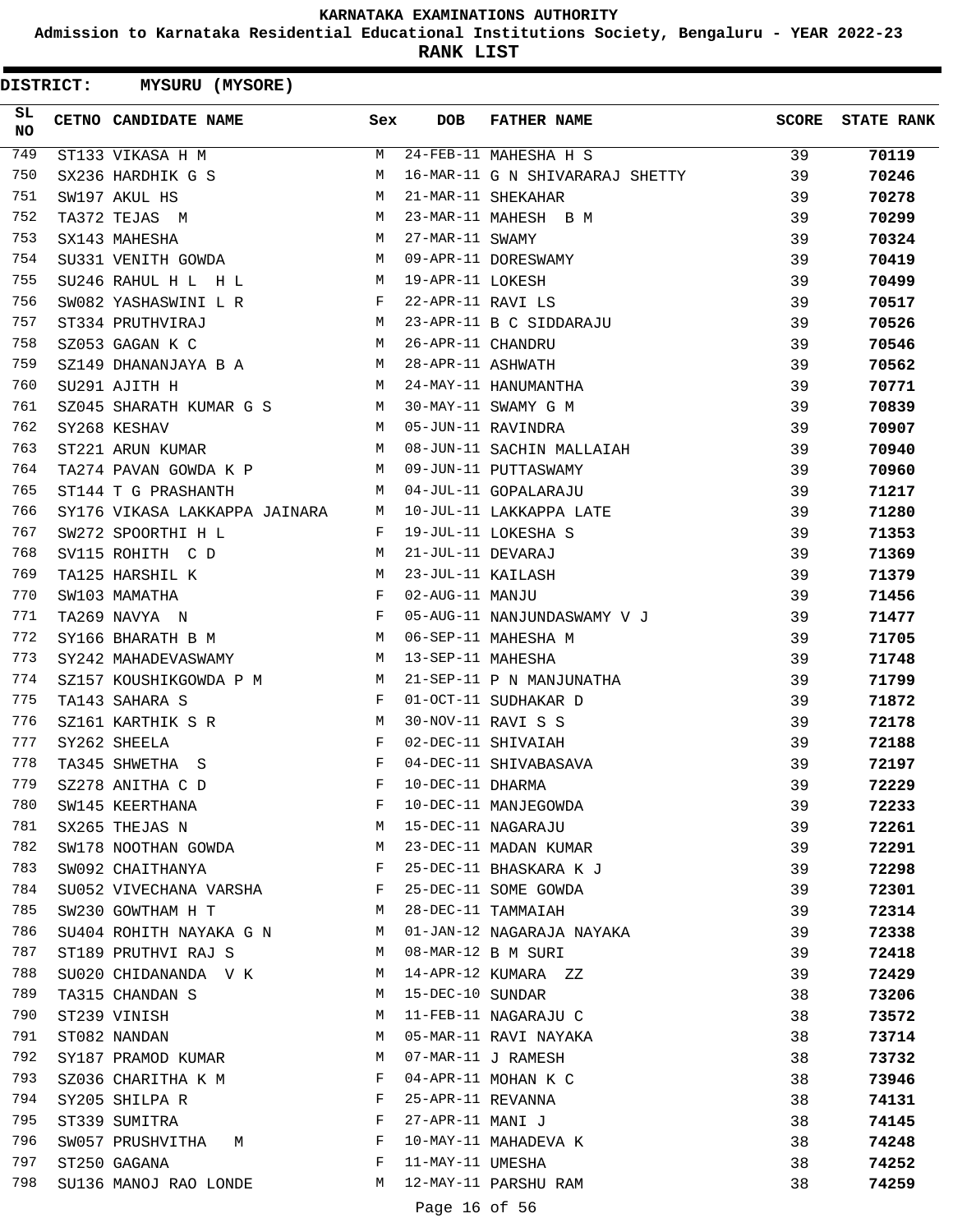**Admission to Karnataka Residential Educational Institutions Society, Bengaluru - YEAR 2022-23**

|          | <b>DISTRICT:</b> | <b>MYSURU (MYSORE)</b>    |            |                   |                          |              |                   |
|----------|------------------|---------------------------|------------|-------------------|--------------------------|--------------|-------------------|
| SL<br>NO |                  | CETNO CANDIDATE NAME      | Sex        | DOB               | <b>FATHER NAME</b>       | <b>SCORE</b> | <b>STATE RANK</b> |
| 799      |                  | TA020 NAYANA D            | F          |                   | 19-MAY-11 DHARMENDRA B M | 38           | 74322             |
| 800      |                  | SZ088 VARSHA PS           | F          | 19-MAY-11 SIDDESH |                          | 38           | 74328             |
| 801      |                  | SZ119 SPANDANA V S        | F          |                   | 25-MAY-11 SATHISHA       | 38           | 74373             |
| 802      |                  | SW269 CHIRAYU             | М          |                   | 30-MAY-11 SANTHOSH       | 38           | 74417             |
| 803      |                  | SY037 SAANVI C            | F          |                   | 30-MAY-11 CHUNCHAIAH     | 38           | 74421             |
| 804      |                  | SY355 MAHADEVA PRASAD H A | М          |                   | 09-JUN-11 ANAND H N      | 38           | 74532             |
| 805      |                  | SX195 SANGEETHA R         | F          | 17-JUN-11 RAJANNA |                          | 38           | 74626             |
| 806      |                  | ST030 BHAVANI             | F          |                   | 22-JUN-11 DEEPAK KUMAR   | 38           | 74674             |
| 807      |                  | SZ042 KRUTHIKA B B        | F          |                   | 30-JUN-11 BEEMAIAH B J   | 38           | 74765             |
| 808      |                  | SU290 GOWTAM              | М          |                   | 01-JUL-11 RAJEGOWDA      | 38           | 74775             |
| 809      |                  | SW015 MEGHANA<br>S R      | F          | 01-JUL-11 RAJESHA |                          | 38           | 74781             |
| 810      |                  | SV007 MANVITHA D S        | F          |                   | 05-JUL-11 SHIVANNA       | 38           | 74813             |
| 811      |                  | SU340 ROOPASHREE          | F          |                   | 06-JUL-11 KUMARASWAMY    | 38           | 74830             |
| 812      |                  | SW175 KISHORE             | М          |                   | 12-JUL-11 N R RAMESHA    | 38           | 74878             |
| 813      |                  | SX001 BHANU               | $_{\rm F}$ |                   | 15-JUL-11 MAHESHA S      | 38           | 74910             |
| 814      |                  | SU068 DIGANTH GOWDA M N   | М          |                   | 16-JUL-11 NAGARAJU       | 38           | 74918             |
| 815      |                  | SW214 GANESH S R          | М          | 18-JUL-11 RAJIVA  |                          | 38           | 74937             |
| 816      |                  | SU428 LAVANYA             | F          | 23-JUL-11 KRISHNA |                          | 38           | 74987             |
| 817      |                  | ST020 RASHMI              | F          |                   | 23-JUL-11 NINGARAJU      | 38           | 74990             |
| 818      |                  | SZ221 DHANANJAYA A        | М          | 27-JUL-11 ASHOKA  |                          | 38           | 75029             |
| 819      |                  | ST164 SANJAY N S          | М          | 30-JUL-11 SOMANNA |                          | 38           | 75061             |
| 820      |                  | SX300 AISHWARYA           | F          |                   | 01-AUG-11 BEEREGOWDA     | 38           | 75076             |
| 821      |                  | TA028 MOHITH GOWDA B      | M          |                   | 02-AUG-11 BASAVARAJU     | 38           | 75090             |
| 822      |                  | SU321 SUHEL BAIG          | М          |                   | 07-AUG-11 SIRAJ BAIG     | 38           | 75121             |
| 823      |                  | SY398 GOWTHAM             | М          |                   | 14-AUG-11 MANJUNATH      | 38           | 75167             |
| 824      |                  | SW130 DHANUSH C A         | М          |                   | 17-AUG-11 AMBARISH C S   | 38           | 75185             |
| 825      |                  | SV273 VINAY               | М          |                   | 17-AUG-11 DEVENDRA       | 38           | 75191             |
| 826      |                  | SU098 CHETHANGOWDA        | М          | 19-AUG-11 MAHESHA |                          | 38           | 75200             |
| 827      |                  | SZ090 HARSHAN D S         | M          |                   | 27-AUG-11 SOMASUNDAR     | 38           | 75266             |
| 828      |                  | SV204 NAYANA              | F          |                   | 11-SEP-11 MANJEGOWDA     | 38           | 75365             |
| 829      |                  | SU274 ANUSHREE            | F          |                   | 03-OCT-11 KEMPARAJU      | 38           | 75506             |
| 830      |                  | SV120 GANAVI              | F          |                   | 07-OCT-11 LAKSHMANEGOWDA | 38           | 75536             |
| 831      |                  | SY395 SHALINI             | F          |                   | 07-OCT-11 PRABHUUSWAMY   | 38           | 75539             |
| 832      |                  | SU153 BEERESH H M         | М          |                   | 17-OCT-11 MAHADEVA       | 38           | 75600             |
| 833      |                  | SV290 SNEHA               | F          | 24-OCT-11 MANJU   |                          | 38           | 75650             |
| 834      |                  | ST223 SHILPA              | F          |                   | 03-NOV-11 SHIVARAJU      | 38           | 75714             |
| 835      |                  | ST209 CHITHRA             | F          | 06-NOV-11 CHINNU  |                          | 38           | 75732             |
| 836      |                  | TA221 PRAJWAL             | М          | 15-NOV-11 LOKESH  |                          | 38           | 75792             |
| 837      |                  | TA389 GAGANA              | М          | 21-NOV-11 MANJU   |                          | 38           | 75826             |
| 838      |                  | SU374 PREETHAM            | М          |                   | 22-NOV-11 SIDDANAYAKA    | 38           | 75838             |
| 839      |                  | SW105 RASHMI              | F          | 12-DEC-11 MURTHI  |                          | 38           | 75940             |
| 840      |                  | SW048 CHARAN S R          | М          |                   | 17-DEC-11 RANGANATHA S S | 38           | 75964             |
| 841      |                  | TA236 BHUVANA S           | F          |                   | 19-DEC-11 SIDDEGOWDA B   | 38           | 75971             |
| 842      |                  | SW256 SREYASH             | М          |                   | 03-JAN-12 RAMAIAH B E    | 38           | 76048             |
| 843      |                  | SV024 SHREYAS C P         | М          |                   | 01-FEB-12 C S PRASAD     | 38           | 76088             |
| 844      |                  | SY030 MAHADEVAPRASAD K R  | M          |                   | 24-FEB-12 RAVI K R       | 38           | 76107             |
| 845      |                  | SY017 ROHITH H C          | М          |                   | 09-OCT-10 CHANDRA H R    | 37           | 76692             |
| 846      |                  | SU432 SRINIVASA           | М          | 27-OCT-10 RAJU    |                          | 37           | 76774             |
| 847      |                  | SX151 MEGHANA M S         | F          |                   | 29-NOV-10 MANJUNATHA     | 37           | 76903             |
| 848      |                  | SV324 KISHORE B S         | M          |                   | 21-DEC-10 SATHISH B C    | 37           | 77011             |
|          |                  |                           |            | Page 17 of 56     |                          |              |                   |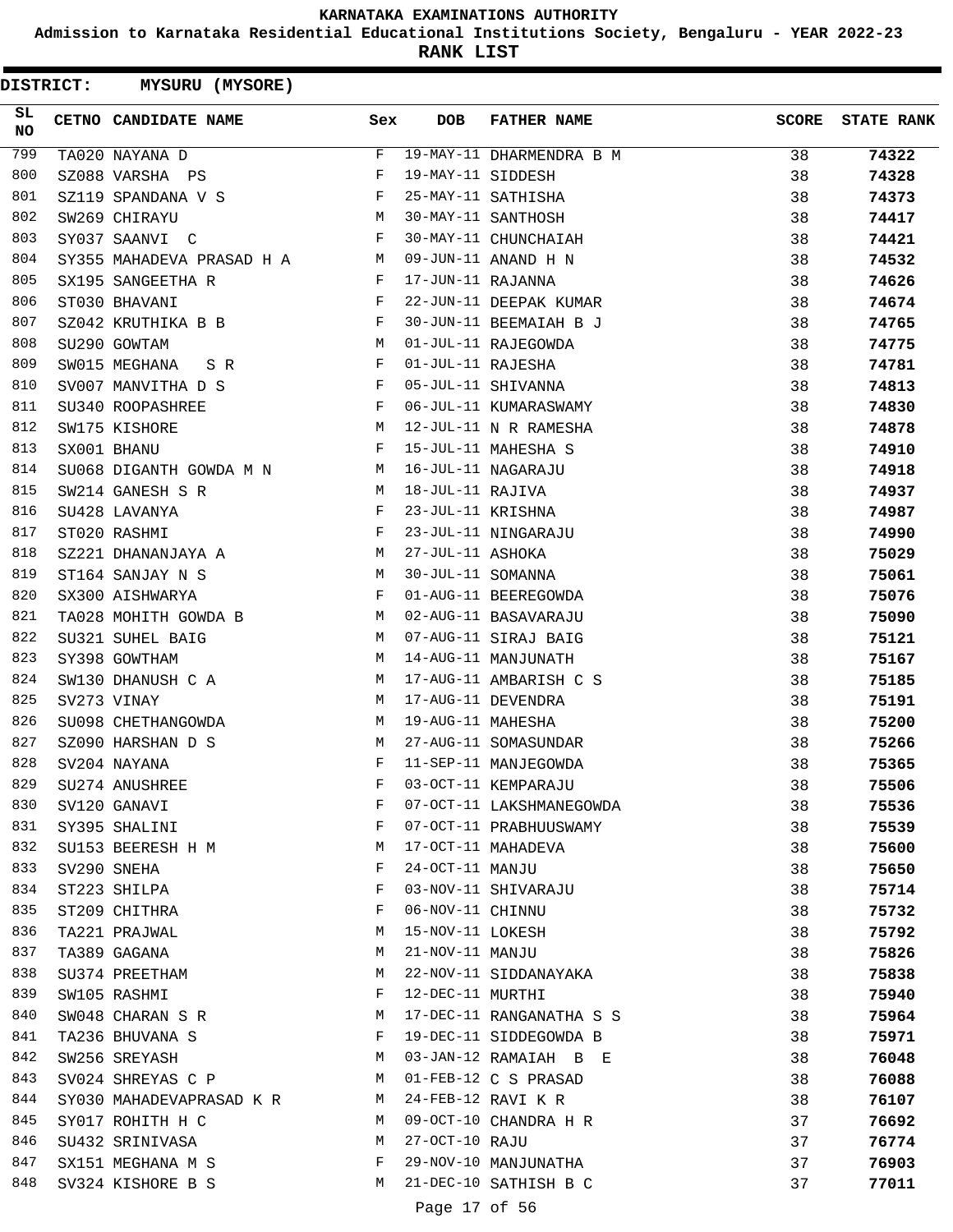**Admission to Karnataka Residential Educational Institutions Society, Bengaluru - YEAR 2022-23**

| <b>DISTRICT:</b> |            | <b>MYSURU (MYSORE)</b>  |     |                   |                             |              |                   |
|------------------|------------|-------------------------|-----|-------------------|-----------------------------|--------------|-------------------|
| SL<br><b>NO</b>  |            | CETNO CANDIDATE NAME    | Sex | <b>DOB</b>        | <b>FATHER NAME</b>          | <b>SCORE</b> | <b>STATE RANK</b> |
| 849              |            | TA095 RANJITH T R       | M   |                   | 29-DEC-10 RAMESHA G         | 37           | 77055             |
| 850              |            | SV040 VIKAS BS          | М   |                   | 16-JAN-11 SHIVAPRASAD       | 37           | 77207             |
| 851              |            | TA337 ANANYA            | F   |                   | 12-FEB-11 L GURUSWAMY       | 37           | 77344             |
| 852              |            | SY097 BINDU N           | F   |                   | 27-FEB-11 NAGARAJ NAYAKA    | 37           | 77445             |
| 853              |            | SY101 SOWMYA            | F   |                   | 05-MAR-11 NARAYANA J        | 37           | 77503             |
| 854              |            | SU014 CHINMAYI          | F   | 08-MAR-11 YOGESHA |                             | 37           | 77516             |
| 855              |            | SV172 UNNATHI D M       | F   |                   | 11-MAR-11 MANJUNATHA D S    | 37           | 77547             |
| 856              |            | SX144 YASHODHA          | F   |                   | 12-MAR-11 SIDDARAMU         | 37           | 77558             |
| 857              |            | SV091 SPANDHANA         | F   |                   | 28-MAR-11 RAJU G R          | 37           | 77677             |
| 858              |            | SU188 GAYITHRI          | F   |                   | 30-MAR-11 CHANDRAPPA        | 37           | 77690             |
| 859              |            | SU341 SIDDARTH K N      | М   |                   | 01-APR-11 NAGARAJU K P      | 37           | 77716             |
| 860              |            | SU364 KAVERI            | F   |                   | 13-APR-11 SANNA NAYAKA      | 37           | 77828             |
| 861              |            | SW027 ADARSHA           | М   |                   | 22-APR-11 ARUN KUMAR        | 37           | 77894             |
| 862              |            | SU029 SHALINI M         | F   | 23-APR-11 MANJA   |                             | 37           | 77909             |
| 863              |            | SY307 RAVIKIRAN R       | M   | 05-MAY-11 RAVI P  |                             | 37           | 78012             |
| 864              |            | TA031 VARUNRAJ BR       | M   | 05-MAY-11 RAJU M  |                             | 37           | 78015             |
| 865              |            | SY162 AKSHAY PRASANNA   | М   |                   | 06-MAY-11 K C MAHALINGAIAH  | 37           | 78017             |
| 866              |            | SU092 SMITHA            | F   |                   | 11-MAY-11 VENKATESHA NAYAKA | 37           | 78074             |
| 867              |            | SV292 PRATHYAKSHA U C   | F   |                   | 13-MAY-11 CHALUVARAJU       | 37           | 78086             |
| 868              |            | ST034 CHAITHANYA        | F   | 24-MAY-11 RAVI    |                             | 37           | 78159             |
| 869              |            | SV152 AMITH<br>J        | М   |                   | 27-MAY-11 JAYASHANKARA      | 37           | 78191             |
| 870              |            | SU272 BINDUSHREE        | F   | 01-JUN-11 KUMARA  |                             | 37           | 78243             |
| 871              | SY308 APPU |                         | М   |                   | 04-JUN-11 MAHADEVAIAH       | 37           | 78289             |
| 872              |            | SW248 YUKTHI            | F   | 15-JUN-11 RAMESHA |                             | 37           | 78392             |
| 873              |            | ST192 ADARSHA R         | М   |                   | 24-JUN-11 RANGASWAMY        | 37           | 78473             |
| 874              |            | SY006 CHARVI S KUMAR    | F   |                   | 25-JUN-11 SANTHOSHKUMAR N S | 37           | 78486             |
| 875              |            | SW170 RAKSHA H A        | F   |                   | 25-JUN-11 ANILKUMAR         | 37           | 78491             |
| 876              |            | SV118 GOWTHAM T S       | М   |                   | 26-JUN-11 SANTHOSH T        | 37           | 78497             |
| 877              |            | SV160 POOJA             | F   | 08-JUL-11 LOKESHA |                             | 37           | 78616             |
| 878              |            | SW081 SPOORTHI H M      | F   |                   | 10-JUL-11 MAHENDRA H M      | 37           | 78642             |
| 879              |            | SV174 DEEKSHA H C       | F   |                   | 11-JUL-11 CHALUVARAJU       | 37           | 78647             |
| 880              |            | TA241 BHOOMIKA S NAYAKA | F   |                   | 18-JUL-11 SUNDAR NAYAKA     | 37           | 78713             |
| 881              |            | SY206 SRUJANA GOWDA M R | F   | 19-JUL-11 RAMESH  |                             | 37           | 78731             |
| 882              |            | ST207 KOWSHIK           | М   |                   | 26-JUL-11 NAGENDRA          | 37           | 78790             |
| 883              |            | TA256 GOWTHAM           | М   |                   | 06-AUG-11 VEERABHADRA       | 37           | 78901             |
| 884              |            | SW125 VARSHINI S M      | F   |                   | 23-AUG-11 MANJEGOWDA        | 37           | 79056             |
| 885              |            | SU187 NIRIKSHITHA       | F   |                   | 07-SEP-11 CHALUVARAJU       | 37           | 79161             |
| 886              |            | SV188 DIVYA             | F   |                   | 12-SEP-11 VAIRAMUDI         | 37           | 79207             |
| 887              |            | SY351 CHAITHANYA G      | F   |                   | 15-SEP-11 GAJENDRA          | 37           | 79229             |
| 888              |            | SW074 ANUSHA J          | F   |                   | 16-SEP-11 JAGADISHA         | 37           | 79239             |
| 889              |            | TA308 KAVITHA P         | F   |                   | 21-SEP-11 PRABUSWAMY        | 37           | 79281             |
| 890              |            | SX238 KARTHIK K         | М   | 29-SEP-11 KEMPA   |                             | 37           | 79331             |
| 891              |            | SZ086 MANOJ M P         | М   |                   | 05-OCT-11 PUTTARAJU         | 37           | 79375             |
| 892              |            | SX198 SINCHANA B M      | F   |                   | 07-OCT-11 MANJUNATHA        | 37           | 79396             |
| 893              |            | ST216 AJAY C            | М   |                   | 09-OCT-11 CHANNABASAVACHARI | 37           | 79405             |
| 894              |            | SW211 DIVYA K R         | F   | 09-OCT-11 RAMESH  |                             | 37           | 79406             |
| 895              |            | TA072 NIRIKSHA N        | F   |                   | 11-OCT-11 NANJUNDA M P      | 37           | 79422             |
| 896              |            | TA346 SPANDANA          | F   |                   | 11-OCT-11 BASAVARAJU        | 37           | 79423             |
| 897              |            | SZ284 ADARSHA           | М   |                   | 21-OCT-11 DODDASWAMY        | 37           | 79489             |
| 898              |            | SZ022 MONIKA S P        | F   |                   | 23-OCT-11 PRATHAP H S       | 37           | 79506             |
|                  |            |                         |     | Page 18 of 56     |                             |              |                   |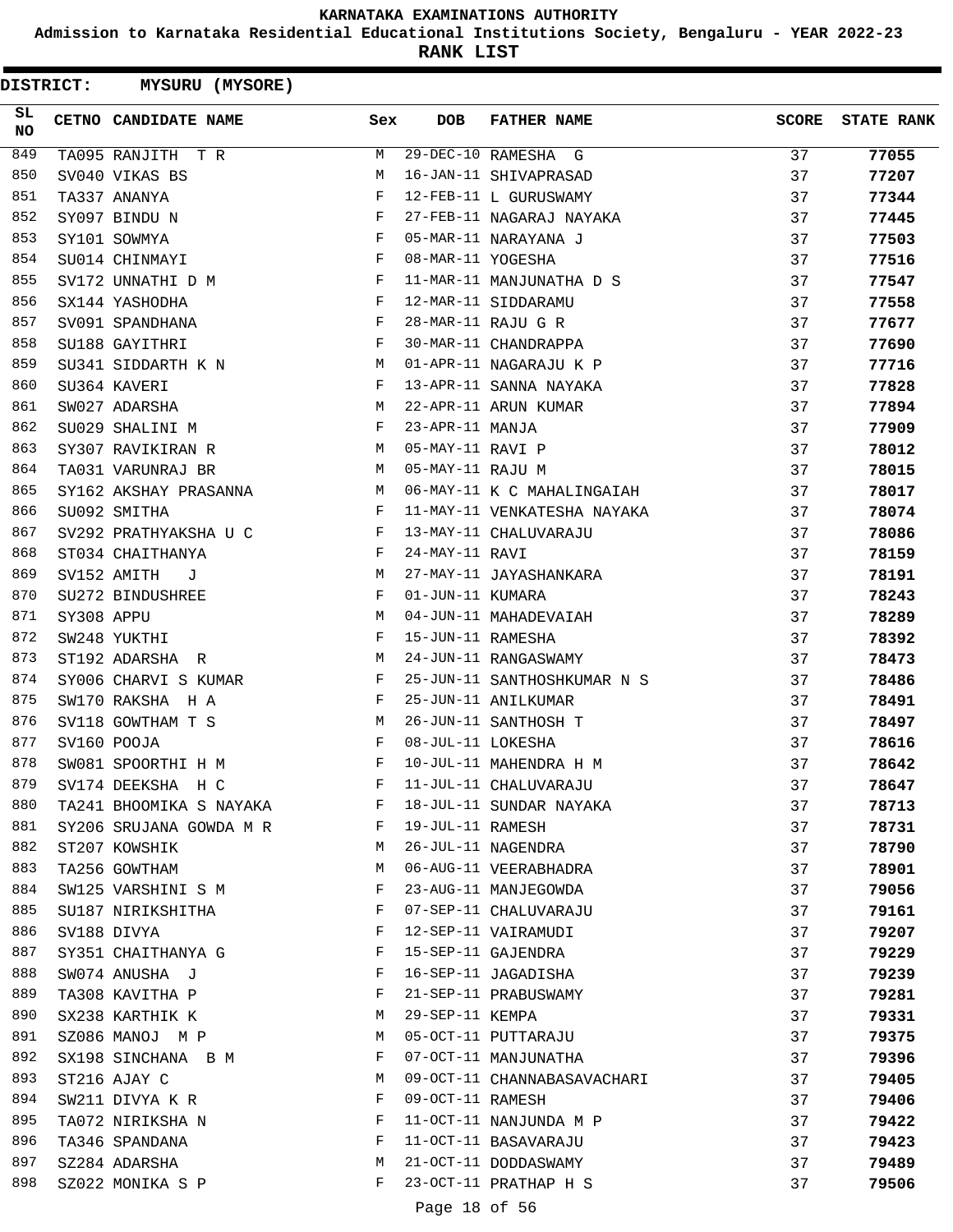**Admission to Karnataka Residential Educational Institutions Society, Bengaluru - YEAR 2022-23**

**RANK LIST**

 $\blacksquare$ 

|                 | <b>DISTRICT:</b> | <b>MYSURU (MYSORE)</b>  |     |                   |                             |              |                   |
|-----------------|------------------|-------------------------|-----|-------------------|-----------------------------|--------------|-------------------|
| SL<br><b>NO</b> |                  | CETNO CANDIDATE NAME    | Sex | <b>DOB</b>        | <b>FATHER NAME</b>          | <b>SCORE</b> | <b>STATE RANK</b> |
| 899             |                  | TA213 PUNYASHREE<br>R   | F   |                   | 25-OCT-11 RAVEESHA<br>B     | 37           | 79521             |
| 900             |                  | SU002 VAIBHAV K V       | М   | 14-NOV-11 PRADEEP |                             | 37           | 79661             |
| 901             |                  | SX182 PRASHANTH M       | M   |                   | 22-NOV-11 MAHADEVASWAMY M   | 37           | 79713             |
| 902             |                  | SU337 GURURAJA          | M   |                   | 01-DEC-11 KALE GOWDA        | 37           | 79758             |
| 903             |                  | SW138 ANUSHA G M        | F   |                   | 02-DEC-11 MANJUNATHA J      | 37           | 79767             |
| 904             |                  | SY317 LAVANYA           | F   |                   | 07-DEC-11 BASAVARAJU        | 37           | 79796             |
| 905             |                  | TA231 ANUSHA            | F   | 03-JAN-12 UMESHA  |                             | 37           | 79907             |
| 906             |                  | ST073 GEETHA            | F   |                   | 27-JAN-12 MANJESH H V       | 37           | 79941             |
| 907             |                  | TA287 YASHAS S A        | M   | 12-APR-12 ASHOK M |                             | 37           | 80005             |
| 908             |                  | SY325 ANUSHREE          | F   |                   | 27-MAY-12 BASAVANNA S       | 37           | 80021             |
| 909             |                  | SV052 LAZARUS<br>В      | М   | 28-AUG-10 BALRAJ  |                             | 36           | 80437             |
| 910             |                  | SU125 NIDHI NAYAK       | F   |                   | 29-OCT-10 CHANDRASHEKAR K V | 36           | 80664             |
| 911             |                  | SU078 GANESH MUGLI      | M   |                   | 04-FEB-11 NAGARAJ MUGLI     | 36           | 81221             |
| 912             |                  | TA051 DRUVA K S         | М   | 07-FEB-11 SURESH  |                             | 36           | 81246             |
| 913             |                  | SY093 PRIYANKA          | F   | 10-FEB-11 CHELUVA |                             | 36           | 81271             |
| 914             |                  | SY213 SOWPARNIKA        | F   | 22-FEB-11 CHANDRA |                             | 36           | 81357             |
| 915             |                  | SZ204 RASATH KUMAR M    | М   | 25-FEB-11 MADESHA |                             | 36           | 81366             |
| 916             |                  | SY295 PRADHYUMNA URS P  | М   |                   | 20-MAR-11 PRADEEP RAJE URS  | 36           | 81542             |
| 917             |                  | SU372 SHASHANK K R      | M   |                   | 29-MAR-11 RAJU K C          | 36           | 81611             |
| 918             |                  | SU076 CHANDANA          | F   | 03-APR-11 KUMARA  |                             | 36           | 81663             |
| 919             |                  | SU333 DHRUVAN M S       | М   |                   | 04-APR-11 MOHANDAS K V      | 36           | 81670             |
| 920             |                  | SZ237 SUHAS             | M   |                   | 22-APR-11 RAGHAVENDRA       | 36           | 81825             |
| 921             |                  | SU384 THRISHA M         | F   |                   | 23-APR-11 MAHADEVA          | 36           | 81835             |
| 922             |                  | SW127 DARSHAN S R       | М   | 28-APR-11 RAVI    |                             | 36           | 81878             |
| 923             |                  | SX090 KUSHAL            | М   |                   | 07-MAY-11 SIDDARAMEGOWDA    | 36           | 81966             |
| 924             |                  | SV157 PREETHAM K P      | M   |                   | 09-MAY-11 PUTTARAMU K S     | 36           | 81987             |
| 925             |                  | SV242 AKASH             | M   |                   | 16-MAY-11 DEVARAJA          | 36           | 82051             |
| 926             |                  | ST049 HRUTHIK B M       | M   |                   | 17-MAY-11 MAHADEVANAYAKA    | 36           | 82065             |
| 927             |                  | SU049 MEGHA             | F   |                   | 24-MAY-11 NAGARAJU          | 36           | 82125             |
| 928             |                  | SX120 LAKSHMI KATH<br>K | M   |                   | 30-MAY-11 KISHORE KUMAR     | 36           | 82175             |
| 929             |                  | SW080 SHASHI B M        | М   |                   | 04-JUN-11 MANJUATHA M       | 36           | 82247             |
| 930             |                  | TA173 MANASA            | F   |                   | 07-JUN-11 BASAVARAJU        | 36           | 82289             |
| 931             |                  | SU204 PREETHI           | F   |                   | 07-JUN-11 DODDEGOWDA        | 36           | 82293             |
| 932             |                  | SU080 ANKITHA           | F   | 08-JUN-11 KRISHNA |                             | 36           | 82300             |
| 933             |                  | SV088 BHINUSHA          | F   |                   | 16-JUN-11 MANJUNATHA B M    | 36           | 82392             |
| 934             |                  | TA296 GOWTHAMI S G      | F   |                   | 21-JUN-11 GIRISH A          | 36           | 82442             |
| 935             |                  | ST191 HARSHIKA          | F   |                   | 02-JUL-11 RAVIKUMAR         | 36           | 82581             |
| 936             |                  | SU155 HRUTHIKA S        | F   | 02-JUL-11 SWAMY   |                             | 36           | 82582             |
| 937             |                  | ST045 NIKHIL            | М   |                   | 03-JUL-11 MALLAIAH          | 36           | 82597             |
| 938             |                  | SZ066 INCHARA           | F   | 07-JUL-11 KRISHNA |                             | 36           | 82639             |
| 939             |                  | TA216 YASHWANTH         | M   |                   | 12-JUL-11 SHANKARA          | 36           | 82693             |
| 940             |                  | SX239 GAGAN N M         | М   | 18-JUL-11 MAHESH  |                             | 36           | 82745             |
| 941             |                  | ST083 PUNEETH           | М   | 27-JUL-11 MAHESH  |                             | 36           | 82855             |
| 942             |                  | SZ003 NITIN GOWDA S B   | M   |                   | 09-AUG-11 PARMESHVARA S B   | 36           | 82983             |
| 943             |                  | SW013 GIRISHA G M       | M   | 30-AUG-11 MOHANA  |                             | 36           | 83149             |
| 944             |                  | SZ145 SAGAR             | M   | 02-SEP-11 MAHESHA |                             | 36           | 83182             |
| 945             |                  | SW218 SINDHU            | F   |                   | 03-SEP-11 BASAVARAJU        | 36           | 83190             |
| 946             |                  | SY389 SAMARTHA R        | M   |                   | 09-SEP-11 RANGASWAMY        | 36           | 83229             |
| 947             |                  | SX124 SUDEEP K          | М   | 11-SEP-11 KUMARA  |                             | 36           | 83252             |
| 948             |                  | TA293 JASMITHA S        | F   |                   | 17-SEP-11 SHIVASHANKAR S    | 36           | 83289             |
|                 |                  |                         |     | Page 19 of 56     |                             |              |                   |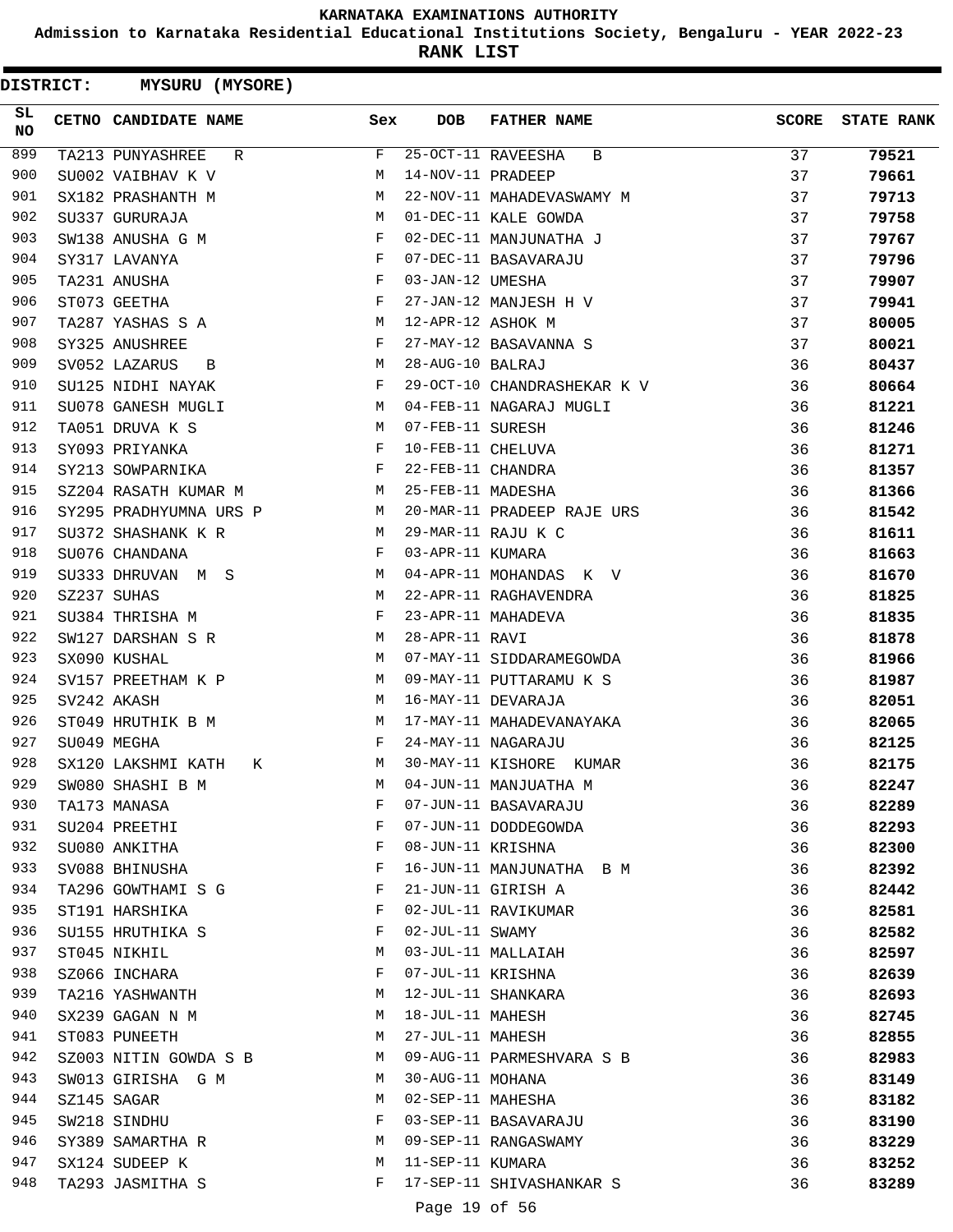**Admission to Karnataka Residential Educational Institutions Society, Bengaluru - YEAR 2022-23**

|                 | <b>DISTRICT:</b> | <b>MYSURU (MYSORE)</b>     |     |                   |                              |              |                   |
|-----------------|------------------|----------------------------|-----|-------------------|------------------------------|--------------|-------------------|
| SL<br><b>NO</b> |                  | CETNO CANDIDATE NAME       | Sex | <b>DOB</b>        | <b>FATHER NAME</b>           | <b>SCORE</b> | <b>STATE RANK</b> |
| 949             |                  | SU010 VARUN                | М   | 19-SEP-11 RAVI    |                              | 36           | 83308             |
| 950             |                  | SW235 MANYA                | F   |                   | 25-SEP-11 SHANKARA           | 36           | 83344             |
| 951             |                  | SX285 SOWJANYA S           | F   |                   | 25-SEP-11 SHIVALINGA B       | 36           | 83348             |
| 952             |                  | SU117 POOJA                | F   | 30-SEP-11 MAHESHA |                              | 36           | 83383             |
| 953             |                  | ST042 SUCHITRA             | F   |                   | 08-OCT-11 LOKESHA D          | 36           | 83440             |
| 954             |                  | SX123 SINCHANA M N         | F   |                   | 18-OCT-11 NINGARAJU          | 36           | 83499             |
| 955             |                  | SX201 SADHANA S S          | F   |                   | 25-OCT-11 SRIDHAR S N        | 36           | 83546             |
| 956             |                  | SY123 ROHITH S             | M   |                   | 26-OCT-11 SIDDARAJU          | 36           | 83554             |
| 957             |                  | SY335 AISHWARYA            | F   | 27-OCT-11 RAVI    |                              | 36           | 83555             |
| 958             |                  | SY071 THANUSHREE M         | F   |                   | 28-OCT-11 MAHESH R           | 36           | 83568             |
| 959             |                  | SU304 APPU N M             | М   |                   | 29-OCT-11 LATE MAHESHA       | 36           | 83573             |
| 960             |                  | SX122 POORVIKA G           | F   |                   | 07-NOV-11 GIRISHA K P        | 36           | 83637             |
| 961             |                  | ST142 PRUTHVI              | М   |                   | 15-NOV-11 ANNAIAH SWAMY      | 36           | 83705             |
| 962             |                  | SU376 PRATEEPKUMAR         | M   |                   | 21-NOV-11 KRISHNEGOWDA       | 36           | 83745             |
| 963             |                  | ST311 MANMITHA             | F   | 02-DEC-11 MANJU   |                              | 36           | 83797             |
| 964             |                  | SY212 PRASHANTH K M        | М   | 04-DEC-11 MAHESH  |                              | 36           | 83808             |
| 965             |                  | SU046 DARSHAN P B          | М   |                   | 09-DEC-11 ERAPPA P B         | 36           | 83832             |
| 966             |                  | SX025 N M KUSHAL KUMAR     | М   |                   | 12-DEC-11 MANIKANTA G        | 36           | 83847             |
| 967             |                  | SV085 MADAN K R            | М   | 16-DEC-11 RAVI    |                              | 36           | 83864             |
| 968             |                  | SV226 SAGAR K              | М   | 17-DEC-11 KUMAR N |                              | 36           | 83874             |
| 969             |                  | SU362 SHIRSHIKA B GOWDA    | F   |                   | 21-DEC-11 BEERE GOWDA        | 36           | 83892             |
| 970             |                  | SU226 CHAITHRA             | F   |                   | 22-DEC-11 PUTTARAJU          | 36           | 83898             |
| 971             |                  | TA107 AMULYA M             | F   | 23-DEC-11 MAHESHA |                              | 36           | 83904             |
| 972             |                  | SZ049 PREETHAM A M         | M   |                   | 04-JAN-12 MANJUNATH A S      | 36           | 83975             |
| 973             |                  | SW117 ARCHANA              | F   | 05-JAN-12 HARISH  |                              | 36           | 83977             |
| 974             |                  | SY363 AMBIKA               | F   |                   | 25-JAN-12 RANGASWAMY K R     | 36           | 83998             |
| 975             |                  | SW172 GAGAN R GOWDA        | M   |                   | 21-FEB-12 RAVI KUMAR         | 36           | 84034             |
| 976             |                  | SU405 BHAVANA M            | F   |                   | 10-MAY-12 MAHENDRA           | 36           | 84071             |
| 977             |                  | SV296 VARSHITHGOWDA<br>C R | М   |                   | 25-MAY-12 RAGHU C N          | 36           | 84072             |
| 978             |                  | TA157 PRIYANKA B M         | F   |                   | 28-APR-10 MADANNA N          | 35           | 84231             |
| 979             |                  | SU309 CHANDAN B            | М   |                   | 05-JUL-10 BASAVARAJ T R      | 35           | 84313             |
| 980             |                  | SW110 SRISHANTH            | M   |                   | 04-SEP-10 SRINIVASA          | 35           | 84438             |
| 981             |                  | SW153 PREETHM TJ           | M   |                   | 07-OCT-10 JALENDRA<br>T M    | 35           | 84568             |
| 982             |                  | SV238 DEEPANJALI           | F   | 01-NOV-10 RAVI S  |                              | 35           | 84686             |
| 983             |                  | SX046 PRAJWAL R            | M   | 03-NOV-10 RAMESH  |                              | 35           | 84692             |
| 984             |                  | SV164 LAVA B U             | M   |                   | 10-NOV-10 UMESHA B P         | 35           | 84722             |
| 985             |                  | SX213 S ASHWIN KUMAR       | М   | 19-DEC-10 SELVAN  |                              | 35           | 84904             |
| 986             |                  | TA086 BHAVYA SHREE         | F   |                   | 10-JAN-11 PARASHIVA MURTHY S | 35           | 85085             |
| 987             |                  | ST131 AKASHA H M           | М   |                   | 24-FEB-11 MAHESH H S         | 35           | 85376             |
| 988             |                  | SY229 TANAY J              | М   |                   | 24-FEB-11 JAYARAMU J         | 35           | 85385             |
| 989             |                  | ST157 GOUTHAM C            | M   |                   | 25-FEB-11 CHANDRA H R        | 35           | 85389             |
| 990             |                  | SY327 KEERTHANA R          | F   | 08-MAR-11 RAJU B  |                              | 35           | 85478             |
| 991             |                  | SY397 SHREYAS N Y          | М   |                   | 17-MAR-11 YASHPAL N V        | 35           | 85565             |
| 992             |                  | ST072 KAVYA                | F   |                   | 18-MAR-11 NATARAJU           | 35           | 85570             |
| 993             |                  | TA351 CHIRANTH             | М   | 01-APR-11 NAGRAJU |                              | 35           | 85700             |
| 994             |                  | TA081 ABHISHEK A           | М   | 13-APR-11 ASHOKA  |                              | 35           | 85812             |
| 995             |                  | TA003 ROHITH               | М   | 15-APR-11 RAMESH  |                              | 35           | 85845             |
| 996             |                  | TA326 SPANDANA             | F   |                   | 23-APR-11 SAMPATH KUMAR      | 35           | 85901             |
| 997             |                  | SV192 DHANUSH              | М   | 24-APR-11 RAVI    |                              | 35           | 85904             |
| 998             |                  | SZ272 CHITHRA M            | F   |                   | 01-MAY-11 MAHADEVA M         | 35           | 85969             |
|                 |                  |                            |     | Page 20 of 56     |                              |              |                   |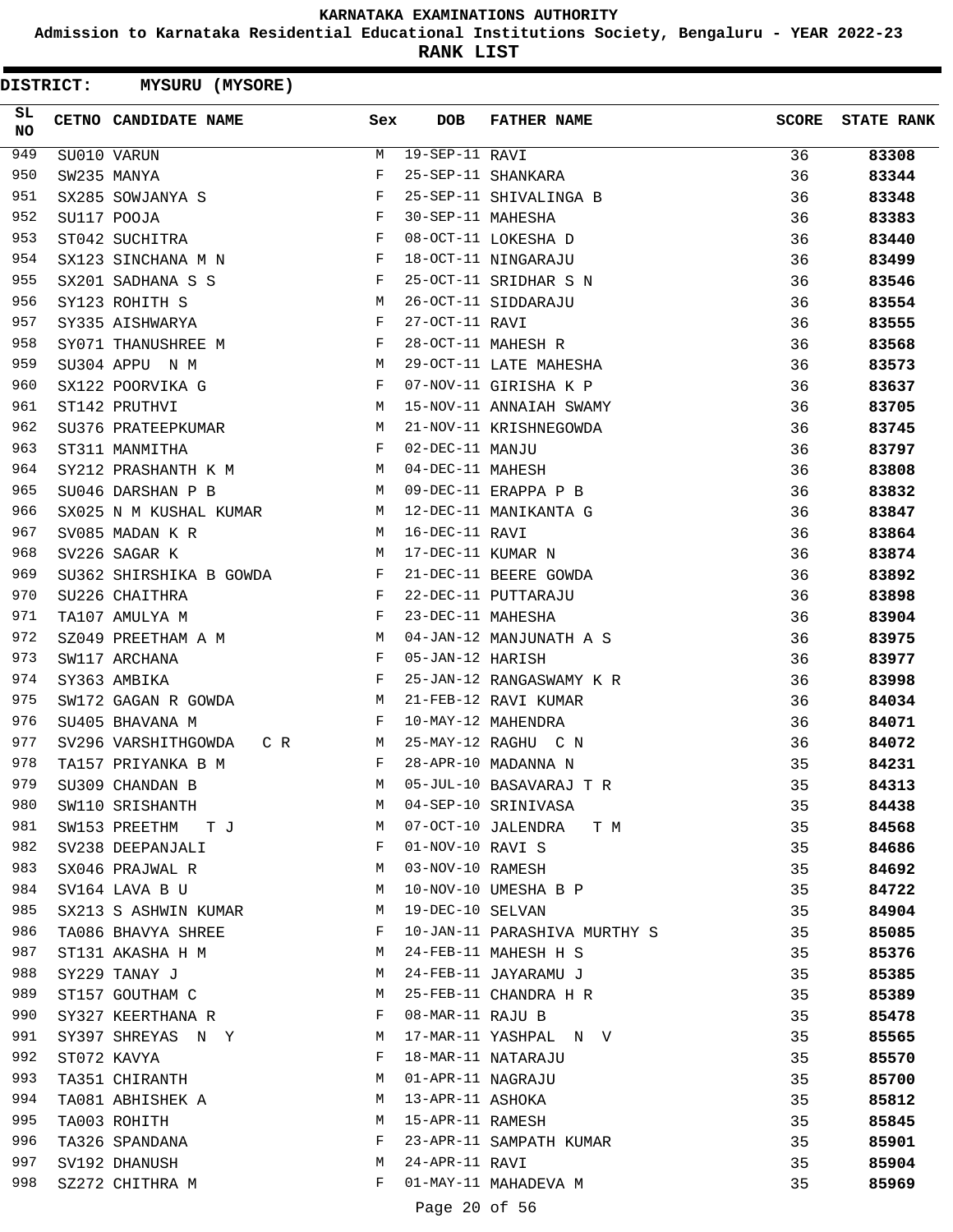**Admission to Karnataka Residential Educational Institutions Society, Bengaluru - YEAR 2022-23**

**RANK LIST**

**DISTRICT:** NN **MYSURU (MYSORE)**

| SL<br><b>NO</b> |            | <b>CETNO CANDIDATE NAME</b> | Sex | <b>DOB</b>        | <b>FATHER NAME</b>         | <b>SCORE</b> | <b>STATE RANK</b> |
|-----------------|------------|-----------------------------|-----|-------------------|----------------------------|--------------|-------------------|
| 999             |            | SY165 BHARATH C             | М   |                   | 04-MAY-11 CHANDRASHEKAR N  | 35           | 85995             |
| 1000            |            | SZ097 VARUNKUMAR            | М   |                   | 04-MAY-11 LATE JAGADEESHA  | 35           | 86000             |
| 1001            |            | SV108 SOWMYA                | F   | 07-MAY-11 RAMESHA |                            | 35           | 86032             |
| 1002            |            | SX162 GANGADHAR C           | M   |                   | 10-MAY-11 CHINNASWAMY      | 35           | 86059             |
| 1003            | ST077 MANI | <b>Example 19</b> M         |     | 19-MAY-11 RAMESHA |                            | 35           | 86140             |
| 1004            |            | SY160 SANTHOSH N            | M   |                   | 25-MAY-11 NAGARAJU         | 35           | 86204             |
| 1005            |            | TA202 LAKSHMI M             | F   |                   | 03-JUN-11 MAHADEVA         | 35           | 86317             |
| 1006            |            | SV284 BHARATH M GOWDA       | М   |                   | 16-JUN-11 MAHADEVA K P     | 35           | 86463             |
| 1007            |            | SY377 VINAY KUMAR           | М   |                   | 16-JUN-11 MALIKARJUNA H R  | 35           | 86472             |
| 1008            |            | SV171 RASHMI A V            | F   |                   | 17-JUN-11 VASANTH KUMAR    | 35           | 86476             |
| 1009            |            | ST125 SHREESHANTH           | M   |                   | 20-JUN-11 VENKATARAJU      | 35           | 86504             |
| 1010            |            | SW209 SAMRUDH               | М   |                   | 21-JUN-11 HARISHKUMAR      | 35           | 86508             |
| 1011            |            | TA330 VINUTHA               | F   |                   | 21-JUN-11 LATE MAHADEVA    | 35           | 86511             |
| 1012            |            | SY369 JEEVITHA              | F   | 25-JUN-11 MADEVA  |                            | 35           | 86546             |
| 1013            |            | ST060 KOWSHIK M C           | M   |                   | 25-JUN-11 CHENNACHARI      | 35           | 86547             |
| 1014            |            | SU129 HEMANTH               | М   |                   | 03-JUL-11 GANESHA P        | 35           | 86640             |
| 1015            |            | ST310 MADESH                | М   | 03-JUL-11 MANJU   |                            | 35           | 86642             |
| 1016            |            | SY394 RAKSHA R              | F   |                   | 06-JUL-11 RANGASWAMY       | 35           | 86691             |
| 1017            |            | SW124 GOWTHAM               | М   | 11-JUL-11 VITTALA |                            | 35           | 86746             |
| 1018            |            | SZ018 PREETHAM S            | М   | 11-JUL-11 SWAMY   |                            | 35           | 86751             |
| 1019            |            | SU350 SHARATH               | M   |                   | 16-JUL-11 PUTTASWAMY       | 35           | 86808             |
| 1020            |            | TA318 SINCHANA              | F   |                   | 21-JUL-11 NANJUNDA SWAMY   | 35           | 86877             |
| 1021            |            | SY241 NISHANTH K C          | M   |                   | 22-JUL-11 CHINNABUDHI      | 35           | 86887             |
| 1022            |            | SV139 AKSHAY                | М   | 30-JUL-11 MURTHY  |                            | 35           | 86945             |
| 1023            |            | SZ262 MUTTURAJU MY          | M   | 01-AUG-11 YOGESHA |                            | 35           | 86969             |
| 1024            |            | SY263 AMRUTHA K P           | F   |                   | 03-AUG-11 PUTTASWMY        | 35           | 86981             |
| 1025            |            | SW055 SRUJAN P S            | M   |                   | 15-AUG-11 SOMANAYAKA P K   | 35           | 87095             |
| 1026            |            | SX186 DHANUSHREE            | F   |                   | 16-AUG-11 JAGADISHA S      | 35           | 87103             |
| 1027            |            | SY264 CHANDANA              | F   |                   | 19-AUG-11 SIDDESHA         | 35           | 87128             |
| 1028            |            | SV003 RAKSHITHA             | F   | 02-SEP-11 ANDANI  |                            | 35           | 87249             |
| 1029            |            | SV090 SRUJAN M G            | М   |                   | 02-SEP-11 GIRISH M K       | 35           | 87252             |
| 1030            |            | ST078 NANDINI               | F   |                   | 08-SEP-11 SHIVALINGA       | 35           | 87299             |
| 1031            |            | SX111 SHWETHA B G           | F   |                   | 09-SEP-11 GOPALAGOWDA      | 35           | 87317             |
| 1032            |            | TA017 SANJU C               | M   | 10-SEP-11 CHANDRA |                            | 35           | 87325             |
| 1033            |            | ST249 DIGANTH P             | М   |                   | 13-SEP-11 PUTTA SWAMY      | 35           | 87344             |
| 1034            |            | SW221 PRAJWAL               | M   | 19-SEP-11 RAMESHA |                            | 35           | 87382             |
| 1035            |            | SU363 VEDANTH               | М   |                   | 23-SEP-11 S SHEKAR         | 35           | 87424             |
| 1036            |            | SU070 PREETHAM              | М   | 25-SEP-11 MANJA   |                            | 35           | 87437             |
| 1037            |            | ST069 SANJAY                | М   |                   | 11-OCT-11 SIDDAPPAJI K H   | 35           | 87533             |
| 1038            |            | SX208 GANAVI D R            | F   |                   | 24-OCT-11 RAVIKUMAR D K    | 35           | 87621             |
| 1039            |            | TA247 CHANDANA              | F   |                   | 08-NOV-11 LATE RAVIKUMARA  | 35           | 87713             |
| 1040            |            | ST230 NITHIN N              | М   |                   | 10-NOV-11 NARASIMHA NAYAKA | 35           | 87731             |
| 1041            |            | TA123 KAVYA                 | F   | 20-NOV-11 KUMAR   |                            | 35           | 87794             |
| 1042            |            | SU149 MADEVI                | F   |                   | 20-NOV-11 MAHADEVA         | 35           | 87795             |
| 1043            |            | SW099 SHARANYA              | F   |                   | 23-NOV-11 PRASANNA         | 35           | 87817             |
| 1044            |            | SV097 JEEVIKARAMU           | F   |                   | 29-NOV-11 RAMU D T         | 35           | 87854             |
| 1045            |            | ST203 SAMPATH KUMAR H K     | M   |                   | 02-DEC-11 KUMAR H V        | 35           |                   |
| 1046            |            |                             | M   |                   | 10-DEC-11 ASLAM BAIG       | 35           | 87883             |
| 1047            |            | SV305 MOHAMAD AMEEN BAIG    |     |                   |                            |              | 87913             |
|                 |            | SU138 H M HARSHA            | M   |                   | 14-DEC-11 MUDDU MAHADEVA   | 35           | 87937             |
| 1048            |            | SZ155 THEJAS<br>M J         | M   | 17-DEC-11 JAYANNA |                            | 35           | 87961             |

Page 21 of 56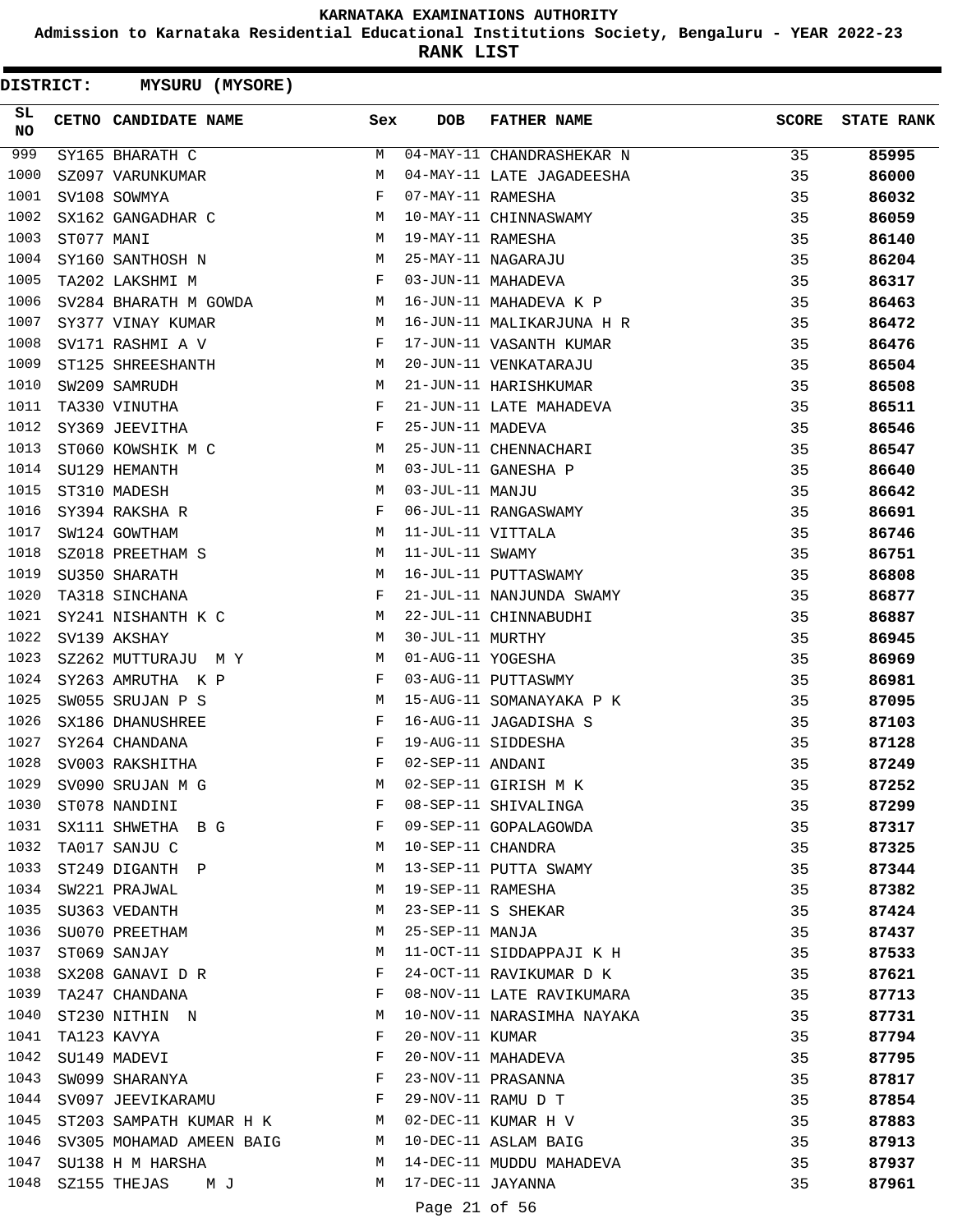**Admission to Karnataka Residential Educational Institutions Society, Bengaluru - YEAR 2022-23**

**RANK LIST**

| <b>DISTRICT:</b> | <b>MYSURU (MYSORE)</b>  |     |                   |                               |              |                   |
|------------------|-------------------------|-----|-------------------|-------------------------------|--------------|-------------------|
| SL.<br>NO        | CETNO CANDIDATE NAME    | Sex | <b>DOB</b>        | <b>FATHER NAME</b>            | <b>SCORE</b> | <b>STATE RANK</b> |
| 1049             | ST029 CHIRAG            | М   |                   | 25-DEC-11 AVICHANDRA          | 35           | 88003             |
| 1050             | SU426 NISARGA B N       | F   |                   | 05-JAN-12 NANJUNDASWAMY       | 35           | 88054             |
| 1051             | SY147 MADAN KUMAR       | М   | 23-JAN-12 SWAMY   |                               | 35           | 88095             |
| 1052             | SV320 LAKSHMI           | F   |                   | 30-JAN-12 APPAJIGOWDA         | 35           | 88103             |
| 1053             | SV061 LIKHITH M         | М   |                   | 31-JAN-12 MANJUNATH           | 35           | 88105             |
| 1054             | SU403 SPANDANA K L      | F   |                   | 09-FEB-12 LOKESH K R          | 35           | 88111             |
| 1055             | SV025 AMULYA H C        | F   |                   | 23-DEC-12 CHANDRA H R         | 35           | 88169             |
| 1056             | TA358 PAVANKUMAR        | M   |                   | 10-SEP-10 SIDDEGOWDA          | 34           | 88617             |
| 1057             | SX098 AKSHAY R          | M   |                   | 25-OCT-10 RAMESH M            | 34           | 88808             |
| 1058             | SU410 GOVIRANGAPPA M    | M   |                   | 02-NOV-10 MUTTURAJU           | 34           | 88848             |
| 1059             | SX112 CHANDANA          | F   |                   | 11-NOV-10 R P CHANDRU         | 34           | 88901             |
| 1060             | SW196 VISHAN G A        | М   |                   | 23-NOV-10 ANANTH KUMAR D      | 34           | 88967             |
| 1061             | TA004 CHANDRA MOHAN B K | M   | 16-DEC-10 KUMAR M |                               | 34           | 89098             |
| 1062             | TA144 RASHMI            | F   |                   | 28-DEC-10 SIDDARAJU C M       | 34           | 89174             |
| 1063             | SW144 DIGANTH           | M   |                   | 10-JAN-11 SHANKARAIAH         | 34           | 89311             |
| 1064             | SV271 PRASHANTH G M     | M   |                   | 17-JAN-11 MAHADEVA G R        | 34           | 89365             |
| 1065             | SY078 HARSHITH M N      | M   |                   | 19-JAN-11 M NAGENDRA          | 34           | 89379             |
| 1066             | SZ033 SHRAVYA M         | F   |                   | 24-JAN-11 MANJUNATHA          | 34           | 89407             |
| 1067             | ST182 DHANUSH J NAYAKA  | M   |                   | 02-FEB-11 JANANAYAKA B R      | 34           | 89451             |
| 1068             | SX036 HARSHA M NAYAKA   | M   |                   | 11-FEB-11 MANJUNATHA B N      | 34           | 89518             |
| 1069             | SU328 CHANDU            | M   |                   | 10-MAR-11 KENDAGANNEGOWDA     | 34           | 89743             |
| 1070             | SY136 HANSIKA U         | F   | 16-MAR-11 UMESH M |                               | 34           | 89782             |
| 1071             | SX094 RAVIKUMAR K N     | M   | 02-APR-11 NAGA    |                               | 34           | 89953             |
| 1072             | ST038 AMRUTHA           | F   |                   | 04-APR-11 MAHADEVANAYAKA LATE | 34           | 89970             |
| 1073             | SZ079 ASHWIN K M        | M   |                   | 11-APR-11 MANJUNATHA          | 34           | 90038             |
| 1074             | TA238 CHIRANJEEVI K N   | M   |                   | 12-APR-11 NAGABASAVA          | 34           | 90052             |
| 1075             | SU293 HEMANTH KUMAR     | M   |                   | 12-APR-11 GURUMURTHI          | 34           | 90054             |
| 1076             | SW046 PRASHANTH K M     | M   |                   | 28-APR-11 MANJUNATHA S        | 34           | 90200             |
| 1077             | ST340 CHANDINI          | F   |                   | 05-MAY-11 DEVEGOWDA           | 34           | 90270             |
| 1078             | SV173 VAIBHAV S B       | M   |                   | 06-MAY-11 BASAVARAJ S M       | 34           | 90287             |
| 1079             | SZ091 KISHOR N          | М   |                   | 10-MAY-11 NARASIMHA           | 34           | 90329             |
| 1080             | SV136 NOOTHANA          | F   |                   | 10-MAY-11 PARAMESHA           | 34           | 90331             |
| 1081             | SY273 POOJA             | F   |                   | 14-MAY-11 SHREEKANTA          | 34           | 90366             |
| 1082             | SZ171 SRUJAN K R        | M   |                   | 18-MAY-11 RAVIKUMAR K P       | 34           | 90402             |
| 1083             | SY200 JEEVAN            | M   | 19-MAY-11 BEERESH |                               | 34           | 90409             |
| 1084             | TA223 DEEKSHITH S       | М   |                   | 27-MAY-11 SHIVAKUMAR R        | 34           | 90493             |
| 1085             | TA078 CHIRANTH SIDDARTH | M   |                   | 28-MAY-11 K S REVANNA         | 34           | 90503             |
| 1086             | SY038 CHIRANJEEVI       | М   | 30-MAY-11 SHANTHA |                               | 34           | 90520             |
| 1087             | TA175 KISHAN GOURAV A R | M   |                   | 03-JUN-11 RAVI A P            | 34           | 90572             |
| 1088             | SY117 LIKHITHA R        | F   | 06-JUN-11 RAMESHA |                               | 34           | 90621             |
| 1089             | ST296 PRIYANKA          | F   |                   | 06-JUN-11 NAGARAJU            | 34           | 90626             |
| 1090             | TA340 MAHADEVA PRASAD   | M   |                   | 08-JUN-11 MAHADEVASWAMY       | 34           | 90643             |
| 1091             | ST167 SINCHANA N        | F   | 10-JUN-11 NAGESHA |                               | 34           | 90675             |
| 1092             | SW241 A H JANAVI        | F   |                   | 19-JUN-11 A S HARISHA         | 34           | 90755             |
| 1093             | SU132 M B VIKAS         | М   |                   | 25-JUN-11 BASAVEGOWDA         | 34           | 90830             |
| 1094             | SV259 CHANDAN G         | М   |                   | 26-JUN-11 GIRISH A T          | 34           | 90838             |
| 1095             | SX056 SAMRUDDHI S       | F   |                   | 29-JUN-11 SHIVAMURTHY N       | 34           | 90865             |
| 1096             | SY306 PREETHAM S        | M   | 02-JUL-11 SURESHA |                               | 34           | 90904             |
| 1097             | SY281 SHREVANTHI        | F   |                   | 03-JUL-11 MANJU B             | 34           | 90919             |
| 1098             | SY084 PAVAN KUMAR K S   | M   |                   | 07-JUL-11 SUBRAMANYA P        | 34           | 90961             |
|                  |                         |     |                   |                               |              |                   |

Page 22 of 56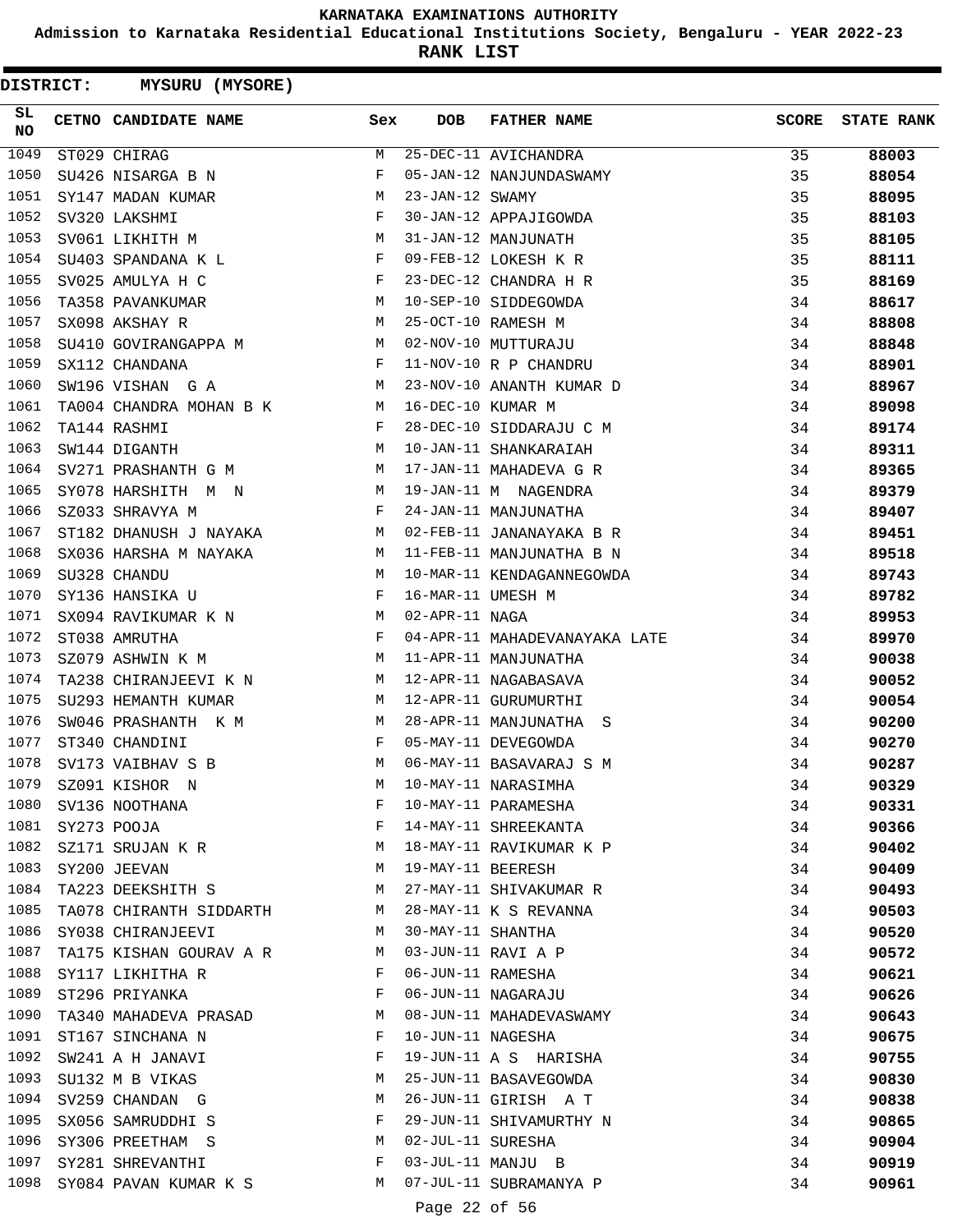**Admission to Karnataka Residential Educational Institutions Society, Bengaluru - YEAR 2022-23**

**RANK LIST**

 $\blacksquare$ 

| <b>DISTRICT:</b> | <b>MYSURU (MYSORE)</b> |            |                   |                              |              |                   |
|------------------|------------------------|------------|-------------------|------------------------------|--------------|-------------------|
| SL<br><b>NO</b>  | CETNO CANDIDATE NAME   | Sex        | <b>DOB</b>        | <b>FATHER NAME</b>           | <b>SCORE</b> | <b>STATE RANK</b> |
| 1099             | SV254 PAVAN KUMAR      | М          |                   | 08-JUL-11 MANJEGOWDA         | 34           | 90977             |
| 1100             | SW212 YOGAVATHI        | F          | 13-JUL-11 HARISHA |                              | 34           | 91050             |
| 1101             | SU265 DEEKSHITH KUMARA | M          |                   | 21-JUL-11 KRISHNA H S        | 34           | 91139             |
| 1102             | TA273 CHANDRAKALA      | F          |                   | 22-JUL-11 SIDDARAJU          | 34           | 91152             |
| 1103             | ST019 RAHUL N          | М          |                   | 25-JUL-11 NAGARAJU           | 34           | 91191             |
| 1104             | SX024 APEKSHA          | F          |                   | 28-JUL-11 MALLIKARJUNASWAMY  | 34           | 91216             |
| 1105             | SV100 AMRUTHA          | F          |                   | 31-JUL-11 DEVARAJU           | 34           | 91244             |
| 1106             | TA037 MANYA            | F          |                   | 31-JUL-11 NAGARAJU           | 34           | 91253             |
| 1107             | SZ121 NIKHITHA         | F          | 08-AUG-11 CHANDRA |                              | 34           | 91316             |
| 1108             | SU124 YASHASWINI       | F          |                   | 08-AUG-11 NARASHIMACHARI     | 34           | 91321             |
| 1109             | SV209 YESHAS J         | М          |                   | 10-AUG-11 JAYANNA M N        | 34           | 91344             |
| 1110             | SU239 JEEVAN           | М          | 11-AUG-11 RAMESHA |                              | 34           | 91349             |
| 1111             | SV328 DEEKSHAN S       | М          |                   | 17-AUG-11 SATHISHA           | 34           | 91417             |
| 1112             | SV129 PRATHAP K R      | M          | 22-AUG-11 RAMESHA |                              | 34           | 91455             |
| 1113             | SY082 APOORVA B R      | F          |                   | 23-AUG-11 RAVIKUMAR D        | 34           | 91459             |
| 1114             | SW087 Keerthana Hs     | F          |                   | 25-AUG-11 SHASHIKUMAR        | 34           | 91474             |
| 1115             | TA019 MADANKUMAR S     | M          |                   | 25-AUG-11 SHIVAKUMARASWAMY K | 34           | 91475             |
| 1116             | TA100 NAVYA K R        | F          | 26-AUG-11 RAMESHA |                              | 34           | 91484             |
| 1117             | SV005 DURGESH V        | М          |                   | 13-SEP-11 VISHWANATHA        | 34           | 91645             |
| 1118             | ST107 SUPRIYA S J      | F          |                   | 19-SEP-11 JAVAREGOWDA        | 34           | 91697             |
| 1119             | SW022 MISHRITHA M M    | F          |                   | 25-SEP-11 MADHUKUMAR M N     | 34           | 91742             |
| 1120             | SY276 CHIRANTH C R     | М          |                   | 04-OCT-11 RACHANAYAKA        | 34           | 91825             |
| 1121             | TA139 SPANDANA         | F          |                   | 08-OCT-11 RANGASWAMY         | 34           | 91863             |
| 1122             | SY043 MEGHANA M        | F          |                   | 09-OCT-11 MAHESH R           | 34           | 91868             |
| 1123             | SU103 PAVITHRA         | F          |                   | 09-OCT-11 MAHADEVA           | 34           | 91870             |
| 1124             | SY257 RAGHAVA M R      | M          |                   | 13-OCT-11 RANGASWAMY         | 34           | 91900             |
| 1125             | ST047 AKASH            | М          | 16-OCT-11 CHANDRA |                              | 34           | 91911             |
| 1126             | SU213 AKSHAY           | M          | 16-OCT-11 RAVI    |                              | 34           | 91912             |
| 1127             | TA128 M KIRAN KUMAR    | М          |                   | 18-OCT-11 H N MADESHA        | 34           | 91932             |
| 1128             | SY292 HONUSHREE        | $_{\rm F}$ | 20-OCT-11 MAHESHA |                              | 34           | 91953             |
| 1129             | TA093 NAVYASHREE S     | F          |                   | 29-OCT-11 M SHIVASHANKARA    | 34           | 92027             |
| 1130             | SX069 YASHAS           | M          |                   | 30-OCT-11 MANJUNATH          | 34           | 92034             |
| 1131             | SV277 DHAMINI P R      | F          |                   | 01-NOV-11 RUDRAMURTHI P K    | 34           | 92047             |
| 1132             | TA030 DHANUSH K M      | M          |                   | 01-NOV-11 MANJU K M          | 34           | 92048             |
| 1133             | ST306 KALPANA          | F          |                   | 14-NOV-11 MAHADEVE GOWDA     | 34           | 92148             |
| 1134             | SV281 KEERTHANA        | F          | 14-NOV-11 YOGESH  |                              | 34           | 92149             |
| 1135             | SV121 GANGADHARA D A   | M          |                   | 18-NOV-11 ANNEGOWDA          | 34           | 92184             |
| 1136             | SW194 PRIYA            | F          |                   | 24-NOV-11 MANJEGOWDA         | 34           | 92229             |
| 1137             | TA347 U M VIKAS        | М          |                   | 29-NOV-11 V M MAHADEVASWAMY  | 34           | 92276             |
| 1138             | SV327 SUCHITHRA        | F          |                   | 30-NOV-11 PRADEEPA           | 34           | 92280             |
| 1139             | SZ074 B M CHANDRIKA    | F          |                   | 05-DEC-11 B S MAHESH         | 34           | 92298             |
| 1140             | SV202 LIKHITH M S      | M          |                   | 08-DEC-11 SHASHIKUMARA       | 34           | 92317             |
| 1141             | SV145 HARSHAN M        | М          |                   | 13-DEC-11 MAHADEVA M K       | 34           | 92349             |
| 1142             | SW284 YOGESHWARI       | F          |                   | 24-DEC-11 VENKATESHA         | 34           | 92427             |
| 1143             | SW149 NANDINI Y        | F          |                   | 31-DEC-11 YOGESHA KUMARA P M | 34           | 92457             |
| 1144             | SV236 PRIYA M M        | F          | 07-JAN-12 MUKESHA |                              | 34           | 92497             |
| 1145             | SU084 MANOJ            | М          |                   | 12-JAN-12 CHANDRA NAYAKA     | 34           | 92505             |
| 1146             | ST112 THANUSHREE       | F          |                   | 17-JAN-12 SANNASWAMY GOWDA   | 34           | 92518             |
| 1147             | SW102 HARSHITHA        | F          | 12-JUL-10 RUDRESH |                              | 33           | 92953             |
| 1148             | SX152 DIVYA            | F          |                   | 17-JUL-10 RAJAMUDI           | 33           | 92961             |
|                  |                        |            |                   |                              |              |                   |

Page 23 of 56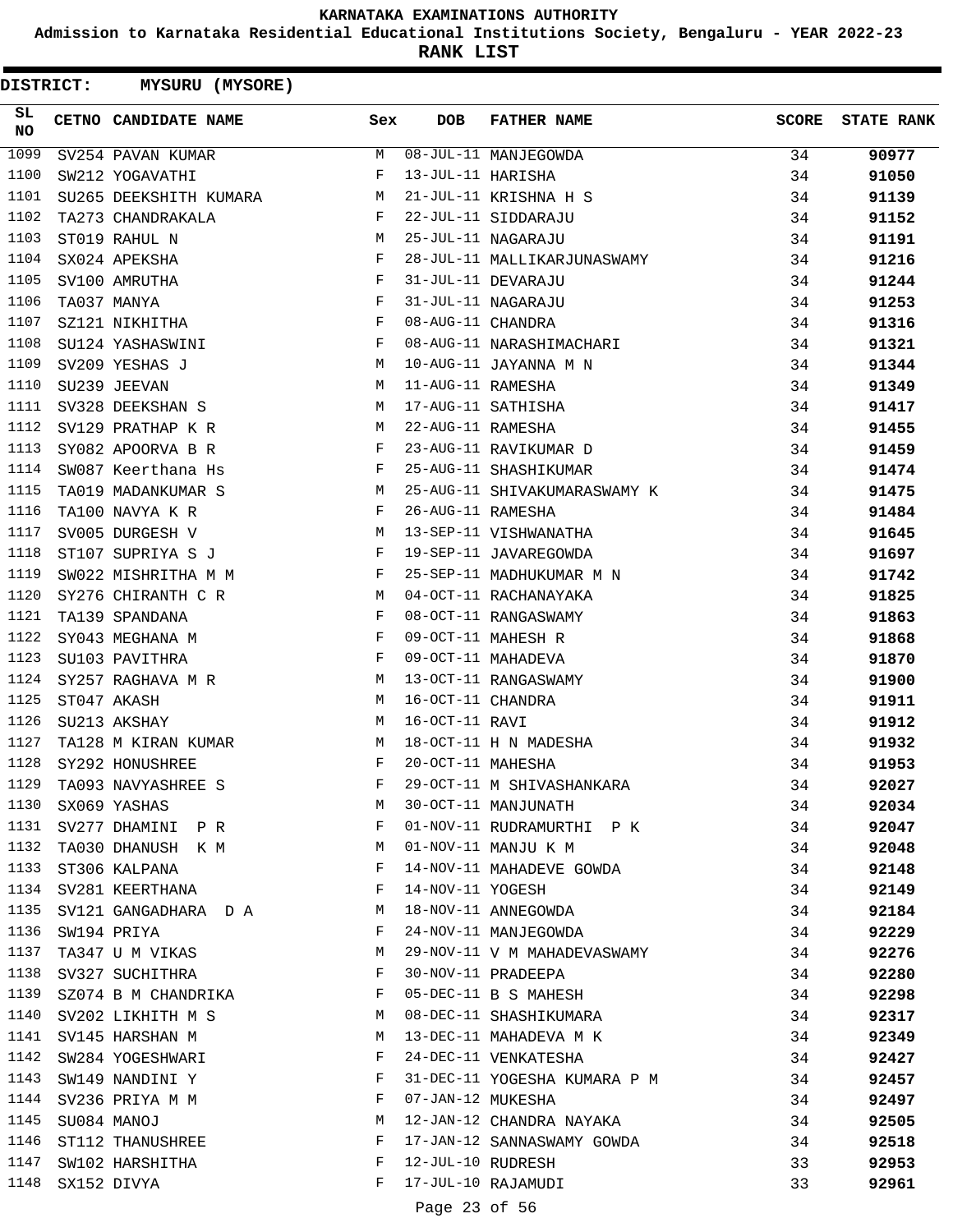**Admission to Karnataka Residential Educational Institutions Society, Bengaluru - YEAR 2022-23**

**RANK LIST**

**DISTRICT:** NN **MYSURU (MYSORE)**

| SL<br>NO | CETNO CANDIDATE NAME                                                                                                                                                                                                                                         | Sex     | <b>DOB</b>        | <b>FATHER NAME</b>                                                                                                | SCORE | <b>STATE RANK</b> |
|----------|--------------------------------------------------------------------------------------------------------------------------------------------------------------------------------------------------------------------------------------------------------------|---------|-------------------|-------------------------------------------------------------------------------------------------------------------|-------|-------------------|
| 1149     | SU343 APOORVA                                                                                                                                                                                                                                                | $F$ and |                   | 09-AUG-10 BASAVARAJU<br>04-OCT-10 MAHADEVA<br>30-OCT-10 SHIVANNA<br>10-NOV-10 UMESHA B P<br>19-DEC-10 PRADEEPA HS | 33    | 93007             |
| 1150     | SZ207 SHREYA                                                                                                                                                                                                                                                 | F       |                   |                                                                                                                   | 33    | 93211             |
| 1151     | SY396 HEMANTH                                                                                                                                                                                                                                                | M       |                   |                                                                                                                   | 33    | 93335             |
| 1152     | $\overline{M}$<br>SW163 KUSHA B U                                                                                                                                                                                                                            |         |                   |                                                                                                                   | 33    | 93396             |
| 1153     | M 19-DEC-10 PRADEEPA HS<br>SV303 ULLAS GOWDA                                                                                                                                                                                                                 |         |                   |                                                                                                                   | 33    | 93617             |
| 1154     | SY007 BHAGYALAKSHMI K R F                                                                                                                                                                                                                                    |         |                   | 24-DEC-10 RAJASHEKHARA D                                                                                          | 33    | 93648             |
| 1155     | M <sub>1</sub><br>TA229 SHARATH                                                                                                                                                                                                                              |         |                   | 01-JAN-11 VENKATARAJU                                                                                             | 33    | 93754             |
| 1156     | $\frac{1}{F}$<br>SV314 BHOOMIKA                                                                                                                                                                                                                              |         | 04-JAN-11 RAMESHA |                                                                                                                   | 33    | 93783             |
| 1157     | M<br>SX088 GOWTHAM R                                                                                                                                                                                                                                         |         |                   | 18-JAN-11 RANGASWAMY                                                                                              | 33    | 93889             |
| 1158     | $\mathbf{F}$ . The set of the set of the set of the $\mathbf{F}$<br>TA357 SUCHITHRA C                                                                                                                                                                        |         |                   | 10-FEB-11 C CHIKKARANGAIAH                                                                                        | 33    | 94076             |
| 1159     | SX175 AKHILESH SHARMA P M                                                                                                                                                                                                                                    |         |                   | 11-FEB-11 PRAKASHA D                                                                                              | 33    | 94077             |
| 1160     | $\mathbf{F}$<br>SY384 SHRAVANTHI                                                                                                                                                                                                                             |         |                   |                                                                                                                   | 33    | 94328             |
| 1161     | M 15-MAR-11 SURESHA<br>SY145 YOGEESH H S                                                                                                                                                                                                                     |         |                   | 14-MAR-11 SHANKARAYYA<br>15-MAR-11 SURESHA<br>16-MAR-11 ASHOK K J                                                 | 33    | 94337             |
| 1162     | <b>M</b><br>SU412 HEMANTH A                                                                                                                                                                                                                                  |         |                   |                                                                                                                   | 33    | 94343             |
| 1163     | SX166 KRUTHIK M K M                                                                                                                                                                                                                                          |         |                   | 16-MAR-11 KRISHNEGOWDA M N                                                                                        | 33    | 94344             |
| 1164     | M 22-MAR-11 LOKESH<br>TA056 NAGENDRA                                                                                                                                                                                                                         |         |                   |                                                                                                                   | 33    | 94392             |
| 1165     | SW161 CHAITHANYA S Y F                                                                                                                                                                                                                                       |         |                   | 22-MAR-11 LOKESH<br>27-MAR-11 YOGANANDA S P                                                                       | 33    | 94446             |
| 1166     | TA027 GOWTHAM NAYAKA K<br>M                                                                                                                                                                                                                                  |         | 30-MAR-11 KUMARA  |                                                                                                                   | 33    | 94485             |
| 1167     | SY323 D DHANUSH M                                                                                                                                                                                                                                            |         | 02-APR-11 DEVARAJ |                                                                                                                   | 33    | 94525             |
| 1168     | $\mathbb{F}^{\mathbb{Z}}$<br>TA171 KAVYA                                                                                                                                                                                                                     |         | 02-APR-11 SOMA    |                                                                                                                   | 33    | 94529             |
| 1169     | SZ076 CHETHAN P M                                                                                                                                                                                                                                            |         |                   | 03-APR-11 MADANAYAKA                                                                                              | 33    | 94536             |
| 1170     | SU421 CHYETHRA M N<br>and the state of the state of the Party                                                                                                                                                                                                |         |                   | 05-APR-11 NAGARAJEGOWDA                                                                                           | 33    | 94559             |
| 1171     | $\mathbb{F}^{\mathbb{Z}}$ . The set of the set of the set of the set of the set of the set of the set of the set of the set of the set of the set of the set of the set of the set of the set of the set of the set of the set of the s<br>SZ038 SANJANA C G |         | 07-APR-11 GURU    |                                                                                                                   | 33    | 94600             |
| 1172     | $\mathbf{F}$<br>SZ114 HARSHITHA MH                                                                                                                                                                                                                           |         | 14-APR-11 HARISHA |                                                                                                                   | 33    | 94664             |
| 1173     | $\mathbb F$ . The set of $\mathbb F$<br>SX070 PRERANA N                                                                                                                                                                                                      |         |                   | 15-APR-11 NAGARAJU                                                                                                | 33    | 94681             |
| 1174     | $\mathbf{F}$ and $\mathbf{F}$ are $\mathbf{F}$ . In the $\mathbf{F}$<br>TA190 TEJASWINI S M                                                                                                                                                                  |         | 19-APR-11 MALLESH |                                                                                                                   | 33    | 94712             |
| 1175     | $M_{\odot}$<br>SU135 MONISH P                                                                                                                                                                                                                                |         |                   | 10-MAY-11 PRAKASH V                                                                                               | 33    | 94940             |
| 1176     | TA206 MURULI M M                                                                                                                                                                                                                                             | M       |                   | 11-MAY-11 MAHADEVU                                                                                                | 33    | 94948             |
| 1177     | F 12-MAY-11 M S DEVARAJU<br>SV033 MONISHA M D                                                                                                                                                                                                                |         |                   |                                                                                                                   | 33    | 94955             |
| 1178     | M <sub>N</sub><br>SV073 PAVAN M S                                                                                                                                                                                                                            |         |                   | 14-MAY-11 SOMASHEKARA M E                                                                                         | 33    | 94976             |
| 1179     | SU277 MAMATHA L                                                                                                                                                                                                                                              | $F -$   | 17-MAY-11 LOKESHA |                                                                                                                   | 33    | 95007             |
| 1180     | SV087 NISCHITHA M C                                                                                                                                                                                                                                          | F       |                   | 18-MAY-11 CHANDRAPPA M S                                                                                          | 33    | 95020             |
| 1181     | SY168 ARCHANA H M                                                                                                                                                                                                                                            | F       |                   | 19-MAY-11 MAHADEVASWAMY H M                                                                                       | 33    | 95029             |
| 1182     | SY191 VINUTHA M                                                                                                                                                                                                                                              | F       |                   | 03-JUN-11 MAHADEVASWAMY                                                                                           | 33    | 95224             |
| 1183     | TA233 PRATHEEKSHA S                                                                                                                                                                                                                                          | F       | 16-JUN-11 SOMANNA |                                                                                                                   | 33    | 95391             |
| 1184     | TA120 SANTHOSH E                                                                                                                                                                                                                                             | M       | 21-JUN-11 EASHWAR |                                                                                                                   | 33    | 95455             |
| 1185     | SZ099 MEGHANA M                                                                                                                                                                                                                                              | F       |                   | 23-JUN-11 MOHANA M V                                                                                              | 33    | 95483             |
| 1186     | SY376 KEERTHAN                                                                                                                                                                                                                                               | M       |                   | 27-JUN-11 MASANAIAH                                                                                               | 33    | 95524             |
| 1187     | SU203 HARSHITH C M                                                                                                                                                                                                                                           | M       |                   | 02-JUL-11 MAHESHA C R                                                                                             | 33    | 95584             |
| 1188     | ST343 SOWMYA                                                                                                                                                                                                                                                 | F       | 02-JUL-11 SWAMY   |                                                                                                                   | 33    | 95592             |
| 1189     | SY133 BINDHU                                                                                                                                                                                                                                                 | F       |                   | 04-JUL-11 NAGARAJU                                                                                                | 33    | 95612             |
| 1190     | SV165 PRAJVAL M V                                                                                                                                                                                                                                            | M       |                   | 06-JUL-11 VASANTHA KUMAR M T                                                                                      | 33    | 95644             |
| 1191     | ST046 SUCHITHRA                                                                                                                                                                                                                                              | F       |                   | 07-JUL-11 LATE BOMMEGOWDA                                                                                         | 33    | 95657             |
| 1192     | SZ115 LAVANYA                                                                                                                                                                                                                                                | F       | 08-JUL-11 RAMESHA |                                                                                                                   | 33    | 95663             |
| 1193     | SX130 GOWTHAM H N                                                                                                                                                                                                                                            | M       |                   | 18-JUL-11 NATESH H S                                                                                              | 33    | 95774             |
| 1194     | SU182 AFREENA                                                                                                                                                                                                                                                | F       | 02-AUG-11 ABRAR   |                                                                                                                   | 33    | 95949             |
| 1195     | SU360 LIKHITHA                                                                                                                                                                                                                                               | F       |                   | 21-AUG-11 HARISH J S                                                                                              | 33    | 96125             |
| 1196     | TA254 NITHIN KUMAR K                                                                                                                                                                                                                                         | M       |                   | 03-SEP-11 KUMARASWAMY B                                                                                           | 33    | 96253             |
| 1197     | SV310 JANAVI P                                                                                                                                                                                                                                               | F       |                   | 05-SEP-11 PRASANNA                                                                                                | 33    | 96276             |
| 1198     | SY356 RISHIKA HL                                                                                                                                                                                                                                             | F       |                   | 07-SEP-11 LOKESH HB                                                                                               | 33    | 96295             |
|          |                                                                                                                                                                                                                                                              |         |                   | $24 - 5$                                                                                                          |       |                   |

Page 24 of 56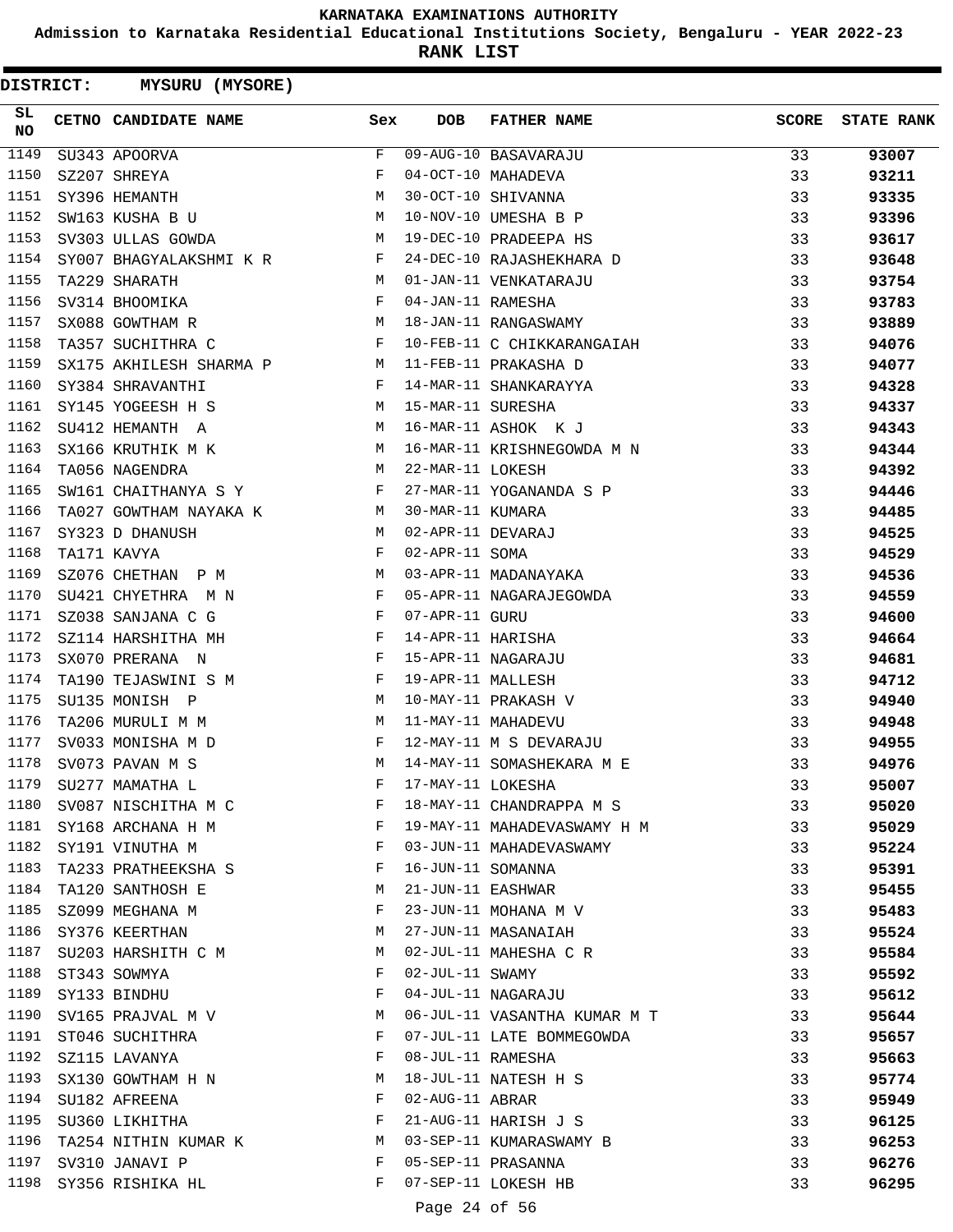**Admission to Karnataka Residential Educational Institutions Society, Bengaluru - YEAR 2022-23**

| <b>DISTRICT:</b> |            | MYSURU (MYSORE)                  |     |                   |                              |              |                   |
|------------------|------------|----------------------------------|-----|-------------------|------------------------------|--------------|-------------------|
| SL<br><b>NO</b>  |            | CETNO CANDIDATE NAME             | Sex | <b>DOB</b>        | <b>FATHER NAME</b>           | <b>SCORE</b> | <b>STATE RANK</b> |
| 1199             |            | SW246 SHAMIKA                    | F   |                   | 09-SEP-11 KRISHNEGOWDA       | 33           | 96314             |
| 1200             |            | SZ117 SAHANA                     | F   |                   | 10-SEP-11 KARIGOWDA          | 33           | 96324             |
| 1201             |            | SZ238 DARSHAN D P                | М   |                   | 14-SEP-11 PUTTANNA           | 33           | 96349             |
| 1202             |            | TA165 SHRAVANTHI M               | F   |                   | 22-SEP-11 MAHADEVASWAMY      | 33           | 96417             |
| 1203             |            | TA300 SINCHANA                   | F   |                   | 27-SEP-11 MURTHY K M         | 33           | 96449             |
| 1204             |            | ST076 RAJIV                      | М   |                   | 30-SEP-11 LATE RAME GOWDA    | 33           | 96475             |
| 1205             |            | SZ168 NITHIN GOWDA G             | М   |                   | 01-OCT-11 GANESH K           | 33           | 96483             |
| 1206             |            | SV162 DHANUSH M P                | М   |                   | 10-OCT-11 PRABHAKARA         | 33           | 96549             |
| 1207             |            | SX222 NEETHU R                   | F   | 17-OCT-11 RAVI S  |                              | 33           | 96623             |
| 1208             |            | SX190 DEEPIKA                    | F   | 04-NOV-11 SWAMY   |                              | 33           | 96774             |
| 1209             |            | SU397 MADAN R N                  | М   |                   | 04-NOV-11 NATARAJANAYAKA     | 33           | 96778             |
| 1210             |            | SZ235 SINCHANA                   | F   |                   | 04-NOV-11 BASAVARAJA         | 33           | 96784             |
| 1211             |            | ST326 SUJANKUMAR U M             | M   |                   | 04-NOV-11 MALLIKARJUNA       | 33           | 96785             |
| 1212             |            | TA240 CHIDANANDAN S P            | M   |                   | 08-NOV-11 PURUSHOTHAMA S     | 33           | 96820             |
| 1213             |            | SU390 MANJUNATHA M C             | М   |                   | 16-NOV-11 CHANNARASEGOWDA    | 33           | 96889             |
| 1214             | TA094 Manu |                                  | M   |                   | 19-NOV-11 MAHADEVU           | 33           | 96912             |
| 1215             |            | ST252 PRAJWAL                    | М   |                   | 21-NOV-11 MANJUNAYAKA        | 33           | 96926             |
| 1216             |            | SU301 MOHAMMAD IJHAN             | М   |                   | 26-NOV-11 MAHAMMAD ATAULLA   | 33           | 96961             |
| 1217             |            | SV251 ASHWINI                    | F   |                   | 02-DEC-11 JAYARAMA NAYAKA    | 33           | 96998             |
| 1218             |            | SW029 HEMANTHA                   | М   |                   | 14-DEC-11 SHIVASHANKARA      | 33           | 97067             |
| 1219             |            | SX072 VARSHA G                   | F   |                   | 16-DEC-11 GOVINDARAJU        | 33           | 97086             |
| 1220             |            | SU205 SANIKA                     | F   |                   | 29-DEC-11 THUNGARAJU         | 33           | 97165             |
| 1221             |            | ST003 ANJU K                     | F   |                   | 30-JAN-12 KEMPANAYAKA        | 33           | 97269             |
| 1222             |            | SY157 SPANDANA                   | F   |                   | 05-MAR-12 BASAVARAJU K C     | 33           | 97307             |
| 1223             |            | ST025 ASHWINI                    | F   |                   | 15-OCT-12 MUDDU MADAIAH      | 33           | 97360             |
| 1224             |            | SW023 JEEVAN                     | М   |                   | 08-APR-10 NARAYANA           | 32           | 97547             |
| 1225             |            | SU359 GURUPRASADPRASAD V S       | M   |                   | 18-OCT-10 SHIVAMALLAIAH      | 32           | 98003             |
| 1226             |            | SY118 MADAN K S                  | M   |                   | 27-OCT-10 SOMASHEKAR         | 32           | 98051             |
| 1227             |            | SV230 DHANUSH G K                | M   |                   | 08-DEC-10 KRISHNA G S        | 32           | 98298             |
| 1228             |            | ST135 ANKUSH L                   | M   |                   | 13-DEC-10 LOKESHACHARI       | 32           | 98323             |
| 1229             |            | SV081 SOWMYA                     | F   |                   | 09-JAN-11 NAGARAJU           | 32           | 98592             |
| 1230             |            | TA142 RAKSHITHA M                | F   |                   | 17-JAN-11 MAHESHA M          | 32           | 98658             |
| 1231             |            | SZ159 THARUN GOWDA A KNOWED MARK |     |                   | 27-JAN-11 KARUNAKARA         | 32           | 98730             |
| 1232             | TA106 AJAY |                                  | M   |                   | 14-FEB-11 LATE UMESH         | 32           | 98854             |
| 1233             |            | SX022 PAVAN C G                  | M   |                   | 20-FEB-11 GIRISHA C S        | 32           | 98914             |
| 1234             |            | SZ089 BHARATH KUMAR PA           | M   |                   | 27-FEB-11 ANANDA P E         | 32           | 98956             |
| 1235             |            | SU286 CHIRANTH N NAYAKA          | M   |                   | 07-MAR-11 NANJUNDA NAYAKA C  | 32           | 99030             |
| 1236             |            | SW078 PREETHI                    | F   | 07-MAR-11 SUNDARA |                              | 32           | 99039             |
| 1237             |            | SV105 PUSHPA H B                 | F   |                   | 21-MAR-11 BASAVARAJU         | 32           | 99189             |
| 1238             |            | SY269 SANJAY G                   | М   |                   | 21-MAR-11 GURUSWAMY          | 32           | 99196             |
| 1239             |            | SV114 DHANUSH K N                | M   |                   | 27-MAR-11 NATRAJ K J         | 32           | 99253             |
| 1240             |            | ST222 KAVYA                      | F   |                   | 01-APR-11 NANJUNDASWAMY      | 32           | 99299             |
|                  |            | 1241 SU240 SANTHOSH              | M   |                   | 04-APR-11 SOMASHEKAR         | 32           | 99350             |
| 1242             |            | TA277 YASHWANTHARAJ V            | M   |                   | 09-APR-11 VEERABHADRASWAMY N | 32           | 99413             |
| 1243             |            | TA113 SHRAVANTHI M               | F   |                   | 11-APR-11 MADESHA            | 32           | 99428             |
| 1244             |            | TA391 SINCHANA C                 | F   |                   | 11-APR-11 CHANDRASHEKHARA    | 32           | 99429             |
| 1245             |            | SX253 DHANUSH K                  | M   |                   | 23-APR-11 KRISHNA SHETTY G V | 32           | 99536             |
| 1246             |            | TA034 DEEKSHITH MOURYA M         | M   |                   | 29-APR-11 MAHADEVASWAMY M    | 32           | 99595             |
| 1247             |            | SV195 RAKESH M                   | M   | 30-APR-11 MAHESH  |                              | 32           | 99609             |
| 1248             |            | ST115 CHANDRASHEKAR              | M   | 01-MAY-11 ESHVAR  |                              | 32           | 99615             |
|                  |            |                                  |     | Page 25 of 56     |                              |              |                   |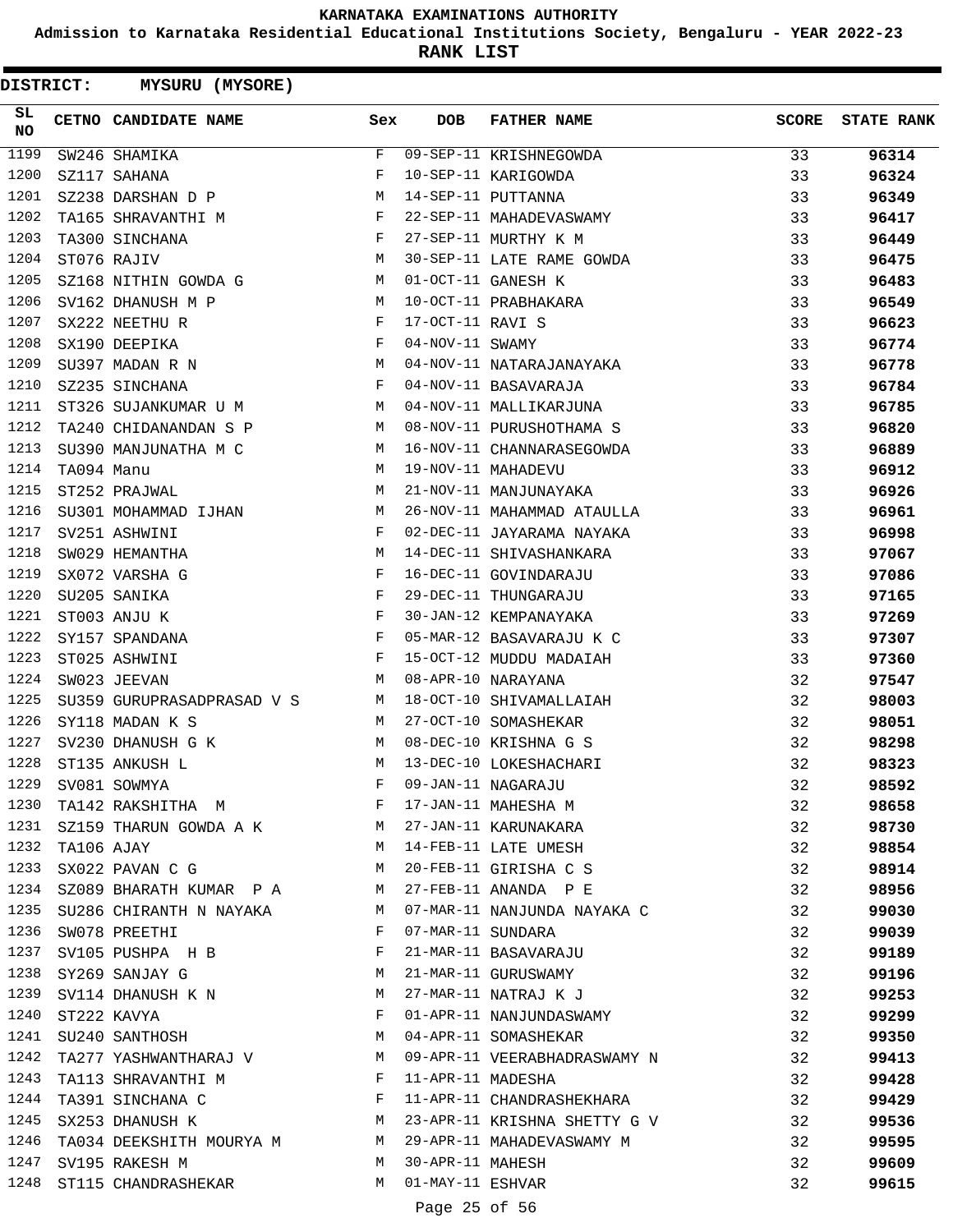**Admission to Karnataka Residential Educational Institutions Society, Bengaluru - YEAR 2022-23**

| <b>DISTRICT:</b> |           | MYSURU (MYSORE)        |     |                   |                              |              |                   |
|------------------|-----------|------------------------|-----|-------------------|------------------------------|--------------|-------------------|
| SL<br><b>NO</b>  |           | CETNO CANDIDATE NAME   | Sex | <b>DOB</b>        | <b>FATHER NAME</b>           | <b>SCORE</b> | <b>STATE RANK</b> |
| 1249             |           | TA217 LIKITH GOWDA S P | М   |                   | 03-MAY-11 PRAKASH S M        | 32           | 99641             |
| 1250             |           | ST308 ROSHAN           | М   | 04-MAY-11 RAVI    |                              | 32           | 99653             |
| 1251             |           | SY109 AMRUTHA H M      | F   |                   | 07-MAY-11 MANJUNAYKA         | 32           | 99678             |
| 1252             |           | SW030 PREETHAM B M     | M   |                   | 11-MAY-11 MAHADEVA S         | 32           | 99731             |
| 1253             |           | SU108 RUTHICGOWDA      | M   |                   | 16-MAY-11 SOMASHEKARA        | 32           | 99790             |
| 1254             |           | SU181 MOHITH           | M   | 17-MAY-11 MANJU   |                              | 32           | 99796             |
| 1255             |           | SY027 TEJASWINI        | F   |                   | 17-MAY-11 SHIVARAMU          | 32           | 99801             |
| 1256             |           | SX105 BHASKAR U        | М   | 18-MAY-11 UDAY    |                              | 32           | 99803             |
| 1257             |           | SY141 PAVANA           | М   | 18-MAY-11 DEVARAJ |                              | 32           | 99811             |
| 1258             |           | TA181 VIDYA M          | F   |                   | 01-JUN-11 MAHESHA M          | 32           | 100008            |
| 1259             |           | SV047 GANAVI           | F   |                   | 04-JUN-11 H R CHANDRASHEKAR  | 32           | 100036            |
| 1260             |           | SZ265 HITHENDRA B G    | М   |                   | 05-JUN-11 GANESHKUMAR B K    | 32           | 100052            |
| 1261             |           | SZ072 SPANDANA         | F   | 07-JUN-11 KUMARA  |                              | 32           | 100096            |
| 1262             |           | SU190 THEJASH          | М   |                   | 11-JUN-11 MAHADEVANAYAKA     | 32           | 100163            |
| 1263             |           | SW084 RUCHITHA<br>P R  | F   | 12-JUN-11 RAMESHA | P S                          | 32           | 100173            |
| 1264             |           | TA232 NITHYASREE K G   | F   |                   | 14-JUN-11 GANGADHARA         | 32           | 100190            |
| 1265             |           | SU307 SHRAVANTHI S B   | F   |                   | 19-JUN-11 BHYARAVA           | 32           | 100268            |
| 1266             |           | SU159 PAVAN            | М   |                   | 22-JUN-11 MAHADEVA           | 32           | 100301            |
| 1267             |           | TA246 LOHITHGOWDA L    | М   |                   | 27-JUN-11 LINGEGOWDA         | 32           | 100380            |
| 1268             |           | SZ199 PREETHAM T P     | M   |                   | 02-JUL-11 PHALAKSHA          | 32           | 100446            |
| 1269             |           | SZ183 HEMALATHA        | F   |                   | 03-JUL-11 KRISHNAMURTHY      | 32           | 100453            |
| 1270             |           | TA325 MADHUKUMAR M S   | M   |                   | 07-JUL-11 MAHALINGEGOWDA S M | 32           | 100506            |
| 1271             |           | ST036 SOWMYA B         | F   |                   | 11-JUL-11 BHYRANAYAKA        | 32           | 100559            |
| 1272             |           | SY238 RAHUL K          | М   |                   | 13-JUL-11 KRISHNA N C        | 32           | 100583            |
| 1273             |           | SX004 ANUKUAMR D       | М   | 18-JUL-11 DEVANNA |                              | 32           | 100655            |
| 1274             |           | ST090 PAVITHRA K       | F   |                   | 25-JUL-11 KRISHNANAYAKA      | 32           | 100732            |
| 1275             |           | SW129 REETHUSHREE K    | F   |                   | 26-JUL-11 KUMARA K B         | 32           | 100744            |
| 1276             |           | SY285 APOORVA L C      | F   |                   | 04-AUG-11 CHINNASWAMY        | 32           | 100852            |
| 1277             |           | SV240 NIKSHITHA        | F   | 07-AUG-11 MAHESHA |                              | 32           | 100887            |
| 1278             |           | SY226 GAYITHRI         | F   | 08-AUG-11 SURESHA |                              | 32           | 100899            |
| 1279             |           | SZ059 BINDU            | F   | 10-AUG-11 DINESHA |                              | 32           | 100931            |
| 1280             |           | SX067 RAKSHA M         | F   |                   | 10-AUG-11 MADHUSUDAN M       | 32           | 100940            |
| 1281             |           | SV049 JAGAN S          | М   |                   | 12-AUG-11 SOMASHEKAR         | 32           | 100962            |
| 1282             |           | TA080 GOWTHAMI         | F   |                   | 13-AUG-11 KUMARASWAMY        | 32           | 100975            |
| 1283             |           | SU326 RISHANTH R       | М   | 17-AUG-11 RAJESH  |                              | 32           | 101016            |
| 1284             |           | SU157 MAHALAKSHMI B N  | F   |                   | 18-AUG-11 NARAYANA           | 32           | 101025            |
| 1285             |           | SW004 UDAYA H P        | М   |                   | 26-AUG-11 PRAKASH S R        | 32           | 101110            |
| 1286             |           | SU022 AKASH K C        | M   |                   | 27-AUG-11 CHIKKANNA NAYAKA   | 32           | 101111            |
| 1287             |           | ST075 PALLAVI          | F   |                   | 01-SEP-11 ANKANAYAKA         | 32           | 101166            |
| 1288             |           | ST325 YASHAWANTH       | M   |                   | 05-SEP-11 SHIVANANJA         | 32           | 101201            |
| 1289             |           | TA207 ANUSHREE B R     | F   |                   | 11-SEP-11 RANGASWAMY R       | 32           | 101242            |
| 1290             |           | TA102 DIVYA P K        | F   |                   | 13-SEP-11 PRAKASH K          | 32           | 101264            |
| 1291             |           | ST023 THANMAY          | М   | 20-SEP-11 MAHESH  |                              | 32           | 101322            |
| 1292             |           | TA045 SINDU            | F   | 01-OCT-11 CHANDRU |                              | 32           | 101436            |
| 1293             |           | SX210 YASHWANTH C      | М   |                   | 02-OCT-11 CHANDRAN           | 32           | 101443            |
| 1294             |           | SZ021 MOHANKUMAR S P   | М   |                   | 23-OCT-11 PRATHAP H S        | 32           | 101599            |
| 1295             |           | SZ070 SNEHA            | F   |                   | 25-OCT-11 MUTTURAJA          | 32           | 101614            |
| 1296             |           | SU165 REKHA            | F   |                   | 27-OCT-11 SHANKARE GOWDA     | 32           | 101623            |
| 1297             |           | SZ184 SAMARTHGOWDA H   | M   | 04-NOV-11 HARSHA  |                              | 32           | 101695            |
| 1298             | SY225 ANU |                        | F   |                   | 05-NOV-11 MAHADEVAIAH        | 32           | 101700            |
|                  |           |                        |     | Page 26 of 56     |                              |              |                   |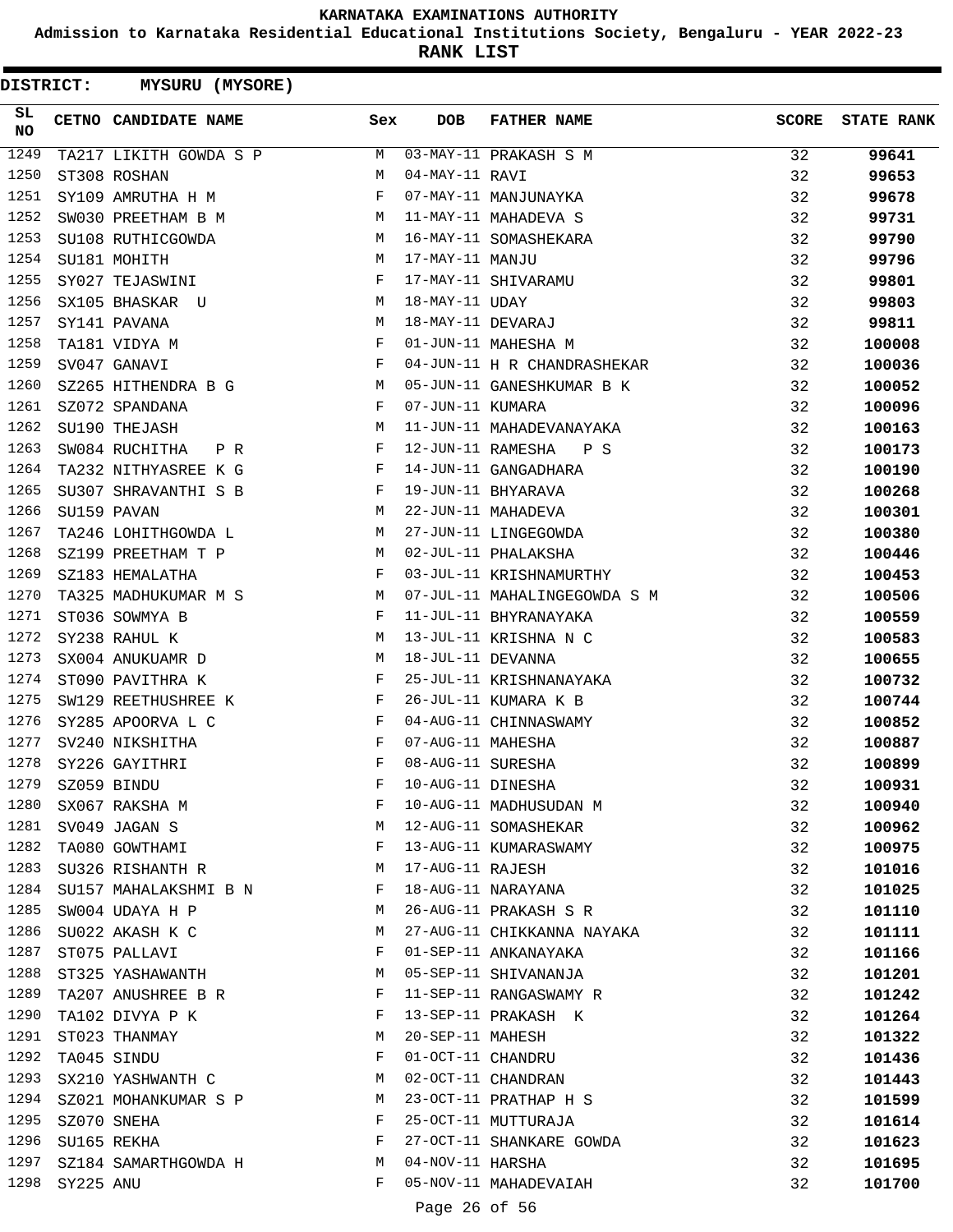**Admission to Karnataka Residential Educational Institutions Society, Bengaluru - YEAR 2022-23**

| <b>DISTRICT:</b> |  | MYSURU (MYSORE)              |              |                   |                                 |              |                   |
|------------------|--|------------------------------|--------------|-------------------|---------------------------------|--------------|-------------------|
| SL<br><b>NO</b>  |  | CETNO CANDIDATE NAME         | Sex          | <b>DOB</b>        | <b>FATHER NAME</b>              | <b>SCORE</b> | <b>STATE RANK</b> |
| 1299             |  | SW089 DRUTHI N               | F            |                   | 06-NOV-11 NAGENDRA G M          | 32           | 101712            |
| 1300             |  | ST055 MAUNESH S              | М            |                   | 18-NOV-11 SHIVA KUMAR S         | 32           | 101805            |
| 1301             |  | ST198 NAGAMANI S             | F            | 21-NOV-11 SUNDRA  |                                 | 32           | 101828            |
| 1302             |  | SV249 RITHESH NAYAK S M      |              |                   | 23-NOV-11 S S SIDDARAJU         | 32           | 101853            |
| 1303             |  | SW205 SRUJAN D H             | M            |                   | 03-DEC-11 HANUMANTHAD C         | 32           | 101940            |
| 1304             |  | SZ242 AKSHA J S              | F            | 06-DEC-11 SWAMY   |                                 | 32           | 101949            |
| 1305             |  | SU096 DIVYA H D              | $\mathbf{F}$ |                   | 07-DEC-11 DINESHA H S           | 32           | 101958            |
| 1306             |  | SU111 ANUSHA R               | F            |                   | 12-DEC-11 RAJASHEKARAMURTHY B S | 32           | 101989            |
| 1307             |  | SV263 HAMSAVENI S M          | F            | 13-DEC-11 MURTHY  |                                 | 32           | 102001            |
| 1308             |  | SW279 MOHITH S K             | M            |                   | 17-DEC-11 KIRAN K               | 32           | 102027            |
| 1309             |  | SU336 DHANUSH H L            | М            | 30-DEC-11 LOKESHA |                                 | 32           | 102102            |
| 1310             |  | ST005 RAVIKUMARA             | М            |                   | 30-DEC-11 SHIVAKUMARA           | 32           | 102106            |
| 1311             |  | SZ216 BINDU M M              | F            |                   | 31-DEC-11 MAHESHA NAYAKA        | 32           | 102112            |
| 1312             |  | SU353 AKASH Y                | М            |                   | 03-JAN-12 YOGANNA H M           | 32           | 102140            |
| 1313             |  | SZ239 PRIYANKA               | F            | 05-JAN-12 ERAJA   |                                 | 32           | 102147            |
| 1314             |  | SW017 RISHIKA M              | F            |                   | 17-JAN-12 MANJUNATHA M D        | 32           | 102173            |
| 1315             |  | SZ249 PREETHAM GOWDA         | M            |                   | 12-FEB-12 MAHADEVA              | 32           | 102213            |
| 1316             |  | TA001 NAMITHKUMAR H R        | M            | 16-FEB-12 RAJU    |                                 | 32           | 102218            |
| 1317             |  | M<br>SZ167 PRANAM            |              | 27-FEB-12 RAGHU   |                                 | 32           | 102225            |
| 1318             |  | TA323 YATHISHGOWDA J M       |              |                   | 15-MAR-12 JAYALINGU             | 32           | 102237            |
| 1319             |  | SW134 LAKSHMI R M            | F            |                   | 28-MAR-12 MAHADEVA              | 32           | 102247            |
| 1320             |  | SU086 PRAJWAL                | M            |                   | 23-APR-10 JAYARAMEGOWDA         | 31           | 102465            |
| 1321             |  | TA126 M S MONISH DHEEKSHITH  | M            |                   | 01-OCT-10 M N SHREEDHAR         | 31           | 102852            |
| 1322             |  | SW273 POORVIK                | M            |                   | 07-OCT-10 ASHWATHANAYAKA        | 31           | 102888            |
| 1323             |  | SU379 ADHITHTA               | М            |                   | 31-OCT-10 SOMASHETTY            | 31           | 103000            |
| 1324             |  | ST342 RAKSHITHA R            | F            | 12-NOV-10 RAJU    |                                 | 31           | 103066            |
| 1325             |  | SY305 SAHANA                 | $\mathbf{F}$ |                   | 11-DEC-10 MAHADEVA NAYAKA       | 31           | 103222            |
| 1326             |  | SZ094 SUCHITHRA M L          | F            | 07-JAN-11 LOKESHA |                                 | 31           | 103480            |
| 1327             |  | SZ063 SINCHANA E G           | F            |                   | 10-JAN-11 GANESHA E S           | 31           | 103500            |
| 1328             |  | TA279 CHIRANTH V M           | М            |                   | 18-JAN-11 MAHADEVA              | 31           | 103540            |
| 1329             |  | SV142 ASHWINI H L            | F            |                   | 15-FEB-11 LAKSHMANA H S         | 31           | 103750            |
| 1330             |  | TA265 JEEVAN L               | M            |                   | 17-FEB-11 LINGARAJAPPA R        | 31           | 103770            |
| 1331             |  | SU280 SHIVAPRASAD K R M      |              |                   | 19-FEB-11 RAVEENDRA K J         | 31           | 103793            |
| 1332             |  | SV017 RAKSHITHA PATEEL H A F |              |                   | 23-FEB-11 ASHOKA P              | 31           | 103831            |
|                  |  | 1333 SX158 THANUSHA S        | F            |                   | 11-MAR-11 SATHISHKUMAR K S      | 31           | 103982            |
| 1334             |  | SU224 VAMSHIK K              | M            | 12-MAR-11 KUMARA  |                                 | 31           | 103991            |
| 1335             |  | ST001 MOHAMMED ZEESHAN       | M            |                   | 13-MAR-11 CHAND PASHA           | 31           | 104002            |
| 1336             |  | SZ252 PALLAVI H              | F            |                   | 20-MAR-11 HUCCHEGOWDA           | 31           | 104064            |
| 1337             |  | SU183 YASH D                 | М            |                   | 27-MAR-11 G DAYANANDA           | 31           | 104141            |
| 1338             |  | SV196 JANAVI                 | F            |                   | 28-MAR-11 LAVA K T              | 31           | 104145            |
| 1339             |  | SU392 NIKHITHA P             | F            |                   | 30-MAR-11 PARAMESHA             | 31           | 104168            |
| 1340             |  | TA367 MADANGOWDA             | M            |                   | 13-APR-11 KRISHNEGOWDA          | 31           | 104341            |
| 1341             |  | SX141 PUNITH P               | M            |                   | 17-APR-11 PARASHURAM N          | 31           | 104382            |
| 1342             |  | SY154 RAHUL V                | M            |                   | 19-APR-11 VIRABHADRAPPA L       | 31           | 104405            |
| 1343             |  | SV154 THARUN D Y             | M            |                   | 19-APR-11 YOGESH D M            | 31           | 104409            |
| 1344             |  | SZ240 ABHISHEK M M           | M            |                   | 20-APR-11 MURULI M S            | 31           | 104412            |
| 1345             |  | TA252 AMITH                  | М            | 20-APR-11 ANDANI  |                                 | 31           | 104413            |
| 1346             |  | ST200 RAJESHWARI             | F            |                   | 22-APR-11 SURESH KUMAR          | 31           | 104445            |
| 1347             |  | SY085 SINCHANA R             | F            | 24-APR-11 RAJU    |                                 | 31           | 104467            |
| 1348             |  | SW032 DEEPU M A              | M            |                   | 30-APR-11 ARUNKUMARA            | 31           | 104523            |
|                  |  |                              |              | Page 27 of 56     |                                 |              |                   |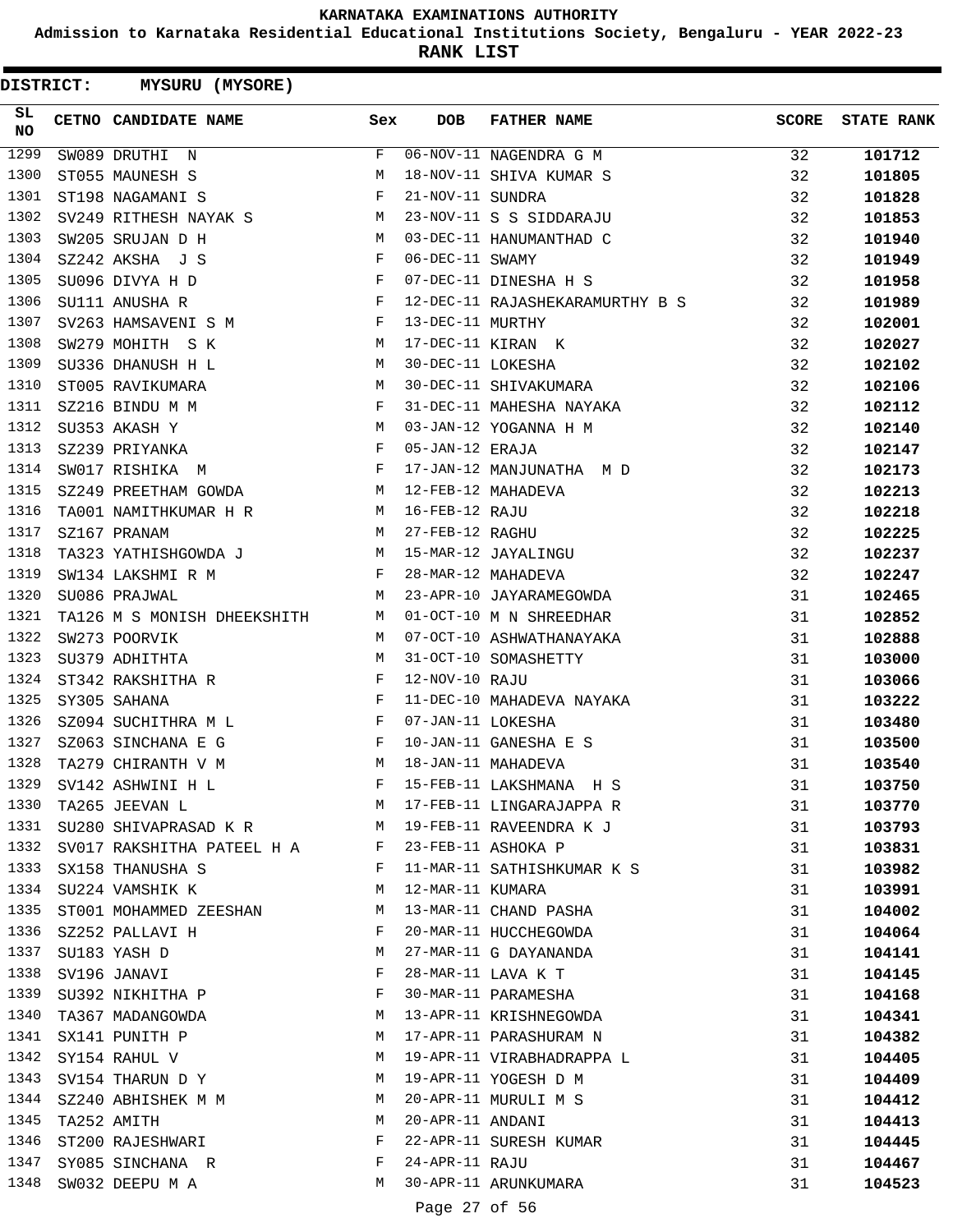**Admission to Karnataka Residential Educational Institutions Society, Bengaluru - YEAR 2022-23**

**RANK LIST**

| DISTRICT: |                           | <b>MYSURU (MYSORE)</b> |     |                   |                                   |              |                   |
|-----------|---------------------------|------------------------|-----|-------------------|-----------------------------------|--------------|-------------------|
| SL<br>NO  | CETNO CANDIDATE NAME      |                        | Sex | <b>DOB</b>        | <b>FATHER NAME</b>                | <b>SCORE</b> | <b>STATE RANK</b> |
| 1349      | ST271 SHASEEKLA K M       |                        | F   |                   | $\overline{01-MAY}-11$ MANIYA K K | 31           | 104537            |
| 1350      | SV205 SHREENIVAS A B      |                        | М   | 02-MAY-11 BABU P  |                                   | 31           | 104545            |
| 1351      | SV176 KRUTHIK H GOWDA     |                        | M   | 07-MAY-11 HARISHA |                                   | 31           | 104597            |
| 1352      | TA212 PRIYANKA            |                        | F   | 08-MAY-11 KUMARA  |                                   | 31           | 104613            |
| 1353      | ST328 DHANYASHREE M       |                        | F   |                   | 10-MAY-11 MAHESHA M C             | 31           | 104631            |
| 1354      | TA343 SANDYA              |                        | F   | 11-MAY-11 SIDDU   |                                   | 31           | 104653            |
| 1355      | SV177 SPOORTHI D L        |                        | F   |                   | 24-MAY-11 LOKESH<br>D N           | 31           | 104809            |
| 1356      | SU402 ACHITH              |                        | M   | 25-MAY-11 RAMESH  |                                   | 31           | 104811            |
| 1357      | TA194 SANJUVARDHAN        |                        | M   |                   | 25-MAY-11 KRISHNA MURTHY J        | 31           | 104816            |
| 1358      | SZ028 DHANUSH M K         |                        | M   |                   | 26-MAY-11 KARIGOWDA               | 31           | 104826            |
| 1359      | ST256 SWAPNA              |                        | F   | 04-JUN-11 CHANDRA |                                   | 31           | 104971            |
| 1360      | SY367 HEMANTH             |                        | М   | 05-JUN-11 RAMU    |                                   | 31           | 104984            |
| 1361      | SZ266 HITHESH B G         |                        | М   |                   | 05-JUN-11 GANESHKUMAR B K         | 31           | 104985            |
| 1362      | ST178 SUSHMITHA           |                        | F   | 06-JUN-11 RAVI S  |                                   | 31           | 105017            |
| 1363      | ST302 SANJU               |                        | M   |                   | 16-JUN-11 RACHAPPA                | 31           | 105160            |
| 1364      | ST323 SINCHANA            |                        | F   | 22-JUN-11 SOMESHA |                                   | 31           | 105223            |
| 1365      | SY096 SRUJANA             |                        | F   |                   | 28-JUN-11 RANGADASAIAH            | 31           | 105305            |
| 1366      | SY320 UDAY S              |                        | М   |                   | 28-JUN-11 SANTHOSH N              | 31           | 105307            |
| 1367      | SX180 ROOPA               |                        | F   |                   | 02-JUL-11 VENKATESHA              | 31           | 105364            |
| 1368      | ST231 ADARSH              |                        | М   |                   | 03-JUL-11 SIDDARAJU               | 31           | 105366            |
| 1369      | TA049 BHUMIKA R           |                        | F   | 05-JUL-11 RAJU    |                                   | 31           | 105389            |
| 1370      | SY270 SIDDESHA            |                        | М   |                   | 05-JUL-11 CHIKKEGOWDA             | 31           | 105406            |
| 1371      | TA129 ANUPKUMAR           |                        | M   |                   | 07-JUL-11 MAHADEVA                | 31           | 105430            |
| 1372      | SX068 SEVANTHI R          |                        | F   | 10-JUL-11 RAGHU   |                                   | 31           | 105471            |
| 1373      | SU242 AKASH H K           |                        | M   |                   | 11-JUL-11 KUMARAPPA               | 31           | 105476            |
| 1374      | SV018 SANITHYA M          |                        | F   |                   | 14-JUL-11 MANJUNATHA              | 31           | 105526            |
| 1375      | TA036 JANAVI.S            |                        | F   |                   | 15-JUL-11 SRINIVASA               | 31           | 105531            |
| 1376      | SZ008 JEEVAN T J          |                        | M   | 15-JUL-11 JAYANNA |                                   | 31           | 105532            |
| 1377      | SU296 GNANAVI             |                        | F   |                   | 17-JUL-11 NARAYANACHARI           | 31           | 105564            |
| 1378      | SU207 SAMPREETH SIMHA K M |                        | M   |                   | 20-JUL-11 MANJUNTHA N             | 31           | 105605            |
| 1379      | SV294 DANUSH H S          |                        | М   | 21-JUL-11 SURESH  |                                   | 31           | 105613            |
| 1380      | SZ286 NIDHI K             |                        | F   | 26-JUL-11 KRISHNA |                                   | 31           | 105676            |
| 1381      |                           | SV098 SANJUNAYAKA      | М   |                   | 06-AUG-11 MAHADEVA                | 31           | 105815            |
| 1382      | SU094 SAMARTH             |                        | М   |                   | 09-AUG-11 KENGARAJA               | 31           | 105849            |
| 1383      | SU256 PRANAM M K          |                        | M   |                   | 12-AUG-11 KULLE GOWDA             | 31           | 105888            |
| 1384      | SU327 VISHWA V            |                        | М   |                   | 15-AUG-11 VIJAYKUMAR V            | 31           | 105932            |
| 1385      | TA184 NISHANTH R          |                        | М   |                   | 17-AUG-11 RAJESH R                | 31           | 105949            |
| 1386      | ST168 SINDHU              |                        | F   |                   | 26-AUG-11 JYOTHIKUMARA            | 31           | 106040            |
| 1387      | ST091 PRIYA               |                        | F   |                   | 28-AUG-11 NAGARAJU                | 31           | 106051            |
| 1388      | SU347 MANOHAR G           |                        | М   |                   | 29-AUG-11 GURUMURTHY              | 31           | 106057            |
| 1389      | SY132 SWATI               |                        | F   | 30-AUG-11 PANDIT  |                                   | 31           | 106067            |
| 1390      | SU324 SHRAVANTH           |                        | M   |                   | 03-SEP-11 KEMPARAJU C             | 31           | 106101            |
| 1391      | TA018 YASHWANTH M U       |                        | M   |                   | 05-SEP-11 UMESH M S               | 31           | 106129            |
| 1392      | TA333 YASHODHA            |                        | F   |                   | 06-SEP-11 GURUSWAMY               | 31           | 106141            |
| 1393      | SV315 LOHITH              |                        | М   |                   | 08-SEP-11 RAVIGOWDA               | 31           | 106154            |
| 1394      | ST162 MITHRA              |                        | F   |                   | 12-SEP-11 PUTTASWANY              | 31           | 106196            |
| 1395      | SX223 SHREYA              |                        | F   |                   | 12-SEP-11 MANJUNATH               | 31           | 106199            |
| 1396      | TA168 DILEEP KUMAR        |                        | M   | 14-SEP-11 MADESHA |                                   | 31           | 106210            |
| 1397      | SY379 SUSHMITHA           |                        | F   |                   | 15-SEP-11 SURESHA H M             | 31           | 106229            |
| 1398      | SV038 NIREEKSHA           |                        | F   | 17-SEP-11 RAVI    |                                   | 31           | 106246            |
|           |                           |                        |     |                   |                                   |              |                   |

## Page 28 of 56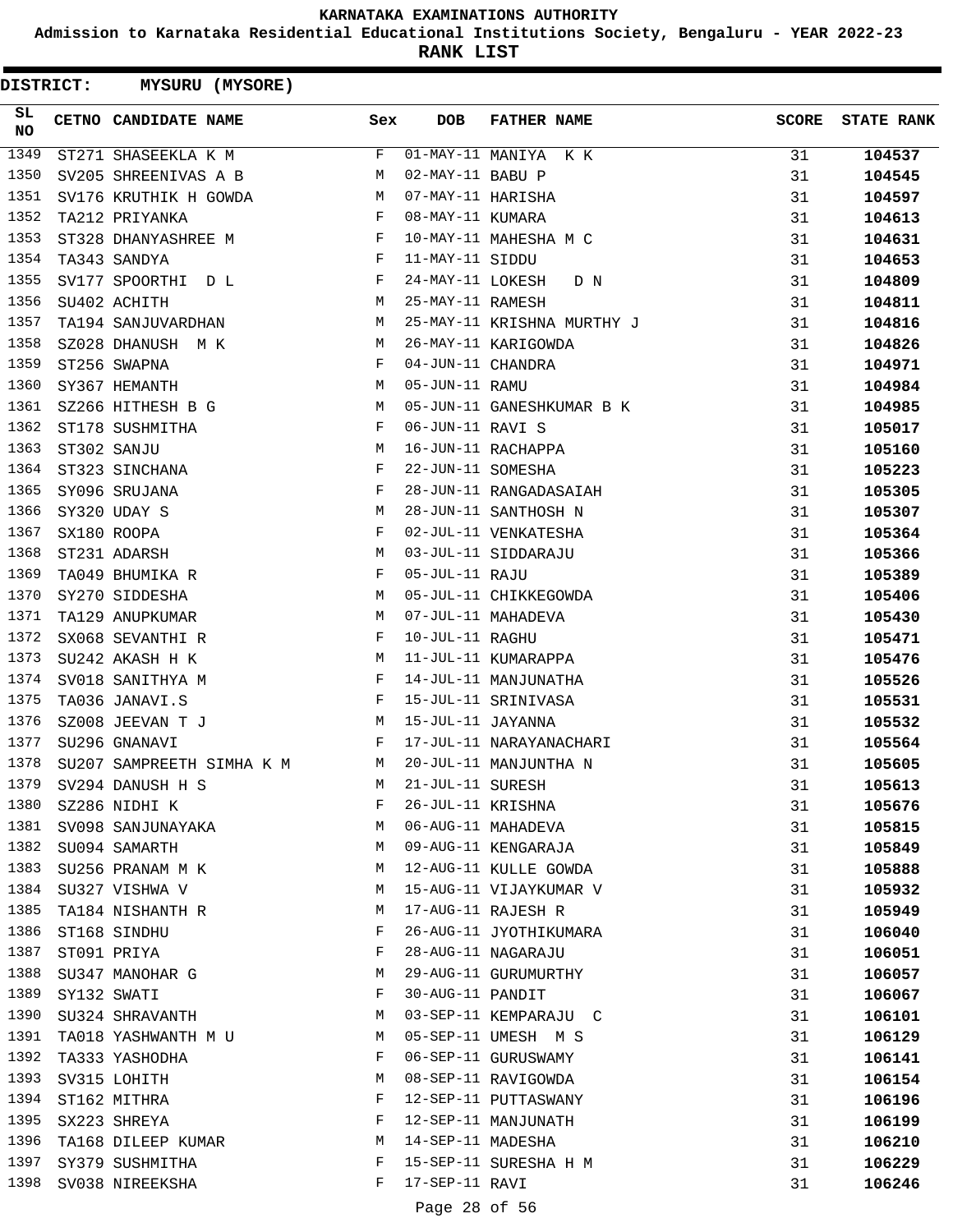**Admission to Karnataka Residential Educational Institutions Society, Bengaluru - YEAR 2022-23**

| <b>DISTRICT:</b> | MYSURU (MYSORE)        |            |                   |                                       |              |                   |
|------------------|------------------------|------------|-------------------|---------------------------------------|--------------|-------------------|
| SL<br>NO         | CETNO CANDIDATE NAME   | Sex        | <b>DOB</b>        | <b>FATHER NAME</b>                    | <b>SCORE</b> | <b>STATE RANK</b> |
| 1399             | TA297 AISHWARYA        | F          | 20-SEP-11 REVANNA |                                       | 31           | 106268            |
| 1400             | TA201 SHWETAMBARI      | F          |                   | 20-SEP-11 GANGADAR M                  | 31           | 106274            |
| 1401             | TA224 NIKHIL N         | М          |                   | 22-SEP-11 NANJUNDASWAMY               | 31           | 106290            |
| 1402             | SX131 HITHESH K M      | М          |                   | 24-SEP-11 MOHAN KUMAR K R             | 31           | 106304            |
| 1403             | ST152 SNEHA            | F          |                   | 26-SEP-11 DORESWAMY                   | 31           | 106331            |
| 1404             | SY401 PRASHANTH KS     | М          |                   | 27-SEP-11 SHANKAR K K                 | 31           | 106333            |
| 1405             | SZ188 JEEVITHA G N     | F          |                   | 05-OCT-11 NAGARAJA                    | 31           | 106410            |
| 1406             | SX155 NAMANA<br>K C    | F          |                   | 08-OCT-11 CHANDRASHEKHARAPPA H        | 31           | 106431            |
| 1407             | SV102 DEVAKI           | F          |                   | 11-OCT-11 H T GIRISH                  | 31           | 106450            |
| 1408             | SW254 PAVITHRA         | F          |                   | 24-OCT-11 RAJEGOWDA                   | 31           | 106547            |
| 1409             | SZ147 TEJAS M          | М          | 27-OCT-11 MALLESH |                                       | 31           | 106567            |
| 1410             | SU227 NITHYA S         | $_{\rm F}$ |                   | 29-OCT-11 SATHYA NARAYANA RAO KALINGE | 31           | 106582            |
| 1411             | SW007 YASHAWANTH D P   | М          |                   | 30-OCT-11 PRABHAKARA                  | 31           | 106594            |
| 1412             | TA317 BHASKAR K        | М          |                   | 31-OCT-11 KRISHNEGOWDA                | 31           | 106596            |
| 1413             | SU311 GAGAN GOWDA      | M          |                   | 04-NOV-11 SOMASHEKHARA                | 31           | 106632            |
| 1414             | SZ062 SHREYASH B M     | M          |                   | 04-NOV-11 MAHESH K B                  | 31           | 106639            |
| 1415             | ST080 DHARANESH        | М          |                   | 05-NOV-11 NINGAPPA                    | 31           | 106641            |
| 1416             | SV075 CHAITHRASHREE    | F          | 09-NOV-11 RAVI    |                                       | 31           | 106683            |
| 1417             | ST095 PRAKHYATH R      | М          |                   | 16-NOV-11 RAVI Y B                    | 31           | 106728            |
| 1418             | SW049 MANIS MOURYA G T | M          | 17-NOV-11 THULASI |                                       | 31           | 106739            |
| 1419             | SU055 HARSHA K H       | M          |                   | 22-NOV-11 HARISHA K T                 | 31           | 106776            |
| 1420             | SX081 PRAJWAL          | М          |                   | 22-NOV-11 YOGESH R                    | 31           | 106782            |
| 1421             | SY135 SUSHMITHA        | F          |                   | 23-NOV-11 NINGARAJU                   | 31           | 106789            |
| 1422             | SU332 VISHWAS          | М          | 01-DEC-11 MAHESH  |                                       | 31           | 106855            |
| 1423             | SZ260 SMITHA R         | F          | 02-DEC-11 RAMESHA |                                       | 31           | 106860            |
| 1424             | SU222 SUDARSHAN        | М          | 05-DEC-11 KUMAR   |                                       | 31           | 106884            |
| 1425             | ST268 NAVYASHREE       | F          |                   | 07-DEC-11 JAYARAMA                    | 31           | 106895            |
| 1426             | SX146 AKSHAY B M       | М          |                   | 08-DEC-11 MAHADEVA SWAMY B B          | 31           | 106898            |
| 1427             | SV198 DISHA S          | F          |                   | 13-DEC-11 SUDHAKAR                    | 31           | 106934            |
| 1428             | SW271 REETU A          | F          | 20-DEC-11 ASHOKA  |                                       | 31           | 106979            |
| 1429             | TA188 SHILPA B         | F          |                   | 27-DEC-11 BASAVARAJU                  | 31           | 107037            |
| 1430             | TA311 GANESH M         | М          |                   | 29-DEC-11 MALLIKARJUNASWAMY           | 31           | 107044            |
| 1431             | ST175 DEEPASHREE T M   | F          |                   | 31-DEC-11 MALLIKARJUNA K P            | 31           | 107054            |
| 1432             | SY216 DIGANTH D K      | М          |                   | 31-DEC-11 KUMAR D B                   | 31           | 107055            |
| 1433             | SW275 HITHAISI         | F          |                   | 04-JAN-12 RANGEGOWDA                  | 31           | 107092            |
| 1434             | SX203 AISHWARYA        | F          |                   | 06-JAN-12 LATE NANDEESHA              | 31           | 107098            |
| 1435             | SX048 JEEVAN R         | М          |                   | 20-JAN-12 RAGHAVENDRA S               | 31           | 107122            |
| 1436             | ST205 CHANDANA         | F          |                   | 23-JAN-10 LOKESHA                     | 30           | 107348            |
| 1437             | SY251 ARJUN M          | М          |                   | 07-JUL-10 MAHADEVAIAH M S             | 30           | 107567            |
| 1438             | SY331 NAMRATH          | М          |                   | 28-AUG-10 LATE SHIVASIDDU             | 30           | 107709            |
| 1439             | SW167 NAMANA H K       | F          |                   | 04-OCT-10 H R KEERTHI                 | 30           | 107860            |
| 1440             | SZ048 FARHAN           | M          | 07-OCT-10 JAVID   |                                       | 30           | 107877            |
| 1441             | SY341 SHASHANK K K     | М          | 01-NOV-10 KRISHNA |                                       | 30           | 108035            |
| 1442             | SX267 SAMITH GOWDA     | M          | 16-NOV-10 UMESH   |                                       | 30           | 108125            |
| 1443             | ST227 N S SOHAN        | М          |                   | 13-DEC-10 N C SURESH                  | 30           | 108285            |
| 1444             | SY067 SHIVA MURTHY M   | M          |                   | 07-JAN-11 MAHADEVAIAH                 | 30           | 108533            |
| 1445             | SX038 KEERTHANA K      | F          |                   | 17-JAN-11 K L KARIGOWDA               | 30           | 108612            |
| 1446             | SY400 RAKSHITHA        | F          | 18-JAN-11 BASAPPA |                                       | 30           | 108619            |
| 1447             | SW009 BHASKAR          | М          | 27-FEB-11 ASHOKA  |                                       | 30           | 108924            |
| 1448             | SW016 PREEYA           | F          | 13-MAR-11 REVANNA |                                       | 30           | 109074            |
|                  |                        |            | Page 29 of 56     |                                       |              |                   |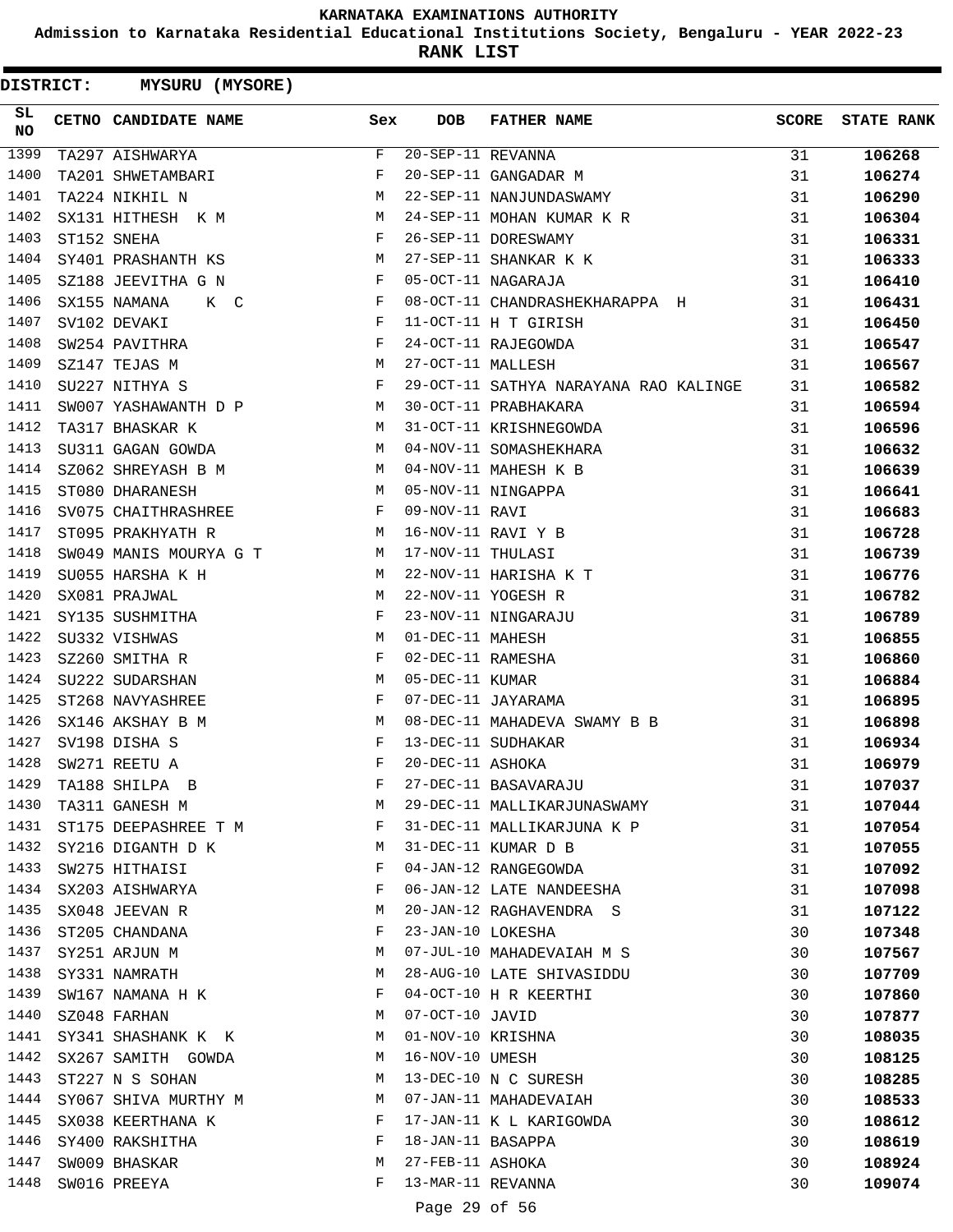**Admission to Karnataka Residential Educational Institutions Society, Bengaluru - YEAR 2022-23**

**RANK LIST**

| SL<br><b>NO</b> |            | CETNO CANDIDATE NAME Sex                                                                                                                                                                                                                              |              | <b>DOB</b>        | FATHER NAME                                                                                     | <b>SCORE</b> | <b>STATE RANK</b> |
|-----------------|------------|-------------------------------------------------------------------------------------------------------------------------------------------------------------------------------------------------------------------------------------------------------|--------------|-------------------|-------------------------------------------------------------------------------------------------|--------------|-------------------|
| 1449            |            | SV267 SHREYAS P                                                                                                                                                                                                                                       | М            |                   | 29-MAR-11 PUTTARAJU B M<br>30-MAR-11 MAHADEVA<br>04-APR-11 MANJUNATHA<br>07-APR-11 KRISHNEGOWDA | 30           | 109234            |
| 1450            |            | TA390 KIRAN                                                                                                                                                                                                                                           |              |                   |                                                                                                 | 30           | 109238            |
| 1451            |            | $\begin{array}{c} \mathbf{M} \\ \mathbf{M} \\ \mathbf{M} \\ \mathbf{F} \end{array}$<br>SZ095 SUJAY M                                                                                                                                                  |              |                   |                                                                                                 | 30           | 109292            |
| 1452            | SV232 USHA |                                                                                                                                                                                                                                                       |              |                   |                                                                                                 | 30           | 109319            |
| 1453            |            | M <sub>N</sub><br>SX052 SIDDARTHA C                                                                                                                                                                                                                   |              |                   | 13-APR-11 CHIKKA SIDDAPPA                                                                       | 30           | 109374            |
| 1454            |            | SX279 ROHITH KUMAR YR M                                                                                                                                                                                                                               |              |                   | 18-APR-11 RANGASWAMY YT                                                                         | 30           | 109421            |
| 1455            |            | $\begin{aligned} \mathbb{M} \\ \mathbb{F} \end{aligned}$<br>SY233 THANUSH NM                                                                                                                                                                          | M            |                   | 20-APR-11 NM MAHESHMURTHY                                                                       | 30           | 109439            |
| 1456            |            | ST232 BINDHU                                                                                                                                                                                                                                          |              |                   | 22-APR-11 LATE JAVARAJU                                                                         | 30           | 109453            |
| 1457            |            | $\mathbb{M}$<br>SW171 SANJAY                                                                                                                                                                                                                          |              |                   | 25-APR-11 MANJAYYA                                                                              | 30           | 109488            |
| 1458            |            | <b>M</b><br>SV223 SHRAVANTH R                                                                                                                                                                                                                         |              | 28-APR-11 RAVI    |                                                                                                 | 30           | 109525            |
| 1459            |            | SV026 CHINMAY D J                                                                                                                                                                                                                                     | $\mathbb{F}$ |                   | 02-MAY-11 JAGADEESH D B                                                                         | 30           | 109583            |
| 1460            |            | SX296 KEERTHANA N                                                                                                                                                                                                                                     | $\mathbf{F}$ |                   | 08-MAY-11 NAGENDRA C                                                                            | 30           | 109651            |
| 1461            |            | $\mathbf{F}$ and the set of the set of the set of the set of the set of the set of the set of the set of the set of the set of the set of the set of the set of the set of the set of the set of the set of the set of the set of<br>TA278 NIVYASHREE |              | 09-MAY-11 JAYANNA |                                                                                                 | 30           | 109660            |
| 1462            |            | <b>M</b><br>SV312 DISHANTH M                                                                                                                                                                                                                          |              | 11-MAY-11 MANJU   |                                                                                                 | 30           | 109685            |
| 1463            |            | SU037 PREETHAM<br>N                                                                                                                                                                                                                                   | M            |                   | 13-MAY-11 NAGARAJU<br>T                                                                         | 30           | 109714            |
| 1464            |            | SV193 RITHESH GOWDA LM M                                                                                                                                                                                                                              |              |                   | 16-MAY-11 MAHADEVA                                                                              | 30           | 109745            |
| 1465            |            | M <sub>1</sub><br>ST298 YOGESH                                                                                                                                                                                                                        |              | 20-MAY-11 ESHWARA |                                                                                                 | 30           | 109787            |
| 1466            |            | $\mathbf{F}$ and $\mathbf{F}$ and $\mathbf{F}$<br>ST242 JANAVI H A                                                                                                                                                                                    |              |                   | 24-MAY-11 ANANDA KUMARA H M                                                                     | 30           | 109820            |
| 1467            |            | M<br>SV208 VISHNU GOWDA                                                                                                                                                                                                                               |              |                   | 31-MAY-11 JAGADEESH B K                                                                         | 30           | 109927            |
| 1468            |            | ST065 SUCHITHRA M S<br>$\mathbf{F}_{\mathbf{r}}$ and $\mathbf{F}_{\mathbf{r}}$ and $\mathbf{F}_{\mathbf{r}}$                                                                                                                                          |              |                   | 02-JUN-11 SHIVAKUMARA                                                                           | 30           | 109982            |
| 1469            |            | $\mathbf{F}_{\mathbf{r}}$ and $\mathbf{F}_{\mathbf{r}}$ and $\mathbf{F}_{\mathbf{r}}$<br>SY069 SUNITHA                                                                                                                                                |              | 02-JUN-11 MALLU   |                                                                                                 | 30           | 109983            |
| 1470            |            | M <sub>1</sub><br>ST169 SUNIL                                                                                                                                                                                                                         |              |                   | 04-JUN-11 DEVASEGOWDA                                                                           | 30           | 110016            |
| 1471            |            | ST255 SRIRAM                                                                                                                                                                                                                                          | M            | 05-JUN-11 SOMANNA |                                                                                                 | 30           | 110030            |
| 1472            |            | SZ173 ANU S P                                                                                                                                                                                                                                         | F            |                   | 07-JUN-11 PRASANNA S N                                                                          | 30           | 110053            |
| 1473            |            | SX215 SHREYAS S                                                                                                                                                                                                                                       | М            |                   | 14-JUN-11 SHANKAR S                                                                             | 30           | 110154            |
| 1474            |            | ST180 SUPRITHA                                                                                                                                                                                                                                        | F            |                   | 17-JUN-11 VANAKARAIAH                                                                           | 30           | 110199            |
| 1475            |            | ST087 ANUVINA                                                                                                                                                                                                                                         | $\mathbf{F}$ |                   | 29-JUN-11 HANUMANTHA                                                                            | 30           | 110362            |
| 1476            |            | SU198 MANASA                                                                                                                                                                                                                                          | F            |                   | 30-JUN-11 CHANDRA NAYAKA                                                                        | 30           | 110388            |
| 1477            |            | <b>M</b><br>SU128 HARSHITH                                                                                                                                                                                                                            |              |                   | 03-JUL-11 GANESHA P                                                                             | 30           | 110425            |
| 1478            |            | ST338 SANJU N R N R                                                                                                                                                                                                                                   | M            | 05-JUL-11 RAJAIAH |                                                                                                 | 30           | 110462            |
| 1479            |            | SU009 SINCHANA                                                                                                                                                                                                                                        | F            | 08-JUL-11 RAMESHA |                                                                                                 | 30           | 110509            |
| 1480            |            | ST166 SHARATH                                                                                                                                                                                                                                         | M            | 09-JUL-11 LOKESH  |                                                                                                 | 30           | 110525            |
| 1481            |            | SY086 SAMPATH JAYAPRAKASH P                                                                                                                                                                                                                           | M            |                   | 19-JUL-11 PRAKASH S                                                                             | 30           | 110655            |
| 1482            |            | SW133 DIGANTH S H                                                                                                                                                                                                                                     | M            | 20-JUL-11 HARISH  |                                                                                                 | 30           | 110664            |
| 1483            |            | TA200 T S MAHADEVAPRASAD NAYAKA                                                                                                                                                                                                                       | M            |                   | 21-JUL-11 SIDDARAJU                                                                             | 30           | 110691            |
| 1484            |            | SY310 MAVEEN                                                                                                                                                                                                                                          | M            |                   | 01-AUG-11 THANGAMANI                                                                            | 30           | 110820            |
| 1485            |            | SW164 MADEVA                                                                                                                                                                                                                                          | М            | 06-AUG-11 KRISHNA |                                                                                                 | 30           | 110877            |
| 1486            |            | TA114 VARSHITHA                                                                                                                                                                                                                                       | F            |                   | 06-AUG-11 RANGASWAMY                                                                            | 30           | 110883            |
| 1487            | ST316 TEJA |                                                                                                                                                                                                                                                       | М            |                   | 08-AUG-11 SHANKARA                                                                              | 30           | 110902            |
| 1488            |            | SW216 NAYANA                                                                                                                                                                                                                                          | F            |                   | 16-AUG-11 MADHUCHANDRA                                                                          | 30           | 110992            |
| 1489            |            | SU077 VIDHYA K                                                                                                                                                                                                                                        | F            |                   | 21-AUG-11 KALEGOWDA                                                                             | 30           | 111050            |
| 1490            |            | $\mathbf{F}$ and $\mathbf{F}$ and $\mathbf{F}$<br>ST171 VANDANA V                                                                                                                                                                                     |              | 23-AUG-11 VITALA  |                                                                                                 | 30           | 111065            |
|                 |            | 1491 SV197 POORVI S                                                                                                                                                                                                                                   | $\mathbf{F}$ |                   | 26-AUG-11 SURESH S                                                                              | 30           |                   |
| 1492            |            | ST062 RENUKA PRASAD H N                                                                                                                                                                                                                               | M            |                   | 02-SEP-11 NANDAKUMAR                                                                            | 30           | 111099<br>111162  |
| 1493            |            | SX263 ROHITH KUMAR K S                                                                                                                                                                                                                                | M            |                   | 02-SEP-11 SAMPATH KUMAR K                                                                       | 30           |                   |
| 1494            |            |                                                                                                                                                                                                                                                       | F            |                   | 05-SEP-11 NANDA KUMARA                                                                          | 30           | 111163            |
| 1495            |            | SZ052 YASHASVI N N                                                                                                                                                                                                                                    | M            |                   | 06-SEP-11 RAGHU B P                                                                             |              | 111192            |
| 1496            |            | SZ156 YASH PRANAV B R                                                                                                                                                                                                                                 |              |                   |                                                                                                 | 30           | 111203            |
| 1497            |            | SY039 KARTHIK                                                                                                                                                                                                                                         | M<br>M       | 19-SEP-11 HARISH  | 09-SEP-11 RANGASWAMY                                                                            | 30           | 111223            |
| 1498            |            | SW151 DHANWANTH                                                                                                                                                                                                                                       | F            |                   | 21-SEP-11 DEVARAJU H S                                                                          | 30           | 111308            |
|                 |            | SU166 SPANDANA H D                                                                                                                                                                                                                                    |              |                   |                                                                                                 | 30           | 111330            |
|                 |            |                                                                                                                                                                                                                                                       |              | Page 30 of 56     |                                                                                                 |              |                   |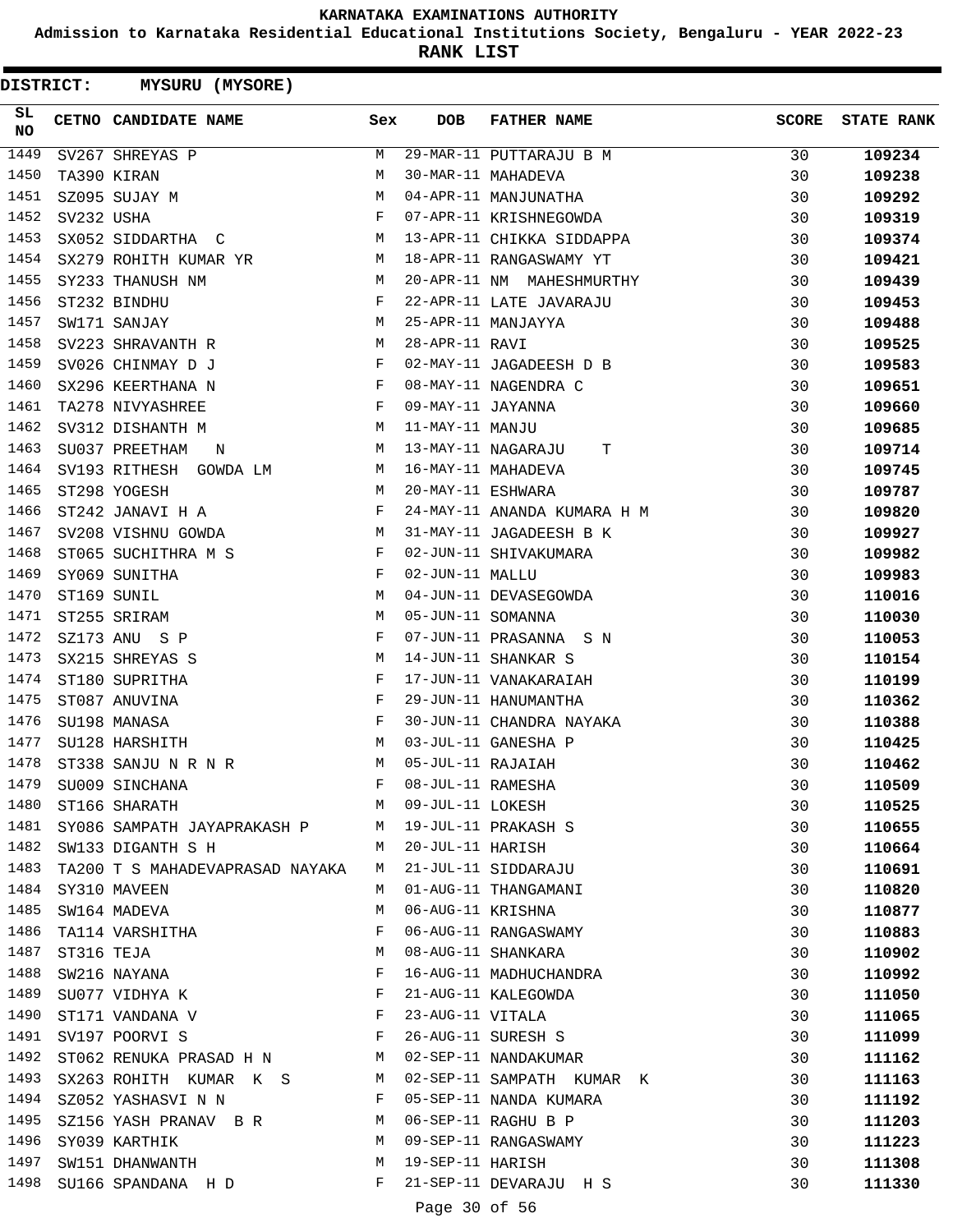**Admission to Karnataka Residential Educational Institutions Society, Bengaluru - YEAR 2022-23**

|                  | DISTRICT: |                       | <b>MYSURU (MYSORE)</b>    |              |                       |                                                  |              |                   |
|------------------|-----------|-----------------------|---------------------------|--------------|-----------------------|--------------------------------------------------|--------------|-------------------|
| SL.<br><b>NO</b> |           | CETNO CANDIDATE NAME  |                           | Sex          | <b>DOB</b>            | <b>FATHER NAME</b>                               | <b>SCORE</b> | <b>STATE RANK</b> |
| 1499             |           | SW146 KISHOR          |                           | M            | $22 - SEP - 11$ MANJU |                                                  | 30           | 111335            |
| 1500             |           | SY302 GOWTHAMI        |                           | F            | 23-SEP-11 SOMESHA     |                                                  | 30           | 111345            |
| 1501             |           | SW056 MITHUN C P      |                           | M            |                       | 25-SEP-11 PARASHURAMA                            | 30           | 111364            |
| 1502             |           |                       | ST279 SHIVANAGA S K       | M            |                       | 29-SEP-11 KEMPANAYAKA                            | 30           | 111407            |
| 1503             |           | SZ181 THAKSHITH B R   |                           | М            | 30-SEP-11 RAJU        |                                                  | 30           | 111412            |
| 1504             |           | SX219 MADESHA B       |                           | M            | 10-OCT-11 BASAPPA     |                                                  | 30           | 111496            |
| 1505             |           | TA225 DEEPTHI         | H S                       | F            |                       | 12-OCT-11 SHANTHARAJU                            | 30           | 111525            |
| 1506             |           | SV262 AKASH G M       |                           | М            |                       | 13-OCT-11 MANJUNATHA G N                         | 30           | 111530            |
| 1507             |           | TA039 LEKHANA T M     |                           | F            |                       | 13-OCT-11 MAHADEVASWAMY                          | 30           | 111535            |
| 1508             |           | ST108 AJAY H P        |                           | М            |                       | 15-OCT-11 PRAKASH H P                            | 30           | 111548            |
| 1509             |           | SW035 ANUSHREE M G    |                           | F            |                       | 15-OCT-11 GANGADHARA                             | 30           | 111552            |
| 1510             |           | SY033 SAMEEKSHA       |                           | F            |                       | 15-OCT-11 NANJUNDASWAMY                          | 30           | 111556            |
| 1511             |           | TA295 SHEETHAL        |                           | F            |                       | 16-OCT-11 SHIVAKUMAR                             | 30           | 111565            |
| 1512             |           | TA089 HEMANTH KUMAR   |                           | М            |                       | 19-OCT-11 SHIVALINGU                             | 30           | 111580            |
| 1513             |           | SU346 MANJAMMA K M    |                           | F            |                       | 22-OCT-11 MAHESH S                               | 30           | 111615            |
| 1514             |           | SU389 PRIYANKA S K    |                           | F            | 24-OCT-11 KUMARA      |                                                  | 30           | 111635            |
| 1515             |           | ST186 YOGESH U S      |                           | M            |                       | 31-OCT-11 SURESHA N                              | 30           | 111691            |
| 1516             |           | SU323 MALLESH         |                           | М            |                       | 08-NOV-11 S RAJASHEKAR                           | 30           | 111764            |
| 1517             |           |                       | SX235 CHAITHANYA Y M      | $\mathbf{F}$ |                       | 09-NOV-11 MADHUVESHA Y M<br>13-NOV-11 GOVINDAIAH | 30           | 111769            |
| 1518             |           | SU142 CHANDANA        |                           | $_{\rm F}$   |                       | 13-NOV-11 GOVINDAIAH                             | 30           | 111813            |
| 1519             |           | SU174 JEEVAN          |                           | M            |                       | 21-NOV-11 JAGADEESH BABU                         | 30           | 111890            |
| 1520             |           |                       | SW021 POORVIKA M P        | F            |                       | 21-NOV-11 PARAMESH M S                           | 30           | 111895            |
| 1521             |           | SY105 KARTHIK S       |                           | M            |                       | 25-NOV-11 SRINIVASAMURTHY LATE                   | 30           | 111921            |
| 1522             |           |                       | ST008 SAMARTH GOWDA B M   | M            |                       | 25-NOV-11 MAHADEVA GOWDA                         | 30           | 111930            |
| 1523             |           | SZ061 JAGANATH H S    |                           | M            | 27-NOV-11 SWAMY       |                                                  | 30           | 111951            |
| 1524             |           | SZ007 TRISHA          |                           | F            | 01-DEC-11 SURESHA     |                                                  | 30           | 111987            |
| 1525             |           | SU028 LAKSHMI T K     |                           | F            | 02-DEC-11 KUMARA      |                                                  | 30           | 111989            |
| 1526             |           | SV046 PRIYADARSHINI D |                           | F            |                       | 04-DEC-11 DEVARAJU K                             | 30           | 112008            |
| 1527             |           |                       | SW268 LIKHITH GOWDA C R   | M            |                       | 06-DEC-11 RAVI KUMAR C K                         | 30           | 112020            |
| 1528             |           | SZ014 HARSHITHA       |                           | F            |                       | 15-DEC-11 SWAMYGOWDA                             | 30           | 112069            |
| 1529             |           | ST154 AYYAPPA         |                           | M            |                       | 22-DEC-11 MANJU KR                               | 30           | 112121            |
| 1530             |           |                       | SZ135 DEPAK H S           | M            | 02-JAN-12 SURESHA     |                                                  | 30           | 112209            |
| 1531             |           | SW233 HITESH          |                           | M            |                       | 10-JAN-12 LOKESH B S                             | 30           | 112232            |
| 1532             |           |                       | SX118 SIDDARTHA KUMAR S M |              |                       | 03-MAR-12 SHIVANNA S N                           | 30           | 112302            |
| 1533             |           | ST188 DEVAMMA         |                           | $\mathbf{F}$ |                       | 06-MAR-12 DEVANAYAKA                             | 30           | 112305            |
| 1534             |           |                       | SV257 MOHAN KUMAR S T     | M            |                       | 22-MAY-10 THIMME GOWDA S D                       | 29           | 112644            |
| 1535             |           | SX293 ARJUN S         |                           | M            | 08-AUG-10 SIDDA       |                                                  | 29           | 112800            |
| 1536             |           | SX032 NITHIN          |                           | М            |                       | 18-AUG-10 BEERALINGA                             | 29           | 112835            |
| 1537             |           | SW183 MEGANA R Y      |                           | F            |                       | 05-OCT-10 YOGESHA                                | 29           | 113006            |
| 1538             |           | SV086 AVINASH         |                           | М            |                       | 04-NOV-10 PARAMESH                               | 29           | 113156            |
| 1539             |           |                       | SV186 PRATHITH M N        | М            |                       | 30-NOV-10 NAGARAJU                               | 29           | 113313            |
| 1540             |           | TA047 PARVATHI        |                           | F            |                       | 20-DEC-10 SHIVANNA                               | 29           | 113446            |
| 1541             |           | TA024 DHARMA B M      |                           | M            |                       | 11-JAN-11 MAHADEVAIAH P                          | 29           | 113717            |
| 1542             |           | SY179 MUTTURAJ V      |                           | М            |                       | 22-JAN-11 VISHWANATH                             | 29           | 113810            |
| 1543             |           |                       | SV126 MITHIL J GOWDA      | М            |                       | 25-JAN-11 JAYA KRISHNA D K                       | 29           | 113826            |
| 1544             |           | SX135 BALARAJU S      |                           | M            |                       | 01-FEB-11 SIDDARAJU                              | 29           | 113885            |
| 1545             |           | SV112 VARSHINI        |                           | F            |                       | 25-FEB-11 SATHISHA K K                           | 29           | 114119            |
| 1546             |           |                       | SU370 SUPRITH K S         | M            |                       | 14-MAR-11 SIDDARAJU                              | 29           | 114300            |
| 1547             |           | SV010 ABHAY           |                           | M            |                       | 15-MAR-11 KANTHARAJU                             | 29           | 114302            |
| 1548             |           | SZ225 ROHAN           |                           | M            |                       | 22-MAR-11 SHANKAR REDDI                          | 29           | 114376            |
|                  |           |                       |                           |              | Page 31 of 56         |                                                  |              |                   |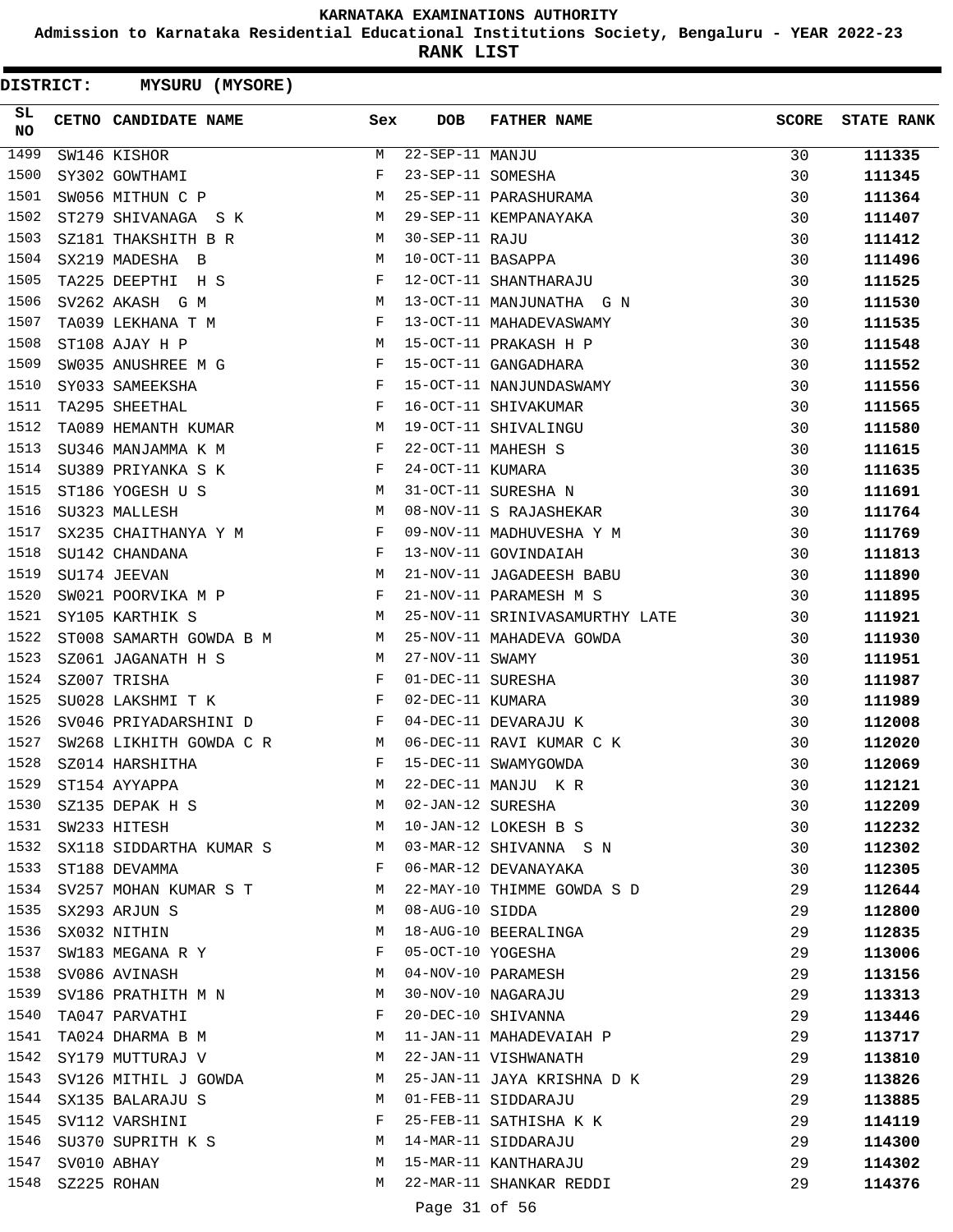**Admission to Karnataka Residential Educational Institutions Society, Bengaluru - YEAR 2022-23**

| <b>DISTRICT:</b> |            | MYSURU (MYSORE)                                                     |     |                   |                              |              |                   |
|------------------|------------|---------------------------------------------------------------------|-----|-------------------|------------------------------|--------------|-------------------|
| SL<br><b>NO</b>  |            | CETNO CANDIDATE NAME                                                | Sex | <b>DOB</b>        | <b>FATHER NAME</b>           | <b>SCORE</b> | <b>STATE RANK</b> |
| 1549             |            | TA331 NIVEDITHA N                                                   | F   |                   | 28-MAR-11 NINGARAJU          | 29           | 114442            |
| 1550             |            | SX008 SATHVIK NAYAK                                                 | М   |                   | 01-APR-11 RAVICHANDRA        | 29           | 114483            |
| 1551             |            | SZ013 GOWTAMI H M                                                   | F   |                   | 02-APR-11 MANJEGOWDA         | 29           | 114488            |
| 1552             |            | SY060 LAVAN R                                                       | М   |                   | 06-APR-11 RANGASWAMY         | 29           | 114526            |
| 1553             |            | ST071 M B BHANUPRAKASH                                              | М   |                   | 16-APR-11 BASAVANNA          | 29           | 114659            |
| 1554             |            | SX149 PRAJWAL GOWDA C M                                             | M   |                   | 17-APR-11 MAHADEVU C N       | 29           | 114682            |
| 1555             |            | SY008 DEEKSHITH                                                     | M   | 19-APR-11 ANDANI  |                              | 29           | 114697            |
| 1556             |            | SU232 APOORVA                                                       | F   |                   | 22-APR-11 SANTHOSH V C       | 29           | 114724            |
| 1557             |            | TA314 UDAY B S                                                      | М   |                   | 28-APR-11 SIDDARAJU B M      | 29           | 114799            |
| 1558             |            | SU418 UMESHA J M                                                    | M   |                   | 04-MAY-11 MAHESHACHARI       | 29           | 114874            |
| 1559             |            | ST012 ANKITHA KUPOS                                                 | F   | 05-MAY-11 UMESHA  |                              | 29           | 114876            |
| 1560             |            | SV068 VARSHINI                                                      | F   |                   | 10-MAY-11 DEVARAJA           | 29           | 114953            |
| 1561             |            | $\mathbf{F}$ and $\mathbf{F}$ are $\mathbf{F}$<br>SU050 PRAKRUTHI H |     | 12-MAY-11 HARISHA |                              | 29           | 114972            |
| 1562             |            | $\mathbf{F}$ and $\mathbf{F}$ and $\mathbf{F}$<br>SZ176 RASHMI S A  |     |                   | 15-MAY-11 ANNAIAH S V        | 29           | 115010            |
| 1563             |            | SX066 PUNEETH P                                                     | M   |                   | 17-MAY-11 PRASANNA KUMAR     | 29           | 115030            |
| 1564             |            | TA376 PRAMOD GOWDA                                                  | M   |                   | 24-MAY-11 BASAVANNA          | 29           | 115118            |
| 1565             |            | TA283 SOMEGOWDA                                                     | M   | 25-MAY-11 UMESH   |                              | 29           | 115134            |
| 1566             |            | SW085 APEKSHA                                                       | F   |                   | 27-MAY-11 KRISHNA S K        | 29           | 115146            |
| 1567             |            | SZ030 NAMANGOWDA R D                                                | M   |                   | 01-JUN-11 DAYANANDA H C      | 29           | 115226            |
| 1568             |            | ST336 RAKESH S M                                                    | M   |                   | 06-JUN-11 MALLEGOWDA         | 29           | 115321            |
| 1569             |            | SX247 AMULYA R                                                      | F   |                   | 07-JUN-11 RAMESH V           | 29           | 115329            |
| 1570             |            | SX226 NANDITHA                                                      | F   | 08-JUN-11 RAVI    |                              | 29           | 115350            |
| 1571             |            | SW244 KHUSHI                                                        | F   | 10-JUN-11 PANDU   |                              | 29           | 115375            |
| 1572             | SW001 SONU |                                                                     | F   | 13-JUN-11 HARISHA |                              | 29           | 115420            |
| 1573             |            | SY215 NITHIN H N                                                    | М   |                   | 14-JUN-11 NANJUNDA SWAMY H N | 29           | 115436            |
| 1574             |            | SY102 NAGESH K S                                                    | M   |                   | 16-JUN-11 SHIVA KUMARA       | 29           | 115471            |
| 1575             |            | ST265 RAVEESH                                                       | М   |                   | 16-JUN-11 DEVESHEGOWDA       | 29           | 115474            |
| 1576             |            | SY234 GEETHANJALI                                                   | F   | 20-JUN-11 MANJU   |                              | 29           | 115526            |
| 1577             |            | SW252 AJAY RAHUL D                                                  | М   |                   | 25-JUN-11 DODDEGOWDA         | 29           | 115598            |
| 1578             |            | SZ248 LIKITH M                                                      | M   |                   | 27-JUN-11 MAHESHA NAYAKA I S | 29           | 115642            |
| 1579             |            | SW232 VARALAKSHMI B                                                 | F   |                   | 29-JUN-11 BHASHKARA          | 29           | 115667            |
| 1580             |            | SX242 BAANDHVYA                                                     | F   | 01-JUL-11 GIRISH  |                              | 29           | 115688            |
| 1581             |            | SX164 KEERTHIPRIYA N                                                | F   |                   | 01-JUL-11 NAGARAJA N         | 29           | 115692            |
| 1582             |            | SU218 MANGALA                                                       | F   |                   | 06-JUL-11 VIJAYA KUMARA      | 29           | 115777            |
| 1583             |            | TA365 POORVIKA N S                                                  | F   |                   | 14-JUL-11 NANJUNDA C         | 29           | 115872            |
| 1584             |            | SU095 NANDEESHA NAYAKA                                              | M   |                   | 18-JUL-11 K R EKANANDA       | 29           | 115915            |
| 1585             |            | SV342 HARSHITHA                                                     | F   |                   | 22-JUL-11 BALARAMA N C       | 29           | 115973            |
| 1586             |            | ST050 DILEEP                                                        | M   |                   | 27-JUL-11 DEVENDRA           | 29           | 116027            |
| 1587             |            | SW288 KARTHIK                                                       | М   | 31-JUL-11 MAHDEVA |                              | 29           | 116098            |
| 1588             |            | SX106 NAGENDRA K R                                                  | M   | 03-AUG-11 RAMESHA |                              | 29           | 116130            |
| 1589             |            | SV132 MOULYABAI                                                     | F   |                   | 04-AUG-11 NAGOJI RAO         | 29           | 116140            |
| 1590             |            | SX172 YADHUNANDANA B A                                              | M   |                   | 08-AUG-11 ANANDA MURTHY R    | 29           | 116194            |
|                  |            | 1591 SY040 PRASANNA                                                 | M   | 10-AUG-11 BAABU   |                              | 29           | 116211            |
| 1592             |            | TA153 DHANYASHREE                                                   | F   |                   | 11-AUG-11 NAGARAJU           | 29           | 116217            |
| 1593             |            | SU212 SUMANTH S                                                     | M   |                   | 11-AUG-11 SHIVSHANKAR        | 29           | 116226            |
| 1594             |            | SV333 B N ARPITHA                                                   | F   | 15-AUG-11 NAGESHA |                              | 29           | 116264            |
| 1595             |            | ST246 SHARATH KUMAR                                                 | M   | 20-AUG-11 MADESHA |                              | 29           | 116329            |
| 1596             |            | TA285 KOWSHIK GOWDA S M                                             | M   |                   | 26-AUG-11 MAHALINGEGOWDA     | 29           | 116399            |
| 1597             |            | ST109 SIDDARAJU                                                     | M   |                   | 28-AUG-11 NAGARAJU           | 29           | 116424            |
| 1598             |            | SY013 AKHILESH S                                                    | M   |                   | 29-AUG-11 SREENIVASA C       | 29           | 116429            |
|                  |            |                                                                     |     | Page 32 of 56     |                              |              |                   |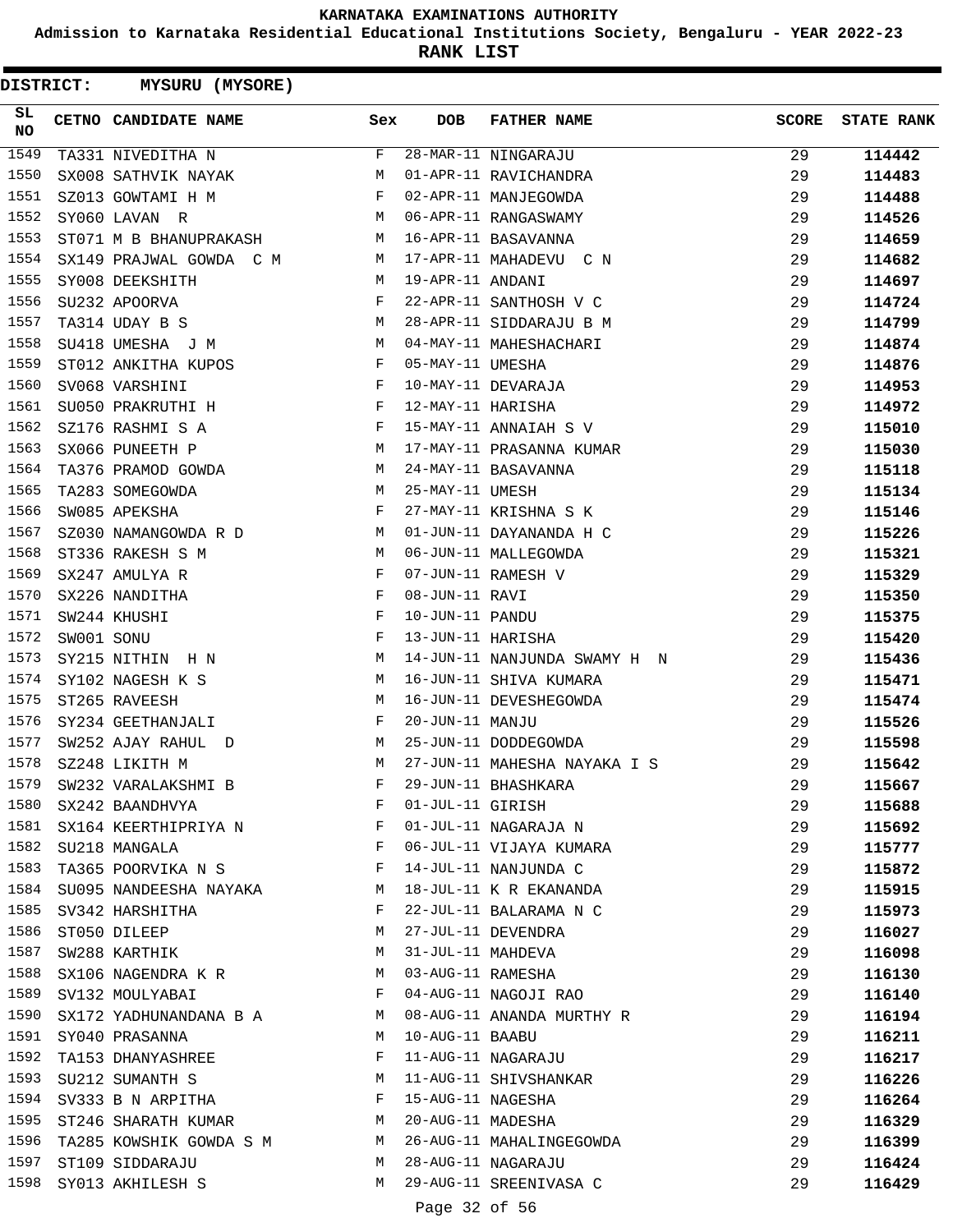**Admission to Karnataka Residential Educational Institutions Society, Bengaluru - YEAR 2022-23**

|                 | <b>DISTRICT:</b> | MYSURU (MYSORE)        |     |                   |                               |              |                   |
|-----------------|------------------|------------------------|-----|-------------------|-------------------------------|--------------|-------------------|
| SL<br><b>NO</b> |                  | CETNO CANDIDATE NAME   | Sex | <b>DOB</b>        | <b>FATHER NAME</b>            | <b>SCORE</b> | <b>STATE RANK</b> |
| 1599            |                  | ST321 KARTHIK          | M   |                   | 05-SEP-11 KODIGOWDA           | 29           | 116512            |
| 1600            |                  | SX121 LAKSHMI M        | F   |                   | 07-SEP-11 MAHADEVA M          | 29           | 116543            |
| 1601            |                  | SY313 MOHAN KUMAR      | М   |                   | 10-SEP-11 SHIVAPPA            | 29           | 116573            |
| 1602            |                  | SY381 VINEETH A R      | M   | 19-SEP-11 RAVI    |                               | 29           | 116667            |
| 1603            |                  | SY364 SHASHANK K M     | M   |                   | 20-SEP-11 MAHADEVAIYA K N     | 29           | 116680            |
| 1604            |                  | TA307 GOWTHAM S M      | М   |                   | 07-OCT-11 MARILINGEGOWDA      | 29           | 116826            |
| 1605            |                  | ST138 APOORVA U M      | F   | 12-OCT-11 MANJU   |                               | 29           | 116880            |
| 1606            |                  | SV184 LAKUMI D         | F   |                   | 13-OCT-11 BHAGYA RAJ D        | 29           | 116892            |
| 1607            |                  | SU196 ANUSREE          | F   |                   | 15-OCT-11 CHANDRAKANTHA       | 29           | 116911            |
| 1608            |                  | SZ047 GOWTHAM          | М   |                   | 16-OCT-11 VARADARAJU N S      | 29           | 116929            |
| 1609            |                  | SV339 BHOOMIKA         | F   | 19-OCT-11 SWAMY   |                               | 29           | 116959            |
| 1610            |                  | SW008 SHWETHA S K      | F   |                   | 21-OCT-11 KUMARA S K          | 29           | 116984            |
| 1611            |                  | ST061 MADAN M          | М   |                   | 22-OCT-11 MADHSHETTY          | 29           | 116988            |
| 1612            |                  | SV233 VINAY            | М   | 22-OCT-11 ASHOKA  |                               | 29           | 116996            |
| 1613            |                  | SX278 SPANDANA K S     | F   |                   | 24-OCT-11 SANTHOSH K P        | 29           | 117010            |
| 1614            |                  | SV163 JAYANTH H S      | M   |                   | 01-NOV-11 SRINIVAS            | 29           | 117080            |
| 1615            |                  | SW276 DHANUSH V        | M   |                   | 07-NOV-11 VIJAY KUMAR G       | 29           | 117131            |
| 1616            |                  | SV125 KEERTHANA H A    | F   |                   | 14-NOV-11 ARUNKUMAR           | 29           | 117206            |
| 1617            |                  | SU310 DIVAKAR          | М   |                   | 18-NOV-11 MUTTHURAJU          | 29           | 117241            |
| 1618            | SU089 RAJU       |                        | М   |                   | 05-DEC-11 NARASIAH            | 29           | 117364            |
| 1619            |                  | SZ065 VIDYASAGAR G R   | M   |                   | 20-DEC-11 RAJASHEKARA         | 29           | 117481            |
| 1620            |                  | ST187 JYOTHI           | F   |                   | 24-DEC-11 CHIKKANAYAKA        | 29           | 117501            |
| 1621            |                  | SW223 SIDDARTHA        | M   |                   | 29-DEC-11 KENCHAIAH           | 29           | 117543            |
| 1622            |                  | SV060 NIKHIL A D       | M   |                   | 04-JAN-12 A J DHARMA          | 29           | 117597            |
| 1623            |                  | SZ001 NIKHIL GOWDA T P | M   |                   | 15-JAN-12 PARAMESHA P T       | 29           | 117622            |
| 1624            |                  | SW104 NANDINI V        | F   |                   | 20-JAN-12 VENKATESH           | 29           | 117634            |
| 1625            |                  | SX071 DISHA MAHESH     | F   |                   | 27-JAN-12 K S MAHESH KUMAR    | 29           | 117652            |
| 1626            |                  | SW243 SNEHA R P        | F   |                   | 14-FEB-12 PRAKASHA            | 29           | 117678            |
| 1627            |                  | SV146 KIRAN            | М   | 09-MAY-12 KUMARA  |                               | 29           | 117736            |
| 1628            |                  | SW193 SREESHANTH       | М   |                   | 01-MAR-10 LOHITH G S          | 28           | 117953            |
| 1629            |                  | TA062 HARSHAVARDHAN N  | М   |                   | 25-APR-10 NAVEEN KUMAR S      | 28           | 118024            |
| 1630            |                  | SX138 SANJAY G         | M   |                   | 26-AUG-10 GAVIRANGAPPA        | 28           | 118251            |
| 1631            |                  | ST247 PRIYANKA<br>V    | F   |                   | 30-NOV-10 VENKATESH M         | 28           | 118681            |
| 1632            |                  | ST079 BHARATH          | М   | 23-DEC-10 MAHESHA |                               | 28           | 118828            |
| 1633            |                  | SY289 VINOD S          | М   |                   | 17-JAN-11 SUBRAMANYA SHETTY R | 28           | 119102            |
| 1634            |                  | SZ277 SANJANA B B      | F   |                   | 21-JAN-11 BELURAYYA           | 28           | 119136            |
| 1635            |                  | SZ087 PRAJWAL          | М   |                   | 22-JAN-11 PUTTARAJU           | 28           | 119147            |
| 1636            |                  | SW219 BHAVYA           | F   |                   | 07-FEB-11 SHANKARA            | 28           | 119246            |
| 1637            |                  | SZ226 PAVAN B R        | M   |                   | 20-FEB-11 RAMAKRISHNA         | 28           | 119340            |
| 1638            |                  | SY254 SHRAVANTHI       | F   |                   | 27-FEB-11 RANGASWAMY          | 28           | 119404            |
| 1639            |                  | SU365 PREETHAM N       | M   |                   | 04-MAR-11 NINGARAJA NAYAKA    | 28           | 119458            |
| 1640            |                  | SX087 KISHOR K         | М   | 11-MAR-11 KUMARA  |                               | 28           | 119541            |
| 1641            |                  | SU388 KEERTHANA A      | F   |                   | 14-MAR-11 ANANDA SHETTY       | 28           | 119567            |
| 1642            |                  | SW097 HITESH R GOWDA   | M   |                   | 15-MAR-11 RAJESH D H          | 28           | 119578            |
| 1643            |                  | SU216 KOMALA           | F   |                   | 15-MAR-11 MAHESH KUMAR        | 28           | 119579            |
| 1644            |                  | SU140 ESHWAR<br>K      | М   |                   | 16-MAR-11 KUMARA SWAMY C      | 28           | 119591            |
| 1645            |                  | SW166 PRUTHVIK M H     | M   |                   | 20-MAR-11 HARISH G M          | 28           | 119619            |
| 1646            |                  | SU383 MADESH           | M   |                   | 23-MAR-11 RAGAVENDRA          | 28           | 119646            |
| 1647            |                  | SV224 DHANUSHREE A J   | F   |                   | 27-MAR-11 JALENDRA C          | 28           | 119685            |
| 1648            |                  | SU193 SANIKA           | F   |                   | 29-MAR-11 SHIVARAJU K S       | 28           | 119710            |
|                 |                  |                        |     | Page 33 of 56     |                               |              |                   |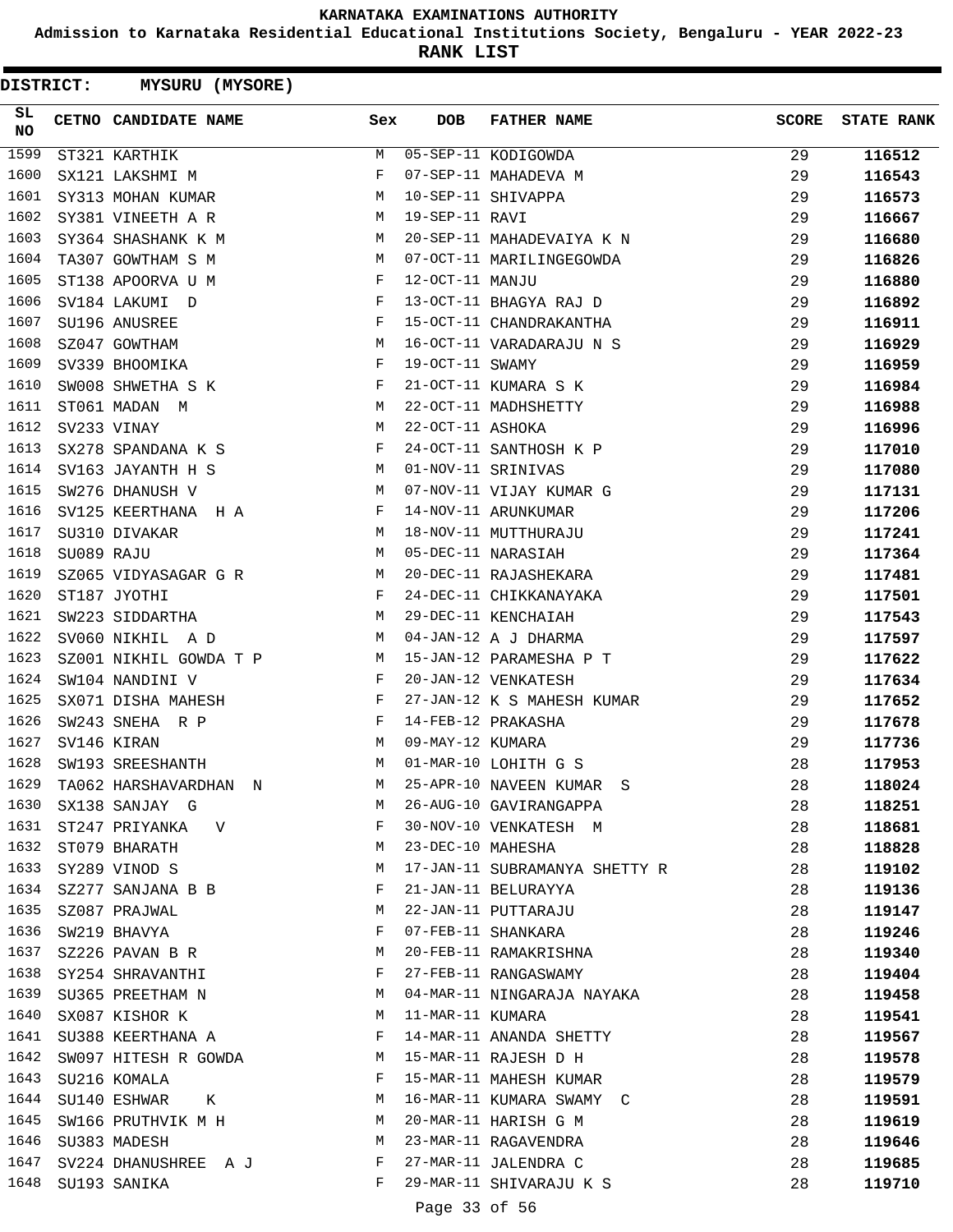**Admission to Karnataka Residential Educational Institutions Society, Bengaluru - YEAR 2022-23**

| DISTRICT:       |            | MYSURU (MYSORE)          |            |                   |                               |              |                   |
|-----------------|------------|--------------------------|------------|-------------------|-------------------------------|--------------|-------------------|
| SL<br><b>NO</b> |            | CETNO CANDIDATE NAME     | Sex        | <b>DOB</b>        | <b>FATHER NAME</b>            | <b>SCORE</b> | <b>STATE RANK</b> |
| 1649            |            | SW247 SHREEDARSHAN M M   | М          |                   | 03-APR-11 MANJUNATH M R       | 28           | 119771            |
| 1650            |            | SU330 SHALINI            | F          |                   | 04-APR-11 DEVARAJA NAYAKA     | 28           | 119781            |
| 1651            |            | SV179 SHREYAS S S        | М          |                   | 25-APR-11 SHIVAKUMARA         | 28           | 120022            |
| 1652            |            | TA332 THANUSHREE M       | F          | 30-APR-11 MANU    |                               | 28           | 120064            |
| 1653            |            | SX042 BHARATH Y          | M          |                   | 21-MAY-11 YOGENDRA G K        | 28           | 120290            |
| 1654            |            | SX167 GIRISHA P          | М          | 24-MAY-11 PARTHA  |                               | 28           | 120319            |
| 1655            |            | TA012 VISHAL V K         | M          |                   | 24-MAY-11 KIRAN V D           | 28           | 120325            |
| 1656            |            | SY104 SHIVAKUMARA        | М          |                   | 03-JUN-11 SHIVASHANKARA       | 28           | 120465            |
| 1657            |            | SY059 KEERTANA           | F          | 04-JUN-11 SUNDRA  |                               | 28           | 120474            |
| 1658            |            | TA172 MALLIKARJUNA       | М          | 14-JUN-11 MAHESHA |                               | 28           | 120627            |
| 1659            |            | ST140 JEEVAN             | М          |                   | 18-JUN-11 HONAKARAIAH         | 28           | 120692            |
| 1660            |            | SU287 SUSHMITHA K N      | F          | 26-JUN-11 NATESHA |                               | 28           | 120809            |
| 1661            |            | SY366 SRUJAN S           | M          |                   | 27-JUN-11 SURESH M            | 28           | 120819            |
| 1662            |            | SW239 MITHUN V S         | М          |                   | 05-JUL-11 SOMASHEKAR V S      | 28           | 120924            |
| 1663            |            | TA182 RAKSHAK S SIDDARTH | М          |                   | 10-JUL-11 SUDEEP KUMAR K S    | 28           | 121004            |
| 1664            |            | SU152 YASHAWANTH         | M          |                   | 13-JUL-11 MANJEGOWDA          | 28           | 121042            |
| 1665            |            | SW184 YOGESHA            | М          |                   | 14-JUL-11 SOMASHEKARA         | 28           | 121063            |
| 1666            |            | SX241 SATHVIK            | М          |                   | 31-JUL-11 BASAPPA S           | 28           | 121297            |
| 1667            |            | SY198 NIKHITHA           | $_{\rm F}$ |                   | 02-AUG-11 SHIVARAJAIAH        | 28           | 121316            |
| 1668            |            | ST089 NARASIMHA          | М          |                   | 11-AUG-11 SHIVAMALLA          | 28           | 121423            |
| 1669            |            | SX244 SOUKHYA            | F          |                   | 12-AUG-11 KANTHARAJU          | 28           | 121441            |
| 1670            |            | SV210 POORVI M           | F          | 19-AUG-11 MOHAN   |                               | 28           | 121534            |
| 1671            |            | SV151 BHARATH            | M          |                   | 22-AUG-11 PURUSHOTHAMA        | 28           | 121560            |
| 1672            |            | SU371 VARADARAJU S       | M          |                   | 22-AUG-11 SHIVANNA            | 28           | 121566            |
| 1673            |            | SW079 SAHANA K K         | F          | 25-AUG-11 KUMARA  |                               | 28           | 121594            |
| 1674            |            | SV270 ARCHANA            | F          |                   | 26-AUG-11 SHIVAKUMARA         | 28           | 121601            |
| 1675            |            | SU208 GOWTHAM T J        | М          |                   | 26-AUG-11 JAYAKUMAR T S       | 28           | 121603            |
| 1676            |            | SZ268 HEMANTHAKUMARA N C | M          |                   | 27-AUG-11 CHANDRASHEKHARA N S | 28           | 121623            |
| 1677            |            | TA230 MEGHANA R          | F          |                   | 28-AUG-11 RAAJARAADHYA        | 28           | 121644            |
| 1678            |            | TA282 PRIYA R            | F          | 31-AUG-11 RAJU    |                               | 28           | 121681            |
| 1679            |            | SZ175 NIKITHA            | F          |                   | 01-SEP-11 KRISHNA B R         | 28           | 121689            |
| 1680            |            | SX009 RAKSHITHA R        | F          |                   | 01-SEP-11 RAVI R K            | 28           | 121691            |
| 1681            |            | SV331 TEJASHWINI         | F          | 03-SEP-11 MANI    |                               | 28           | 121710            |
| 1682            |            | SX148 NANDINI            | F          |                   | 04-SEP-11 SAMBUGOWDA          | 28           | 121719            |
| 1683            |            | SY046 ANUSHA             | F          |                   | 17-SEP-11 MAHADEVU K M        | 28           | 121835            |
| 1684            |            | TA115 RANI S             | F          |                   | 20-SEP-11 SHIVANAGU A         | 28           | 121870            |
| 1685            |            | SY382 SATHVIK Y          | М          |                   | 20-SEP-11 YOGESHMURTHY H S    | 28           | 121871            |
| 1686            |            | SU429 MAHADEVA           | М          | 23-SEP-11 RAVI    |                               | 28           | 121899            |
| 1687            |            | TA038 MANISH H D         | М          |                   | 26-SEP-11 HONNAPPA C          | 28           | 121928            |
| 1688            |            | TA292 PRATHIKSHA         | F          |                   | 28-SEP-11 KEMPARAJU           | 28           | 121950            |
| 1689            |            | SU349 RASHMI             | F          | 29-SEP-11 KRISHNA |                               | 28           | 121965            |
| 1690            |            | SV207 THEJASHWINI        | F          |                   | 30-SEP-11 VISHVANATHA         | 28           | 121975            |
| 1691            |            | SU137 CHANDRAKALA        | F          |                   | 05-OCT-11 SHIVAKUMAR          | 28           | 122021            |
| 1692            |            | ST024 SHREEDHANYA        | F          |                   | 08-OCT-11 SHANTARAJU          | 28           | 122054            |
| 1693            |            | TA363 PRANATHI           | F          |                   | 13-OCT-11 SHIVANNA            | 28           | 122100            |
| 1694            |            | SY247 PRAPTHI            | F          |                   | 15-OCT-11 RANGASWAMY          | 28           | 122117            |
| 1695            |            | TA226 ANUSHREE S         | F          |                   | 16-OCT-11 SURESH N            | 28           | 122124            |
| 1696            |            | SY337 SHRAVANTHI         | F          |                   | 16-OCT-11 SIDDARAJU           | 28           | 122131            |
| 1697            | ST086 TANU |                          | F          |                   | 22-OCT-11 VENKATESHA          | 28           | 122197            |
| 1698            |            | SW189 PREETHAM K P       | М          |                   | 24-OCT-11 PRASANNA KUMAR K J  | 28           | 122214            |
|                 |            |                          |            | Page 34 of 56     |                               |              |                   |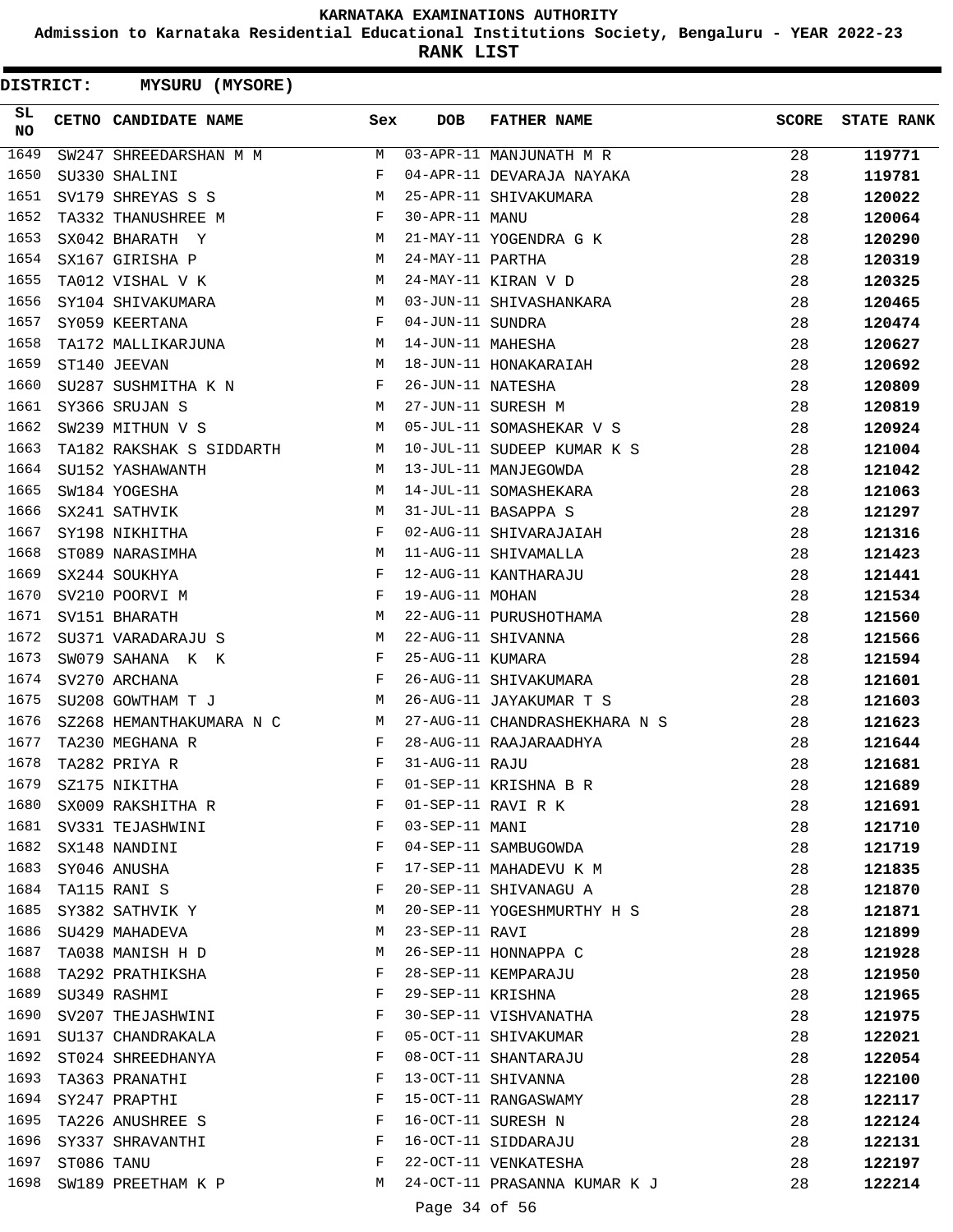**Admission to Karnataka Residential Educational Institutions Society, Bengaluru - YEAR 2022-23**

| DISTRICT:       |  | <b>MYSURU (MYSORE)</b>     |     |                   |                             |              |                   |
|-----------------|--|----------------------------|-----|-------------------|-----------------------------|--------------|-------------------|
| SL<br><b>NO</b> |  | CETNO CANDIDATE NAME       | Sex | <b>DOB</b>        | <b>FATHER NAME</b>          | <b>SCORE</b> | <b>STATE RANK</b> |
| 1699            |  | SV282 NUTHAN A M           | M   |                   | 29-OCT-11 MAHADEVA A J      | 28           | 122264            |
| 1700            |  | SU106 GUNASHREE K M        | F   |                   | 04-NOV-11 MANJUNATH K G     | 28           | 122325            |
| 1701            |  | ST016 M MAHADEVASWAMY      | M   |                   | 06-NOV-11 MAHADEVA G        | 28           | 122347            |
| 1702            |  | TA189 SUGUNA P             | F   | 17-NOV-11 PRASAD  |                             | 28           | 122447            |
| 1703            |  | TA119 ASHWINI              | F   |                   | 18-NOV-11 NAGARAJU          | 28           | 122449            |
| 1704            |  | TA059 SHIVAPRAKASH         | М   | 02-DEC-11 LOKESH  |                             | 28           | 122570            |
| 1705            |  | ST063 SANJU                | M   |                   | 06-DEC-11 SIDDARAJU         | 28           | 122593            |
| 1706            |  | SU258 VARUN KUMAR          | M   |                   | 06-DEC-11 PREMKUMAR         | 28           | 122594            |
| 1707            |  | SZ112 AISHWARYA            | F   |                   | 09-DEC-11 MAHADEVA NAYAKA   | 28           | 122610            |
| 1708            |  | ST067 NIRANJAN K           | М   | 10-DEC-11 KALAPPA |                             | 28           | 122621            |
| 1709            |  | SY052 HARSHA H M           | М   |                   | 13-DEC-11 MALLESHA S        | 28           | 122640            |
| 1710            |  | SW176 PRAJWAL              | М   |                   | 13-DEC-11 KEERTHIKUMAR      | 28           | 122643            |
| 1711            |  | ST137 SURYA                | M   |                   | 14-DEC-11 S B PRAKASHA      | 28           | 122649            |
| 1712            |  | SZ206 SHIVAPRAKASH S P     | M   | 24-DEC-11 PRAKASH |                             | 28           | 122724            |
| 1713            |  | ST225 SUHAS                | М   |                   | 24-DEC-11 KARIYAIAH         | 28           | 122726            |
| 1714            |  | ST331 DHANUSH H M          | М   | 27-DEC-11 MAHESH  |                             | 28           | 122741            |
| 1715            |  | SZ108 SHOBITH K            | М   |                   | 27-DEC-11 KUMARASWAMY K P   | 28           | 122745            |
| 1716            |  | SW226 ARUNA K G            | F   | 05-JAN-12 GOVINDA |                             | 28           | 122827            |
| 1717            |  | ST214 SOUMYA L             | F   |                   | 11-JAN-12 C LOKESHA         | 28           | 122843            |
| 1718            |  | ST244 RANJITHA             | F   |                   | 17-JAN-12 NAGARAJU          | 28           | 122861            |
| 1719            |  | SY253 SUPRIYA C P          | F   |                   | 27-JAN-12 C M PUTTASWAMY    | 28           | 122884            |
| 1720            |  | ST293 THEJAS               | М   | 09-APR-12 PRAKASH |                             | 28           | 122952            |
| 1721            |  | SV250 NAVYA M              | F   | 07-MAY-12 MANJU   |                             | 28           | 122963            |
| 1722            |  | SV229 BASANTH KUMAR        | М   | 26-JUL-10 NANDISH |                             | 27           | 123386            |
| 1723            |  | TA211 MANOJ<br>М           | M   |                   | 13-OCT-10 MAHADEVASWAMY     | 27           | 123677            |
| 1724            |  | SY050 SUBHASH L            | M   |                   | 19-OCT-10 LOKESH N G        | 27           | 123705            |
| 1725            |  | ST283 SUMITHRA             | F   |                   | 10-DEC-10 SHIVARAJU         | 27           | 124011            |
| 1726            |  | SX099 DINESH               | М   |                   | 11-JAN-11 SIDDESHWARAIAH    | 27           | 124330            |
| 1727            |  | SX116 RAVIKUMARA           | М   | 16-JAN-11 KUMARA  |                             | 27           | 124358            |
| 1728            |  | SV309 BASANTH GOWDA G      | M   |                   | 10-FEB-11 G N GOVINDE GOWDA | 27           | 124555            |
| 1729            |  | SX085 AMITH N              | М   |                   | 19-FEB-11 NAGENDRA          | 27           | 124625            |
| 1730            |  | SY122 PREETHAM S           | M   |                   | 20-FEB-11 SHIVAKUMAR        | 27           | 124639            |
| 1731            |  | SV137 PRIYANKA             | F   |                   | 21-FEB-11 ESHWARACHARI      | 27           | 124650            |
| 1732            |  | ST128 AMULYA               | F   | 01-MAR-11 PRAKASH |                             | 27           | 124712            |
|                 |  | 1733 SX286 MAHADEVPRASAD S | М   | 01-MAR-11 SWAMY   |                             | 27           | 124716            |
| 1734            |  | TA260 ARJUN S              | M   |                   | 15-MAR-11 SHIVAMURTHI       | 27           | 124864            |
| 1735            |  | SV252 YOGESH NAYAKA D      | M   |                   | 26-MAR-11 DEVANAYAKA        | 27           | 124978            |
| 1736            |  | SV285 VINDAN GOWDA P       | M   |                   | 08-APR-11 PREM KUMAR MR     | 27           | 125107            |
| 1737            |  | SX276 BHARATH M            | М   |                   | 12-APR-11 MANJUNATH         | 27           | 125146            |
| 1738            |  | ST327 SUNILKUMAR           | M   |                   | 18-APR-11 SHREENIVASA       | 27           | 125222            |
| 1739            |  | TA135 REKHA                | F   |                   | 19-APR-11 NANJEGOWDA        | 27           | 125231            |
| 1740            |  | SV225 TEJAS C              | M   |                   | 19-APR-11 CHANNAKESHAVA     | 27           | 125236            |
| 1741            |  | SW011 ANKITHA M S          | F   |                   | 21-APR-11 CHELUVARAJU M G   | 27           | 125251            |
| 1742            |  | SW062 SHASHANK GOWDA       | M   |                   | 24-APR-11 RAMASWAMY         | 27           | 125295            |
| 1743            |  | SW003 SHOBHITH H K         | M   |                   | 25-APR-11 KEERTHI H R       | 27           | 125309            |
| 1744            |  | SZ201 PRIYANTH S P         | M   |                   | 26-APR-11 PRABHUSWAMY S H   | 27           | 125314            |
| 1745            |  | TA077 SATHVIK GOWDA J      | M   |                   | 28-APR-11 JAGADISH S        | 27           | 125338            |
| 1746            |  | SU015 HRUTHIK              | M   | 30-APR-11 MAHESH  |                             | 27           | 125356            |
| 1747            |  | TA382 SUJAN                | M   |                   | 01-MAY-11 NARASIMHA         | 27           | 125372            |
| 1748            |  | SU338 PREEYANTH            | M   |                   | 04-MAY-11 MAHESHA N         | 27           | 125411            |
|                 |  |                            |     | Page 35 of 56     |                             |              |                   |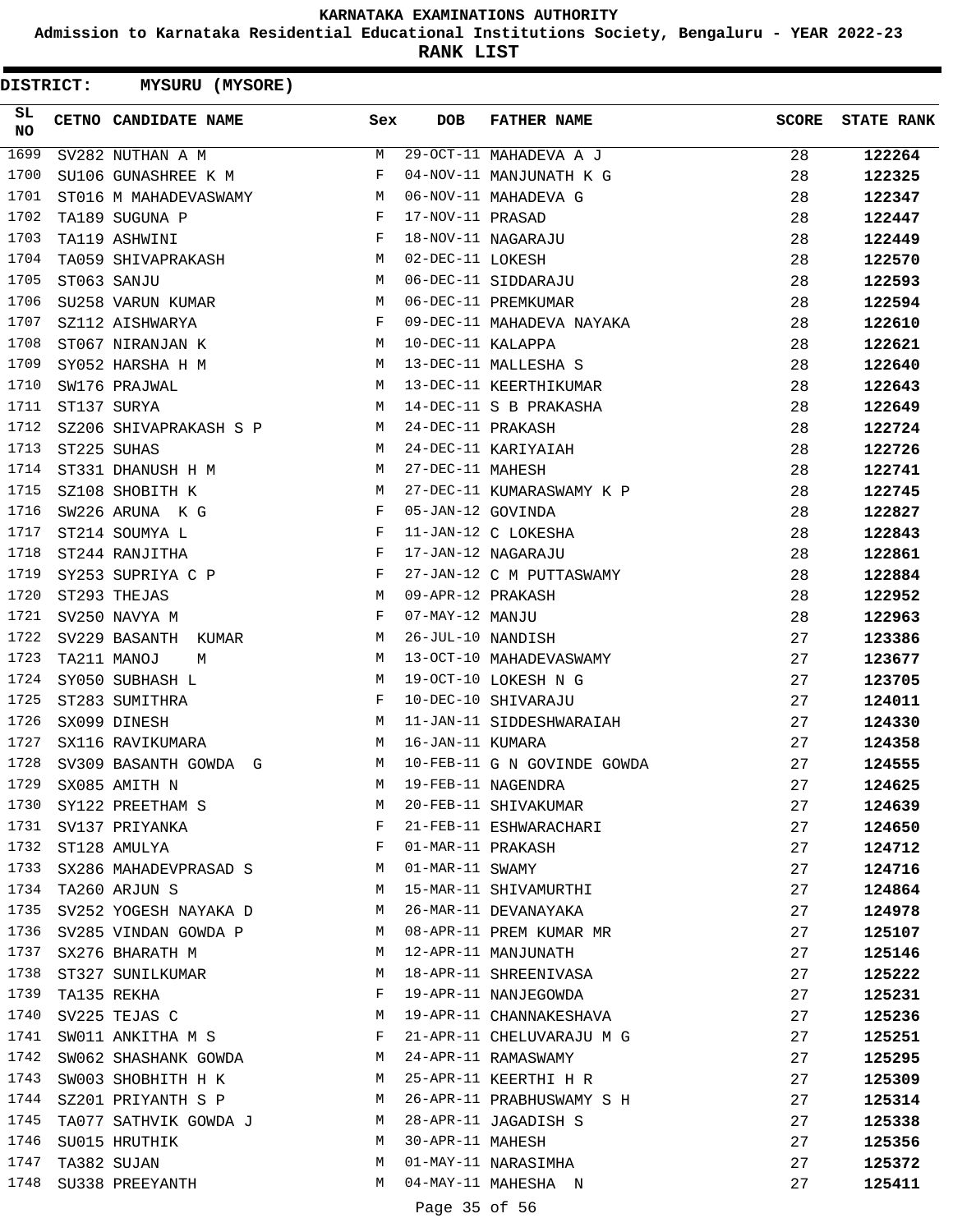**Admission to Karnataka Residential Educational Institutions Society, Bengaluru - YEAR 2022-23**

|          | DISTRICT:  |                          | <b>MYSURU (MYSORE)</b> |             |                   |                             |              |                   |
|----------|------------|--------------------------|------------------------|-------------|-------------------|-----------------------------|--------------|-------------------|
| SL<br>NO |            | CETNO CANDIDATE NAME     |                        | Sex         | <b>DOB</b>        | <b>FATHER NAME</b>          | <b>SCORE</b> | <b>STATE RANK</b> |
| 1749     |            | SY252 POORVI             |                        | $\mathbf F$ |                   | 07-MAY-11 RANGASWAMY        | 27           | 125455            |
| 1750     |            | ST052 AMRUTHA N M        |                        | F           |                   | 13-MAY-11 MAHADEVA          | 27           | 125515            |
| 1751     |            | SU007 PRIYANKA G         |                        | F           |                   | 15-MAY-11 GAJENDRA          | 27           | 125547            |
| 1752     |            | SX005 AMITH              |                        | М           |                   | 17-MAY-11 KAILASH GOWDA     | 27           | 125568            |
| 1753     |            | SU351 SOUJANY            |                        | F           |                   | 25-MAY-11 VASANTH KUMAR     | 27           | 125676            |
| 1754     |            | ST248 GIRISH             |                        | М           | 01-JUN-11 RAMESH  |                             | 27           | 125758            |
| 1755     |            | SZ244 HARSHA B S         |                        | M           |                   | 01-JUN-11 SHAMBHULINGEGOWDA | 27           | 125760            |
| 1756     |            |                          | SU113 DHARANISH H M    | M           |                   | 02-JUN-11 MAHADEVU          | 27           | 125802            |
| 1757     |            | TA044 SANJANA            |                        | F           | 06-JUN-11 PRASAD  |                             | 27           | 125859            |
| 1758     |            | SW106 TEJAS H L          |                        | М           |                   | 09-JUN-11 LOKESHA H J       | 27           | 125914            |
| 1759     |            | SV078 PRAJWAL            |                        | M           | 10-JUN-11 NATESH  |                             | 27           | 125926            |
| 1760     |            | SX058 SINCHANA H S       |                        | F           |                   | 10-JUN-11 SHANKARA H N      | 27           | 125933            |
| 1761     |            | SU263 MADESHA            |                        | М           |                   | 14-JUN-11 THIMMAPPA         | 27           | 125967            |
| 1762     |            | SY209 NAGENDRA K M       |                        | М           |                   | 14-JUN-11 MALLIKARJUNA K K  | 27           | 125969            |
| 1763     |            | SV317 YASHAWANTH M D     |                        | M           |                   | 15-JUN-11 DINESH M R        | 27           | 125990            |
| 1764     |            | SY387 PAVANKUMAR         |                        | M           |                   | 17-JUN-11 MAHADEVASWAMY     | 27           | 126017            |
| 1765     |            | SV124 DILEEP             |                        | M           |                   | 23-JUN-11 LAKSHMANA         | 27           | 126090            |
| 1766     |            | TA264 DILEEPA A          |                        | М           |                   | 23-JUN-11 ANANDA P          | 27           | 126091            |
| 1767     |            | SY393 MAHESHKUMAR TN     |                        | М           |                   | 06-JUL-11 NAGARAJU          | 27           | 126270            |
| 1768     |            | SY005 NISHANTH RAJ       |                        | M           |                   | 08-JUL-11 UMESH M N         | 27           | 126317            |
| 1769     |            | SY228 PREETHAM           | M                      | М           |                   | 08-JUL-11 MAHESHA K         | 27           | 126319            |
| 1770     |            | SX127 SHARAN             | S                      | M           |                   | 10-JUL-11 LATE SHIVAKUMAR   | 27           | 126353            |
| 1771     |            | SV203 BHAGATH SINNOR C J |                        | M           |                   | 14-JUL-11 JAGANNATH C G     | 27           | 126396            |
| 1772     |            | TA209 AJITH M            |                        | M           |                   | 19-JUL-11 MALLIKARJUNA      | 27           | 126456            |
| 1773     |            | SY219 MANTHESH M         |                        | M           | 25-JUL-11 MADAIAH |                             | 27           | 126543            |
| 1774     |            | ST185 AJITH              |                        | М           |                   | 03-AUG-11 SHIVAMADA         | 27           | 126667            |
| 1775     |            | SU282 NAYANA             |                        | F           |                   | 08-AUG-11 MANJUNATHA        | 27           | 126740            |
| 1776     |            | TA361 PRADIP             |                        | М           |                   | 17-AUG-11 SHANKARA          | 27           | 126838            |
| 1777     |            | SV057 PRAJWAL            |                        | M           |                   | 21-AUG-11 SAHADEVA          | 27           | 126875            |
| 1778     |            | SZ060 HRUTHIKA           | Т М                    | F           |                   | 26-AUG-11 MAHADEVA<br>Κ     | 27           | 126927            |
| 1779     |            | SX269 HIMESH K S         |                        | М           |                   | 27-AUG-11 S SOMANNA         | 27           | 126940            |
| 1780     | SU085 MAYA |                          |                        | F           |                   | 29-AUG-11 SOMASHEKARA       | 27           | 126962            |
| 1781     |            | SU005 GOWTHAMI           |                        | F           |                   | 05-SEP-11 JAGADEESH         | 27           | 127023            |
| 1782     |            | ST190 DINESHKUMAR K      |                        | M           | 13-SEP-11 KUMARA  |                             | 27           | 127114            |
| 1783     |            | ST015 KEERTHI            |                        | F           |                   | 24-SEP-11 PRABHUSWAMY       | 27           | 127214            |
| 1784     |            | SZ039 HARSHA B S         |                        | М           |                   | 26-SEP-11 SANNASWAMY B A    | 27           | 127240            |
| 1785     |            | SY159 SANJANA            |                        | F           | 03-OCT-11 SURESHA |                             | 27           | 127313            |
| 1786     |            | SX196 SHIVAKUMAR B R     |                        | М           |                   | 06-OCT-11 RAVI B H          | 27           | 127353            |
| 1787     |            | SZ208 SHIVASAGAR B C     |                        | М           |                   | 06-OCT-11 CHANDRAMURTHI B S | 27           | 127354            |
| 1788     |            | SW169 K SONU             |                        | F           | 08-OCT-11 KUMAR   |                             | 27           | 127367            |
| 1789     |            | ST148 KIRAN H C          |                        | М           |                   | 16-OCT-11 CHINNAIAH H S     | 27           | 127440            |
| 1790     |            | TA298 INDHUSHREE         |                        | F           |                   | 17-OCT-11 V M RAVI          | 27           | 127452            |
| 1791     |            | SV216 KRUTHIK K          |                        | М           |                   | 28-OCT-11 KUMARA K          | 27           | 127556            |
| 1792     |            | SV307 KARTHIK            |                        | М           | 30-OCT-11 KRISHNA |                             | 27           | 127574            |
| 1793     |            | TA377 Deepika            |                        | F           | 07-NOV-11 Ramaiah |                             | 27           | 127650            |
| 1794     |            | SU352 VINIS              |                        | М           |                   | 11-NOV-11 YOGESHA P         | 27           | 127690            |
| 1795     |            |                          |                        | F           |                   | 12-NOV-11 RAMAKRISHNA       | 27           |                   |
| 1796     |            | ST130 VIDYASRI R         |                        | F           |                   | 17-NOV-11 MANJUNATHA        | 27           | 127698            |
| 1797     |            | SW073 ADHARSHINI         |                        | F           |                   | 18-NOV-11 MANJUNATHA        | 27           | 127745            |
| 1798     |            | SV135 MANASA B M         |                        | F           | 28-NOV-11 YOGESHA |                             | 27           | 127757            |
|          |            | SV239 YASHASHWINI        |                        |             |                   |                             |              | 127844            |
|          |            |                          |                        |             | Page 36 of 56     |                             |              |                   |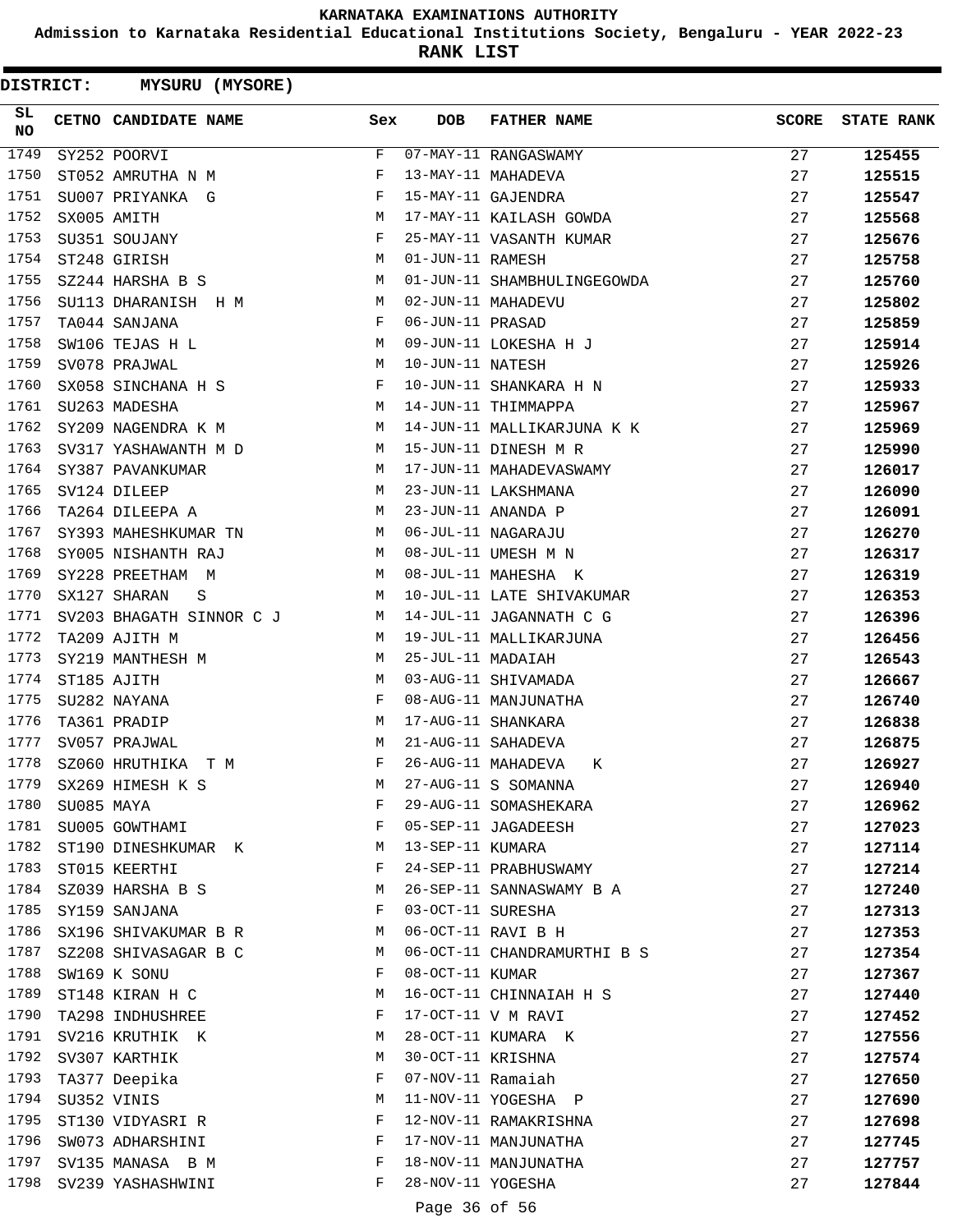**Admission to Karnataka Residential Educational Institutions Society, Bengaluru - YEAR 2022-23**

**RANK LIST**

| 1799<br>30-NOV-11 MANJUNATHA<br>27<br>SX270 SAGARA M<br>M<br>127863<br>SZ006 GOWTHAM D JAWAR<br>1800<br>01-DEC-11 DARANENDRA N J<br>27<br>М<br>127872<br>M<br>1801<br>08-DEC-11 HARISH M K<br>27<br>SU048 M H BHASKAR<br>127921<br>1802<br>08-DEC-11 MAHADEVA<br>ST286 RAVI KUMARA<br>$\begin{array}{ccc} & & M \\ & M \\ & M \\ & F \\ \end{array}$<br>27<br>127923<br>09-DEC-11 KAMASWAMY M K<br>1803<br>27<br>SW177 SANJAY<br>127931<br>1804<br>SU186 LAKSHMI<br>14-DEC-11 PRAKASH<br>27<br>127974<br>$\begin{aligned} \mathbf{M} \\ \mathbf{M} \end{aligned}$<br>17-DEC-11 PRAKASHA SHETTY<br>1805<br>27<br>SW240 MANOJ H P<br>127995<br>1806<br>27<br>SY266 PREETHAM<br>17-DEC-11 SHAMBHULINGA<br>127998<br>1807<br>$\mathbf{F}$ and the contract of the contract of $\mathbf{F}$<br>30-DEC-11 NANJUDANAYAKA<br>27<br>TA290 PREETHI<br>128078<br>SV313 JEEVITHA K M $$\rm F$$<br>1808<br>05-JAN-12 MAHESHA K L<br>27<br>128124<br>$\mathbb{F}^{\mathbb{Z}}$ . The $\mathbb{F}^{\mathbb{Z}}$<br>1809<br>24-JAN-12 LINGRAJU<br>27<br>TA335 SHOBITHA L<br>128170<br>1810<br>$M_{\odot}$<br>25-JAN-12 LOKESH<br>27<br>SY338 PRATHAM L<br>128174<br><b>M</b><br>1811<br>29-JAN-12 ASHOKA<br>27<br>SV178 SANJAY<br>128180<br>M<br>1812<br>29-SEP-10 KUMARA<br>SU011 VISHNNU K<br>26<br>128833<br>1813<br>M<br>04-NOV-10 VISHWANATH<br>26<br>SU082 GAGAN C V<br>129006<br>1814<br>11-NOV-10 MAHESH N<br>26<br>SX249 DEEPAK M<br>M<br>129041<br>1815<br>SW033 NITHIN G C<br>18-NOV-10 CHALUVA<br>26<br>М<br>129093<br>SZ027 GOWTHAM GOWDA M<br>12-DEC-10 RADHA KRISHNA S B<br>23-DEC-10 NAGARAJU<br>23-DEC-10 LOKESH D M<br>1816<br>26<br>129252<br>M<br>1817<br>26<br>SY188 HARSHA N<br>129305<br>1818<br>26<br>SU238 HARSHAWARDHAN<br><b>M</b><br>129307<br><b>M</b><br>1819<br>SY095 SRUJAN J<br>07-JAN-11 JAYASHANKARA S<br>26<br>129512<br>1820<br>TA276 ROMITH RAGHU BHAIRAVA M<br>26-JAN-11 MAHADEVASWAMY S<br>26<br>129647<br>1821<br>17-FEB-11 NANJUNDA R<br>26<br>TA302 NISHANTH H N<br>M<br>129818<br>1822<br>26<br>SW112 VIJAY<br>M<br>22-FEB-11 MANJUNATHA<br>129868<br>1823<br>SV247 SHIVRAJ M V M<br>02-MAR-11 VENKATESH M A<br>26<br>129924<br><b>M</b><br>1824<br>ST332 SUJAY Y<br>18-MAR-11 YOGANANDA M<br>26<br>130098<br>$\begin{aligned} \mathbf{F} \\ \mathbf{M} \end{aligned}$<br>1825<br>26<br>SU012 PREKSHA S<br>20-MAR-11 SHIVAKUMARA<br>130113<br>1826<br>26<br>SX227 NUTHAN<br>24-MAR-11 APPAJICHARI<br>130142<br>SY373 YASHASWINI Y F<br>1827<br>25-MAR-11 YATHIRAJ<br>26<br>130159<br>M <sub>N</sub><br>1828<br>SZ058 PREETHAM<br>15-APR-11 VENKATESH<br>26<br>130389<br>SW199 MADAN NAYAKA M N<br>1829<br>16-APR-11 NARASIMHA NAYAKA<br>26<br>130397<br>1830<br>22-APR-11 MANJUNATHA<br>SW135 NIKHIL M GOWDA<br>26<br>M<br>130472<br>1831<br>24-APR-11 MAHADEVA<br>SY196 NAVEENA<br>M<br>26<br>130491<br>1832<br>SU358 VASANTH KUMAR B M M<br>02-MAY-11 MALLESHA<br>26<br>130578<br>1833<br>04-MAY-11 CHANDRUNAYAKA<br>26<br>SU325 AKASH<br>M<br>130596<br>1834<br>05-MAY-11 NAGEGOWDA<br>26<br>ST105 BHAGYALAKSHMI<br>F<br>130607<br>1835<br>23-MAY-11 SATHISH D<br>26<br>TA250 SHASHANTH B S<br>M<br>130801<br>1836<br>24-MAY-11 SHIVASWAMY<br>ST111 SUPREETH<br>М<br>26<br>130811<br>1837<br>27-MAY-11 DIVAKARA<br>26<br>SV001 SAMARTH<br>М<br>130850<br>1838<br>SW096 SRUJAN KUMAR T S<br>31-MAY-11 SWAMY T V<br>26<br>M<br>130902<br>1839<br>SY347 AISHWARYA S<br>F<br>02-JUN-11 LATE SHIVAPPA<br>26<br>130940<br>1840<br>05-JUN-11 BASAVARAJU<br>TA271 ANUSHREE<br>F<br>26<br>130980<br>$\overline{B}$<br>1841<br>07-JUN-11 DHARMARAJU<br>26<br>SZ202 CHAITHRA S D<br>F<br>131012<br>1842<br>09-JUN-11 SHRINIVASA V V<br>26<br>ST194 VISHNU V<br>М<br>131050<br>1843<br>10-JUN-11 BASAPPA CHAR<br>SU058 AJAY<br>М<br>26<br>131052<br>1844<br>10-JUN-11 GANESHA<br>TA138 PRAVEEN<br>М<br>26<br>131064<br>1845<br>11-JUN-11 NANJUNDA<br>26<br>TA022 ASHA N<br>F<br>131074<br>1846<br>TA158 DEEKSHITH<br>М<br>17-JUN-11 PRAKASHA<br>26<br>131148<br>1847<br>SU170 KIRANA S L<br>23-JUN-11 LOKESH<br>26<br>M<br>131228<br>1848<br>26-JUN-11 VENKATESHA<br>SZ019 T V DIVYASHREE<br>F<br>26<br>131276<br>Page 37 of 56 | SL<br><b>NO</b> | CETNO CANDIDATE NAME Sex | <b>DOB</b> | <b>FATHER NAME</b> | <b>SCORE</b> | <b>STATE RANK</b> |
|----------------------------------------------------------------------------------------------------------------------------------------------------------------------------------------------------------------------------------------------------------------------------------------------------------------------------------------------------------------------------------------------------------------------------------------------------------------------------------------------------------------------------------------------------------------------------------------------------------------------------------------------------------------------------------------------------------------------------------------------------------------------------------------------------------------------------------------------------------------------------------------------------------------------------------------------------------------------------------------------------------------------------------------------------------------------------------------------------------------------------------------------------------------------------------------------------------------------------------------------------------------------------------------------------------------------------------------------------------------------------------------------------------------------------------------------------------------------------------------------------------------------------------------------------------------------------------------------------------------------------------------------------------------------------------------------------------------------------------------------------------------------------------------------------------------------------------------------------------------------------------------------------------------------------------------------------------------------------------------------------------------------------------------------------------------------------------------------------------------------------------------------------------------------------------------------------------------------------------------------------------------------------------------------------------------------------------------------------------------------------------------------------------------------------------------------------------------------------------------------------------------------------------------------------------------------------------------------------------------------------------------------------------------------------------------------------------------------------------------------------------------------------------------------------------------------------------------------------------------------------------------------------------------------------------------------------------------------------------------------------------------------------------------------------------------------------------------------------------------------------------------------------------------------------------------------------------------------------------------------------------------------------------------------------------------------------------------------------------------------------------------------------------------------------------------------------------------------------------------------------------------------------------------------------------------------------------------------------------------------------------------------------------------------------------------------------------------------------------------------------------------------------------------------------------------------------------------------------------------------------------------------------------------------------------------------------------------------------------------------------------------------------------------------------------------------------------------------------------------------------------------------------|-----------------|--------------------------|------------|--------------------|--------------|-------------------|
|                                                                                                                                                                                                                                                                                                                                                                                                                                                                                                                                                                                                                                                                                                                                                                                                                                                                                                                                                                                                                                                                                                                                                                                                                                                                                                                                                                                                                                                                                                                                                                                                                                                                                                                                                                                                                                                                                                                                                                                                                                                                                                                                                                                                                                                                                                                                                                                                                                                                                                                                                                                                                                                                                                                                                                                                                                                                                                                                                                                                                                                                                                                                                                                                                                                                                                                                                                                                                                                                                                                                                                                                                                                                                                                                                                                                                                                                                                                                                                                                                                                                                                                                                    |                 |                          |            |                    |              |                   |
|                                                                                                                                                                                                                                                                                                                                                                                                                                                                                                                                                                                                                                                                                                                                                                                                                                                                                                                                                                                                                                                                                                                                                                                                                                                                                                                                                                                                                                                                                                                                                                                                                                                                                                                                                                                                                                                                                                                                                                                                                                                                                                                                                                                                                                                                                                                                                                                                                                                                                                                                                                                                                                                                                                                                                                                                                                                                                                                                                                                                                                                                                                                                                                                                                                                                                                                                                                                                                                                                                                                                                                                                                                                                                                                                                                                                                                                                                                                                                                                                                                                                                                                                                    |                 |                          |            |                    |              |                   |
|                                                                                                                                                                                                                                                                                                                                                                                                                                                                                                                                                                                                                                                                                                                                                                                                                                                                                                                                                                                                                                                                                                                                                                                                                                                                                                                                                                                                                                                                                                                                                                                                                                                                                                                                                                                                                                                                                                                                                                                                                                                                                                                                                                                                                                                                                                                                                                                                                                                                                                                                                                                                                                                                                                                                                                                                                                                                                                                                                                                                                                                                                                                                                                                                                                                                                                                                                                                                                                                                                                                                                                                                                                                                                                                                                                                                                                                                                                                                                                                                                                                                                                                                                    |                 |                          |            |                    |              |                   |
|                                                                                                                                                                                                                                                                                                                                                                                                                                                                                                                                                                                                                                                                                                                                                                                                                                                                                                                                                                                                                                                                                                                                                                                                                                                                                                                                                                                                                                                                                                                                                                                                                                                                                                                                                                                                                                                                                                                                                                                                                                                                                                                                                                                                                                                                                                                                                                                                                                                                                                                                                                                                                                                                                                                                                                                                                                                                                                                                                                                                                                                                                                                                                                                                                                                                                                                                                                                                                                                                                                                                                                                                                                                                                                                                                                                                                                                                                                                                                                                                                                                                                                                                                    |                 |                          |            |                    |              |                   |
|                                                                                                                                                                                                                                                                                                                                                                                                                                                                                                                                                                                                                                                                                                                                                                                                                                                                                                                                                                                                                                                                                                                                                                                                                                                                                                                                                                                                                                                                                                                                                                                                                                                                                                                                                                                                                                                                                                                                                                                                                                                                                                                                                                                                                                                                                                                                                                                                                                                                                                                                                                                                                                                                                                                                                                                                                                                                                                                                                                                                                                                                                                                                                                                                                                                                                                                                                                                                                                                                                                                                                                                                                                                                                                                                                                                                                                                                                                                                                                                                                                                                                                                                                    |                 |                          |            |                    |              |                   |
|                                                                                                                                                                                                                                                                                                                                                                                                                                                                                                                                                                                                                                                                                                                                                                                                                                                                                                                                                                                                                                                                                                                                                                                                                                                                                                                                                                                                                                                                                                                                                                                                                                                                                                                                                                                                                                                                                                                                                                                                                                                                                                                                                                                                                                                                                                                                                                                                                                                                                                                                                                                                                                                                                                                                                                                                                                                                                                                                                                                                                                                                                                                                                                                                                                                                                                                                                                                                                                                                                                                                                                                                                                                                                                                                                                                                                                                                                                                                                                                                                                                                                                                                                    |                 |                          |            |                    |              |                   |
|                                                                                                                                                                                                                                                                                                                                                                                                                                                                                                                                                                                                                                                                                                                                                                                                                                                                                                                                                                                                                                                                                                                                                                                                                                                                                                                                                                                                                                                                                                                                                                                                                                                                                                                                                                                                                                                                                                                                                                                                                                                                                                                                                                                                                                                                                                                                                                                                                                                                                                                                                                                                                                                                                                                                                                                                                                                                                                                                                                                                                                                                                                                                                                                                                                                                                                                                                                                                                                                                                                                                                                                                                                                                                                                                                                                                                                                                                                                                                                                                                                                                                                                                                    |                 |                          |            |                    |              |                   |
|                                                                                                                                                                                                                                                                                                                                                                                                                                                                                                                                                                                                                                                                                                                                                                                                                                                                                                                                                                                                                                                                                                                                                                                                                                                                                                                                                                                                                                                                                                                                                                                                                                                                                                                                                                                                                                                                                                                                                                                                                                                                                                                                                                                                                                                                                                                                                                                                                                                                                                                                                                                                                                                                                                                                                                                                                                                                                                                                                                                                                                                                                                                                                                                                                                                                                                                                                                                                                                                                                                                                                                                                                                                                                                                                                                                                                                                                                                                                                                                                                                                                                                                                                    |                 |                          |            |                    |              |                   |
|                                                                                                                                                                                                                                                                                                                                                                                                                                                                                                                                                                                                                                                                                                                                                                                                                                                                                                                                                                                                                                                                                                                                                                                                                                                                                                                                                                                                                                                                                                                                                                                                                                                                                                                                                                                                                                                                                                                                                                                                                                                                                                                                                                                                                                                                                                                                                                                                                                                                                                                                                                                                                                                                                                                                                                                                                                                                                                                                                                                                                                                                                                                                                                                                                                                                                                                                                                                                                                                                                                                                                                                                                                                                                                                                                                                                                                                                                                                                                                                                                                                                                                                                                    |                 |                          |            |                    |              |                   |
|                                                                                                                                                                                                                                                                                                                                                                                                                                                                                                                                                                                                                                                                                                                                                                                                                                                                                                                                                                                                                                                                                                                                                                                                                                                                                                                                                                                                                                                                                                                                                                                                                                                                                                                                                                                                                                                                                                                                                                                                                                                                                                                                                                                                                                                                                                                                                                                                                                                                                                                                                                                                                                                                                                                                                                                                                                                                                                                                                                                                                                                                                                                                                                                                                                                                                                                                                                                                                                                                                                                                                                                                                                                                                                                                                                                                                                                                                                                                                                                                                                                                                                                                                    |                 |                          |            |                    |              |                   |
|                                                                                                                                                                                                                                                                                                                                                                                                                                                                                                                                                                                                                                                                                                                                                                                                                                                                                                                                                                                                                                                                                                                                                                                                                                                                                                                                                                                                                                                                                                                                                                                                                                                                                                                                                                                                                                                                                                                                                                                                                                                                                                                                                                                                                                                                                                                                                                                                                                                                                                                                                                                                                                                                                                                                                                                                                                                                                                                                                                                                                                                                                                                                                                                                                                                                                                                                                                                                                                                                                                                                                                                                                                                                                                                                                                                                                                                                                                                                                                                                                                                                                                                                                    |                 |                          |            |                    |              |                   |
|                                                                                                                                                                                                                                                                                                                                                                                                                                                                                                                                                                                                                                                                                                                                                                                                                                                                                                                                                                                                                                                                                                                                                                                                                                                                                                                                                                                                                                                                                                                                                                                                                                                                                                                                                                                                                                                                                                                                                                                                                                                                                                                                                                                                                                                                                                                                                                                                                                                                                                                                                                                                                                                                                                                                                                                                                                                                                                                                                                                                                                                                                                                                                                                                                                                                                                                                                                                                                                                                                                                                                                                                                                                                                                                                                                                                                                                                                                                                                                                                                                                                                                                                                    |                 |                          |            |                    |              |                   |
|                                                                                                                                                                                                                                                                                                                                                                                                                                                                                                                                                                                                                                                                                                                                                                                                                                                                                                                                                                                                                                                                                                                                                                                                                                                                                                                                                                                                                                                                                                                                                                                                                                                                                                                                                                                                                                                                                                                                                                                                                                                                                                                                                                                                                                                                                                                                                                                                                                                                                                                                                                                                                                                                                                                                                                                                                                                                                                                                                                                                                                                                                                                                                                                                                                                                                                                                                                                                                                                                                                                                                                                                                                                                                                                                                                                                                                                                                                                                                                                                                                                                                                                                                    |                 |                          |            |                    |              |                   |
|                                                                                                                                                                                                                                                                                                                                                                                                                                                                                                                                                                                                                                                                                                                                                                                                                                                                                                                                                                                                                                                                                                                                                                                                                                                                                                                                                                                                                                                                                                                                                                                                                                                                                                                                                                                                                                                                                                                                                                                                                                                                                                                                                                                                                                                                                                                                                                                                                                                                                                                                                                                                                                                                                                                                                                                                                                                                                                                                                                                                                                                                                                                                                                                                                                                                                                                                                                                                                                                                                                                                                                                                                                                                                                                                                                                                                                                                                                                                                                                                                                                                                                                                                    |                 |                          |            |                    |              |                   |
|                                                                                                                                                                                                                                                                                                                                                                                                                                                                                                                                                                                                                                                                                                                                                                                                                                                                                                                                                                                                                                                                                                                                                                                                                                                                                                                                                                                                                                                                                                                                                                                                                                                                                                                                                                                                                                                                                                                                                                                                                                                                                                                                                                                                                                                                                                                                                                                                                                                                                                                                                                                                                                                                                                                                                                                                                                                                                                                                                                                                                                                                                                                                                                                                                                                                                                                                                                                                                                                                                                                                                                                                                                                                                                                                                                                                                                                                                                                                                                                                                                                                                                                                                    |                 |                          |            |                    |              |                   |
|                                                                                                                                                                                                                                                                                                                                                                                                                                                                                                                                                                                                                                                                                                                                                                                                                                                                                                                                                                                                                                                                                                                                                                                                                                                                                                                                                                                                                                                                                                                                                                                                                                                                                                                                                                                                                                                                                                                                                                                                                                                                                                                                                                                                                                                                                                                                                                                                                                                                                                                                                                                                                                                                                                                                                                                                                                                                                                                                                                                                                                                                                                                                                                                                                                                                                                                                                                                                                                                                                                                                                                                                                                                                                                                                                                                                                                                                                                                                                                                                                                                                                                                                                    |                 |                          |            |                    |              |                   |
|                                                                                                                                                                                                                                                                                                                                                                                                                                                                                                                                                                                                                                                                                                                                                                                                                                                                                                                                                                                                                                                                                                                                                                                                                                                                                                                                                                                                                                                                                                                                                                                                                                                                                                                                                                                                                                                                                                                                                                                                                                                                                                                                                                                                                                                                                                                                                                                                                                                                                                                                                                                                                                                                                                                                                                                                                                                                                                                                                                                                                                                                                                                                                                                                                                                                                                                                                                                                                                                                                                                                                                                                                                                                                                                                                                                                                                                                                                                                                                                                                                                                                                                                                    |                 |                          |            |                    |              |                   |
|                                                                                                                                                                                                                                                                                                                                                                                                                                                                                                                                                                                                                                                                                                                                                                                                                                                                                                                                                                                                                                                                                                                                                                                                                                                                                                                                                                                                                                                                                                                                                                                                                                                                                                                                                                                                                                                                                                                                                                                                                                                                                                                                                                                                                                                                                                                                                                                                                                                                                                                                                                                                                                                                                                                                                                                                                                                                                                                                                                                                                                                                                                                                                                                                                                                                                                                                                                                                                                                                                                                                                                                                                                                                                                                                                                                                                                                                                                                                                                                                                                                                                                                                                    |                 |                          |            |                    |              |                   |
|                                                                                                                                                                                                                                                                                                                                                                                                                                                                                                                                                                                                                                                                                                                                                                                                                                                                                                                                                                                                                                                                                                                                                                                                                                                                                                                                                                                                                                                                                                                                                                                                                                                                                                                                                                                                                                                                                                                                                                                                                                                                                                                                                                                                                                                                                                                                                                                                                                                                                                                                                                                                                                                                                                                                                                                                                                                                                                                                                                                                                                                                                                                                                                                                                                                                                                                                                                                                                                                                                                                                                                                                                                                                                                                                                                                                                                                                                                                                                                                                                                                                                                                                                    |                 |                          |            |                    |              |                   |
|                                                                                                                                                                                                                                                                                                                                                                                                                                                                                                                                                                                                                                                                                                                                                                                                                                                                                                                                                                                                                                                                                                                                                                                                                                                                                                                                                                                                                                                                                                                                                                                                                                                                                                                                                                                                                                                                                                                                                                                                                                                                                                                                                                                                                                                                                                                                                                                                                                                                                                                                                                                                                                                                                                                                                                                                                                                                                                                                                                                                                                                                                                                                                                                                                                                                                                                                                                                                                                                                                                                                                                                                                                                                                                                                                                                                                                                                                                                                                                                                                                                                                                                                                    |                 |                          |            |                    |              |                   |
|                                                                                                                                                                                                                                                                                                                                                                                                                                                                                                                                                                                                                                                                                                                                                                                                                                                                                                                                                                                                                                                                                                                                                                                                                                                                                                                                                                                                                                                                                                                                                                                                                                                                                                                                                                                                                                                                                                                                                                                                                                                                                                                                                                                                                                                                                                                                                                                                                                                                                                                                                                                                                                                                                                                                                                                                                                                                                                                                                                                                                                                                                                                                                                                                                                                                                                                                                                                                                                                                                                                                                                                                                                                                                                                                                                                                                                                                                                                                                                                                                                                                                                                                                    |                 |                          |            |                    |              |                   |
|                                                                                                                                                                                                                                                                                                                                                                                                                                                                                                                                                                                                                                                                                                                                                                                                                                                                                                                                                                                                                                                                                                                                                                                                                                                                                                                                                                                                                                                                                                                                                                                                                                                                                                                                                                                                                                                                                                                                                                                                                                                                                                                                                                                                                                                                                                                                                                                                                                                                                                                                                                                                                                                                                                                                                                                                                                                                                                                                                                                                                                                                                                                                                                                                                                                                                                                                                                                                                                                                                                                                                                                                                                                                                                                                                                                                                                                                                                                                                                                                                                                                                                                                                    |                 |                          |            |                    |              |                   |
|                                                                                                                                                                                                                                                                                                                                                                                                                                                                                                                                                                                                                                                                                                                                                                                                                                                                                                                                                                                                                                                                                                                                                                                                                                                                                                                                                                                                                                                                                                                                                                                                                                                                                                                                                                                                                                                                                                                                                                                                                                                                                                                                                                                                                                                                                                                                                                                                                                                                                                                                                                                                                                                                                                                                                                                                                                                                                                                                                                                                                                                                                                                                                                                                                                                                                                                                                                                                                                                                                                                                                                                                                                                                                                                                                                                                                                                                                                                                                                                                                                                                                                                                                    |                 |                          |            |                    |              |                   |
|                                                                                                                                                                                                                                                                                                                                                                                                                                                                                                                                                                                                                                                                                                                                                                                                                                                                                                                                                                                                                                                                                                                                                                                                                                                                                                                                                                                                                                                                                                                                                                                                                                                                                                                                                                                                                                                                                                                                                                                                                                                                                                                                                                                                                                                                                                                                                                                                                                                                                                                                                                                                                                                                                                                                                                                                                                                                                                                                                                                                                                                                                                                                                                                                                                                                                                                                                                                                                                                                                                                                                                                                                                                                                                                                                                                                                                                                                                                                                                                                                                                                                                                                                    |                 |                          |            |                    |              |                   |
|                                                                                                                                                                                                                                                                                                                                                                                                                                                                                                                                                                                                                                                                                                                                                                                                                                                                                                                                                                                                                                                                                                                                                                                                                                                                                                                                                                                                                                                                                                                                                                                                                                                                                                                                                                                                                                                                                                                                                                                                                                                                                                                                                                                                                                                                                                                                                                                                                                                                                                                                                                                                                                                                                                                                                                                                                                                                                                                                                                                                                                                                                                                                                                                                                                                                                                                                                                                                                                                                                                                                                                                                                                                                                                                                                                                                                                                                                                                                                                                                                                                                                                                                                    |                 |                          |            |                    |              |                   |
|                                                                                                                                                                                                                                                                                                                                                                                                                                                                                                                                                                                                                                                                                                                                                                                                                                                                                                                                                                                                                                                                                                                                                                                                                                                                                                                                                                                                                                                                                                                                                                                                                                                                                                                                                                                                                                                                                                                                                                                                                                                                                                                                                                                                                                                                                                                                                                                                                                                                                                                                                                                                                                                                                                                                                                                                                                                                                                                                                                                                                                                                                                                                                                                                                                                                                                                                                                                                                                                                                                                                                                                                                                                                                                                                                                                                                                                                                                                                                                                                                                                                                                                                                    |                 |                          |            |                    |              |                   |
|                                                                                                                                                                                                                                                                                                                                                                                                                                                                                                                                                                                                                                                                                                                                                                                                                                                                                                                                                                                                                                                                                                                                                                                                                                                                                                                                                                                                                                                                                                                                                                                                                                                                                                                                                                                                                                                                                                                                                                                                                                                                                                                                                                                                                                                                                                                                                                                                                                                                                                                                                                                                                                                                                                                                                                                                                                                                                                                                                                                                                                                                                                                                                                                                                                                                                                                                                                                                                                                                                                                                                                                                                                                                                                                                                                                                                                                                                                                                                                                                                                                                                                                                                    |                 |                          |            |                    |              |                   |
|                                                                                                                                                                                                                                                                                                                                                                                                                                                                                                                                                                                                                                                                                                                                                                                                                                                                                                                                                                                                                                                                                                                                                                                                                                                                                                                                                                                                                                                                                                                                                                                                                                                                                                                                                                                                                                                                                                                                                                                                                                                                                                                                                                                                                                                                                                                                                                                                                                                                                                                                                                                                                                                                                                                                                                                                                                                                                                                                                                                                                                                                                                                                                                                                                                                                                                                                                                                                                                                                                                                                                                                                                                                                                                                                                                                                                                                                                                                                                                                                                                                                                                                                                    |                 |                          |            |                    |              |                   |
|                                                                                                                                                                                                                                                                                                                                                                                                                                                                                                                                                                                                                                                                                                                                                                                                                                                                                                                                                                                                                                                                                                                                                                                                                                                                                                                                                                                                                                                                                                                                                                                                                                                                                                                                                                                                                                                                                                                                                                                                                                                                                                                                                                                                                                                                                                                                                                                                                                                                                                                                                                                                                                                                                                                                                                                                                                                                                                                                                                                                                                                                                                                                                                                                                                                                                                                                                                                                                                                                                                                                                                                                                                                                                                                                                                                                                                                                                                                                                                                                                                                                                                                                                    |                 |                          |            |                    |              |                   |
|                                                                                                                                                                                                                                                                                                                                                                                                                                                                                                                                                                                                                                                                                                                                                                                                                                                                                                                                                                                                                                                                                                                                                                                                                                                                                                                                                                                                                                                                                                                                                                                                                                                                                                                                                                                                                                                                                                                                                                                                                                                                                                                                                                                                                                                                                                                                                                                                                                                                                                                                                                                                                                                                                                                                                                                                                                                                                                                                                                                                                                                                                                                                                                                                                                                                                                                                                                                                                                                                                                                                                                                                                                                                                                                                                                                                                                                                                                                                                                                                                                                                                                                                                    |                 |                          |            |                    |              |                   |
|                                                                                                                                                                                                                                                                                                                                                                                                                                                                                                                                                                                                                                                                                                                                                                                                                                                                                                                                                                                                                                                                                                                                                                                                                                                                                                                                                                                                                                                                                                                                                                                                                                                                                                                                                                                                                                                                                                                                                                                                                                                                                                                                                                                                                                                                                                                                                                                                                                                                                                                                                                                                                                                                                                                                                                                                                                                                                                                                                                                                                                                                                                                                                                                                                                                                                                                                                                                                                                                                                                                                                                                                                                                                                                                                                                                                                                                                                                                                                                                                                                                                                                                                                    |                 |                          |            |                    |              |                   |
|                                                                                                                                                                                                                                                                                                                                                                                                                                                                                                                                                                                                                                                                                                                                                                                                                                                                                                                                                                                                                                                                                                                                                                                                                                                                                                                                                                                                                                                                                                                                                                                                                                                                                                                                                                                                                                                                                                                                                                                                                                                                                                                                                                                                                                                                                                                                                                                                                                                                                                                                                                                                                                                                                                                                                                                                                                                                                                                                                                                                                                                                                                                                                                                                                                                                                                                                                                                                                                                                                                                                                                                                                                                                                                                                                                                                                                                                                                                                                                                                                                                                                                                                                    |                 |                          |            |                    |              |                   |
|                                                                                                                                                                                                                                                                                                                                                                                                                                                                                                                                                                                                                                                                                                                                                                                                                                                                                                                                                                                                                                                                                                                                                                                                                                                                                                                                                                                                                                                                                                                                                                                                                                                                                                                                                                                                                                                                                                                                                                                                                                                                                                                                                                                                                                                                                                                                                                                                                                                                                                                                                                                                                                                                                                                                                                                                                                                                                                                                                                                                                                                                                                                                                                                                                                                                                                                                                                                                                                                                                                                                                                                                                                                                                                                                                                                                                                                                                                                                                                                                                                                                                                                                                    |                 |                          |            |                    |              |                   |
|                                                                                                                                                                                                                                                                                                                                                                                                                                                                                                                                                                                                                                                                                                                                                                                                                                                                                                                                                                                                                                                                                                                                                                                                                                                                                                                                                                                                                                                                                                                                                                                                                                                                                                                                                                                                                                                                                                                                                                                                                                                                                                                                                                                                                                                                                                                                                                                                                                                                                                                                                                                                                                                                                                                                                                                                                                                                                                                                                                                                                                                                                                                                                                                                                                                                                                                                                                                                                                                                                                                                                                                                                                                                                                                                                                                                                                                                                                                                                                                                                                                                                                                                                    |                 |                          |            |                    |              |                   |
|                                                                                                                                                                                                                                                                                                                                                                                                                                                                                                                                                                                                                                                                                                                                                                                                                                                                                                                                                                                                                                                                                                                                                                                                                                                                                                                                                                                                                                                                                                                                                                                                                                                                                                                                                                                                                                                                                                                                                                                                                                                                                                                                                                                                                                                                                                                                                                                                                                                                                                                                                                                                                                                                                                                                                                                                                                                                                                                                                                                                                                                                                                                                                                                                                                                                                                                                                                                                                                                                                                                                                                                                                                                                                                                                                                                                                                                                                                                                                                                                                                                                                                                                                    |                 |                          |            |                    |              |                   |
|                                                                                                                                                                                                                                                                                                                                                                                                                                                                                                                                                                                                                                                                                                                                                                                                                                                                                                                                                                                                                                                                                                                                                                                                                                                                                                                                                                                                                                                                                                                                                                                                                                                                                                                                                                                                                                                                                                                                                                                                                                                                                                                                                                                                                                                                                                                                                                                                                                                                                                                                                                                                                                                                                                                                                                                                                                                                                                                                                                                                                                                                                                                                                                                                                                                                                                                                                                                                                                                                                                                                                                                                                                                                                                                                                                                                                                                                                                                                                                                                                                                                                                                                                    |                 |                          |            |                    |              |                   |
|                                                                                                                                                                                                                                                                                                                                                                                                                                                                                                                                                                                                                                                                                                                                                                                                                                                                                                                                                                                                                                                                                                                                                                                                                                                                                                                                                                                                                                                                                                                                                                                                                                                                                                                                                                                                                                                                                                                                                                                                                                                                                                                                                                                                                                                                                                                                                                                                                                                                                                                                                                                                                                                                                                                                                                                                                                                                                                                                                                                                                                                                                                                                                                                                                                                                                                                                                                                                                                                                                                                                                                                                                                                                                                                                                                                                                                                                                                                                                                                                                                                                                                                                                    |                 |                          |            |                    |              |                   |
|                                                                                                                                                                                                                                                                                                                                                                                                                                                                                                                                                                                                                                                                                                                                                                                                                                                                                                                                                                                                                                                                                                                                                                                                                                                                                                                                                                                                                                                                                                                                                                                                                                                                                                                                                                                                                                                                                                                                                                                                                                                                                                                                                                                                                                                                                                                                                                                                                                                                                                                                                                                                                                                                                                                                                                                                                                                                                                                                                                                                                                                                                                                                                                                                                                                                                                                                                                                                                                                                                                                                                                                                                                                                                                                                                                                                                                                                                                                                                                                                                                                                                                                                                    |                 |                          |            |                    |              |                   |
|                                                                                                                                                                                                                                                                                                                                                                                                                                                                                                                                                                                                                                                                                                                                                                                                                                                                                                                                                                                                                                                                                                                                                                                                                                                                                                                                                                                                                                                                                                                                                                                                                                                                                                                                                                                                                                                                                                                                                                                                                                                                                                                                                                                                                                                                                                                                                                                                                                                                                                                                                                                                                                                                                                                                                                                                                                                                                                                                                                                                                                                                                                                                                                                                                                                                                                                                                                                                                                                                                                                                                                                                                                                                                                                                                                                                                                                                                                                                                                                                                                                                                                                                                    |                 |                          |            |                    |              |                   |
|                                                                                                                                                                                                                                                                                                                                                                                                                                                                                                                                                                                                                                                                                                                                                                                                                                                                                                                                                                                                                                                                                                                                                                                                                                                                                                                                                                                                                                                                                                                                                                                                                                                                                                                                                                                                                                                                                                                                                                                                                                                                                                                                                                                                                                                                                                                                                                                                                                                                                                                                                                                                                                                                                                                                                                                                                                                                                                                                                                                                                                                                                                                                                                                                                                                                                                                                                                                                                                                                                                                                                                                                                                                                                                                                                                                                                                                                                                                                                                                                                                                                                                                                                    |                 |                          |            |                    |              |                   |
|                                                                                                                                                                                                                                                                                                                                                                                                                                                                                                                                                                                                                                                                                                                                                                                                                                                                                                                                                                                                                                                                                                                                                                                                                                                                                                                                                                                                                                                                                                                                                                                                                                                                                                                                                                                                                                                                                                                                                                                                                                                                                                                                                                                                                                                                                                                                                                                                                                                                                                                                                                                                                                                                                                                                                                                                                                                                                                                                                                                                                                                                                                                                                                                                                                                                                                                                                                                                                                                                                                                                                                                                                                                                                                                                                                                                                                                                                                                                                                                                                                                                                                                                                    |                 |                          |            |                    |              |                   |
|                                                                                                                                                                                                                                                                                                                                                                                                                                                                                                                                                                                                                                                                                                                                                                                                                                                                                                                                                                                                                                                                                                                                                                                                                                                                                                                                                                                                                                                                                                                                                                                                                                                                                                                                                                                                                                                                                                                                                                                                                                                                                                                                                                                                                                                                                                                                                                                                                                                                                                                                                                                                                                                                                                                                                                                                                                                                                                                                                                                                                                                                                                                                                                                                                                                                                                                                                                                                                                                                                                                                                                                                                                                                                                                                                                                                                                                                                                                                                                                                                                                                                                                                                    |                 |                          |            |                    |              |                   |
|                                                                                                                                                                                                                                                                                                                                                                                                                                                                                                                                                                                                                                                                                                                                                                                                                                                                                                                                                                                                                                                                                                                                                                                                                                                                                                                                                                                                                                                                                                                                                                                                                                                                                                                                                                                                                                                                                                                                                                                                                                                                                                                                                                                                                                                                                                                                                                                                                                                                                                                                                                                                                                                                                                                                                                                                                                                                                                                                                                                                                                                                                                                                                                                                                                                                                                                                                                                                                                                                                                                                                                                                                                                                                                                                                                                                                                                                                                                                                                                                                                                                                                                                                    |                 |                          |            |                    |              |                   |
|                                                                                                                                                                                                                                                                                                                                                                                                                                                                                                                                                                                                                                                                                                                                                                                                                                                                                                                                                                                                                                                                                                                                                                                                                                                                                                                                                                                                                                                                                                                                                                                                                                                                                                                                                                                                                                                                                                                                                                                                                                                                                                                                                                                                                                                                                                                                                                                                                                                                                                                                                                                                                                                                                                                                                                                                                                                                                                                                                                                                                                                                                                                                                                                                                                                                                                                                                                                                                                                                                                                                                                                                                                                                                                                                                                                                                                                                                                                                                                                                                                                                                                                                                    |                 |                          |            |                    |              |                   |
|                                                                                                                                                                                                                                                                                                                                                                                                                                                                                                                                                                                                                                                                                                                                                                                                                                                                                                                                                                                                                                                                                                                                                                                                                                                                                                                                                                                                                                                                                                                                                                                                                                                                                                                                                                                                                                                                                                                                                                                                                                                                                                                                                                                                                                                                                                                                                                                                                                                                                                                                                                                                                                                                                                                                                                                                                                                                                                                                                                                                                                                                                                                                                                                                                                                                                                                                                                                                                                                                                                                                                                                                                                                                                                                                                                                                                                                                                                                                                                                                                                                                                                                                                    |                 |                          |            |                    |              |                   |
|                                                                                                                                                                                                                                                                                                                                                                                                                                                                                                                                                                                                                                                                                                                                                                                                                                                                                                                                                                                                                                                                                                                                                                                                                                                                                                                                                                                                                                                                                                                                                                                                                                                                                                                                                                                                                                                                                                                                                                                                                                                                                                                                                                                                                                                                                                                                                                                                                                                                                                                                                                                                                                                                                                                                                                                                                                                                                                                                                                                                                                                                                                                                                                                                                                                                                                                                                                                                                                                                                                                                                                                                                                                                                                                                                                                                                                                                                                                                                                                                                                                                                                                                                    |                 |                          |            |                    |              |                   |
|                                                                                                                                                                                                                                                                                                                                                                                                                                                                                                                                                                                                                                                                                                                                                                                                                                                                                                                                                                                                                                                                                                                                                                                                                                                                                                                                                                                                                                                                                                                                                                                                                                                                                                                                                                                                                                                                                                                                                                                                                                                                                                                                                                                                                                                                                                                                                                                                                                                                                                                                                                                                                                                                                                                                                                                                                                                                                                                                                                                                                                                                                                                                                                                                                                                                                                                                                                                                                                                                                                                                                                                                                                                                                                                                                                                                                                                                                                                                                                                                                                                                                                                                                    |                 |                          |            |                    |              |                   |
|                                                                                                                                                                                                                                                                                                                                                                                                                                                                                                                                                                                                                                                                                                                                                                                                                                                                                                                                                                                                                                                                                                                                                                                                                                                                                                                                                                                                                                                                                                                                                                                                                                                                                                                                                                                                                                                                                                                                                                                                                                                                                                                                                                                                                                                                                                                                                                                                                                                                                                                                                                                                                                                                                                                                                                                                                                                                                                                                                                                                                                                                                                                                                                                                                                                                                                                                                                                                                                                                                                                                                                                                                                                                                                                                                                                                                                                                                                                                                                                                                                                                                                                                                    |                 |                          |            |                    |              |                   |
|                                                                                                                                                                                                                                                                                                                                                                                                                                                                                                                                                                                                                                                                                                                                                                                                                                                                                                                                                                                                                                                                                                                                                                                                                                                                                                                                                                                                                                                                                                                                                                                                                                                                                                                                                                                                                                                                                                                                                                                                                                                                                                                                                                                                                                                                                                                                                                                                                                                                                                                                                                                                                                                                                                                                                                                                                                                                                                                                                                                                                                                                                                                                                                                                                                                                                                                                                                                                                                                                                                                                                                                                                                                                                                                                                                                                                                                                                                                                                                                                                                                                                                                                                    |                 |                          |            |                    |              |                   |
|                                                                                                                                                                                                                                                                                                                                                                                                                                                                                                                                                                                                                                                                                                                                                                                                                                                                                                                                                                                                                                                                                                                                                                                                                                                                                                                                                                                                                                                                                                                                                                                                                                                                                                                                                                                                                                                                                                                                                                                                                                                                                                                                                                                                                                                                                                                                                                                                                                                                                                                                                                                                                                                                                                                                                                                                                                                                                                                                                                                                                                                                                                                                                                                                                                                                                                                                                                                                                                                                                                                                                                                                                                                                                                                                                                                                                                                                                                                                                                                                                                                                                                                                                    |                 |                          |            |                    |              |                   |
|                                                                                                                                                                                                                                                                                                                                                                                                                                                                                                                                                                                                                                                                                                                                                                                                                                                                                                                                                                                                                                                                                                                                                                                                                                                                                                                                                                                                                                                                                                                                                                                                                                                                                                                                                                                                                                                                                                                                                                                                                                                                                                                                                                                                                                                                                                                                                                                                                                                                                                                                                                                                                                                                                                                                                                                                                                                                                                                                                                                                                                                                                                                                                                                                                                                                                                                                                                                                                                                                                                                                                                                                                                                                                                                                                                                                                                                                                                                                                                                                                                                                                                                                                    |                 |                          |            |                    |              |                   |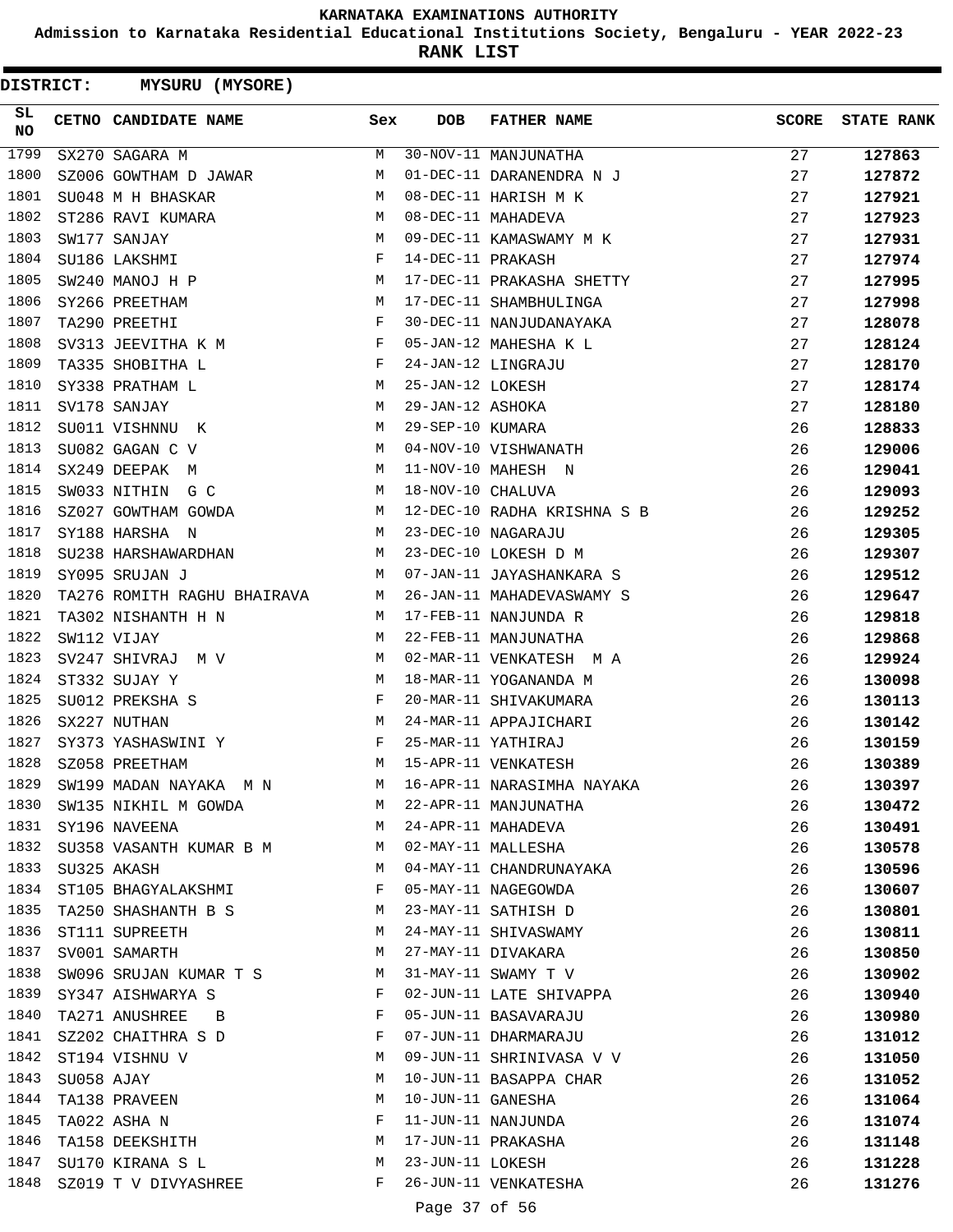**Admission to Karnataka Residential Educational Institutions Society, Bengaluru - YEAR 2022-23**

| DISTRICT: |                  | MYSURU (MYSORE)           |     |                   |                             |              |                   |
|-----------|------------------|---------------------------|-----|-------------------|-----------------------------|--------------|-------------------|
| SL<br>NO  |                  | CETNO CANDIDATE NAME      | Sex | <b>DOB</b>        | <b>FATHER NAME</b>          | <b>SCORE</b> | <b>STATE RANK</b> |
| 1849      |                  | TA286 VARSHA S            | F   |                   | 27-JUN-11 SHIVA KUMAR       | 26           | 131284            |
| 1850      |                  | SX212 MAHADEV PRASAD M    | М   |                   | 05-JUL-11 MADESH J          | 26           | 131378            |
| 1851      |                  | SW255 SANDESH C M         | М   |                   | 08-JUL-11 MAHADEVA<br>с к   | 26           | 131441            |
| 1852      |                  | SY357 RITHISH HL          | М   |                   | 09-JUL-11 LOKESH HB         | 26           | 131451            |
| 1853      |                  | SU314 THEJASWINI          | F   |                   | 11-JUL-11 MALLESHA          | 26           | 131484            |
| 1854      |                  | SV276 YOGESHA K M         | М   |                   | 13-JUL-11 MALLEGOWDA        | 26           | 131510            |
| 1855      |                  | SX137 NAKUL               | М   | 17-JUL-11 SWAMY   |                             | 26           | 131566            |
| 1856      |                  | SX019 RAMYA               | F   |                   | 19-JUL-11 BASAVARAJU        | 26           | 131596            |
| 1857      |                  | TA074 AMITH               | М   |                   | 20-JUL-11 SIDDARAJU         | 26           | 131606            |
| 1858      |                  | SU083 GANAVI              | F   |                   | 22-JUL-11 KUMARASWAMY       | 26           | 131638            |
| 1859      | TA070 AKUL       |                           | М   |                   | 25-JUL-11 NINGARAJU         | 26           | 131675            |
| 1860      |                  | TA151 SINCHANA S          | F   | 25-JUL-11 SOMESHA |                             | 26           | 131682            |
| 1861      |                  | ST224 MADAN               | М   |                   | 27-JUL-11 NINGAIAH          | 26           | 131697            |
| 1862      |                  | ST313 MOHITH P            | М   |                   | 02-AUG-11 PARASHURAMACHARI  | 26           | 131782            |
| 1863      |                  | SY372 SRUJAN G            | M   |                   | 02-AUG-11 GANESH H          | 26           | 131792            |
| 1864      |                  | SU164 PREKSHITHA          | F   | 04-AUG-11 MANJU   |                             | 26           | 131812            |
| 1865      |                  | SU247 SHANMUKHA           | М   |                   | 04-AUG-11 BASAVANNA         | 26           | 131817            |
| 1866      |                  | ST184 SPANDANA            | F   |                   | 11-AUG-11 L MAHESH          | 26           | 131901            |
| 1867      |                  | SY360 SANDYA              | F   |                   | 16-AUG-11 BASAVANNA         | 26           | 131958            |
| 1868      |                  | SU053 VARSHINI Y S        | F   |                   | 16-AUG-11 SIDDAPPAJI        | 26           | 131964            |
| 1869      |                  | SY062 MAHADEVASWAMY       | М   |                   | 25-AUG-11 H S MAHADEVA      | 26           | 132043            |
| 1870      |                  | SV298 PRAJWAL D           | М   |                   | 27-AUG-11 DODDEGOWDA        | 26           | 132064            |
| 1871      |                  | TA055 MAMATHA D M         | F   |                   | 30-AUG-11 MAHADEVASWAMY     | 26           | 132095            |
| 1872      |                  | SY348 SUHITH              | M   |                   | 02-SEP-11 MAHADEVASWAMY     | 26           | 132132            |
| 1873      |                  | SY072 BHARATH M NAYAK     | M   | 06-SEP-11 MALLESH |                             | 26           | 132170            |
| 1874      |                  | ST276 MANOJ S             | M   |                   | 06-SEP-11 SRINIVASA         | 26           | 132175            |
| 1875      |                  | TA350 SHREYAS M           | M   |                   | 09-SEP-11 MAHADEVASWAMY R   | 26           | 132210            |
| 1876      |                  | SW220 DEEKSHITHA          | F   |                   | 15-SEP-11 PRABHAKARA NAYAKA | 26           | 132272            |
| 1877      |                  | SY169 ARJUN M N           | М   | 29-SEP-11 NAGESHA |                             | 26           | 132395            |
| 1878      |                  | TA164 RAJENDRA MG         | М   |                   | 29-SEP-11 GURUSWAMY MP      | 26           | 132402            |
| 1879      |                  | SZ002 NITHIN GOWDA        | M   |                   | 01-OCT-11 MANJEGOWDA        | 26           | 132431            |
| 1880      |                  | SY153 SINCHANA            | F   | 02-OCT-11 RAMESHA |                             | 26           | 132444            |
|           |                  | 1881 SY390 PRUTHVIRAJ N R | M   |                   | 17-OCT-11 RAVICHANDRA N S   | 26           | 132569            |
| 1882      |                  | TA180 AKASH K S           | M   |                   | 23-OCT-11 SHIVANNA          | 26           | 132611            |
| 1883      |                  | SV106 SOWJANYA            | F   | 29-OCT-11 MAHESHA |                             | 26           | 132671            |
| 1884      |                  | SY029 SHREYA              | F   |                   | 12-NOV-11 PARAMESH          | 26           | 132793            |
| 1885      |                  | SV235 VINUTHA             | F   | 12-NOV-11 RAMESHA |                             | 26           | 132795            |
| 1886      |                  | SZ261 DEEPAK G M          | М   |                   | 18-NOV-11 MUTTARAJU G A     | 26           | 132838            |
| 1887      |                  | TA248 YUGAN R             | М   | 27-NOV-11 RAVI N  |                             | 26           | 132934            |
| 1888      |                  | ST028 JEEVITHA            | F   |                   | 29-NOV-11 T P CHIKKADEVAIAH | 26           | 132949            |
| 1889      |                  | TA005 NIKSHITHA           | F   | 29-NOV-11 MAHESHA |                             | 26           | 132951            |
| 1890      |                  | TA328 CHIRANJEEVI C R     | M   |                   | 05-DEC-11 RANGASWAMY        | 26           | 132992            |
|           | 1891 ST282 SHYAM |                           | М   | 20-DEC-11 SUNDRA  |                             | 26           | 133101            |
| 1892      |                  | SZ163 THANU DEV           | F   |                   | 29-DEC-11 DEVANANDA         | 26           | 133165            |
| 1893      |                  | ST320 TRISHA              | F   |                   | 10-JAN-12 VENUGOPALA        | 26           | 133247            |
| 1894      |                  | SU133 MANOJ B R           | М   |                   | 12-JAN-12 RAVINAYAKA        | 26           | 133248            |
| 1895      |                  | SV335 CHAITHANYA B M      | F   |                   | 30-JAN-12 MAHADEVA          | 26           | 133296            |
| 1896      |                  | SW180 BHAGYA LAKSHMI      | F   | 06-APR-12 RAMESHA |                             | 26           | 133351            |
| 1897      |                  | SU019 SHREYAS V K         | M   |                   | 16-APR-12 KENDAGANNA SWAMY  | 26           | 133358            |
| 1898      |                  | SU367 SHREYAS B M         |     |                   | M 10-APR-10 MAHADEVANAYAKA  | 25           | 133591            |
|           |                  |                           |     |                   |                             |              |                   |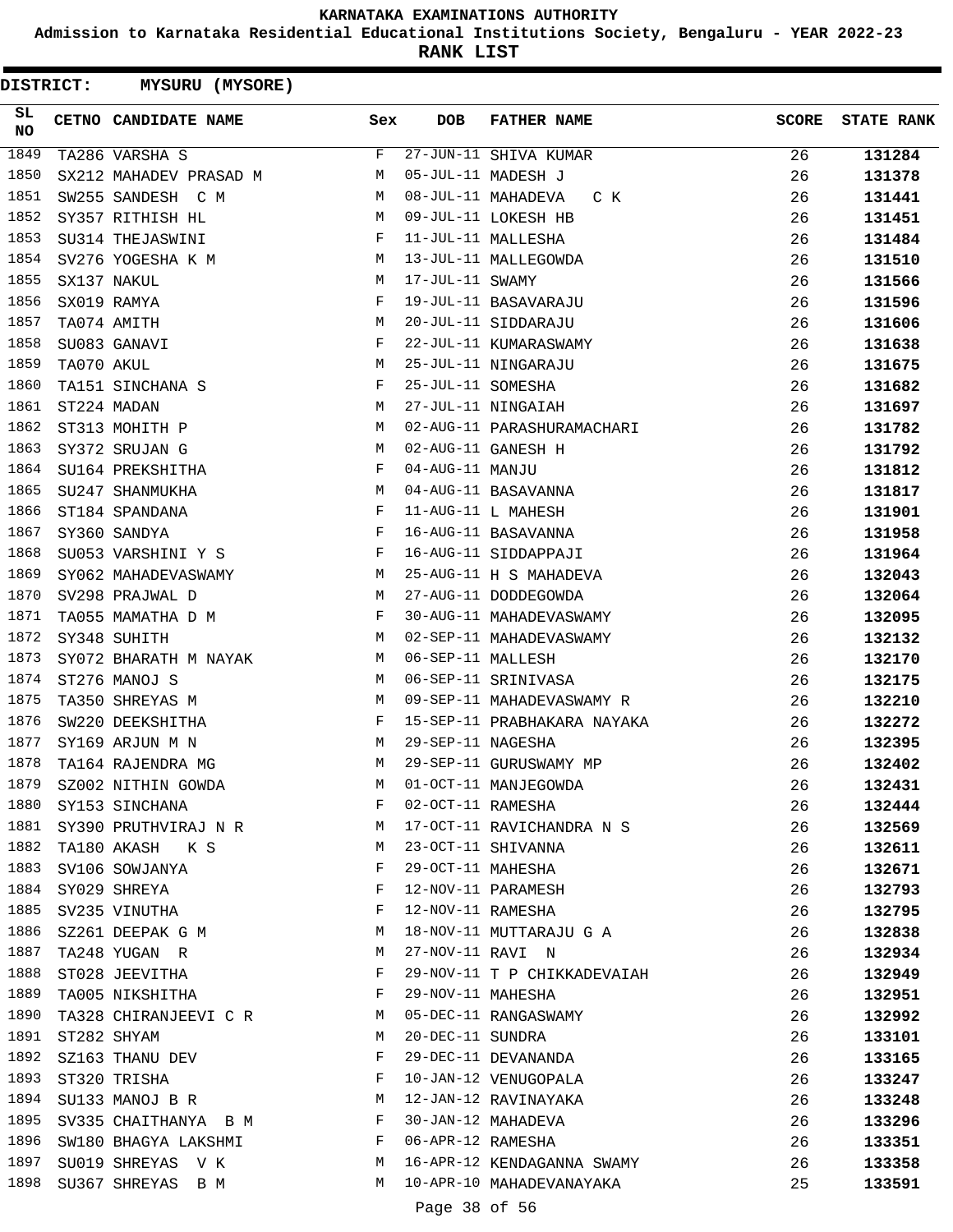**Admission to Karnataka Residential Educational Institutions Society, Bengaluru - YEAR 2022-23**

|                 | DISTRICT:  | <b>MYSURU (MYSORE)</b>     |     |                   |                               |              |                   |
|-----------------|------------|----------------------------|-----|-------------------|-------------------------------|--------------|-------------------|
| SL<br><b>NO</b> |            | CETNO CANDIDATE NAME       | Sex | <b>DOB</b>        | <b>FATHER NAME</b>            | <b>SCORE</b> | <b>STATE RANK</b> |
| 1899            |            | SW128 PRASHATH             | M   |                   | 16-APR-10 RANGASWAMI          | 25           | 133601            |
| 1900            |            | SX011 ADITHYA K            | М   | 25-APR-10 KUMARA  |                               | 25           | 133618            |
| 1901            |            | TA025 MANOJ B L            | М   |                   | 08-SEP-10 LINGARAJU B C       | 25           | 133879            |
| 1902            | SV148 AJAY |                            | М   | 15-SEP-10 YOGESHA |                               | 25           | 133904            |
| 1903            | ST043 ABHI |                            | М   |                   | 18-OCT-10 HANUMANTHA NAYAKA   | 25           | 134049            |
| 1904            |            | SU373 MONIKA M             | F   |                   | 23-NOV-10 MAHADEVA            | 25           | 134238            |
| 1905            |            | ST058 ANUSHA               | F   |                   | 02-DEC-10 NARASIMHAIAH        | 25           | 134276            |
| 1906            |            | SU004 BHAVISH KUMAR        | М   |                   | 07-DEC-10 MAHADEVA            | 25           | 134303            |
| 1907            |            | SW093 KOUSHIK D S          | М   |                   | 25-DEC-10 SHANTHRAJU          | 25           | 134402            |
| 1908            |            | SU180 ABDULL RAZAQ         | M   |                   | 07-JAN-11 ABDULL KHADIR       | 25           | 134587            |
| 1909            |            | ST260 ADITHYA C            | М   |                   | 19-JAN-11 CHIKKANAYAKA        | 25           | 134669            |
| 1910            |            | SU273 DHANUSH A V          | М   |                   | 20-JAN-11 VASANTHA KUMAR      | 25           | 134680            |
| 1911            |            | SZ177 SAGAR K G            | М   | 20-JAN-11 GANESHA |                               | 25           | 134683            |
| 1912            |            | SY350 PRANAM M             | М   |                   | 25-JAN-11 MAHADEVAIAH C       | 25           | 134711            |
| 1913            |            | SV330 PRATAP C K           | М   | 21-FEB-11 KUCHELA |                               | 25           | 134922            |
| 1914            |            | ST263 DIVYASHREE H B       | F   |                   | 27-FEB-11 BYREGOWDA H M       | 25           | 134968            |
| 1915            |            | SX268 RAHUL R              | М   |                   | 03-MAR-11 RAVI R K            | 25           | 135003            |
| 1916            |            | SW091 ADARSHA H M          | М   | 10-MAR-11 MANJA   |                               | 25           | 135067            |
| 1917            |            | TA362 BHARGVI              | F   |                   | 10-MAR-11 BM MALIGAIAH        | 25           | 135072            |
| 1918            |            | SX169 NITHIN N             | M   |                   | 10-MAR-11 NAGARAJA K          | 25           | 135078            |
| 1919            |            | SV074 AMULYA               | F   |                   | 11-MAR-11 MADHU H S           | 25           | 135083            |
| 1920            |            | ST088 NAITHANYA            | F   |                   | 23-MAR-11 NANJUNDA            | 25           | 135188            |
| 1921            |            | SX275 NITHIN S             | М   |                   | 25-MAR-11 SRIKANTA            | 25           | 135209            |
| 1922            |            | SV131 SHRAVANTH L R        | M   |                   | 29-MAR-11 RAJASHEKAR L B      | 25           | 135252            |
| 1923            |            | TA121 CHIRU NAYAKA M       | M   |                   | 05-APR-11 MAHESH BABU K       | 25           | 135326            |
| 1924            |            | SW224 RITHESH GURUKAR      | М   |                   | 17-APR-11 SADANANDA KB        | 25           | 135455            |
| 1925            |            | SU387 KENDAGANNASWAMY      | M   | 24-APR-11 KUMARA  |                               | 25           | 135525            |
| 1926            |            | SU199 SACHIN KUMAR         | М   |                   | 26-APR-11 RAGHAVENDRA         | 25           | 135551            |
| 1927            |            | SY032 AMRUTHA              | F   |                   | 02-MAY-11 PRAKASHA            | 25           | 135610            |
| 1928            |            | TA046 MAHESHKUMAR          | M   |                   | 10-MAY-11 PARASHIVAMURTHY     | 25           | 135704            |
| 1929            |            | SZ222 ARPITHA M J          | F   |                   | 13-MAY-11 JAGADISH            | 25           | 135733            |
| 1930            |            | TA191 YASHAWANTH GOWDA S M | M   |                   | 19-MAY-11 MARISWAMY           | 25           | 135794            |
| 1931            |            | SU147 BANUPRIYA            | F   |                   | 21-MAY-11 NAGEGOWDA           | 25           | 135808            |
| 1932            |            | SZ209 YASHAS GOWDA         | M   |                   | 27-MAY-11 NATARAJA H S        | 25           | 135878            |
| 1933            |            | ST093 VIKRAM               | М   | 28-MAY-11 SOMAIAH |                               | 25           | 135886            |
| 1934            |            | SW098 SINCHANA             | F   | 29-MAY-11 NAGESH  |                               | 25           | 135898            |
| 1935            |            | SZ289 KIRANA L             | М   |                   | 30-MAY-11 LAKSHMANA           | 25           | 135901            |
| 1936            |            | SZ044 ASHWITHA M S         | F   |                   | 31-MAY-11 SATHISH M T         | 25           | 135911            |
| 1937            |            | SY235 NAYANA               | F   |                   | 14-JUN-11 JAVAREGOWDA         | 25           | 136110            |
| 1938            |            | SX232 DEEPU B              | М   |                   | 15-JUN-11 BASAVACHARI         | 25           | 136117            |
| 1939            |            | SU415 BINDU                | F   |                   | 17-JUN-11 DEVENDRA            | 25           | 136146            |
| 1940            |            | SY175 VARSHITHA            | F   | 18-JUN-11 SWAMI   |                               | 25           | 136167            |
| 1941            |            | SU143 GOWTHAM              | М   | 21-JUN-11 MAHESHA |                               | 25           | 136193            |
| 1942            |            | SV050 AKSHA B V            | М   |                   | 30-JUN-11 VAIRMUDI            | 25           | 136313            |
| 1943            |            | ST300 ANKITHA C            | F   |                   | 02-JUL-11 CHENNAKESHAVAMURTHY | 25           | 136341            |
| 1944            |            | SX204 ARCHANA K            | F   |                   | 04-JUL-11 KENGEGOWDA M        | 25           | 136374            |
| 1945            |            | SU297 KIRANA               | М   |                   | 07-JUL-11 NATARAJA            | 25           | 136411            |
| 1946            |            | SU414 BABY N V             | F   |                   | 13-JUL-11 NARAYANA            | 25           | 136496            |
| 1947            |            | SV227 NISCHITHA            | F   |                   | 13-JUL-11 DEVARAJA            | 25           | 136503            |
| 1948            |            | SY371 SOWNDARYA            | F   |                   | 13-JUL-11 NANJUNDASWAMY       | 25           | 136508            |
|                 |            |                            |     | Page 39 of 56     |                               |              |                   |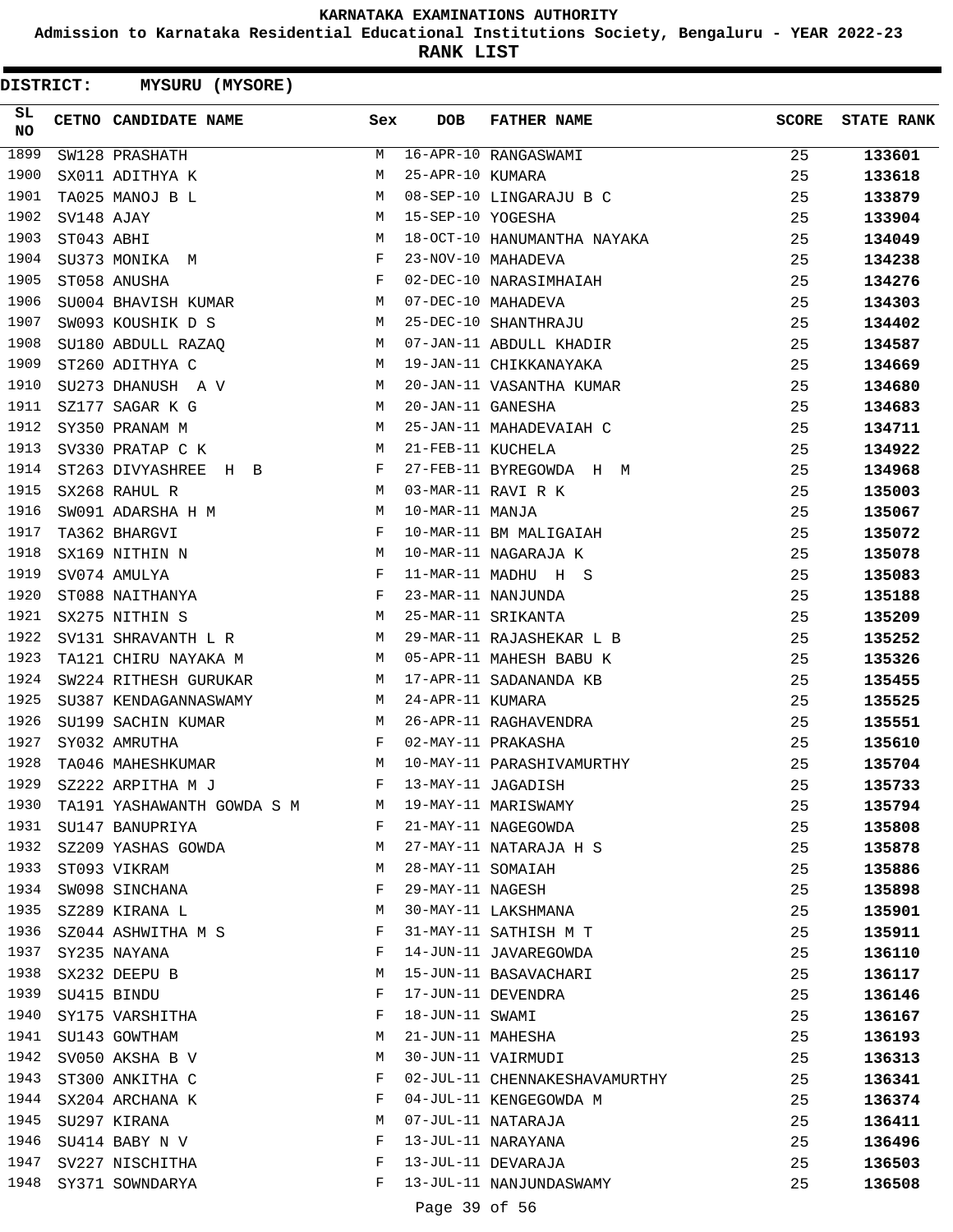**Admission to Karnataka Residential Educational Institutions Society, Bengaluru - YEAR 2022-23**

**RANK LIST**

 $\blacksquare$ 

| <b>DISTRICT:</b> | <b>MYSURU (MYSORE)</b> |     |                   |                              |              |                   |
|------------------|------------------------|-----|-------------------|------------------------------|--------------|-------------------|
| SL<br>NO         | CETNO CANDIDATE NAME   | Sex | <b>DOB</b>        | <b>FATHER NAME</b>           | <b>SCORE</b> | <b>STATE RANK</b> |
| 1949             | SW278 GOWTHAM K M      | М   | 17-JUL-11 MAHESHA |                              | 25           | 136548            |
| 1950             | SX091 MADANKUMAR       | М   | 18-JUL-11 RAMESHA |                              | 25           | 136566            |
| 1951             | SW231 SANDESH          | M   |                   | 18-JUL-11 VEERABHADRAPPA     | 25           | 136568            |
| 1952             | SZ020 VARSHINI         | F   |                   | 22-JUL-11 DEVARAJU           | 25           | 136633            |
| 1953             | SU065 VINOD            | М   |                   | 24-JUL-11 KARIGOWDA          | 25           | 136650            |
| 1954             | TA243 ABHISHEK M S     | М   |                   | 25-JUL-11 SHESHANNA          | 25           | 136651            |
| 1955             | SW203 LOHITH S         | M   |                   | 25-JUL-11 SHIVANNASHETTY     | 25           | 136659            |
| 1956             | ST294 VASUDEV<br>D S   | М   |                   | 26-JUL-11 DILEEP KUMAR       | 25           | 136673            |
| 1957             | TA294 THEJU            | M   | 07-AUG-11 RAVI    |                              | 25           | 136822            |
| 1958             | ST213 SAHANA           | F   |                   | 10-AUG-11 CHINNASWAMY        | 25           | 136848            |
| 1959             | SW061 DIVYA D R        | F   | 16-AUG-11 RAGHU   |                              | 25           | 136904            |
| 1960             | SV246 PREETHI          | F   |                   | 19-AUG-11 MANJUNATHA NAYAKA  | 25           | 136944            |
| 1961             | SW210 PRIYA M          | F   | 19-AUG-11 MOHAN   |                              | 25           | 136945            |
| 1962             | SZ234 SHREYAS G        | М   |                   | 28-AUG-11 GANESHA T N        | 25           | 137046            |
| 1963             | SZ092 NAMRUTHA         | F   |                   | 06-SEP-11 CHANDREGOWDA       | 25           | 137131            |
| 1964             | SY066 RAKSHITHA        | F   |                   | 07-SEP-11 SOMESHWARA         | 25           | 137143            |
| 1965             | SZ165 CHAITHRA         | F   |                   | 14-SEP-11 GANESHA C M        | 25           | 137222            |
| 1966             | SU219 PRAJWAL<br>B G   | М   |                   | 11-OCT-11 GANGADHAR          | 25           | 137462            |
| 1967             | SZ191 GOUTHAM D J      | М   |                   | 14-OCT-11 JAGADISHA KUMARA J | 25           | 137486            |
| 1968             | SV175 ASHITH S M       | М   |                   | 15-OCT-11 MADHUSOODHANA      | 25           | 137498            |
| 1969             | ST307 HEMANTH          | M   | 21-OCT-11 MANJU   |                              | 25           | 137554            |
| 1970             | ST132 SUPRITHA         | F   |                   | 24-OCT-11 SHANKARA           | 25           | 137590            |
| 1971             | SV256 SHANKARA         | M   |                   | 03-NOV-11 SHIVANNEGOWDA      | 25           | 137656            |
| 1972             | TA338 KARTHIK R        | М   |                   | 07-NOV-11 RAGHAVENDRA        | 25           | 137683            |
| 1973             | TA388 SURAKSHA         | F   |                   | 08-NOV-11 C S NINGACHARI     | 25           | 137697            |
| 1974             | SX097 VARUNKUMAR       | М   |                   | 13-NOV-11 YOGANANDAMURTHY    | 25           | 137736            |
| 1975             | TA344 SHREYA           | F   | 14-NOV-11 ANANDA  |                              | 25           | 137745            |
| 1976             | SU081 CHALUVARAJU      | М   |                   | 16-NOV-11 MAHADEVA           | 25           | 137757            |
| 1977             | SU377 PRASHANTH        | M   | 22-NOV-11 MAHESH  |                              | 25           | 137803            |
| 1978             | ST153 ABHIJITH         | М   |                   | 24-NOV-11 BHAIREGOWDA        | 25           | 137812            |
| 1979             | TA197 SRUJAN           | М   |                   | 26-NOV-11 MAHADEVAIAH        | 25           | 137834            |
| 1980             | SZ223 JAYASHREE S S    | F   |                   | 29-NOV-11 SHIVAPPA           | 25           | 137858            |
| 1981             | SX233 SHRUSTI          | F   |                   | 03-DEC-11 SHIVANNA           | 25           | 137890            |
| 1982             | SU006 PRAJWAL          | М   |                   | 05-DEC-11 KARIYAIAH          | 25           | 137907            |
| 1983             | SV336 KIRAN            | M   |                   | 11-DEC-11 CHIKKEGOWDA        | 25           | 137956            |
| 1984             | TA073 PRIYA            | F   |                   | 15-DEC-11 R PRAKASH          | 25           | 137989            |
| 1985             | SZ040 POOJASHREE S B   | F   |                   | 18-DEC-11 BHANU PRAKASH S T  | 25           | 138007            |
| 1986             | SW010 VIJAYKUMAR C     | М   | 22-DEC-11 CHANDRA |                              | 25           | 138030            |
| 1987             | SU357 HARSHAVARDINI    | F   |                   | 25-DEC-11 VARADARAJU         | 25           | 138052            |
| 1988             | SV134 JEEVAN G K       | М   |                   | 26-DEC-11 KUMARA C           | 25           | 138060            |
| 1989             | SV104 NAMRATHA         | F   |                   | 05-JAN-12 HELAVAIA           | 25           | 138125            |
| 1990             | SU315 VANDANA          | F   | 06-JAN-12 BHARATH |                              | 25           | 138130            |
| 1991             | SW227 AKSHAY GOWDA     | М   | 09-JAN-12 RAMESH  |                              | 25           | 138141            |
| 1992             | SW054 PRIYA            | F   |                   | 26-JAN-12 JYOTHI PRAKASH     | 25           | 138184            |
| 1993             | SX184 LIKSHITHA        | F   | 31-JAN-12 KRISHNA |                              | 25           | 138196            |
| 1994             | ST315 SUCHITHRA        | F   |                   | 18-OCT-12 SANTHOSHA          | 25           | 138296            |
| 1995             | SX156 KAVYA S P        | F   |                   | 11-JAN-09 SIDDARAJU          | 24           | 138313            |
| 1996             | SY156 GOWTHAM N S      | M   |                   | 13-APR-10 SIDDARAJU N M      | 24           | 138479            |
| 1997             | TA259 MAHALAKSHMI      | F   | 01-AUG-10 KRISHNA |                              | 24           | 138608            |
| 1998             | SU269 BHAGYALAKSHMI    | F   |                   | 23-AUG-10 RAJE GOWDA         | 24           | 138658            |
|                  |                        |     | Page 40 of 56     |                              |              |                   |
|                  |                        |     |                   |                              |              |                   |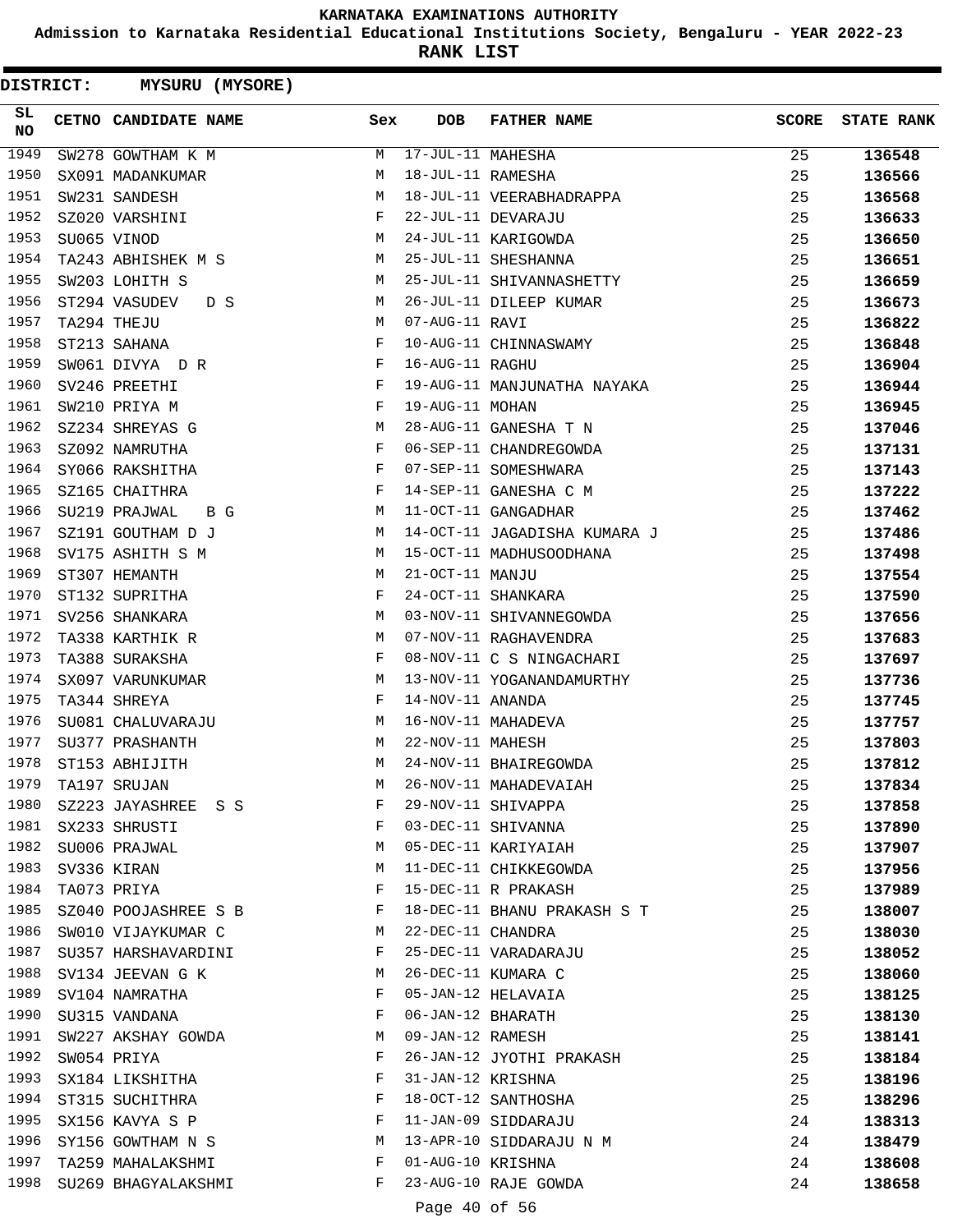**Admission to Karnataka Residential Educational Institutions Society, Bengaluru - YEAR 2022-23**

| <b>DISTRICT:</b> |           | <b>MYSURU (MYSORE)</b>  |            |                   |                            |              |                   |
|------------------|-----------|-------------------------|------------|-------------------|----------------------------|--------------|-------------------|
| SL<br><b>NO</b>  |           | CETNO CANDIDATE NAME    | Sex        | <b>DOB</b>        | <b>FATHER NAME</b>         | <b>SCORE</b> | <b>STATE RANK</b> |
| 1999             |           | SX256 THEJASHREE        | $_{\rm F}$ |                   | 06-NOV-10 LATE ASHOK T     | 24           | 138997            |
| 2000             |           | SY124 SANJANA           | F          |                   | 19-NOV-10 SATHISH V G      | 24           | 139055            |
| 2001             |           | SU018 SIDDARAJU         | М          |                   | 08-DEC-10 JAVAREGOWDA      | 24           | 139144            |
| 2002             |           | SU176 KAILASH           | М          | 16-DEC-10 BEERESH |                            | 24           | 139179            |
| 2003             |           | SW068 DIGANTH           | М          | 25-DEC-10 HARISH  |                            | 24           | 139228            |
| 2004             |           | SW259 DHANUSH GOWDA     | M          | 21-JAN-11 MANJU   |                            | 24           | 139466            |
| 2005             |           | SW270 PAVANKUMAR K L    | M          | 20-FEB-11 LOKESHA |                            | 24           | 139631            |
| 2006             |           | SZ185 SINDU             | F          | 20-FEB-11 RAVI    |                            | 24           | 139637            |
| 2007             |           | SY139 GOWTHAMI H M      | F          |                   | 02-MAR-11 MAHADEVASWAMY    | 24           | 139706            |
| 2008             |           | SU120 ABHISHEK C R      | M          |                   | 10-MAR-11 RAVEENDRA        | 24           | 139763            |
| 2009             |           | SU368 SUJAY             | М          |                   | 01-APR-11 JAGADEESHA R V   | 24           | 139960            |
| 2010             |           | TA258 S R LIKHITH       | М          |                   | 06-APR-11 K SHIVASHANKAR   | 24           | 140008            |
| 2011             |           | TA111 MAHANTHESH H M    | M          |                   | 12-APR-11 MADHU H M        | 24           | 140065            |
| 2012             |           | SX096 SHREYAS           | M          |                   | 22-APR-11 NARAYANA         | 24           | 140148            |
| 2013             |           | SV217 NISHA             | F          |                   | 24-APR-11 SHIVANNASETTY    | 24           | 140162            |
| 2014             |           | SU160 PRADEEPA M M      | М          | 28-APR-11 MANGA   |                            | 24           | 140208            |
| 2015             |           | SX109 RAVICHANDRA B     | М          |                   | 29-APR-11 BAS MAVARAJU     | 24           | 140223            |
| 2016             |           | SX183 ROHAN GOWDA N     | М          |                   | 04-MAY-11 NAGESH R         | 24           | 140283            |
| 2017             |           | SY312 STELLAGRACE       | F          |                   | 12-MAY-11 EDVIN KANTHARAJU | 24           | 140371            |
| 2018             |           | SW198 BHYRAVA A M       | M          |                   | 22-MAY-11 MADHU KUMAR A G  | 24           | 140456            |
| 2019             |           | SU189 LAKSHMI           | F          | 26-MAY-11 SUNDARA |                            | 24           | 140502            |
| 2020             |           | ST116 CHELUVARAJU       | М          |                   | 01-JUN-11 KEMPACHARI       | 24           | 140556            |
| 2021             |           | SZ270 GAGANA            | М          |                   | 02-JUN-11 BHASKARA         | 24           | 140595            |
| 2022             |           | SY402 NIRUSHA           | F          | 03-JUN-11 MAYANNA |                            | 24           | 140613            |
| 2023             |           | SW162 HEMANTH           | М          | 07-JUN-11 RAGHU   |                            | 24           | 140671            |
| 2024             |           | TA002 POORVI D S        | F          |                   | 10-JUN-11 SURESHBABU       | 24           | 140720            |
| 2025             | SY080 ANU |                         | F          |                   | 11-JUN-11 LATE RAVI        | 24           | 140730            |
| 2026             |           | ST278 PRATHIK R NAYAK   | M          | 11-JUN-11 RAMESH  |                            | 24           | 140738            |
| 2027             |           | SX065 NANDISH KUMAR S   | М          |                   | 16-JUN-11 SHIVAPPA K P     | 24           | 140790            |
| 2028             |           | TA108 DHANRAJ<br>S      | M          | 17-JUN-11 SOMANNA |                            | 24           | 140801            |
| 2029             |           | SZ246 MANU S Y          | М          | 18-JUN-11 YOGESHA |                            | 24           | 140815            |
| 2030             |           | SU036 DEEPIKA           | F          |                   | 22-JUN-11 CHANDRASHEKARA   | 24           | 140849            |
| 2031             |           | SX277 MAHALAKSHMI       | F          |                   | 22-JUN-11 SHANKARA         | 24           | 140853            |
| 2032             |           | SU057 NITHIN B NAYAKA   | М          |                   | 24-JUN-11 BAIRANAYAKA      | 24           | 140881            |
| 2033             |           | SY178 KANNIKA G         | F          |                   | 02-JUL-11 GIRISHA S        | 24           | 140967            |
| 2034             |           | SV214 DANUSH            | F          | 03-JUL-11 NAGESHA |                            | 24           | 140975            |
| 2035             |           | SV069 MANOJ             | М          |                   | 05-JUL-11 VENKATESH NAYAKA | 24           | 141012            |
| 2036             |           | SV011 AKUL P            | М          | 12-JUL-11 PANDU   |                            | 24           | 141083            |
| 2037             |           | SX211 KIRAN             | М          |                   | 14-JUL-11 SHIVAKUMARA      | 24           | 141116            |
| 2038             |           | SV082 SWATHI            | F          |                   | 21-JUL-11 SWAMY GOWDA      | 24           | 141189            |
| 2039             |           | SU145 SAGAR             | М          |                   | 28-JUL-11 KARIYAPPA        | 24           | 141282            |
| 2040             |           | SZ162 RAHUL P S         | M          | 06-AUG-11 SURESH  |                            | 24           | 141382            |
| 2041             |           | SY240 THANMAY N         | М          |                   | 07-AUG-11 NAGARAJU M       | 24           | 141396            |
| 2042             |           | ST098 ANUSHREE          | F          |                   | 16-AUG-11 RAJANAYAKA S K   | 24           | 141472            |
| 2043             |           | SV215 HEMANTH KUMAR G C | М          | 17-AUG-11 CHANDRA |                            | 24           | 141487            |
| 2044             |           | SY131 NIKHITHA          | F          |                   | 18-AUG-11 BASAVANNA        | 24           | 141499            |
| 2045             |           | SU339 RAVEESHA          | М          |                   | 24-AUG-11 SUBRAMANYA       | 24           | 141548            |
| 2046             |           | ST319 SHWETHA N         | F          |                   | 09-SEP-11 NAGESHA S        | 24           | 141696            |
| 2047             |           | SY288 SAHANA            | F          | 14-SEP-11 GIRISHA |                            | 24           | 141739            |
| 2048             |           | ST196 ABHILASH          | M          | 15-SEP-11 MANJU   |                            | 24           | 141743            |
|                  |           |                         |            | Page 41 of 56     |                            |              |                   |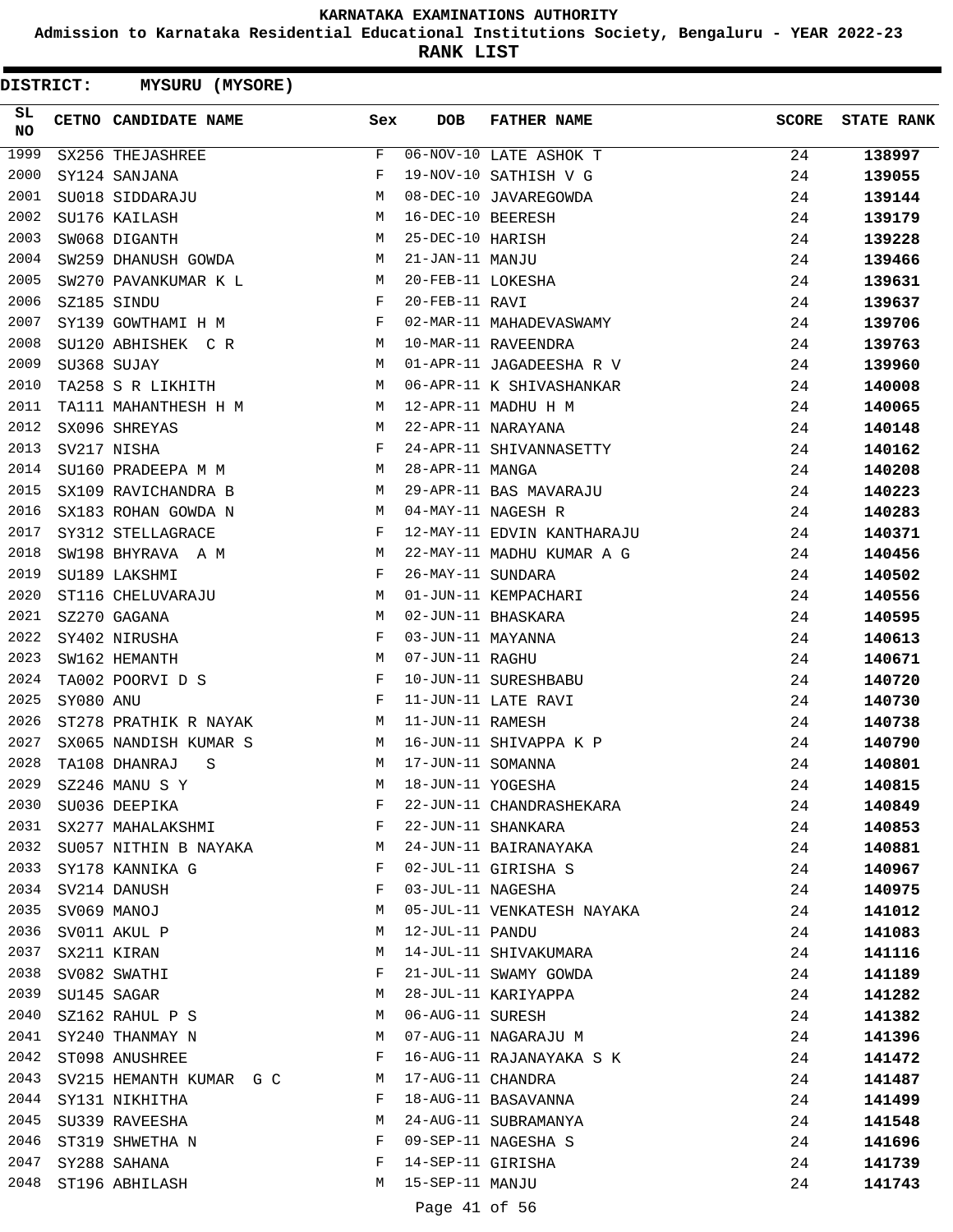**Admission to Karnataka Residential Educational Institutions Society, Bengaluru - YEAR 2022-23**

**RANK LIST**

| SL<br><b>NO</b> | CETNO CANDIDATE NAME Sex                                                                                                                                                                                                                            |              | <b>DOB</b>        | <b>FATHER NAME</b>           | SCORE | <b>STATE RANK</b> |
|-----------------|-----------------------------------------------------------------------------------------------------------------------------------------------------------------------------------------------------------------------------------------------------|--------------|-------------------|------------------------------|-------|-------------------|
| 2049            | SY021 GOUTHAM                                                                                                                                                                                                                                       | M            | 17-SEP-11 MURTHY  |                              | 24    | 141770            |
| 2050            | SZ073 VEDASHREE H M                                                                                                                                                                                                                                 | F            |                   | 20-SEP-11 MAHESHA H L        | 24    | 141814            |
| 2051            | $\mathbf{F}$<br>SZ100 PUSHPA                                                                                                                                                                                                                        |              |                   | 28-SEP-11 CHALUVARAJ         | 24    | 141862            |
| 2052            | ST117 MANYA                                                                                                                                                                                                                                         | F            |                   | 03-OCT-11 VIDDUREGOWDA       | 24    | 141905            |
| 2053            | <b>M</b><br>ST297 PRAJWAL                                                                                                                                                                                                                           |              |                   | 06-OCT-11 SIDDARAJU          | 24    | 141930            |
| 2054            | SV182 AMBIKA K $R$                                                                                                                                                                                                                                  |              |                   | 11-OCT-11 RAMESH K S         | 24    | 141961            |
| 2055            | $\mathbf{F}$ and $\mathbf{F}$<br>ST101 PADMASRI                                                                                                                                                                                                     |              | 11-OCT-11 LOKESHA |                              | 24    | 141966            |
| 2056            | $\mathbf{F}$ and $\mathbf{F}$<br>SW086 DRAKSHAYINI                                                                                                                                                                                                  |              | 12-OCT-11 SURESH  |                              | 24    | 141974            |
| 2057            | SU409 NANDITHA<br>$\mathbf{F}$ and the set of the set of the set of the set of the set of the set of the set of the set of the set of the set of the set of the set of the set of the set of the set of the set of the set of the set of the set of |              |                   | 12-OCT-11 MANJEGOWDA         | 24    | 141977            |
| 2058            | SZ212 KIRAN H S<br><b>M</b>                                                                                                                                                                                                                         |              |                   | 17-OCT-11 SWAMY GOWDA        | 24    | 142008            |
| 2059            | TA071 VEDIKA S V                                                                                                                                                                                                                                    | $\mathbf{F}$ |                   | 17-OCT-11 VENKATESH S V      | 24    | 142015            |
| 2060            | SV258 HARSHITHA                                                                                                                                                                                                                                     | $\mathbf{F}$ |                   | 21-OCT-11 JAGADEESHA         | 24    | 142042            |
| 2061            | $\mathbf{F}$ and the contract of the contract of $\mathbf{F}$<br>TA354 NAMRATHA                                                                                                                                                                     |              |                   | 24-OCT-11 MAHADEVASWAMY      | 24    | 142054            |
| 2062            | $\mathbf{F}$ and $\mathbf{F}$ and $\mathbf{F}$<br>SY020 DEEPA B                                                                                                                                                                                     |              |                   | 29-OCT-11 BASAVARAJU         | 24    | 142090            |
| 2063            | SY089 SAMBHRAMA K S F                                                                                                                                                                                                                               |              | 01-NOV-11 SOMA    |                              | 24    | 142122            |
| 2064            | SW181 PARTHA K M                                                                                                                                                                                                                                    | M            |                   | 14-NOV-11 MAHADEVA K M       | 24    | 142225            |
| 2065            | SU229 PRASANNA<br><b>Example 19</b> M                                                                                                                                                                                                               |              |                   | 23-NOV-11 SRINIVASA          | 24    | 142307            |
| 2066            | ST261 BINDU KESHAVA NAYAK M                                                                                                                                                                                                                         |              |                   | 27-NOV-11 CHANDRANAYAK R     | 24    | 142334            |
| 2067            | SV337 DARSHAN                                                                                                                                                                                                                                       | M            |                   | 28-NOV-11 MANJUNATH          | 24    | 142344            |
| 2068            | TA245 YOGESH P L<br>M <sub>1</sub>                                                                                                                                                                                                                  |              |                   | 30-NOV-11 LINGARAJU M        | 24    | 142366            |
| 2069            | SU391 LAXMI B S<br>$\mathbf{F}$ and $\mathbf{F}$ are the set of $\mathbf{F}$                                                                                                                                                                        |              |                   | 05-DEC-11 SHASHIKUMAR        | 24    | 142402            |
| 2070            | M<br>SX187 MANOJ M                                                                                                                                                                                                                                  |              |                   | 06-DEC-11 MAHADEVA M         | 24    | 142412            |
| 2071            | $\mathbf{F}$<br>SY303 NAVYASHREE                                                                                                                                                                                                                    |              |                   | 09-DEC-11 BASAVANAYAKA       | 24    | 142432            |
| 2072            | ST201 THEJUS                                                                                                                                                                                                                                        | M            | 11-DEC-11 SURESH  |                              | 24    | 142449            |
| 2073            | SV062 LAKSHMI                                                                                                                                                                                                                                       | F            | 14-DEC-11 JAYANNA |                              | 24    | 142466            |
| 2074            | M <sub>N</sub><br>SZ118 SANJAY B R                                                                                                                                                                                                                  |              |                   | 17-DEC-11 RAVI B K           | 24    | 142484            |
| 2075            | TA237 CHIRU                                                                                                                                                                                                                                         | M            |                   | 20-DEC-11 HOOVAIAH           | 24    | 142499            |
| 2076            | ST004 RAJESH D                                                                                                                                                                                                                                      | M            |                   | 20-DEC-11 DEVARAJU D         | 24    | 142502            |
| 2077            | SZ187 AKASH C                                                                                                                                                                                                                                       | M            |                   | 22-DEC-11 CHANDRASHEKARA     | 24    | 142512            |
| 2078            | ST284 YOGESH                                                                                                                                                                                                                                        | М            |                   | 23-DEC-11 SHIVARAJU          | 24    | 142522            |
| 2079            | SV045 NOOTHANA                                                                                                                                                                                                                                      | F            |                   | 24-DEC-11 SHANTHARAJU        | 24    | 142526            |
| 2080            | SX225 BHARTH GOWDA R                                                                                                                                                                                                                                | M            | 25-DEC-11 RAMU G  |                              | 24    | 142533            |
| 2081            | TA303 HARSHA                                                                                                                                                                                                                                        | M            |                   | 09-JAN-12 NINGARAJU          | 24    | 142620            |
| 2082            | SV158 RAJESH K S                                                                                                                                                                                                                                    | M            |                   | 21-JAN-12 SATHISHA           | 24    | 142646            |
| 2083            | SX075 YASHWANTH S                                                                                                                                                                                                                                   | M            | 23-JUN-10 SOMANNA |                              | 23    | 142969            |
| 2084            | SY279 ARUN KUMAR R                                                                                                                                                                                                                                  | M            | 24-SEP-10 RAVI P  |                              | 23    | 143157            |
| 2085            | SU255 LIKHITH L                                                                                                                                                                                                                                     | M            | 19-NOV-10 LOKESHA |                              | 23    | 143338            |
| 2086            | SZ023 SYED RIHAN                                                                                                                                                                                                                                    | M            |                   | 22-NOV-10 SYED IMRAN         | 23    | 143355            |
| 2087            | TA137 ULLAS D M                                                                                                                                                                                                                                     | М            |                   | 16-JAN-11 MAHESHA S          | 23    | 143709            |
| 2088            | SU109 SHIVU PRASAD                                                                                                                                                                                                                                  | M            |                   | 07-FEB-11 DEVARAJEGOWDA      | 23    | 143834            |
| 2089            | SY354 YASHVANTH G                                                                                                                                                                                                                                   | M            |                   | 07-FEB-11 GURUMALLA          | 23    | 143838            |
| 2090            | SZ064 KAVYA                                                                                                                                                                                                                                         | F            | 10-FEB-11 KUMAR   |                              | 23    | 143851            |
| 2091            | SU175 KUSUMA                                                                                                                                                                                                                                        | F            |                   | 15-FEB-11 REVANNA            | 23    | 143881            |
| 2092            | ST159 MANIYA                                                                                                                                                                                                                                        | М            | 04-MAY-11 RAJU    |                              | 23    | 144467            |
| 2093            | SW253 AMRUTHA G K                                                                                                                                                                                                                                   | F            |                   | 06-MAY-11 KRISHANA KUMAR G S | 23    | 144487            |
| 2094            | TA007 VIDYA SAGAR                                                                                                                                                                                                                                   | M            |                   | 06-MAY-11 CHINNAIAH          | 23    | 144502            |
| 2095            | SW208 HEMANTH P T                                                                                                                                                                                                                                   | M            |                   | 09-MAY-11 TEJOMURTHY         | 23    | 144520            |
| 2096            | ST287 PREETHINA                                                                                                                                                                                                                                     | F            |                   | 15-MAY-11 NAGARAJU           | 23    | 144576            |
| 2097            | TA008 TARUN S                                                                                                                                                                                                                                       | M            |                   | 17-MAY-11 SANDEEPA           | 23    | 144592            |
| 2098            | SV077 NIKHIL RAJ K M                                                                                                                                                                                                                                | M            |                   | 21-JUN-11 LATE MANJUNATHA    | 23    | 144957            |
|                 |                                                                                                                                                                                                                                                     |              |                   |                              |       |                   |
|                 |                                                                                                                                                                                                                                                     |              | Page 42 of 56     |                              |       |                   |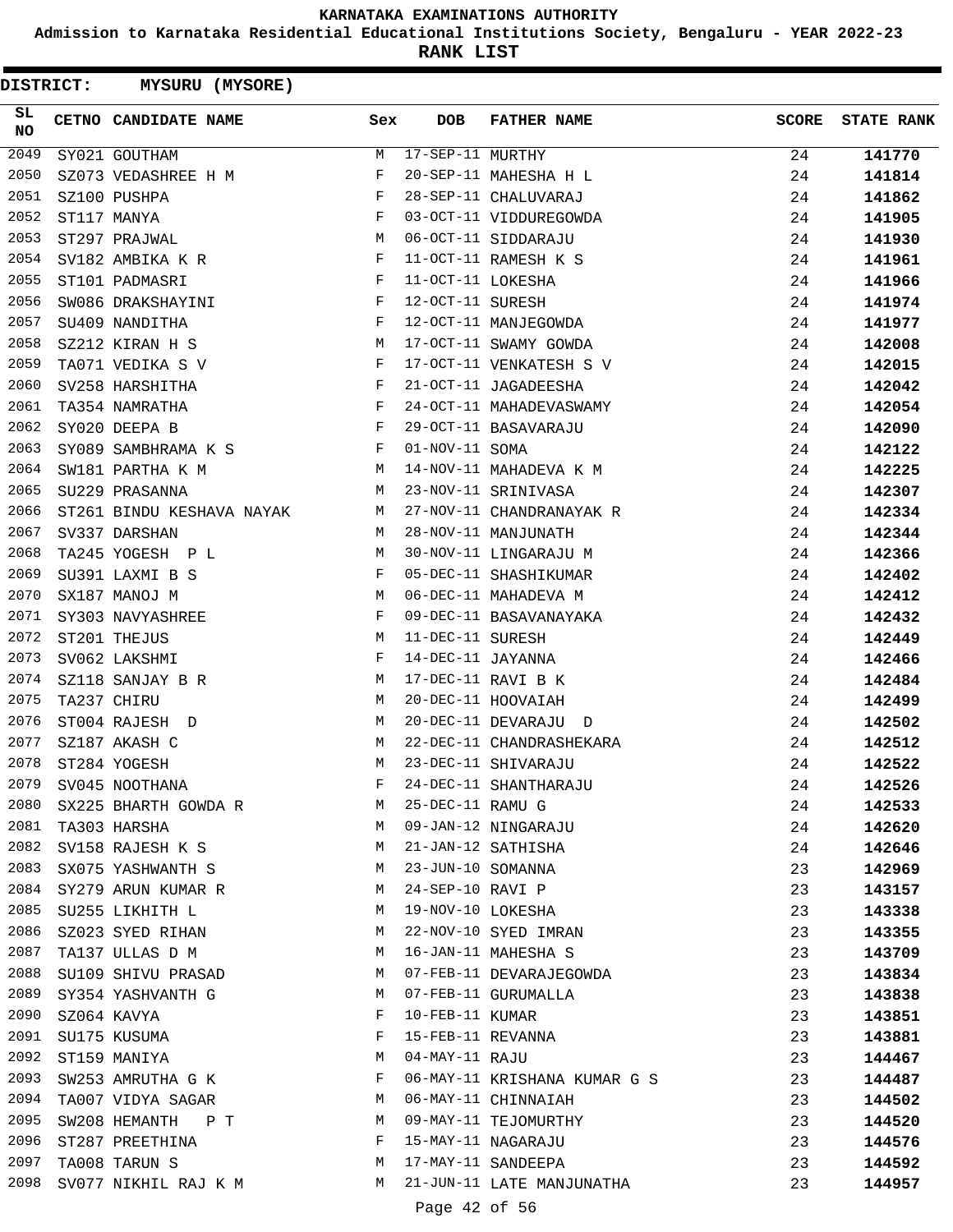**Admission to Karnataka Residential Educational Institutions Society, Bengaluru - YEAR 2022-23**

| <b>DISTRICT:</b> |            | <b>MYSURU (MYSORE)</b>     |            |                     |                            |              |                   |
|------------------|------------|----------------------------|------------|---------------------|----------------------------|--------------|-------------------|
| SL.<br><b>NO</b> |            | CETNO CANDIDATE NAME       | Sex        | <b>DOB</b>          | <b>FATHER NAME</b>         | <b>SCORE</b> | <b>STATE RANK</b> |
| 2099             |            | SW217 RAVI SHANKAR         | М          | 22-JUN-11 BALARAM   |                            | 23           | 144966            |
| 2100             |            | SW107 ANEESH T N           | М          |                     | 25-JUN-11 NAGARAJU         | 23           | 144989            |
| 2101             |            | SU288 SHARATH              | М          | 26-JUN-11 REVANNA   |                            | 23           | 145016            |
| 2102             |            | SZ232 LAXMI                | F          |                     | 04-JUL-11 VINOODHA         | 23           | 145091            |
| 2103             |            | ST218 VIKAS                | M          |                     | 11-JUL-11 KUMARAPPA        | 23           | 145171            |
| 2104             |            | SV012 BINDUSREE G K        | F          |                     | 14-JUL-11 KEMPANAYAKA      | 23           | 145194            |
| 2105             |            | SU167 ANITHA S S           | F          |                     | 25-JUL-11 SANTHOSH         | 23           | 145283            |
| 2106             |            | SU116 NISARGA M H          | F          |                     | 08-AUG-11 HARISHA S        | 23           | 145416            |
| 2107             |            | SZ096 SHIVU                | М          | 11-AUG-11 SWAMY     |                            | 23           | 145445            |
| 2108             |            | SW280 HARSHITHA D M        | F          | 17-AUG-11 MANJU     |                            | 23           | 145490            |
| 2109             |            | SZ011 B M LAXMI            | F          |                     | 19-AUG-11 B R MANJU        | 23           | 145508            |
| 2110             |            | SY258 MANJU                | М          |                     | 19-AUG-11 MAHADEVASWAMY    | 23           | 145511            |
| 2111             |            | SU038 NISARGA              | F          |                     | 04-SEP-11 JAYANNAGOWDA     | 23           | 145640            |
| 2112             |            | SX108 APOORVA M            | F          |                     | 05-SEP-11 MALLIKARJUNA M   | 23           | 145642            |
| 2113             |            | SX161 VIDYASHREE D R       | F          | 06-SEP-11 RAJU      |                            | 23           | 145666            |
| 2114             |            | TA196 GAGANESH A K         | М          |                     | 11-SEP-11 KRISHNAHARI M    | 23           | 145710            |
| 2115             |            | SZ142 ARCHANA K C          | F          | 15-SEP-11 CHANDRA   |                            | 23           | 145743            |
| 2116             |            | SU144 NISARGA              | F          | 30-SEP-11 ANDANI    |                            | 23           | 145847            |
| 2117             |            | SY274 POOJA                | F          | 05-OCT-11 SOMANNA   |                            | 23           | 145890            |
| 2118             |            | SY214 VIJAY V              | М          |                     | 06-OCT-11 VEERABHADRASWAMY | 23           | 145902            |
| 2119             |            | SW242 CHARAN G S           | M          |                     | 07-OCT-11 SHIVANNA         | 23           | 145903            |
| 2120             |            | SU279 YASHWANTH            | М          | 21-OCT-11 SURESHA   |                            | 23           | 146015            |
| 2121             | SV316 TEJA |                            | F          | 27-OCT-11 DINESHA   |                            | 23           | 146049            |
| 2122             |            | SY353 THANUSHREE           | F          | 28-OCT-11 MAHESHA   |                            | 23           | 146057            |
| 2123             |            | SZ085 SHASHANK H M         | М          |                     | 02-NOV-11 MANJUNATHA       | 23           | 146095            |
| 2124             |            | SX191 KAVYA                | F          | 13-NOV-11 RAVI      |                            | 23           | 146169            |
| 2125             |            | SU399 KAVYA B V            | $_{\rm F}$ |                     | 13-NOV-11 MANJUNATH        | 23           | 146170            |
| 2126             |            | SZ103 MEGHANA              | F          | 16-NOV-11 MYLARI    |                            | 23           | 146190            |
| 2127             |            | SY091 HEMAVATHI            | F          |                     | 17-NOV-11 MAHADEVASWAMY    | 23           | 146197            |
| 2128             |            | TA096 ABHISHEK             | М          |                     | 25-NOV-11 CHINNASWAMY      | 23           | 146248            |
| 2129             |            | ST013 VISHNU               | M          |                     | 26-NOV-11 NANJUNDAIAH      | 23           | 146264            |
| 2130             |            | SY249 RAMESHA              | M          | 30-NOV-11 MAHESHA   |                            | 23           | 146296            |
| 2131             |            | SY150 MAHADEVAPRASAD P     | M          |                     | 01-DEC-11 PRASANNA KUMAR N | 23           | 146304            |
| 2132             |            | TA235 M R SUJITH MOURYA M  |            |                     | 02-DEC-11 P MAHADEVASWAMY  | 23           | 146309            |
|                  |            | 2133 SV189 SHARATH G GOWDA |            | M 07-DEC-11 GIRISHA |                            | 23           | 146332            |
| 2134             |            | ST141 PREETHAM             | M          | 14-DEC-11 SOMESH    |                            | 23           | 146383            |
| 2135             |            | SU342 MOHITH GOWDA         | М          |                     | 16-DEC-11 MANJU VK         | 23           | 146394            |
| 2136             |            | SV255 RAMU S               | М          |                     | 22-DEC-11 SATHISHA         | 23           | 146422            |
| 2137             |            | SX023 RADHA                | F          |                     | 29-DEC-11 MAHESHA          | 23           | 146461            |
| 2138             |            | SU177 DHANYASHREE P        | F          |                     | 30-DEC-11 PRADEEP A        | 23           | 146465            |
| 2139             |            | SU427 JEEVAN R             | M          | 01-JAN-12 RAMESHA   |                            | 23           | 146486            |
| 2140             |            | SU032 DHIRAJ HS            | M          |                     | 29-JAN-12 SHIVA KUMAR HC   | 23           | 146543            |
| 2141             |            | TA329 GOWTHAM P            | M          |                     | 24-AUG-10 PUTTARAJU        | 22           | 146930            |
| 2142             |            | SU423 K P SAHANA           | F          |                     | 08-OCT-10 PUTTARAJEGOWDA   | 22           | 147048            |
| 2143             |            | SX298 VISMAYA B RAJ        | F          |                     | 22-NOV-10 BASAVARAJU B     | 22           | 147200            |
| 2144             |            | SV083 YASHWANTH G J        | M          |                     | 06-DEC-10 JAGADISH         | 22           | 147248            |
| 2145             |            | ST085 CHETHAN KUMAR S M    | M          |                     | 12-JAN-11 MALEGOWDA        | 22           | 147469            |
| 2146             |            | SW202 MOHIT K A            | M          | 23-JAN-11 ANNAIAH   |                            | 22           | 147515            |
| 2147             |            | ST059 HARSHAVARDHANA S     | M          |                     | 16-FEB-11 SIDDARAJU K      | 22           | 147650            |
| 2148             |            | SZ069 SHREYAS T S          | М          |                     | 18-FEB-11 SHIVAIAH         | 22           | 147667            |
|                  |            |                            |            | Page 43 of 56       |                            |              |                   |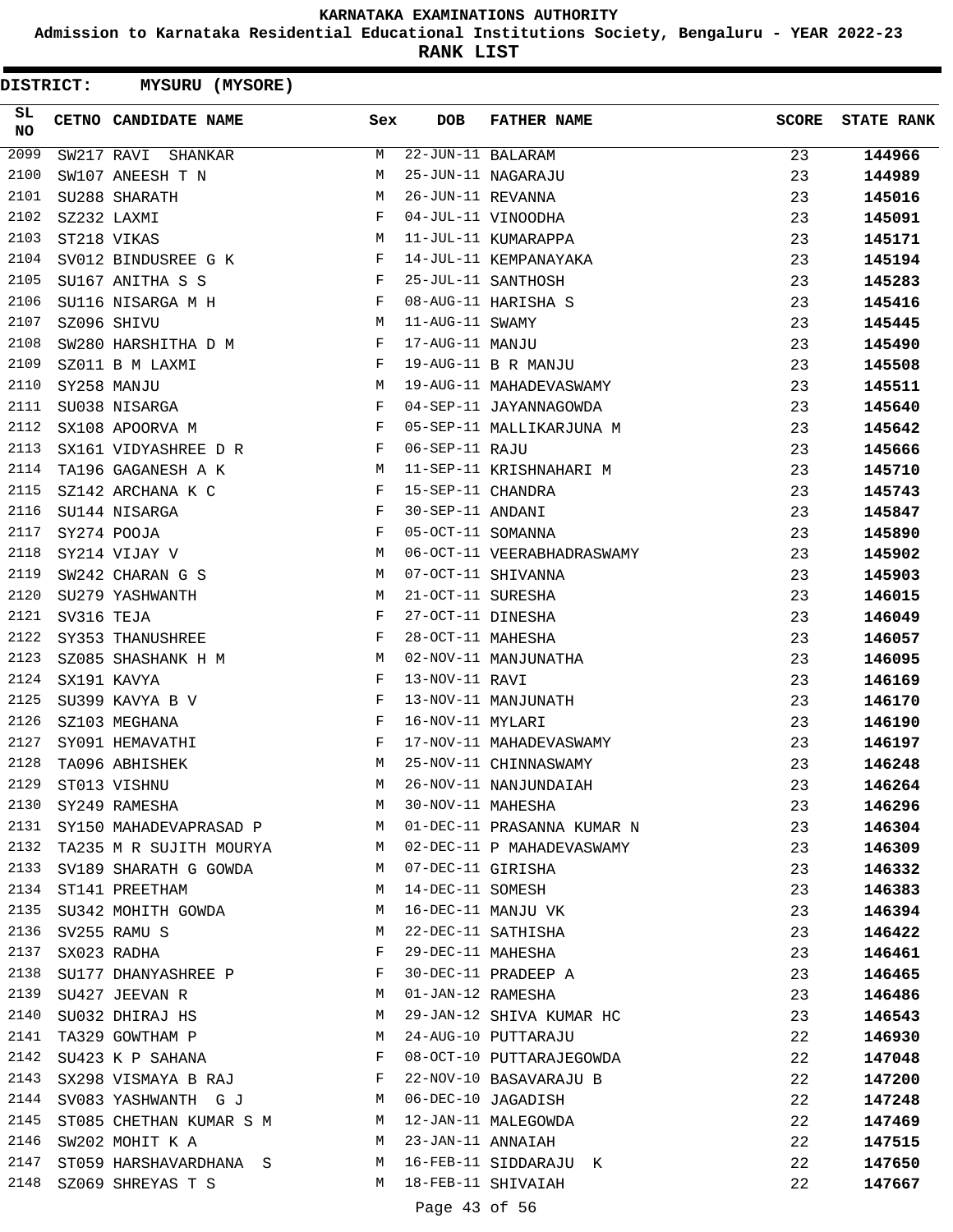**Admission to Karnataka Residential Educational Institutions Society, Bengaluru - YEAR 2022-23**

| <b>DISTRICT:</b> |            | MYSURU (MYSORE)      |     |                   |                              |              |                   |
|------------------|------------|----------------------|-----|-------------------|------------------------------|--------------|-------------------|
| SL<br><b>NO</b>  |            | CETNO CANDIDATE NAME | Sex | <b>DOB</b>        | <b>FATHER NAME</b>           | <b>SCORE</b> | <b>STATE RANK</b> |
| 2149             |            | SW156 PRAVEENA S C   | М   | 22-FEB-11 SURESHA |                              | 22           | 147686            |
| 2150             |            | SY368 KIRAN          | М   | 25-FEB-11 RAMESH  |                              | 22           | 147711            |
| 2151             |            | SX205 MANJUNATH H A  | М   |                   | 16-MAR-11 ASHOKA H D         | 22           | 147825            |
| 2152             |            | SV155 GIRISH C NAYAK | M   |                   | 10-APR-11 CHALUVARAJU        | 22           | 148007            |
| 2153             |            | SX080 KEERTHANA M    | F   |                   | 10-APR-11 MAHADEVA           | 22           | 148009            |
| 2154             |            | TA242 MALLESH        | M   |                   | 15-APR-11 SIDDHAIAH          | 22           | 148047            |
| 2155             |            | ST017 MANVITH H M    | M   |                   | 05-MAY-11 MAHADEVA H K       | 22           | 148196            |
| 2156             |            | TA187 PRAJWAL        | M   |                   | 10-MAY-11 JAGADEESH          | 22           | 148230            |
| 2157             |            | ST235 RAKESH B       | М   |                   | 10-MAY-11 BASAVARAJU B       | 22           | 148232            |
| 2158             |            | ST324 THARUN N GOWDA | М   |                   | 17-MAY-11 NAVEEN A R         | 22           | 148278            |
| 2159             |            | TA192 VARSHINI       | F   |                   | 02-JUN-11 PRAKASH V S        | 22           | 148432            |
| 2160             | SZ178 UDAY |                      | М   |                   | 06-JUN-11 BASAVARAJU         | 22           | 148474            |
| 2161             |            | SY011 SANJANA        | F   | 09-JUN-11 RAMESH  |                              | 22           | 148499            |
| 2162             |            | ST155 B M SAMARTH    | M   |                   | 10-JUN-11 B S MAHENDRA       | 22           | 148505            |
| 2163             |            | TA169 LAKSHMI        | F   |                   | 10-JUN-11 DODDASWAMY         | 22           | 148512            |
| 2164             |            | ST206 DILEEP         | М   | 11-JUN-11 MADEVA  |                              | 22           | 148517            |
| 2165             |            | SU130 JEEVAN KUMAR A | М   | 18-JUN-11 ARUN A  |                              | 22           | 148591            |
| 2166             |            | TA131 ARUNA          | М   | 24-JUN-11 KRISHNA |                              | 22           | 148634            |
| 2167             |            | SU223 VAASU          | М   | 29-JUN-11 YOGESH  |                              | 22           | 148693            |
| 2168             |            | SU185 DARAN          | М   |                   | 06-JUL-11 NARAYANA           | 22           | 148752            |
| 2169             |            | SV089 RAKESH T K     | M   |                   | 09-JUL-11 KUMAR T P          | 22           | 148786            |
| 2170             |            | SY022 JAYKUMAR A R   | M   |                   | 16-JUL-11 RAMAIAH A B        | 22           | 148857            |
| 2171             |            | TA366 SANTHOSHA M    | M   |                   | 19-JUL-11 MALLESHA M         | 22           | 148876            |
| 2172             | TA066 AMAY |                      | М   |                   | 25-JUL-11 MALLIKARJUNA       | 22           | 148917            |
| 2173             |            | SU334 KEERTANA       | F   | 29-JUL-11 NAGESHA |                              | 22           | 148957            |
| 2174             |            | ST134 JEEVAN D       | M   |                   | 04-AUG-11 DODDAIAH           | 22           | 149001            |
| 2175             |            | ST032 NISHA S V      | F   |                   | 05-AUG-11 VENKATASWAMYNAYAKA | 22           | 149010            |
| 2176             |            | ST211 PRAMOD         | М   |                   | 05-AUG-11 DEVESHEGOWDA       | 22           | 149012            |
| 2177             |            | SW141 AKASH L C      | М   |                   | 07-AUG-11 CHELUVA KUMAR      | 22           | 149027            |
| 2178             |            | SV084 YASHAWANT      | M   |                   | 08-AUG-11 PRASANNA           | 22           | 149043            |
| 2179             |            | SY314 SUVARNA        | F   | 07-SEP-11 MADESHA |                              | 22           | 149265            |
| 2180             |            | ST103 SRUSTI         | F   | 09-SEP-11 RAJU    |                              | 22           | 149281            |
| 2181             |            | ST197 KRISHNAMURTHY  | М   | 02-OCT-11 SOMESHA |                              | 22           | 149439            |
| 2182             |            | SV101 BINDU K K      | F   |                   | 03-OCT-11 KEERTHIRAJ         | 22           | 149443            |
| 2183             |            | SY208 PREETHI        | F   | 06-OCT-11 NAGESH  |                              | 22           | 149462            |
| 2184             |            | SW028 VIKASH         | М   |                   | 13-OCT-11 PUTTARAJU          | 22           | 149505            |
| 2185             |            | SW111 SUPRITH MG     | М   | 14-OCT-11 GIRISHA |                              | 22           | 149514            |
| 2186             |            | SU233 VAISHNAVI T C  | F   |                   | 17-OCT-11 CHETHAN KUMAR      | 22           | 149533            |
| 2187             |            | SY260 PALLAVI N M    | F   |                   | 26-OCT-11 MADESHA            | 22           | 149594            |
| 2188             |            | SY128 THANU S        | F   |                   | 26-OCT-11 SHANKARANAYAKA     | 22           | 149596            |
| 2189             |            | SX262 VINAY S        | М   |                   | 27-OCT-11 SHIVARAJU          | 22           | 149605            |
| 2190             |            | TA088 YOGESH         | М   |                   | 31-OCT-11 CHIKKIREGOWDA      | 22           | 149632            |
|                  |            | 2191 ST329 ARUNKUMAR | М   | 06-NOV-11 ESHWARA |                              | 22           | 149659            |
| 2192             |            | SX089 JANAKI R       | F   | 07-NOV-11 RAMESHA |                              | 22           | 149667            |
| 2193             |            | ST027 CHANDRASHEKAR  | М   |                   | 09-NOV-11 SHIVAKUMARA B      | 22           | 149676            |
| 2194             |            | TA228 VINAY S        | М   |                   | 13-NOV-11 SOMSHEKAR          | 22           | 149705            |
| 2195             |            | SU003 ARJUN K N      | М   | 17-NOV-11 NAVEEN  |                              | 22           | 149728            |
| 2196             |            | SU220 PRUTHVIK       | М   |                   | 21-NOV-11 SUBRAMANYA         | 22           | 149761            |
| 2197             |            | ST040 NAYANA K       | F   |                   | 23-NOV-11 KANTANAYAKA        | 22           | 149772            |
| 2198             |            | SY202 YUVARAJA K     | M   | 26-NOV-11 KUMARA  |                              | 22           | 149793            |
|                  |            |                      |     | Page 44 of 56     |                              |              |                   |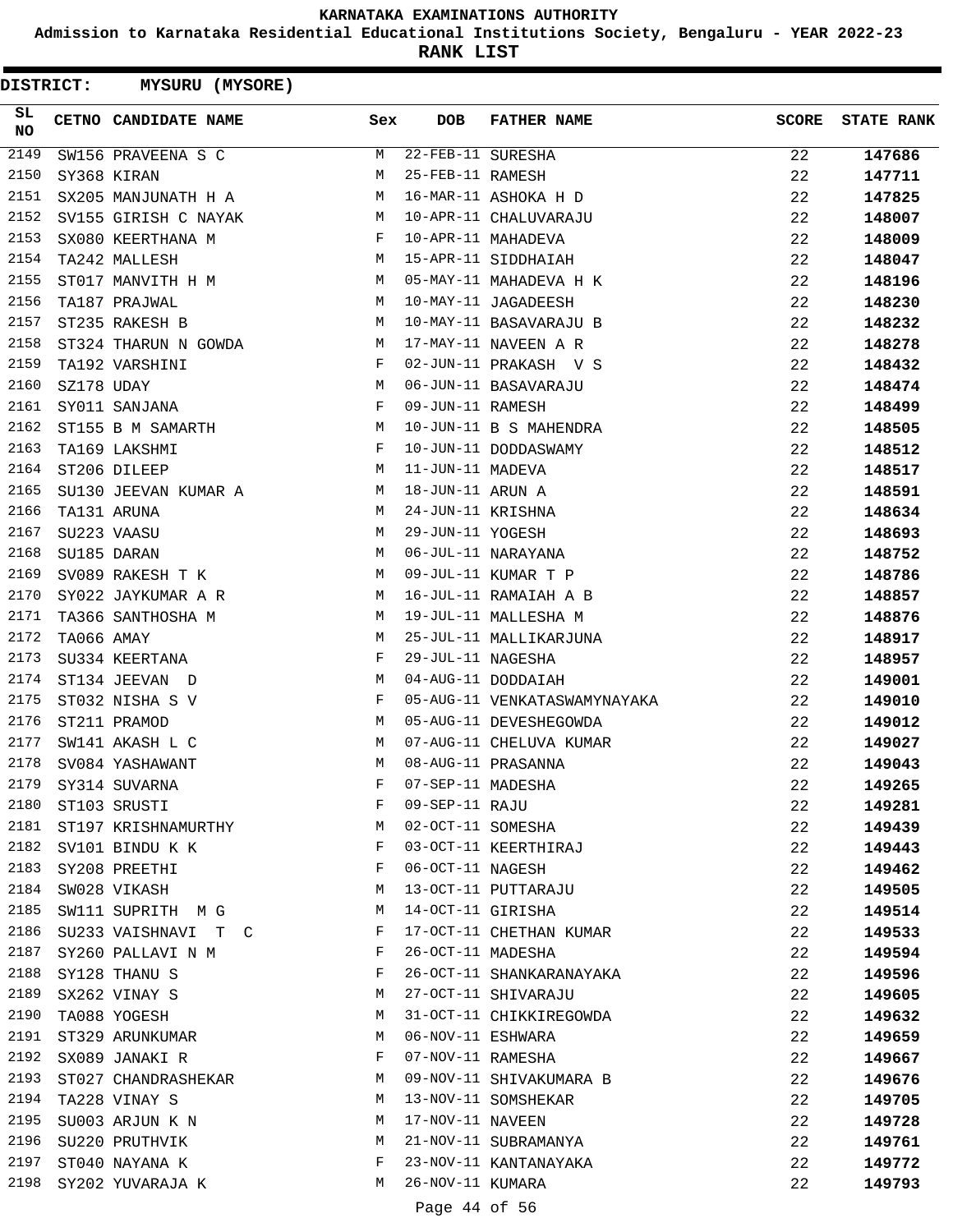**Admission to Karnataka Residential Educational Institutions Society, Bengaluru - YEAR 2022-23**

| <b>DISTRICT:</b> | MYSURU (MYSORE)                           |        |                   |                           |              |                   |
|------------------|-------------------------------------------|--------|-------------------|---------------------------|--------------|-------------------|
| SL<br><b>NO</b>  | CETNO CANDIDATE NAME                      | Sex    | <b>DOB</b>        | <b>FATHER NAME</b>        | <b>SCORE</b> | <b>STATE RANK</b> |
| 2199             | ST333 PRASAD                              | M      |                   | 27-NOV-11 RAMABHOVI       | 22           | 149799            |
| 2200             | SY125 SANJAY                              | М      |                   | 07-DEC-11 MARISWAMY       | 22           | 149855            |
| 2201             | SW059 PAVITHRA S                          | F      | 16-DEC-11 SURESHA |                           | 22           | 149904            |
| 2202             | SU112 ARPITHA                             | F      |                   | 25-DEC-11 ERANNA NAYAKA   | 22           | 149941            |
| 2203             | SU043 DINESHA NAYAKA                      | М      |                   | 31-DEC-11 RAJANAYAKA      | 22           | 149976            |
| 2204             | SV043 CHIRANTH KUMAR M M                  | M      |                   | 01-JAN-12 MAHADEVA M N    | 22           | 149988            |
| 2205             | SU171 LIKHITHA L                          | F      |                   | 03-JAN-12 LAKSHMANA       | 22           | 150012            |
| 2206             | SZ057 BHARATH G K                         | М      |                   | 20-JAN-12 KANTHARAJU      | 22           | 150036            |
| 2207             | SZ093 PREETHAM M J                        | M      |                   | 12-FEB-12 JALENDRA        | 22           | 150061            |
| 2208             | SV334 BHARATH M                           | M      |                   | 20-FEB-10 MANJUNATHA M    | 21           | 150242            |
| 2209             | ST056 SAMBHRAM S                          | M      |                   | 09-MAY-10 SHIVA KUMAR S   | 21           | 150295            |
| 2210             | SX283 BASAVARAJU                          | M      |                   | 04-OCT-10 CHETHAN C       | 21           | 150508            |
| 2211             | SU398 JEEVANKUMAR N K                     | M      |                   | 10-NOV-10 KALAIAH N T     | 21           | 150619            |
| 2212             | TA183 MAHENDRA                            | M      |                   | 27-DEC-10 NANJUNDASWAMY   | 21           | 150774            |
| 2213             | SU419 POORNACHANDRA                       | М      |                   | 29-DEC-10 VEERAPPAJI      | 21           | 150778            |
| 2214             | SV241 THANUSHREE                          | F      |                   | 31-DEC-10 SOMEGOWDA       | 21           | 150788            |
| 2215             | SY014 BASHKAR                             | М      |                   | 05-JAN-11 KRISHNA M       | 21           | 150882            |
| 2216             | SX154 LAKSHMI                             | F      | 09-JAN-11 RAVI    |                           | 21           | 150904            |
| 2217             | SU260 ROHITH                              | М      |                   | 23-FEB-11 JAGADEESHA      | 21           | 151085            |
| 2218             | SV080 SANJAY C M                          | М      |                   | 29-MAR-11 MANJUNATHA      | 21           | 151252            |
| 2219             | SZ104 NISCHITHA A R                       | F      | 20-APR-11 RAVI    |                           | 21           | 151403            |
| 2220             | ST199 NISARGA                             | F      | 04-MAY-11 NGARAJU |                           | 21           | 151487            |
| 2221             | ST267 SHIVA KUMARA                        | М      |                   | 05-MAY-11 CHIKANNA        | 21           | 151495            |
| 2222             | TA090 KARTHIK                             | M      |                   | 06-MAY-11 JAYARAMU        | 21           | 151502            |
| 2223             | TA035 ABHINAV V                           | М      |                   | 12-MAY-11 VARADHARAJU     | 21           | 151546            |
| 2224             | SX173 ABHISHEK                            | M      |                   | 12-MAY-11 MAHADEVA        | 21           | 151547            |
| 2225             | SX030 KAVERI S                            | F      | 18-MAY-11 SHEKHAR |                           | 21           | 151595            |
| 2226             | SY010 NAGANISHANTH C                      | M      |                   | 18-MAY-11 CHANDRASHEKAR   | 21           | 151598            |
| 2227             | SX145 SHREYAS S                           | M      |                   | 19-MAY-11 SIDDRAJU M      | 21           | 151607            |
| 2228             | SX012 CHANDANA                            | M      | 20-MAY-11 KUMAR   |                           | 21           | 151612            |
| 2229             | SY316 SINCHANA                            | F      | 22-MAY-11 REVANNA |                           | 21           | 151631            |
| 2230             | SX245 VAISHNAVI                           | F      |                   | 05-JUN-11 SHRINIVASA      | 21           | 151745            |
| 2231             | ST269 SWATHI                              | F      | 18-JUN-11 RAVI    |                           | 21           | 151849            |
| 2232             | SU416 SHIVAPRASAD                         | М      |                   | 19-JUN-11 KALANAYAKA      | 21           | 151854            |
| 2233             | SZ231 DRUVA H R                           | М      | 23-JUN-11 RAJESH  |                           | 21           | 151883            |
| 2234             | TA275 KAILAS                              | М      | 27-JUN-11 RAJESHA |                           | 21           | 151914            |
| 2235             | SU173 HRUTHIK                             | М      | 28-JUN-11 RAGHU   |                           | 21           | 151919            |
| 2236             | SX237 CHIRAG                              | М      | 04-JUL-11 MAHESH  |                           | 21           | 151966            |
| 2237             | SY210 DEEPIKA                             | F      | 18-JUL-11 MARAIAH |                           | 21           | 152069            |
| 2238             | SY375 INCHARA S                           | F      |                   | 25-JUL-11 SIDDHU S        | 21           | 152115            |
| 2239             | SV260 HEMANTH C S                         | M      |                   | 30-JUL-11 SHIVAKUMAR      | 21           | 152153            |
| 2240             | SY203 ANKITHA                             | F      | 06-AUG-11 NAGESHA |                           | 21           | 152202            |
| 2241             | TA058 PRAKRUTHI                           | F      |                   | 12-AUG-11 PARASHIVAMURTHY | 21           | 152251            |
| 2242             | SX259 SANJAY<br>M                         | М      |                   | 13-AUG-11 MAHESH K M      | 21           | 152259            |
| 2243             | ST274 RAMYA                               | F      | 15-AUG-11 SUNDARA |                           | 21           | 152267            |
| 2244<br>2245     | SW041 KIRAN GOWDA                         | М      |                   | 24-AUG-11 KEMPRAJU        | 21           | 152322            |
| 2246             | TA336 ADITHYA                             | М<br>M |                   | 01-SEP-11 KEMPARAJU       | 21           | 152359            |
| 2247             | SX015 GANESHA K A                         | M      | 01-SEP-11 KUMARA  | 01-OCT-11 SRINIVAS S R    | 21<br>21     | 152360            |
| 2248             | SW120 NUTHAN S GOWDA<br>SX273 ABJALKHAN M | M      |                   | 08-OCT-11 MEHARKHAN       | 21           | 152526<br>152558  |
|                  |                                           |        |                   |                           |              |                   |
|                  |                                           |        | Page 45 of 56     |                           |              |                   |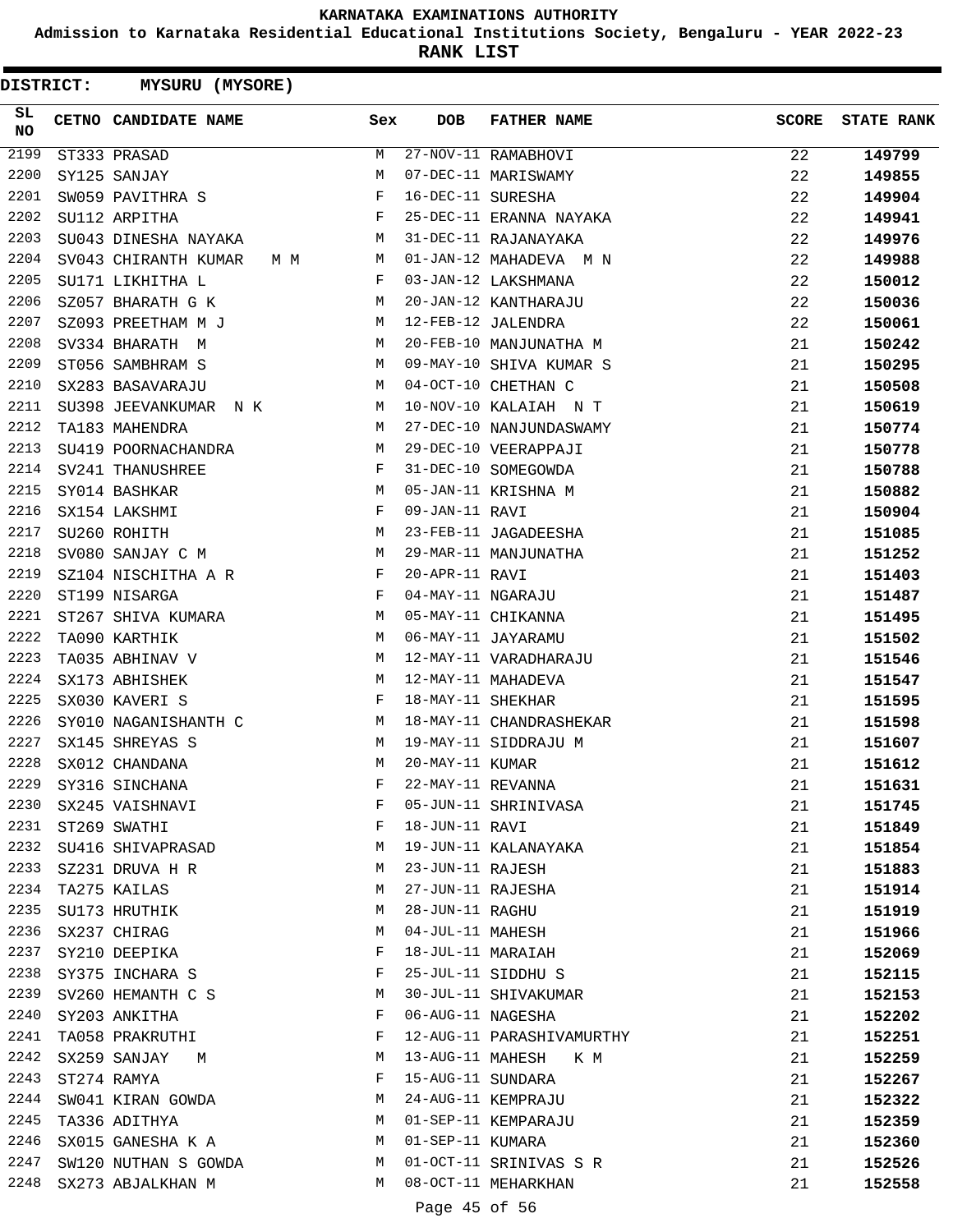**Admission to Karnataka Residential Educational Institutions Society, Bengaluru - YEAR 2022-23**

**RANK LIST**

| 2249<br>09-OCT-11 NARAYANA BHOVI<br>M<br>21<br>152570<br>SU313 SAGAR M N<br>2250<br>13-OCT-11 NAGESH<br>SU148 LOHITH<br>М<br>21<br>152590<br>2251<br>$_{\rm F}$<br>26-OCT-11 RAMEGOWDA<br>SV269 SAHANA<br>21<br>152654<br>$\overline{M}$<br>2252<br>30-OCT-11 HARISHA<br>SW228 ARAVINDA<br>21<br>152675<br>2253<br>SV021 DEEKSHITHA M S F<br>07-NOV-11 SATHISHA<br>21<br>152723<br>2254<br>M<br>SV201 CHANDAN GOWDA<br>08-NOV-11 MOHAN M J<br>21<br>152729<br>$\mathbb{F}$<br>2255<br>16-NOV-11 SIDDARAJU<br>TA042 HARSHITHA Y S<br>21<br>152783<br>$\begin{array}{c}\n\mathbf{F} \\ \mathbf{F}\n\end{array}$<br>2256<br>SU154 BINDU C<br>22-NOV-11 CHANDRA<br>21<br>152807<br>2257<br>22-NOV-11 MALIGAIAH<br>TA060 SPOORTHI<br>21<br>152813<br><b>M</b><br>2258<br>24-NOV-11 ANKAIAH N<br>SX188 TEJAS A<br>21<br>152824<br>M<br>2259<br>14-DEC-11 RAGHU K C<br>SV076 HARSHA K R<br>21<br>152929<br>M<br>2260<br>SZ169 KUBERA S R<br>15-DEC-11 RAJU A J<br>21<br>152937<br>2261<br>SX209 CHIRANJEEVI N M<br>21-DEC-11 NAGESH K<br>21<br>152967<br>30-DEC-11 T K KANTHARAJA<br>2262<br>SV035 T K MEGHANA<br>and the state of the state of the Party<br>21<br>153007<br>31-DEC-11 KENDAGANNASWAMY<br>2263<br>SU380 PARASHIVAMURTHY S K M<br>21<br>153009<br>2264<br>$\mathbf{F}$<br>06-JAN-12 MANJU<br>SX224 VIDHYA<br>21<br>153055<br>2265<br>13-JAN-12 MAHESHA H B<br>SV030 MOHITH H M<br><b>M</b><br>21<br>153066<br>2266<br>$\mathbf M$<br>19-JAN-12 RAGHU<br>SV275 HARSHA K R<br>21<br>153074<br>TA220 MANVITHGOWDA K M M<br>2267<br>09-FEB-12 M MAHADEVA<br>21<br>153094<br>M<br>2268<br>02-OCT-09 LOKESHA H S<br>SU400 NANDISHA<br>20<br>153165<br>2269<br>$\mathbf{F}$ and the contract of the contract of $\mathbf{F}$<br>01-NOV-10 JAYARAMU<br>SU361 MANYASHREE<br>20<br>153534<br>ST238 KALPANA K K $\overline{F}$<br>2270<br>13-JAN-11 KARIGOWDA<br>20<br>153801<br>M<br>2271<br>22-JAN-11 SOMASHEKARA H P<br>SV140 VARUN<br>20<br>153826<br>SU283 NITHIN M GOWDA M<br>2272<br>29-JAN-11 MAHADEV GOWDA D M<br>20<br>153854<br>2273<br>SY223 YOGESHWARI<br>$\mathbf{F}$<br>27-FEB-11 GURUSIDDAIAH<br>20<br>153954<br>2274<br><b>M</b><br>SY023 KARTHIC R<br>03-MAR-11 RAJASHEKAR<br>20<br>153973<br>2275<br>25-MAR-11 BASAVARAJU<br>ST147 ASHWINI<br>$\mathbf{F}$<br>20<br>154054<br>2276<br>M<br>27-MAR-11 HARISH<br>20<br>SV111 SRUJAN<br>154064<br>M <sub>N</sub><br>2277<br>SV308 KEERTHI K M<br>10-APR-11 MAHENDRA K R<br>20<br>154139<br>2278<br>09-MAY-11 SHIVARAJU<br>ST275 SUDEEP<br>М<br>20<br>154280<br>2279<br>M<br>18-MAY-11 BANDIGAIAH<br>20<br>SX243 MANISH<br>154319<br>2280<br>SX107 PRUTHVI DIVAKAR D<br>21-MAY-11 DIVAKARA SWAMY G<br>154336<br>M<br>20<br>2281<br>SX257 ANJALI<br>F<br>18-JUN-11 CHANDRASHEKAR<br>20<br>154522<br>2282<br>SV325 DANUSH MYLARI MW<br>23-JUN-11 THEERTHA<br>20<br>154553<br>2283 SV288 INDRA KUMAR B L<br>28-JUN-11 LOKESH B. C<br>M<br>20<br>154589<br>2284<br>02-JUL-11 GIREESHA M<br>TA320 MAHALAKSHMI G<br>F<br>20<br>154624<br>2285<br>04-JUL-11 MAHESHA<br>SV144 ABHITHA<br>F<br>20<br>154633<br>2286<br>08-JUL-11 CHANDRASHEKARA<br>TA075 RAGHU<br>М<br>20<br>154668<br>2287<br>F<br>22-JUL-11 MURTHY<br>SY287 PRIYA<br>20<br>154749<br>2288<br>SW069 VINAY KUMAR D K<br>27-JUL-11 KANTHARAJU<br>20<br>M<br>154781<br>2289<br>29-JUL-11 RAVI<br>SX115 KARTHIK R<br>M<br>20<br>154791<br>2290<br>30-JUL-11 CHANDRA N T<br>SZ195 SOMASHEKHARA<br>20<br>M<br>154799<br>2291 SZ197 NIKITHA<br>09-AUG-11 SWAMY H K<br>F<br>20<br>154842<br>2292<br>SV289 SHAILAJA L K<br>F<br>15-AUG-11 KUMARA<br>20<br>154869<br>2293<br>17-AUG-11 RAVINAYAKA<br>SZ106 ANKITHA<br>F<br>20<br>154879<br>2294<br>24-AUG-11 MAHADEVU H<br>TA033 KUSUMA Y M<br>F<br>20<br>154919<br>2295<br>25-AUG-11 RAJU LATE<br>SY245 AKASH<br>М<br>20<br>154923<br>2296<br>SY222 SHOBHA G K<br>F<br>30-AUG-11 KRISHNA<br>20<br>154954<br>2297<br>30-AUG-11 RAJEGOWDA<br>SV113 VIKAS<br>М<br>20<br>154955<br>2298<br>SZ102 POOJA<br>F<br>31-AUG-11 MANJUNATHA K V<br>20<br>154958<br>Page 46 of 56 | SL<br><b>NO</b> | CETNO CANDIDATE NAME Sex | <b>DOB</b> | FATHER NAME | <b>SCORE</b> | <b>STATE RANK</b> |
|---------------------------------------------------------------------------------------------------------------------------------------------------------------------------------------------------------------------------------------------------------------------------------------------------------------------------------------------------------------------------------------------------------------------------------------------------------------------------------------------------------------------------------------------------------------------------------------------------------------------------------------------------------------------------------------------------------------------------------------------------------------------------------------------------------------------------------------------------------------------------------------------------------------------------------------------------------------------------------------------------------------------------------------------------------------------------------------------------------------------------------------------------------------------------------------------------------------------------------------------------------------------------------------------------------------------------------------------------------------------------------------------------------------------------------------------------------------------------------------------------------------------------------------------------------------------------------------------------------------------------------------------------------------------------------------------------------------------------------------------------------------------------------------------------------------------------------------------------------------------------------------------------------------------------------------------------------------------------------------------------------------------------------------------------------------------------------------------------------------------------------------------------------------------------------------------------------------------------------------------------------------------------------------------------------------------------------------------------------------------------------------------------------------------------------------------------------------------------------------------------------------------------------------------------------------------------------------------------------------------------------------------------------------------------------------------------------------------------------------------------------------------------------------------------------------------------------------------------------------------------------------------------------------------------------------------------------------------------------------------------------------------------------------------------------------------------------------------------------------------------------------------------------------------------------------------------------------------------------------------------------------------------------------------------------------------------------------------------------------------------------------------------------------------------------------------------------------------------------------------------------------------------------------------------------------------------------------------------------------------------------------------------------------------------------------------------------------------------------------------------------------------------------------------------------------------------------------------------------------------------------------------------------------------------------------------------------------------------------------------------------------------------------|-----------------|--------------------------|------------|-------------|--------------|-------------------|
|                                                                                                                                                                                                                                                                                                                                                                                                                                                                                                                                                                                                                                                                                                                                                                                                                                                                                                                                                                                                                                                                                                                                                                                                                                                                                                                                                                                                                                                                                                                                                                                                                                                                                                                                                                                                                                                                                                                                                                                                                                                                                                                                                                                                                                                                                                                                                                                                                                                                                                                                                                                                                                                                                                                                                                                                                                                                                                                                                                                                                                                                                                                                                                                                                                                                                                                                                                                                                                                                                                                                                                                                                                                                                                                                                                                                                                                                                                                                                                                                                                 |                 |                          |            |             |              |                   |
|                                                                                                                                                                                                                                                                                                                                                                                                                                                                                                                                                                                                                                                                                                                                                                                                                                                                                                                                                                                                                                                                                                                                                                                                                                                                                                                                                                                                                                                                                                                                                                                                                                                                                                                                                                                                                                                                                                                                                                                                                                                                                                                                                                                                                                                                                                                                                                                                                                                                                                                                                                                                                                                                                                                                                                                                                                                                                                                                                                                                                                                                                                                                                                                                                                                                                                                                                                                                                                                                                                                                                                                                                                                                                                                                                                                                                                                                                                                                                                                                                                 |                 |                          |            |             |              |                   |
|                                                                                                                                                                                                                                                                                                                                                                                                                                                                                                                                                                                                                                                                                                                                                                                                                                                                                                                                                                                                                                                                                                                                                                                                                                                                                                                                                                                                                                                                                                                                                                                                                                                                                                                                                                                                                                                                                                                                                                                                                                                                                                                                                                                                                                                                                                                                                                                                                                                                                                                                                                                                                                                                                                                                                                                                                                                                                                                                                                                                                                                                                                                                                                                                                                                                                                                                                                                                                                                                                                                                                                                                                                                                                                                                                                                                                                                                                                                                                                                                                                 |                 |                          |            |             |              |                   |
|                                                                                                                                                                                                                                                                                                                                                                                                                                                                                                                                                                                                                                                                                                                                                                                                                                                                                                                                                                                                                                                                                                                                                                                                                                                                                                                                                                                                                                                                                                                                                                                                                                                                                                                                                                                                                                                                                                                                                                                                                                                                                                                                                                                                                                                                                                                                                                                                                                                                                                                                                                                                                                                                                                                                                                                                                                                                                                                                                                                                                                                                                                                                                                                                                                                                                                                                                                                                                                                                                                                                                                                                                                                                                                                                                                                                                                                                                                                                                                                                                                 |                 |                          |            |             |              |                   |
|                                                                                                                                                                                                                                                                                                                                                                                                                                                                                                                                                                                                                                                                                                                                                                                                                                                                                                                                                                                                                                                                                                                                                                                                                                                                                                                                                                                                                                                                                                                                                                                                                                                                                                                                                                                                                                                                                                                                                                                                                                                                                                                                                                                                                                                                                                                                                                                                                                                                                                                                                                                                                                                                                                                                                                                                                                                                                                                                                                                                                                                                                                                                                                                                                                                                                                                                                                                                                                                                                                                                                                                                                                                                                                                                                                                                                                                                                                                                                                                                                                 |                 |                          |            |             |              |                   |
|                                                                                                                                                                                                                                                                                                                                                                                                                                                                                                                                                                                                                                                                                                                                                                                                                                                                                                                                                                                                                                                                                                                                                                                                                                                                                                                                                                                                                                                                                                                                                                                                                                                                                                                                                                                                                                                                                                                                                                                                                                                                                                                                                                                                                                                                                                                                                                                                                                                                                                                                                                                                                                                                                                                                                                                                                                                                                                                                                                                                                                                                                                                                                                                                                                                                                                                                                                                                                                                                                                                                                                                                                                                                                                                                                                                                                                                                                                                                                                                                                                 |                 |                          |            |             |              |                   |
|                                                                                                                                                                                                                                                                                                                                                                                                                                                                                                                                                                                                                                                                                                                                                                                                                                                                                                                                                                                                                                                                                                                                                                                                                                                                                                                                                                                                                                                                                                                                                                                                                                                                                                                                                                                                                                                                                                                                                                                                                                                                                                                                                                                                                                                                                                                                                                                                                                                                                                                                                                                                                                                                                                                                                                                                                                                                                                                                                                                                                                                                                                                                                                                                                                                                                                                                                                                                                                                                                                                                                                                                                                                                                                                                                                                                                                                                                                                                                                                                                                 |                 |                          |            |             |              |                   |
|                                                                                                                                                                                                                                                                                                                                                                                                                                                                                                                                                                                                                                                                                                                                                                                                                                                                                                                                                                                                                                                                                                                                                                                                                                                                                                                                                                                                                                                                                                                                                                                                                                                                                                                                                                                                                                                                                                                                                                                                                                                                                                                                                                                                                                                                                                                                                                                                                                                                                                                                                                                                                                                                                                                                                                                                                                                                                                                                                                                                                                                                                                                                                                                                                                                                                                                                                                                                                                                                                                                                                                                                                                                                                                                                                                                                                                                                                                                                                                                                                                 |                 |                          |            |             |              |                   |
|                                                                                                                                                                                                                                                                                                                                                                                                                                                                                                                                                                                                                                                                                                                                                                                                                                                                                                                                                                                                                                                                                                                                                                                                                                                                                                                                                                                                                                                                                                                                                                                                                                                                                                                                                                                                                                                                                                                                                                                                                                                                                                                                                                                                                                                                                                                                                                                                                                                                                                                                                                                                                                                                                                                                                                                                                                                                                                                                                                                                                                                                                                                                                                                                                                                                                                                                                                                                                                                                                                                                                                                                                                                                                                                                                                                                                                                                                                                                                                                                                                 |                 |                          |            |             |              |                   |
|                                                                                                                                                                                                                                                                                                                                                                                                                                                                                                                                                                                                                                                                                                                                                                                                                                                                                                                                                                                                                                                                                                                                                                                                                                                                                                                                                                                                                                                                                                                                                                                                                                                                                                                                                                                                                                                                                                                                                                                                                                                                                                                                                                                                                                                                                                                                                                                                                                                                                                                                                                                                                                                                                                                                                                                                                                                                                                                                                                                                                                                                                                                                                                                                                                                                                                                                                                                                                                                                                                                                                                                                                                                                                                                                                                                                                                                                                                                                                                                                                                 |                 |                          |            |             |              |                   |
|                                                                                                                                                                                                                                                                                                                                                                                                                                                                                                                                                                                                                                                                                                                                                                                                                                                                                                                                                                                                                                                                                                                                                                                                                                                                                                                                                                                                                                                                                                                                                                                                                                                                                                                                                                                                                                                                                                                                                                                                                                                                                                                                                                                                                                                                                                                                                                                                                                                                                                                                                                                                                                                                                                                                                                                                                                                                                                                                                                                                                                                                                                                                                                                                                                                                                                                                                                                                                                                                                                                                                                                                                                                                                                                                                                                                                                                                                                                                                                                                                                 |                 |                          |            |             |              |                   |
|                                                                                                                                                                                                                                                                                                                                                                                                                                                                                                                                                                                                                                                                                                                                                                                                                                                                                                                                                                                                                                                                                                                                                                                                                                                                                                                                                                                                                                                                                                                                                                                                                                                                                                                                                                                                                                                                                                                                                                                                                                                                                                                                                                                                                                                                                                                                                                                                                                                                                                                                                                                                                                                                                                                                                                                                                                                                                                                                                                                                                                                                                                                                                                                                                                                                                                                                                                                                                                                                                                                                                                                                                                                                                                                                                                                                                                                                                                                                                                                                                                 |                 |                          |            |             |              |                   |
|                                                                                                                                                                                                                                                                                                                                                                                                                                                                                                                                                                                                                                                                                                                                                                                                                                                                                                                                                                                                                                                                                                                                                                                                                                                                                                                                                                                                                                                                                                                                                                                                                                                                                                                                                                                                                                                                                                                                                                                                                                                                                                                                                                                                                                                                                                                                                                                                                                                                                                                                                                                                                                                                                                                                                                                                                                                                                                                                                                                                                                                                                                                                                                                                                                                                                                                                                                                                                                                                                                                                                                                                                                                                                                                                                                                                                                                                                                                                                                                                                                 |                 |                          |            |             |              |                   |
|                                                                                                                                                                                                                                                                                                                                                                                                                                                                                                                                                                                                                                                                                                                                                                                                                                                                                                                                                                                                                                                                                                                                                                                                                                                                                                                                                                                                                                                                                                                                                                                                                                                                                                                                                                                                                                                                                                                                                                                                                                                                                                                                                                                                                                                                                                                                                                                                                                                                                                                                                                                                                                                                                                                                                                                                                                                                                                                                                                                                                                                                                                                                                                                                                                                                                                                                                                                                                                                                                                                                                                                                                                                                                                                                                                                                                                                                                                                                                                                                                                 |                 |                          |            |             |              |                   |
|                                                                                                                                                                                                                                                                                                                                                                                                                                                                                                                                                                                                                                                                                                                                                                                                                                                                                                                                                                                                                                                                                                                                                                                                                                                                                                                                                                                                                                                                                                                                                                                                                                                                                                                                                                                                                                                                                                                                                                                                                                                                                                                                                                                                                                                                                                                                                                                                                                                                                                                                                                                                                                                                                                                                                                                                                                                                                                                                                                                                                                                                                                                                                                                                                                                                                                                                                                                                                                                                                                                                                                                                                                                                                                                                                                                                                                                                                                                                                                                                                                 |                 |                          |            |             |              |                   |
|                                                                                                                                                                                                                                                                                                                                                                                                                                                                                                                                                                                                                                                                                                                                                                                                                                                                                                                                                                                                                                                                                                                                                                                                                                                                                                                                                                                                                                                                                                                                                                                                                                                                                                                                                                                                                                                                                                                                                                                                                                                                                                                                                                                                                                                                                                                                                                                                                                                                                                                                                                                                                                                                                                                                                                                                                                                                                                                                                                                                                                                                                                                                                                                                                                                                                                                                                                                                                                                                                                                                                                                                                                                                                                                                                                                                                                                                                                                                                                                                                                 |                 |                          |            |             |              |                   |
|                                                                                                                                                                                                                                                                                                                                                                                                                                                                                                                                                                                                                                                                                                                                                                                                                                                                                                                                                                                                                                                                                                                                                                                                                                                                                                                                                                                                                                                                                                                                                                                                                                                                                                                                                                                                                                                                                                                                                                                                                                                                                                                                                                                                                                                                                                                                                                                                                                                                                                                                                                                                                                                                                                                                                                                                                                                                                                                                                                                                                                                                                                                                                                                                                                                                                                                                                                                                                                                                                                                                                                                                                                                                                                                                                                                                                                                                                                                                                                                                                                 |                 |                          |            |             |              |                   |
|                                                                                                                                                                                                                                                                                                                                                                                                                                                                                                                                                                                                                                                                                                                                                                                                                                                                                                                                                                                                                                                                                                                                                                                                                                                                                                                                                                                                                                                                                                                                                                                                                                                                                                                                                                                                                                                                                                                                                                                                                                                                                                                                                                                                                                                                                                                                                                                                                                                                                                                                                                                                                                                                                                                                                                                                                                                                                                                                                                                                                                                                                                                                                                                                                                                                                                                                                                                                                                                                                                                                                                                                                                                                                                                                                                                                                                                                                                                                                                                                                                 |                 |                          |            |             |              |                   |
|                                                                                                                                                                                                                                                                                                                                                                                                                                                                                                                                                                                                                                                                                                                                                                                                                                                                                                                                                                                                                                                                                                                                                                                                                                                                                                                                                                                                                                                                                                                                                                                                                                                                                                                                                                                                                                                                                                                                                                                                                                                                                                                                                                                                                                                                                                                                                                                                                                                                                                                                                                                                                                                                                                                                                                                                                                                                                                                                                                                                                                                                                                                                                                                                                                                                                                                                                                                                                                                                                                                                                                                                                                                                                                                                                                                                                                                                                                                                                                                                                                 |                 |                          |            |             |              |                   |
|                                                                                                                                                                                                                                                                                                                                                                                                                                                                                                                                                                                                                                                                                                                                                                                                                                                                                                                                                                                                                                                                                                                                                                                                                                                                                                                                                                                                                                                                                                                                                                                                                                                                                                                                                                                                                                                                                                                                                                                                                                                                                                                                                                                                                                                                                                                                                                                                                                                                                                                                                                                                                                                                                                                                                                                                                                                                                                                                                                                                                                                                                                                                                                                                                                                                                                                                                                                                                                                                                                                                                                                                                                                                                                                                                                                                                                                                                                                                                                                                                                 |                 |                          |            |             |              |                   |
|                                                                                                                                                                                                                                                                                                                                                                                                                                                                                                                                                                                                                                                                                                                                                                                                                                                                                                                                                                                                                                                                                                                                                                                                                                                                                                                                                                                                                                                                                                                                                                                                                                                                                                                                                                                                                                                                                                                                                                                                                                                                                                                                                                                                                                                                                                                                                                                                                                                                                                                                                                                                                                                                                                                                                                                                                                                                                                                                                                                                                                                                                                                                                                                                                                                                                                                                                                                                                                                                                                                                                                                                                                                                                                                                                                                                                                                                                                                                                                                                                                 |                 |                          |            |             |              |                   |
|                                                                                                                                                                                                                                                                                                                                                                                                                                                                                                                                                                                                                                                                                                                                                                                                                                                                                                                                                                                                                                                                                                                                                                                                                                                                                                                                                                                                                                                                                                                                                                                                                                                                                                                                                                                                                                                                                                                                                                                                                                                                                                                                                                                                                                                                                                                                                                                                                                                                                                                                                                                                                                                                                                                                                                                                                                                                                                                                                                                                                                                                                                                                                                                                                                                                                                                                                                                                                                                                                                                                                                                                                                                                                                                                                                                                                                                                                                                                                                                                                                 |                 |                          |            |             |              |                   |
|                                                                                                                                                                                                                                                                                                                                                                                                                                                                                                                                                                                                                                                                                                                                                                                                                                                                                                                                                                                                                                                                                                                                                                                                                                                                                                                                                                                                                                                                                                                                                                                                                                                                                                                                                                                                                                                                                                                                                                                                                                                                                                                                                                                                                                                                                                                                                                                                                                                                                                                                                                                                                                                                                                                                                                                                                                                                                                                                                                                                                                                                                                                                                                                                                                                                                                                                                                                                                                                                                                                                                                                                                                                                                                                                                                                                                                                                                                                                                                                                                                 |                 |                          |            |             |              |                   |
|                                                                                                                                                                                                                                                                                                                                                                                                                                                                                                                                                                                                                                                                                                                                                                                                                                                                                                                                                                                                                                                                                                                                                                                                                                                                                                                                                                                                                                                                                                                                                                                                                                                                                                                                                                                                                                                                                                                                                                                                                                                                                                                                                                                                                                                                                                                                                                                                                                                                                                                                                                                                                                                                                                                                                                                                                                                                                                                                                                                                                                                                                                                                                                                                                                                                                                                                                                                                                                                                                                                                                                                                                                                                                                                                                                                                                                                                                                                                                                                                                                 |                 |                          |            |             |              |                   |
|                                                                                                                                                                                                                                                                                                                                                                                                                                                                                                                                                                                                                                                                                                                                                                                                                                                                                                                                                                                                                                                                                                                                                                                                                                                                                                                                                                                                                                                                                                                                                                                                                                                                                                                                                                                                                                                                                                                                                                                                                                                                                                                                                                                                                                                                                                                                                                                                                                                                                                                                                                                                                                                                                                                                                                                                                                                                                                                                                                                                                                                                                                                                                                                                                                                                                                                                                                                                                                                                                                                                                                                                                                                                                                                                                                                                                                                                                                                                                                                                                                 |                 |                          |            |             |              |                   |
|                                                                                                                                                                                                                                                                                                                                                                                                                                                                                                                                                                                                                                                                                                                                                                                                                                                                                                                                                                                                                                                                                                                                                                                                                                                                                                                                                                                                                                                                                                                                                                                                                                                                                                                                                                                                                                                                                                                                                                                                                                                                                                                                                                                                                                                                                                                                                                                                                                                                                                                                                                                                                                                                                                                                                                                                                                                                                                                                                                                                                                                                                                                                                                                                                                                                                                                                                                                                                                                                                                                                                                                                                                                                                                                                                                                                                                                                                                                                                                                                                                 |                 |                          |            |             |              |                   |
|                                                                                                                                                                                                                                                                                                                                                                                                                                                                                                                                                                                                                                                                                                                                                                                                                                                                                                                                                                                                                                                                                                                                                                                                                                                                                                                                                                                                                                                                                                                                                                                                                                                                                                                                                                                                                                                                                                                                                                                                                                                                                                                                                                                                                                                                                                                                                                                                                                                                                                                                                                                                                                                                                                                                                                                                                                                                                                                                                                                                                                                                                                                                                                                                                                                                                                                                                                                                                                                                                                                                                                                                                                                                                                                                                                                                                                                                                                                                                                                                                                 |                 |                          |            |             |              |                   |
|                                                                                                                                                                                                                                                                                                                                                                                                                                                                                                                                                                                                                                                                                                                                                                                                                                                                                                                                                                                                                                                                                                                                                                                                                                                                                                                                                                                                                                                                                                                                                                                                                                                                                                                                                                                                                                                                                                                                                                                                                                                                                                                                                                                                                                                                                                                                                                                                                                                                                                                                                                                                                                                                                                                                                                                                                                                                                                                                                                                                                                                                                                                                                                                                                                                                                                                                                                                                                                                                                                                                                                                                                                                                                                                                                                                                                                                                                                                                                                                                                                 |                 |                          |            |             |              |                   |
|                                                                                                                                                                                                                                                                                                                                                                                                                                                                                                                                                                                                                                                                                                                                                                                                                                                                                                                                                                                                                                                                                                                                                                                                                                                                                                                                                                                                                                                                                                                                                                                                                                                                                                                                                                                                                                                                                                                                                                                                                                                                                                                                                                                                                                                                                                                                                                                                                                                                                                                                                                                                                                                                                                                                                                                                                                                                                                                                                                                                                                                                                                                                                                                                                                                                                                                                                                                                                                                                                                                                                                                                                                                                                                                                                                                                                                                                                                                                                                                                                                 |                 |                          |            |             |              |                   |
|                                                                                                                                                                                                                                                                                                                                                                                                                                                                                                                                                                                                                                                                                                                                                                                                                                                                                                                                                                                                                                                                                                                                                                                                                                                                                                                                                                                                                                                                                                                                                                                                                                                                                                                                                                                                                                                                                                                                                                                                                                                                                                                                                                                                                                                                                                                                                                                                                                                                                                                                                                                                                                                                                                                                                                                                                                                                                                                                                                                                                                                                                                                                                                                                                                                                                                                                                                                                                                                                                                                                                                                                                                                                                                                                                                                                                                                                                                                                                                                                                                 |                 |                          |            |             |              |                   |
|                                                                                                                                                                                                                                                                                                                                                                                                                                                                                                                                                                                                                                                                                                                                                                                                                                                                                                                                                                                                                                                                                                                                                                                                                                                                                                                                                                                                                                                                                                                                                                                                                                                                                                                                                                                                                                                                                                                                                                                                                                                                                                                                                                                                                                                                                                                                                                                                                                                                                                                                                                                                                                                                                                                                                                                                                                                                                                                                                                                                                                                                                                                                                                                                                                                                                                                                                                                                                                                                                                                                                                                                                                                                                                                                                                                                                                                                                                                                                                                                                                 |                 |                          |            |             |              |                   |
|                                                                                                                                                                                                                                                                                                                                                                                                                                                                                                                                                                                                                                                                                                                                                                                                                                                                                                                                                                                                                                                                                                                                                                                                                                                                                                                                                                                                                                                                                                                                                                                                                                                                                                                                                                                                                                                                                                                                                                                                                                                                                                                                                                                                                                                                                                                                                                                                                                                                                                                                                                                                                                                                                                                                                                                                                                                                                                                                                                                                                                                                                                                                                                                                                                                                                                                                                                                                                                                                                                                                                                                                                                                                                                                                                                                                                                                                                                                                                                                                                                 |                 |                          |            |             |              |                   |
|                                                                                                                                                                                                                                                                                                                                                                                                                                                                                                                                                                                                                                                                                                                                                                                                                                                                                                                                                                                                                                                                                                                                                                                                                                                                                                                                                                                                                                                                                                                                                                                                                                                                                                                                                                                                                                                                                                                                                                                                                                                                                                                                                                                                                                                                                                                                                                                                                                                                                                                                                                                                                                                                                                                                                                                                                                                                                                                                                                                                                                                                                                                                                                                                                                                                                                                                                                                                                                                                                                                                                                                                                                                                                                                                                                                                                                                                                                                                                                                                                                 |                 |                          |            |             |              |                   |
|                                                                                                                                                                                                                                                                                                                                                                                                                                                                                                                                                                                                                                                                                                                                                                                                                                                                                                                                                                                                                                                                                                                                                                                                                                                                                                                                                                                                                                                                                                                                                                                                                                                                                                                                                                                                                                                                                                                                                                                                                                                                                                                                                                                                                                                                                                                                                                                                                                                                                                                                                                                                                                                                                                                                                                                                                                                                                                                                                                                                                                                                                                                                                                                                                                                                                                                                                                                                                                                                                                                                                                                                                                                                                                                                                                                                                                                                                                                                                                                                                                 |                 |                          |            |             |              |                   |
|                                                                                                                                                                                                                                                                                                                                                                                                                                                                                                                                                                                                                                                                                                                                                                                                                                                                                                                                                                                                                                                                                                                                                                                                                                                                                                                                                                                                                                                                                                                                                                                                                                                                                                                                                                                                                                                                                                                                                                                                                                                                                                                                                                                                                                                                                                                                                                                                                                                                                                                                                                                                                                                                                                                                                                                                                                                                                                                                                                                                                                                                                                                                                                                                                                                                                                                                                                                                                                                                                                                                                                                                                                                                                                                                                                                                                                                                                                                                                                                                                                 |                 |                          |            |             |              |                   |
|                                                                                                                                                                                                                                                                                                                                                                                                                                                                                                                                                                                                                                                                                                                                                                                                                                                                                                                                                                                                                                                                                                                                                                                                                                                                                                                                                                                                                                                                                                                                                                                                                                                                                                                                                                                                                                                                                                                                                                                                                                                                                                                                                                                                                                                                                                                                                                                                                                                                                                                                                                                                                                                                                                                                                                                                                                                                                                                                                                                                                                                                                                                                                                                                                                                                                                                                                                                                                                                                                                                                                                                                                                                                                                                                                                                                                                                                                                                                                                                                                                 |                 |                          |            |             |              |                   |
|                                                                                                                                                                                                                                                                                                                                                                                                                                                                                                                                                                                                                                                                                                                                                                                                                                                                                                                                                                                                                                                                                                                                                                                                                                                                                                                                                                                                                                                                                                                                                                                                                                                                                                                                                                                                                                                                                                                                                                                                                                                                                                                                                                                                                                                                                                                                                                                                                                                                                                                                                                                                                                                                                                                                                                                                                                                                                                                                                                                                                                                                                                                                                                                                                                                                                                                                                                                                                                                                                                                                                                                                                                                                                                                                                                                                                                                                                                                                                                                                                                 |                 |                          |            |             |              |                   |
|                                                                                                                                                                                                                                                                                                                                                                                                                                                                                                                                                                                                                                                                                                                                                                                                                                                                                                                                                                                                                                                                                                                                                                                                                                                                                                                                                                                                                                                                                                                                                                                                                                                                                                                                                                                                                                                                                                                                                                                                                                                                                                                                                                                                                                                                                                                                                                                                                                                                                                                                                                                                                                                                                                                                                                                                                                                                                                                                                                                                                                                                                                                                                                                                                                                                                                                                                                                                                                                                                                                                                                                                                                                                                                                                                                                                                                                                                                                                                                                                                                 |                 |                          |            |             |              |                   |
|                                                                                                                                                                                                                                                                                                                                                                                                                                                                                                                                                                                                                                                                                                                                                                                                                                                                                                                                                                                                                                                                                                                                                                                                                                                                                                                                                                                                                                                                                                                                                                                                                                                                                                                                                                                                                                                                                                                                                                                                                                                                                                                                                                                                                                                                                                                                                                                                                                                                                                                                                                                                                                                                                                                                                                                                                                                                                                                                                                                                                                                                                                                                                                                                                                                                                                                                                                                                                                                                                                                                                                                                                                                                                                                                                                                                                                                                                                                                                                                                                                 |                 |                          |            |             |              |                   |
|                                                                                                                                                                                                                                                                                                                                                                                                                                                                                                                                                                                                                                                                                                                                                                                                                                                                                                                                                                                                                                                                                                                                                                                                                                                                                                                                                                                                                                                                                                                                                                                                                                                                                                                                                                                                                                                                                                                                                                                                                                                                                                                                                                                                                                                                                                                                                                                                                                                                                                                                                                                                                                                                                                                                                                                                                                                                                                                                                                                                                                                                                                                                                                                                                                                                                                                                                                                                                                                                                                                                                                                                                                                                                                                                                                                                                                                                                                                                                                                                                                 |                 |                          |            |             |              |                   |
|                                                                                                                                                                                                                                                                                                                                                                                                                                                                                                                                                                                                                                                                                                                                                                                                                                                                                                                                                                                                                                                                                                                                                                                                                                                                                                                                                                                                                                                                                                                                                                                                                                                                                                                                                                                                                                                                                                                                                                                                                                                                                                                                                                                                                                                                                                                                                                                                                                                                                                                                                                                                                                                                                                                                                                                                                                                                                                                                                                                                                                                                                                                                                                                                                                                                                                                                                                                                                                                                                                                                                                                                                                                                                                                                                                                                                                                                                                                                                                                                                                 |                 |                          |            |             |              |                   |
|                                                                                                                                                                                                                                                                                                                                                                                                                                                                                                                                                                                                                                                                                                                                                                                                                                                                                                                                                                                                                                                                                                                                                                                                                                                                                                                                                                                                                                                                                                                                                                                                                                                                                                                                                                                                                                                                                                                                                                                                                                                                                                                                                                                                                                                                                                                                                                                                                                                                                                                                                                                                                                                                                                                                                                                                                                                                                                                                                                                                                                                                                                                                                                                                                                                                                                                                                                                                                                                                                                                                                                                                                                                                                                                                                                                                                                                                                                                                                                                                                                 |                 |                          |            |             |              |                   |
|                                                                                                                                                                                                                                                                                                                                                                                                                                                                                                                                                                                                                                                                                                                                                                                                                                                                                                                                                                                                                                                                                                                                                                                                                                                                                                                                                                                                                                                                                                                                                                                                                                                                                                                                                                                                                                                                                                                                                                                                                                                                                                                                                                                                                                                                                                                                                                                                                                                                                                                                                                                                                                                                                                                                                                                                                                                                                                                                                                                                                                                                                                                                                                                                                                                                                                                                                                                                                                                                                                                                                                                                                                                                                                                                                                                                                                                                                                                                                                                                                                 |                 |                          |            |             |              |                   |
|                                                                                                                                                                                                                                                                                                                                                                                                                                                                                                                                                                                                                                                                                                                                                                                                                                                                                                                                                                                                                                                                                                                                                                                                                                                                                                                                                                                                                                                                                                                                                                                                                                                                                                                                                                                                                                                                                                                                                                                                                                                                                                                                                                                                                                                                                                                                                                                                                                                                                                                                                                                                                                                                                                                                                                                                                                                                                                                                                                                                                                                                                                                                                                                                                                                                                                                                                                                                                                                                                                                                                                                                                                                                                                                                                                                                                                                                                                                                                                                                                                 |                 |                          |            |             |              |                   |
|                                                                                                                                                                                                                                                                                                                                                                                                                                                                                                                                                                                                                                                                                                                                                                                                                                                                                                                                                                                                                                                                                                                                                                                                                                                                                                                                                                                                                                                                                                                                                                                                                                                                                                                                                                                                                                                                                                                                                                                                                                                                                                                                                                                                                                                                                                                                                                                                                                                                                                                                                                                                                                                                                                                                                                                                                                                                                                                                                                                                                                                                                                                                                                                                                                                                                                                                                                                                                                                                                                                                                                                                                                                                                                                                                                                                                                                                                                                                                                                                                                 |                 |                          |            |             |              |                   |
|                                                                                                                                                                                                                                                                                                                                                                                                                                                                                                                                                                                                                                                                                                                                                                                                                                                                                                                                                                                                                                                                                                                                                                                                                                                                                                                                                                                                                                                                                                                                                                                                                                                                                                                                                                                                                                                                                                                                                                                                                                                                                                                                                                                                                                                                                                                                                                                                                                                                                                                                                                                                                                                                                                                                                                                                                                                                                                                                                                                                                                                                                                                                                                                                                                                                                                                                                                                                                                                                                                                                                                                                                                                                                                                                                                                                                                                                                                                                                                                                                                 |                 |                          |            |             |              |                   |
|                                                                                                                                                                                                                                                                                                                                                                                                                                                                                                                                                                                                                                                                                                                                                                                                                                                                                                                                                                                                                                                                                                                                                                                                                                                                                                                                                                                                                                                                                                                                                                                                                                                                                                                                                                                                                                                                                                                                                                                                                                                                                                                                                                                                                                                                                                                                                                                                                                                                                                                                                                                                                                                                                                                                                                                                                                                                                                                                                                                                                                                                                                                                                                                                                                                                                                                                                                                                                                                                                                                                                                                                                                                                                                                                                                                                                                                                                                                                                                                                                                 |                 |                          |            |             |              |                   |
|                                                                                                                                                                                                                                                                                                                                                                                                                                                                                                                                                                                                                                                                                                                                                                                                                                                                                                                                                                                                                                                                                                                                                                                                                                                                                                                                                                                                                                                                                                                                                                                                                                                                                                                                                                                                                                                                                                                                                                                                                                                                                                                                                                                                                                                                                                                                                                                                                                                                                                                                                                                                                                                                                                                                                                                                                                                                                                                                                                                                                                                                                                                                                                                                                                                                                                                                                                                                                                                                                                                                                                                                                                                                                                                                                                                                                                                                                                                                                                                                                                 |                 |                          |            |             |              |                   |
|                                                                                                                                                                                                                                                                                                                                                                                                                                                                                                                                                                                                                                                                                                                                                                                                                                                                                                                                                                                                                                                                                                                                                                                                                                                                                                                                                                                                                                                                                                                                                                                                                                                                                                                                                                                                                                                                                                                                                                                                                                                                                                                                                                                                                                                                                                                                                                                                                                                                                                                                                                                                                                                                                                                                                                                                                                                                                                                                                                                                                                                                                                                                                                                                                                                                                                                                                                                                                                                                                                                                                                                                                                                                                                                                                                                                                                                                                                                                                                                                                                 |                 |                          |            |             |              |                   |
|                                                                                                                                                                                                                                                                                                                                                                                                                                                                                                                                                                                                                                                                                                                                                                                                                                                                                                                                                                                                                                                                                                                                                                                                                                                                                                                                                                                                                                                                                                                                                                                                                                                                                                                                                                                                                                                                                                                                                                                                                                                                                                                                                                                                                                                                                                                                                                                                                                                                                                                                                                                                                                                                                                                                                                                                                                                                                                                                                                                                                                                                                                                                                                                                                                                                                                                                                                                                                                                                                                                                                                                                                                                                                                                                                                                                                                                                                                                                                                                                                                 |                 |                          |            |             |              |                   |
|                                                                                                                                                                                                                                                                                                                                                                                                                                                                                                                                                                                                                                                                                                                                                                                                                                                                                                                                                                                                                                                                                                                                                                                                                                                                                                                                                                                                                                                                                                                                                                                                                                                                                                                                                                                                                                                                                                                                                                                                                                                                                                                                                                                                                                                                                                                                                                                                                                                                                                                                                                                                                                                                                                                                                                                                                                                                                                                                                                                                                                                                                                                                                                                                                                                                                                                                                                                                                                                                                                                                                                                                                                                                                                                                                                                                                                                                                                                                                                                                                                 |                 |                          |            |             |              |                   |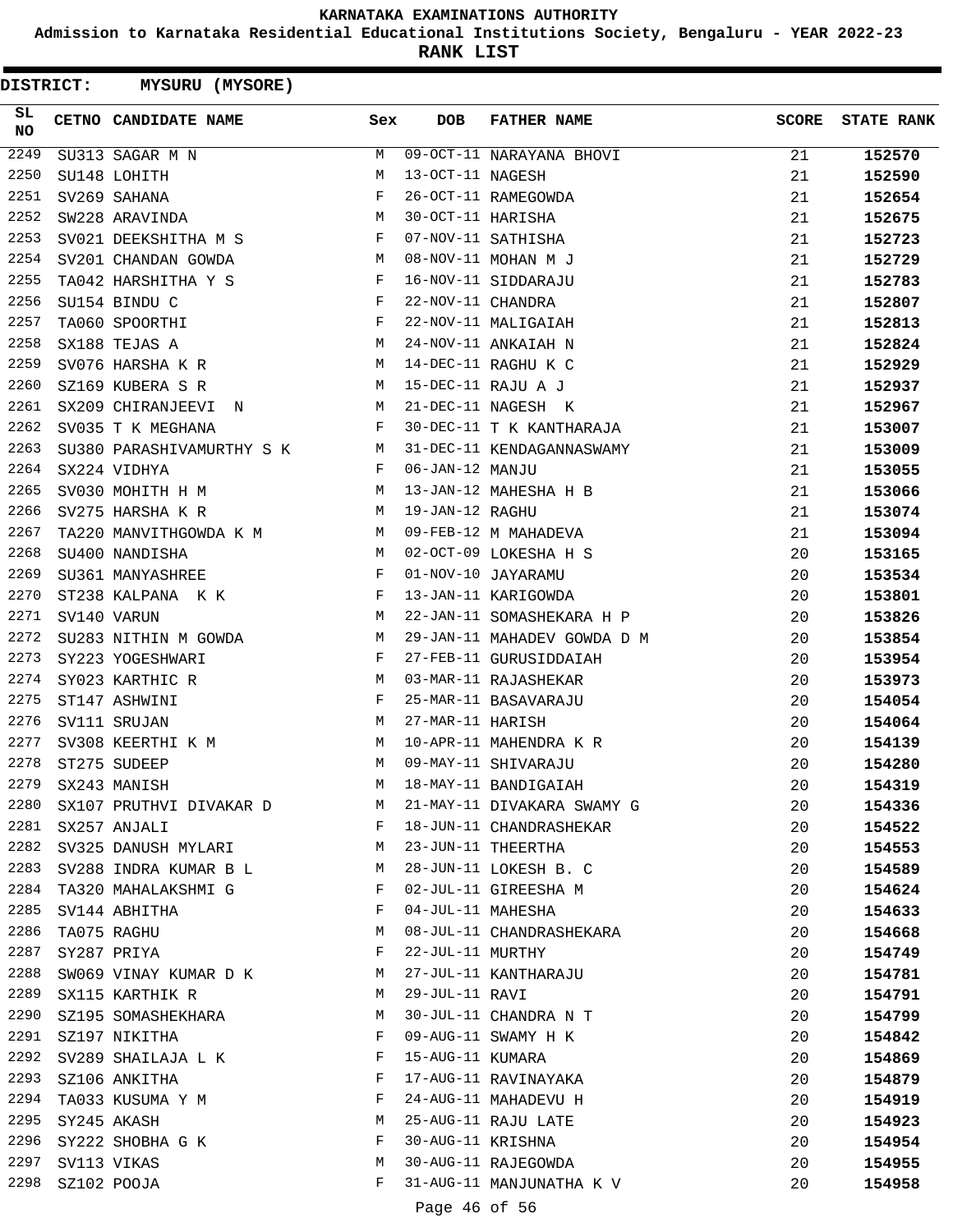**Admission to Karnataka Residential Educational Institutions Society, Bengaluru - YEAR 2022-23**

**RANK LIST**

| <b>DISTRICT:</b> |            | <b>MYSURU (MYSORE)</b>           |             |                   |                           |       |                   |
|------------------|------------|----------------------------------|-------------|-------------------|---------------------------|-------|-------------------|
| SL.<br><b>NO</b> |            | CETNO CANDIDATE NAME             | Sex         | <b>DOB</b>        | <b>FATHER NAME</b>        | SCORE | <b>STATE RANK</b> |
| 2299             |            | SY239 BINDU                      | $\mathbf F$ |                   | 06-SEP-11 SHIVAYYA        | 20    | 154991            |
| 2300             |            | SU074 SWAMINAYAKA                | M           |                   | 16-SEP-11 MAHADEVANAYAKA  | 20    | 155045            |
| 2301             |            | SX192 PRADEEP                    | M           | 27-SEP-11 MADAPPA |                           | 20    | 155096            |
| 2302             |            | SY074 KEERTHANA                  | F           |                   | 28-SEP-11 CHIKKANNA       | 20    | 155103            |
| 2303             |            | TA306 ARAVIND                    | М           | 05-OCT-11 KALAIAH |                           | 20    | 155131            |
| 2304             |            | ST097 SHRUSHTI                   | F           |                   | 07-OCT-11 NAGARAJU        | 20    | 155142            |
| 2305             |            | TA379 GOWTHAM RAO R              | М           |                   | 08-OCT-11 RAMESH RAO V    | 20    | 155144            |
| 2306             |            | ST226 PRIYA                      | F           |                   | 15-OCT-11 KARIYAPPA       | 20    | 155184            |
| 2307             |            | SW040 HAMSINI R                  | F           |                   | 20-OCT-11 RAJESHA S D     | 20    | 155211            |
| 2308             |            | SZ215 CHANDRAKALA                | F           |                   | 21-OCT-11 PRAKASHA        | 20    | 155212            |
| 2309             |            | SV014 INCHARA                    | F           |                   | 01-NOV-11 KANTHARAJEGOWDA | 20    | 155261            |
| 2310             |            | SU162 SIDDARAM                   | М           | 01-NOV-11 KUMAR   |                           | 20    | 155266            |
| 2311             |            | SY138 BHAVYASHREE                | F           |                   | 09-NOV-11 PUTTASWAMY      | 20    | 155300            |
| 2312             |            | SU024 CHANDRAKUMAR               | M           |                   | 21-NOV-11 SRINIVASANAYAKA | 20    | 155360            |
| 2313             |            | SW083 YASHWATH                   | M           |                   | 26-NOV-11 SHIVAKUMAR      | 20    | 155384            |
| 2314             |            | SU241 VINODA H M                 | F           |                   | 08-DEC-11 MALLESHA        | 20    | 155440            |
| 2315             | SU192 MANU |                                  | M           | 16-DEC-11 HARISHA |                           | 20    | 155470            |
| 2316             |            | TA222 MAHADEVASWAMY              | M           | 18-DEC-11 MANJU   |                           | 20    | 155475            |
| 2317             |            | ST102 SAVITHA                    | F           |                   | 24-DEC-11 VENKATEGOWDA    | 20    | 155492            |
| 2318             |            | SZ152 THASMAY H P                | M           |                   | 29-DEC-11 PUTTARAJU H G   | 20    | 155508            |
| 2319             |            | SW006 CHARAN GOWDA B A           | M           |                   | 04-JAN-12 ANILKUMAR B S   | 20    | 155545            |
| 2320             |            | SV190 SPANDANA                   | F           |                   | 11-JAN-12 PUTTARAJU       | 20    | 155555            |
| 2321             |            | SX010 RANJITH M                  | M           |                   | 16-JAN-12 MAHADEVAMURTHY  | 20    | 155563            |
| 2322             |            | SZ259 LAKSHMI B S                | F           | 29-FEB-12 SWAMY   |                           | 20    | 155598            |
| 2323             |            | ST291 SHREYAS                    | M           | 04-APR-10 BASKARA |                           | 19    | 155732            |
| 2324             |            | SU191 KISHAN                     | М           | 08-JAN-11 KUMARA  |                           | 19    | 156168            |
| 2325             |            | SZ170 PRIYADARSHINI              | F           |                   | 14-JAN-11 DAYANANDA K N   | 19    | 156178            |
| 2326             |            | ST139 BHARATHI                   | F           | 30-JAN-11 RAMESHA |                           | 19    | 156227            |
| 2327             |            | SW142 HARISHA H L                | M           |                   | 15-FEB-11 LAKSHMANA H S   | 19    | 156272            |
| 2328             |            | SZ245 INCHARA                    | F           |                   | 21-FEB-11 VENKATESHA      | 19    | 156290            |
| 2329             |            | TA098 REKHA R                    | F           |                   | 08-APR-11 RAJESH S        | 19    | 156452            |
| 2330             |            | SZ078 PREETHAM                   | M           |                   | 29-APR-11 KALASAPPA       | 19    | 156530            |
| 2331             |            | SX041 M S DRUVA NAYAK            | M           |                   | 30-APR-11 C SOMA SHEKAR   | 19    | 156535            |
| 2332             |            | SY076 SHASHIRAJ                  | M           | 22-MAY-11 SURESH  |                           | 19    | 156644            |
| 2333             |            | SZ273 ARJUN DJ                   | M           |                   | 31-MAY-11 JAGADISHA K B   | 19    | 156687            |
| 2334             | ST127 MANU |                                  | M           |                   | 04-JUN-11 LATE MANI E P   | 19    | 156719            |
| 2335             |            | SU348 MURULI                     | М           |                   | 08-JUN-11 DHARMANADANA    | 19    | 156743            |
| 2336             |            | SZ220 YOJITH N K                 | М           |                   | 23-JUN-11 N D KANTHARAJU  | 19    | 156810            |
| 2337             |            | SU054 ANKITHA                    | F           |                   | 27-JUN-11 VARADARAJU      | 19    | 156829            |
| 2338             |            |                                  | F           |                   | 04-JUL-11 MAHADEVA        | 19    |                   |
| 2339             |            | SY296 SARASWATHI<br>SY318 SHILPA | F           |                   | 04-JUL-11 SIDDAIAH K S    | 19    | 156865            |
| 2340             |            |                                  | М           |                   | 20-JUL-11 RANGASWAMY HS   |       | 156866            |
|                  |            | SV206 SUMANTH HR                 |             |                   |                           | 19    | 156953            |
|                  |            | 2341 SZ111 ABHISHEK P K          | M           | 31-JUL-11 KUMARA  |                           | 19    | 157001            |
| 2342             |            | TA312 PAVAN KUMAR M S            | M           |                   | 03-AUG-11 SIDDAPPAJI M    | 19    | 157028            |
| 2343             |            | SW077 PADMA                      | F           | 04-AUG-11 RAVI    |                           | 19    | 157034            |
| 2344             |            | ST270 AYYAPPA                    | М           | 09-AUG-11 RAMESH  |                           | 19    | 157058            |
| 2345             |            | SW165 SHIVARAJU K S              | M           |                   | 21-AUG-11 SWAMYGOWDA      | 19    | 157115            |
| 2346             |            | ST066 AMRUTHAVARSHINI            | F           |                   | 22-AUG-11 THIMMANAYAKA    | 19    | 157117            |
| 2347             |            | SZ164 MANUKUMARI K M             | F           |                   | 27-AUG-11 MANJUNATHA K K  | 19    | 157141            |
| 2348             |            | SU150 NANJUNDA SWAMY H S         |             |                   | M 15-SEP-11 SHEKARA H S   | 19    | 157217            |

Page 47 of 56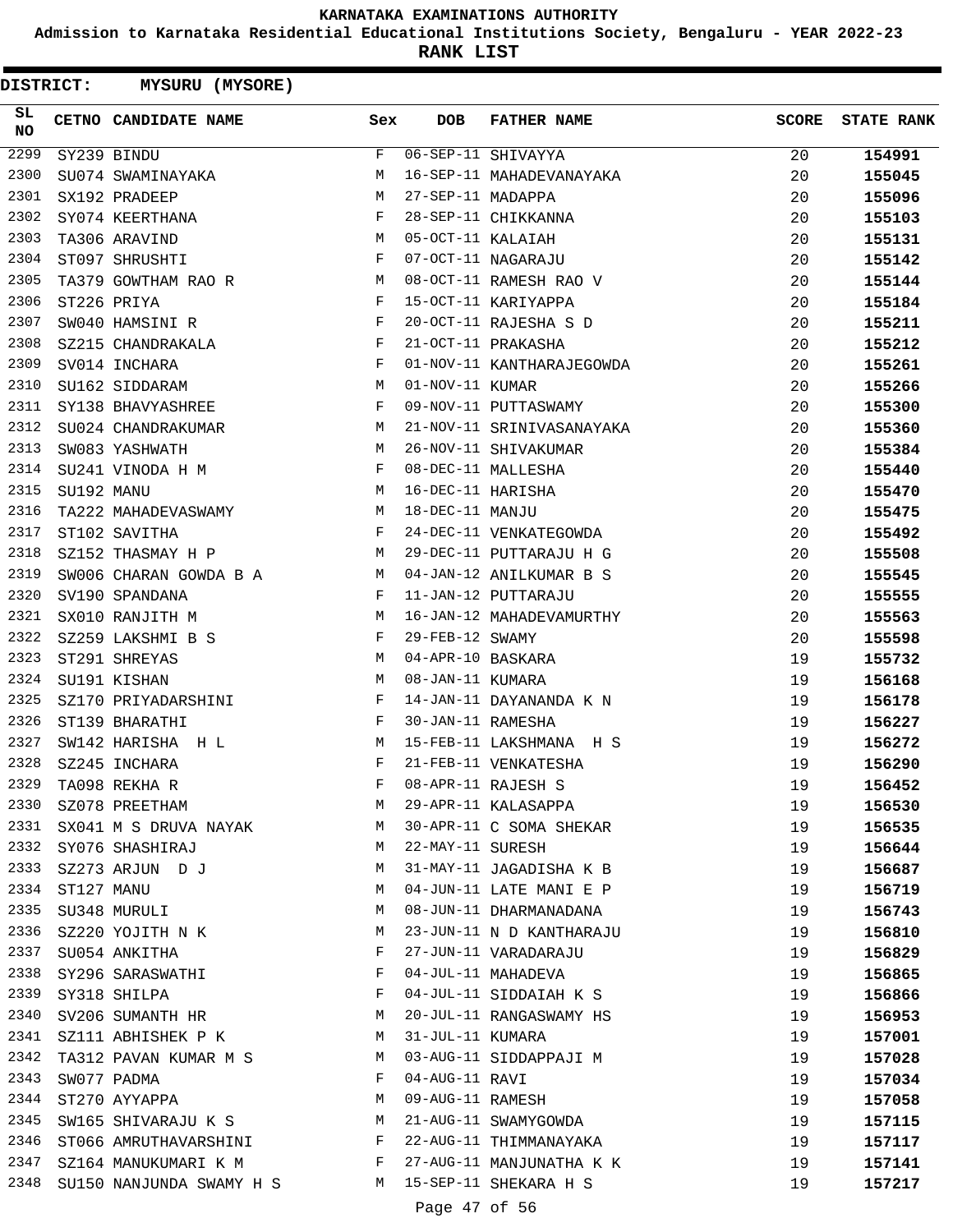**Admission to Karnataka Residential Educational Institutions Society, Bengaluru - YEAR 2022-23**

| DISTRICT:       |            | <b>MYSURU (MYSORE)</b>            |     |                   |                               |              |                   |
|-----------------|------------|-----------------------------------|-----|-------------------|-------------------------------|--------------|-------------------|
| SL<br><b>NO</b> |            | CETNO CANDIDATE NAME              | Sex | <b>DOB</b>        | <b>FATHER NAME</b>            | <b>SCORE</b> | <b>STATE RANK</b> |
| 2349            |            | SU345 LAKSHITHA C                 | F   |                   | 17-SEP-11 CHANDRAHASA         | 19           | 157223            |
| 2350            |            | SU385 AMRUTHA                     | F   |                   | 22-SEP-11 KRISHNA C           | 19           | 157243            |
| 2351            |            | TA087 NITHIN M GOWDA              | М   | 01-OCT-11 MAHESH  |                               | 19           | 157277            |
| 2352            |            | ST064 SURYA                       | М   |                   | 26-OCT-11 MANJUSWAMY          | 19           | 157375            |
| 2353            |            | SY300 BHARGAVI                    | F   |                   | 16-NOV-11 MAHADEVA            | 19           | 157450            |
| 2354            |            | ST110 NIREEKSHA                   | F   |                   | 21-NOV-11 NINGANNA            | 19           | 157469            |
| 2355            |            | SV006 SHWETHA                     | F   |                   | 23-NOV-11 RAMEGOWDA           | 19           | 157477            |
| 2356            |            | SW037 BHARGAVI                    | F   |                   | 27-NOV-11 JAVARAYI SHETTY     | 19           | 157490            |
| 2357            |            | SW206 SUPRIYA G A                 | F   |                   | 30-NOV-11 AVINA G A           | 19           | 157501            |
| 2358            |            | TA112 R K MANYASHREE              | F   | 05-DEC-11 KRISHNA |                               | 19           | 157517            |
| 2359            |            | SY167 MADESHA                     | M   | 06-DEC-11 MANJU   |                               | 19           | 157518            |
| 2360            |            | SW154 YASHU                       | М   | 08-DEC-11 HARISHA |                               | 19           | 157531            |
| 2361            |            | ST208 ABHILASH V V                | М   |                   | 14-DEC-11 VENKATAPPA V M      | 19           | 157558            |
| 2362            |            | TA148 VIKASH M                    | М   | 14-DEC-11 MAHESH  |                               | 19           | 157562            |
| 2363            |            | SY194 NAGESHA                     | M   |                   | 24-DEC-11 NAGARAJU            | 19           | 157590            |
| 2364            |            | SV153 C S VAISHNAVI               | F   |                   | 06-JAN-12 SHRINIVASA          | 19           | 157634            |
| 2365            |            | SU369 SUMANTH                     | М   | 06-JAN-12 LOKESHA |                               | 19           | 157635            |
| 2366            |            | SU097 MITHUN S                    | М   |                   | 12-JAN-12 LATE SUBRAHMANYA    | 19           | 157646            |
| 2367            |            | SZ012 DHANUSH U G                 | M   |                   | 24-MAR-12 GIRISH S            | 19           | 157692            |
| 2368            |            | SU073 SHARATH KUMAR               | М   | 03-NOV-09 KUMAR   |                               | 18           | 157738            |
| 2369            |            | SW283 ASHWITHGOWDA                | М   |                   | 11-MAY-10 KANTARAJU           | 18           | 157799            |
| 2370            |            | SU381 SHREYAS                     | M   |                   | 25-JUL-10 VENKATESH           | 18           | 157838            |
| 2371            |            | SZ172 PREKSHITA                   | F   | 24-FEB-11 GANESHA |                               | 18           | 158294            |
| 2372            |            | SW265 YASWANTHA CU                | М   |                   | 27-FEB-11 UMESHA MB           | 18           | 158306            |
| 2373            |            | TA375 SUHAS K R                   | М   |                   | 04-MAR-11 RAJAPPA K M         | 18           | 158322            |
| 2374            |            | ST245 SARASWATHI                  | F   |                   | 31-MAR-11 MAHADEVASWAMY       | 18           | 158415            |
| 2375            |            | SY061 LIKHITH R                   | M   |                   | 06-APR-11 RANGASWAMY          | 18           | 158432            |
| 2376            |            | ST299 MITHUN                      | М   |                   | 14-APR-11 MAHESHA H S         | 18           | 158468            |
| 2377            |            | TA136 SANJANA N                   | F   |                   | 05-MAY-11 NAGARAJU            | 18           | 158531            |
| 2378            |            | SZ258 KARTHKIGOWDA H K            | M   |                   | 06-MAY-11 KEERTHIKUMAR H S    | 18           | 158533            |
| 2379            |            | SU407 TRISHANTH S P               | M   |                   | 11-MAY-11 GANESH PRASANNA S N | 18           | 158557            |
| 2380            |            | SV004 SATHVIK.M.Y                 | M   |                   | 12-MAY-11 YOGESH KUMAR M T    | 18           | 158562            |
| 2381            |            | SY028 VINAY D R                   | M   |                   | 25-MAY-11 RANGASWAMY          | 18           | 158615            |
| 2382            |            | SU131 LIKITH J M                  | M   | 26-JUN-11 MADHU J |                               | 18           | 158765            |
| 2383            |            | SW261 YASHAWANTHA                 | М   | 18-JUL-11 YOGESHA |                               | 18           | 158873            |
| 2384            |            | SW229 BHAGYALAKSHMI               | F   |                   | 25-JUL-11 PUTTASWAMY          | 18           | 158899            |
| 2385            |            | SX168 NAKUL R                     | М   |                   | 29-JUL-11 RAVIKUMAR C         | 18           | 158918            |
| 2386            |            | SY126 SOWMYA                      | F   | 01-AUG-11 SIDDESH |                               | 18           | 158934            |
| 2387            |            | TA057 PAVAN KUMAR R               | М   |                   | 18-AUG-11 RAVIKUMAR           | 18           | 159007            |
| 2388            |            | SY284 ABINAYA K                   | F   |                   | 19-AUG-11 KUMAR K P           | 18           | 159010            |
| 2389            |            | SV109 AMRUTHA G C                 | F   |                   | 19-AUG-11 CHELUVASHETTY       | 18           | 159011            |
| 2390            | SV301 INDU |                                   | F   |                   | 20-AUG-11 SHANKARA            | 18           | 159020            |
| 2391            |            |                                   | F   |                   | 24-AUG-11 MAHADEVANAIKA       | 18           |                   |
| 2392            |            | SU267 KALPANA<br>SY277 GOWTHAMI V | F   |                   | 10-SEP-11 VENKATESH B         | 18           | 159043            |
| 2393            |            |                                   | М   |                   | 15-SEP-11 SANTHOSH            |              | 159108            |
|                 |            | SU215 DHANUSH S                   | F   |                   |                               | 18           | 159121            |
| 2394<br>2395    |            | ST022 SHRAVANI                    |     |                   | 27-SEP-11 XXXXXXXXXX          | 18           | 159165            |
|                 |            | SU088 PREETHAM J                  | М   |                   | 06-OCT-11 JAYANNA NAYAKA      | 18           | 159199            |
| 2396            |            | TA193 RANGASWAMY                  | М   |                   | 04-NOV-11 DASASHETTY          | 18           | 159282            |
| 2397            |            | ST174 SANJAY                      | М   | 19-NOV-11 RAMESHA |                               | 18           | 159331            |
| 2398            |            | SZ082 KUSUMA                      | F   |                   | 02-DEC-11 SRINIVASA           | 18           | 159372            |
|                 |            |                                   |     | Page 48 of 56     |                               |              |                   |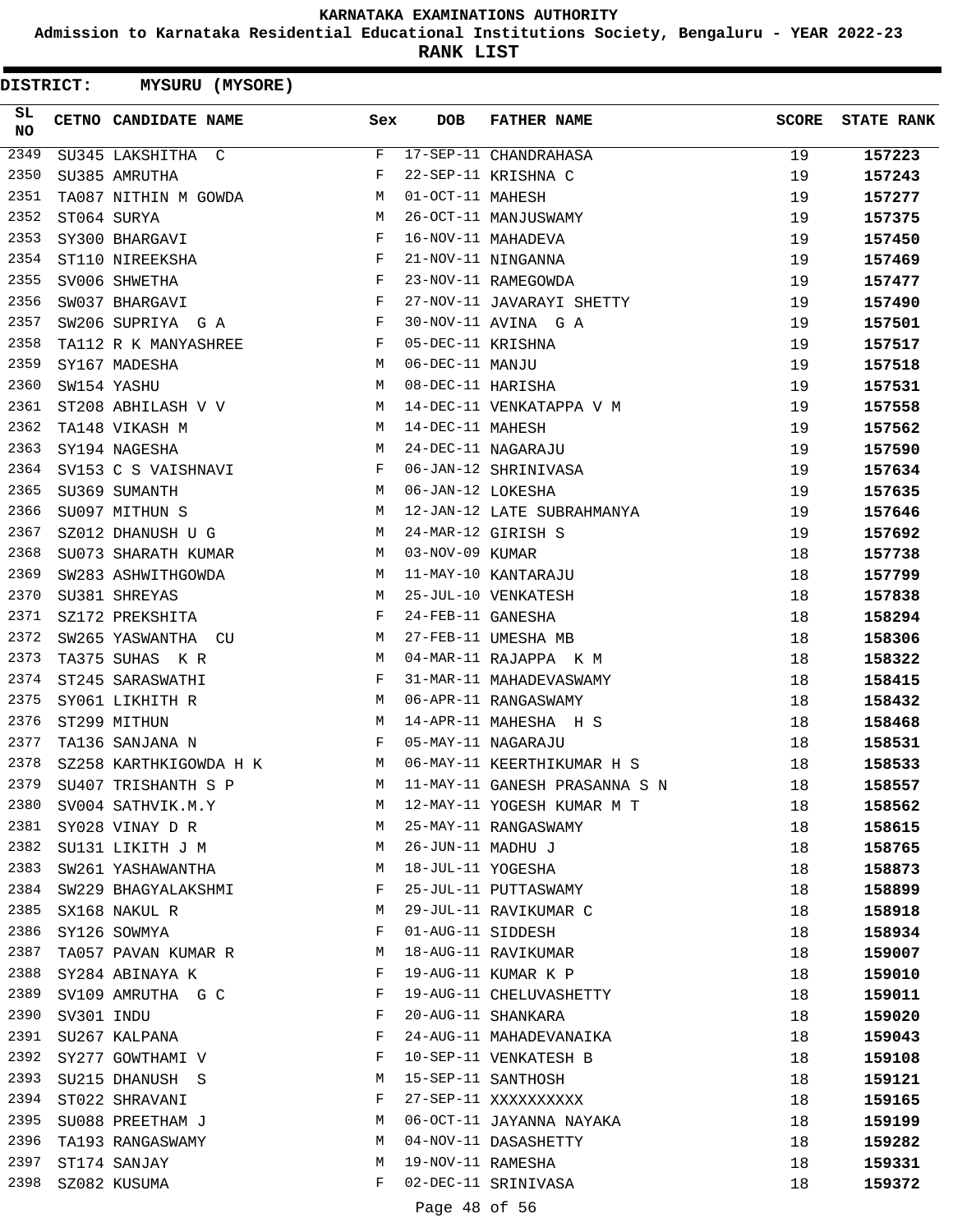**Admission to Karnataka Residential Educational Institutions Society, Bengaluru - YEAR 2022-23**

| DISTRICT: |            | <b>MYSURU (MYSORE)</b>  |     |                   |                           |              |                   |
|-----------|------------|-------------------------|-----|-------------------|---------------------------|--------------|-------------------|
| SL<br>NO  |            | CETNO CANDIDATE NAME    | Sex | <b>DOB</b>        | <b>FATHER NAME</b>        | <b>SCORE</b> | <b>STATE RANK</b> |
| 2399      |            | SZ041 SHREYASH S S      | М   |                   | 03-DEC-11 SOMACHARI       | 18           | 159376            |
| 2400      |            | TA267 RACHAPPAJI        | М   |                   | 20-DEC-11 SIDDARAJU       | 18           | 159426            |
| 2401      |            | SW101 DANUSHREE         | F   |                   | 22-DEC-11 SHESHADHRI      | 18           | 159429            |
| 2402      |            | SU119 SHIVAKUMAR M Y    | M   |                   | 27-DEC-11 YOGEGOWDA       | 18           | 159440            |
| 2403      |            | SV028 M GAGANDEV        | М   |                   | 28-DEC-11 MAHADEVA NAYAKA | 18           | 159442            |
| 2404      |            | SV329 PRUTHVI CM        | М   |                   | 28-DEC-11 MADHU C P       | 18           | 159444            |
| 2405      |            | SX221 NANDINI           | F   | 31-DEC-11 MAHESHA |                           | 18           | 159455            |
| 2406      |            | SY054 SUDARSHAN         | М   |                   | 04-JAN-12 CHIKKUSAYYA     | 18           | 159478            |
| 2407      |            | SV248 VILASH K L        | М   |                   | 05-JAN-12 LOKESH K R      | 18           | 159479            |
| 2408      |            | SV306 PRIYANKA          | F   | 25-JUL-10 KUMARA  |                           | 17           | 159621            |
| 2409      |            | SV044 CHANDAN KUMAR     | М   |                   | 07-MAR-11 HULLEGOWDA      | 17           | 159957            |
| 2410      |            | SX132 AKASH H M         | М   |                   | 10-MAY-11 MAHADEVA H M    | 17           | 160146            |
| 2411      |            | SX133 BHOOMIKA H M      | F   |                   | 10-MAY-11 MAHADEVA H M    | 17           | 160147            |
| 2412      |            | ST236 MAGESH            | М   | 30-MAY-11 RAVI    |                           | 17           | 160207            |
| 2413      |            | SY349 MANASA            | F   | 08-JUN-11 RAVI    |                           | 17           | 160251            |
| 2414      |            | ST215 VENKATARAMU       | М   |                   | 04-JUL-11 VENKATAPPA      | 17           | 160362            |
| 2415      |            | SZ113 B U NITHIN KUMAR  | М   | 06-JUL-11 UDAYA   |                           | 17           | 160370            |
| 2416      |            | SW121 VIJAY             | М   | 06-JUL-11 ASHOKA  |                           | 17           | 160376            |
| 2417      |            | ST280 SWAPNA            | F   |                   | 08-JUL-11 CHIKKA SWAMY    | 17           | 160384            |
| 2418      |            | SZ269 CHANDAN C K       | М   | 26-JUL-11 KUMAR   |                           | 17           | 160440            |
| 2419      |            | SZ213 PRITHI            | F   | 30-AUG-11 RAMESHA |                           | 17           | 160563            |
| 2420      |            | TA174 PRAJWAL           | М   |                   | 03-SEP-11 MAHADEVA        | 17           | 160579            |
| 2421      |            | SX297 D K SINCHANA      | F   | 11-SEP-11 KUMARA  |                           | 17           | 160595            |
| 2422      |            | TA176 KEERTHI RAJ M     | М   |                   | 20-SEP-11 P MANJUNATHA    | 17           | 160622            |
| 2423      |            | SU172 PREETHAM S M      | М   |                   | 13-NOV-11 MADEGOWDA       | 17           | 160785            |
| 2424      |            | ST303 PREETHAM N R      | М   | 19-NOV-11 RAJU    |                           | 17           | 160804            |
| 2425      |            | SU235 RAKSHA B N        | F   |                   | 21-NOV-11 NANJAIAH        | 17           | 160810            |
| 2426      |            | ST212 PRAVEEN           | М   |                   | 12-DEC-11 SHIVALINGA      | 17           | 160875            |
| 2427      |            | ST129 MANIKANTA         | М   | 19-DEC-11 KRISHNA |                           | 17           | 160888            |
| 2428      |            | SZ211 NISHANTH          | М   |                   | 01-JAN-12 VAIRMUDI        | 17           | 160923            |
| 2429      |            | SY019 SRUSTI L          | F   |                   | 24-JAN-12 LAKSHMANA D M   | 17           | 160942            |
| 2430      |            | ST272 MAHADEVAMMA       | F   | 05-MAR-10 MARA    |                           | 16           | 161027            |
| 2431      |            | SY129 PRAJWAL M N       | M   |                   | 11-FEB-11 NATARAJU        | 16           | 161373            |
| 2432      |            | ST120 PRAJWAL           | M   |                   | 15-APR-11 SIDDARAJU       | 16           | 161535            |
| 2433      |            | ST009 ARATHI            | F   |                   | 09-MAY-11 KENDAGANNA      | 16           | 161608            |
| 2434      |            | SY140 NIVEDITHA         | F   |                   | 14-MAY-11 BASAVARAJU      | 16           | 161628            |
| 2435      |            | TA310 SINCHANA          | F   | 07-JUN-11 RAJANNA |                           | 16           | 161705            |
| 2436      |            | SV016 PRAVEEN M H       | М   |                   | 11-JUL-11 HARISHA         | 16           | 161804            |
| 2437      |            | SU237 GOWTHAM GOWDA N K | M   | 18-JUL-11 KRISHNA |                           | 16           | 161831            |
| 2438      |            | SU249 APOORVA H R       | F   | 08-AUG-11 RAVI    |                           | 16           | 161892            |
| 2439      |            | ST031 AYYAPPA           | М   |                   | 08-AUG-11 KARIYAPPA       | 16           | 161893            |
| 2440      |            | ST228 GOWRAMMA          | F   |                   | 11-AUG-11 SANNASWAMY      | 16           | 161905            |
| 2441      |            | SU059 SHRUSTI H U       | F   | 28-AUG-11 UMESHA  |                           | 16           | 161964            |
| 2442      |            | SZ075 VINOD N S         | М   |                   | 28-AUG-11 SHIVANNA N A    | 16           | 161965            |
| 2443      |            | SU072 ANUSHREE          | F   | 05-SEP-11 ANDANI  |                           | 16           | 161988            |
| 2444      |            | SY148 LOKESHA P         | М   |                   | 10-OCT-11 PALANISWAMY     | 16           | 162086            |
| 2445      |            | ST281 VIJETHA C         | F   |                   | 12-OCT-11 CHIKKANNA M     | 16           | 162096            |
| 2446      |            | SY329 MADESHA K G       | М   |                   | 13-NOV-11 GOPALA K        | 16           | 162187            |
| 2447      |            | SU114 GOWTAHAMI         | F   |                   | 18-NOV-11 SHIVARAJU       | 16           | 162195            |
| 2448      | SV031 RAVI |                         | M   |                   | 19-NOV-11 MAHADEVA        | 16           | 162199            |
|           |            |                         |     | Page 49 of 56     |                           |              |                   |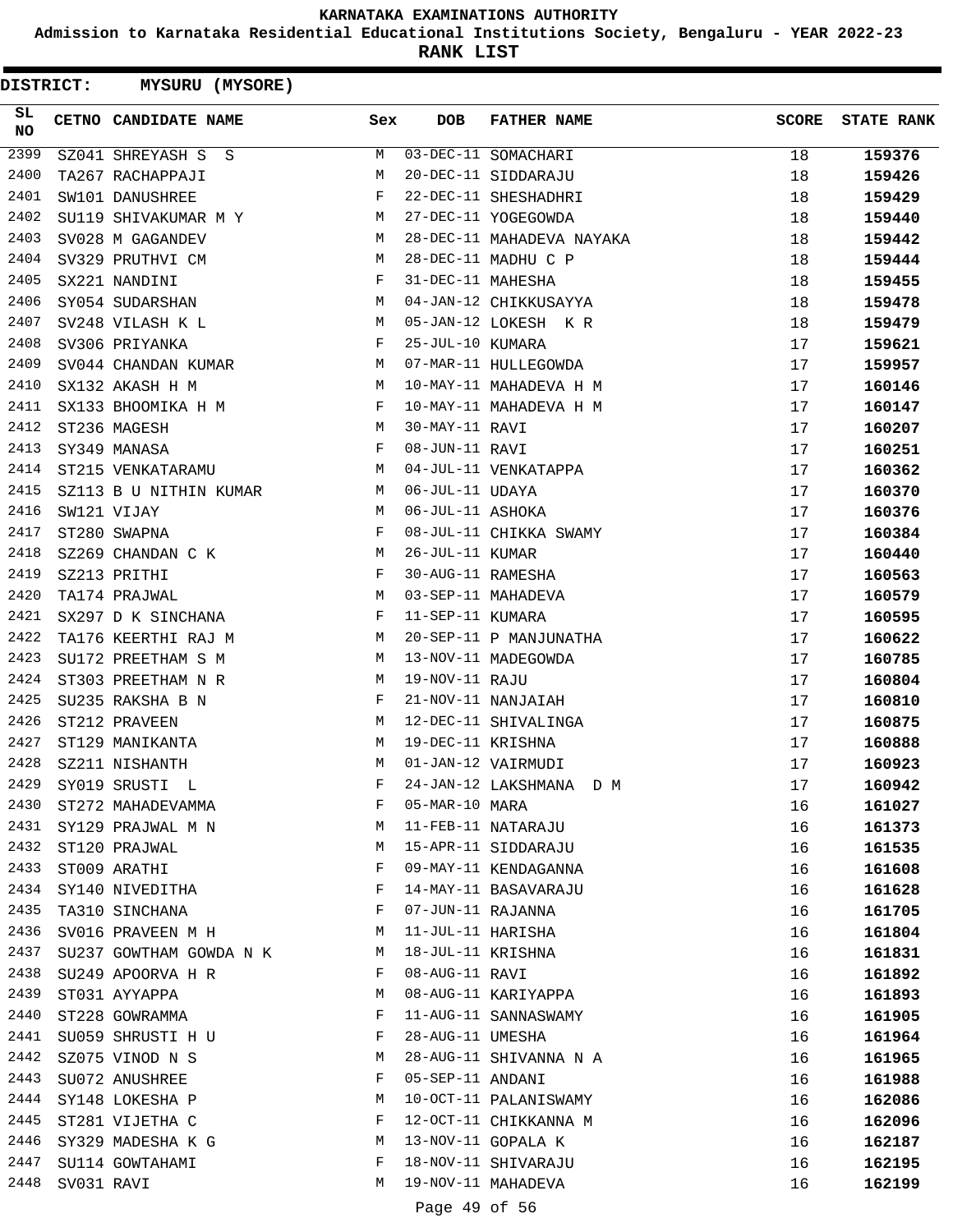**Admission to Karnataka Residential Educational Institutions Society, Bengaluru - YEAR 2022-23**

**RANK LIST**

| SL<br><b>NO</b> |            | CETNO CANDIDATE NAME Sex                                                                                                                         |              | <b>DOB</b>        | FATHER NAME                                                                                                                                 | <b>SCORE</b> | <b>STATE RANK</b> |
|-----------------|------------|--------------------------------------------------------------------------------------------------------------------------------------------------|--------------|-------------------|---------------------------------------------------------------------------------------------------------------------------------------------|--------------|-------------------|
| 2449            |            | SV119 SUPRIYA                                                                                                                                    | F            |                   | 28-NOV-11 NAGARAJASHETTY<br>30-NOV-11 CHANDRA M<br>11-DEC-11 NAGENDRA<br>18-DEC-11 DEVA NAYAKA<br>24-DEC-11 DINESHA<br>02-JAN-12 RAJESH Y N | 16           | 162224            |
| 2450            |            | SU107 MANU K C                                                                                                                                   | М            |                   |                                                                                                                                             | 16           | 162230            |
| 2451            |            | SW018 SANJANA                                                                                                                                    | F            |                   |                                                                                                                                             | 16           | 162253            |
| 2452            |            | $\begin{array}{lll} \texttt{SU044} & \texttt{VIJAYA} & \texttt{NAYAKA} & \texttt{M} \\ \texttt{SU075} & \texttt{ANUJA} & \texttt{F} \end{array}$ |              |                   |                                                                                                                                             | 16           | 162271            |
| 2453            |            |                                                                                                                                                  |              |                   |                                                                                                                                             | 16           | 162281            |
| 2454            |            | SY309 PAVANKUMAR M R M                                                                                                                           |              |                   |                                                                                                                                             | 16           | 162315            |
| 2455            |            | $M_{\odot}$<br>SV218 SHIVU M G                                                                                                                   |              |                   | 20-FEB-12 GURUMURTHY                                                                                                                        | 16           | 162345            |
| 2456            |            | SX274 SUBHAS M<br>SZ200 DHANUSH C G M                                                                                                            |              | 15-AUG-10 RAMESHA |                                                                                                                                             | 15           | 162453            |
| 2457            |            |                                                                                                                                                  |              | 15-DEC-10 GANESH  |                                                                                                                                             | 15           | 162562            |
| 2458            |            | SY243 PRATEEKSHA                                                                                                                                 | F            |                   | 14-APR-11 RANGASWAMY                                                                                                                        | 15           | 162802            |
| 2459            |            | TA101 SANJAYKUMAR                                                                                                                                | M            |                   | 07-MAY-11 NAGARAJU                                                                                                                          | 15           | 162869            |
| 2460            |            | SW063 NITHIN S H                                                                                                                                 | M            |                   | 09-MAY-11 HARISH S S                                                                                                                        | 15           | 162874            |
| 2461            |            | SY142 SUGUNA                                                                                                                                     | $_{\rm F}$   | 16-MAY-11 SWAMY   |                                                                                                                                             | 15           | 162900            |
| 2462            |            | SX057 DAKSHAYINI R F                                                                                                                             |              | 23-MAY-11 RAMU    |                                                                                                                                             | 15           | 162914            |
| 2463            |            | $\mathbf{F}$ . The set of $\mathbf{F}$<br>SV280 SANIKA S                                                                                         |              |                   | 27-MAY-11 SHRINIVAS                                                                                                                         | 15           | 162926            |
| 2464            |            | $\mathbf{F}$<br>SZ217 SANJANA S                                                                                                                  |              |                   | 20-JUN-11 SHIVAKUMAR                                                                                                                        | 15           | 163019            |
| 2465            |            | M<br>ST119 PRAJWAL                                                                                                                               |              |                   | 05-JUL-11 NANDAKUMAR                                                                                                                        | 15           | 163062            |
| 2466            |            | <b>M</b><br>SU396 JEEVAN M S                                                                                                                     |              |                   | 27-JUL-11 SHREENIVASA M S                                                                                                                   | 15           | 163125            |
| 2467            |            | $\mathbf M$<br>SU318 ANANDA S                                                                                                                    |              | 08-AUG-11 SWAMY C |                                                                                                                                             | 15           | 163153            |
| 2468            |            | SY298 ANVITHA SHREE D R $$\rm F$$                                                                                                                |              |                   | 20-SEP-11 LATE RAJANIKANTH                                                                                                                  | 15           | 163261            |
| 2469            |            | $\mathbb{F}^{\mathbb{Z}}$<br>ST096 PRARTHANA                                                                                                     |              | 25-SEP-11 MAHESHA |                                                                                                                                             | 15           | 163278            |
| 2470            |            | M <sub>1</sub><br>TA359 AKASH GOWDA                                                                                                              |              |                   | 15-OCT-11 SHIVAKUMAR                                                                                                                        | 15           | 163324            |
| 2471            |            | $\mathbf{F}$ and the state of the state $\mathbf{F}$<br>ST033 BHANUPRIYA                                                                         |              |                   | 16-OCT-11 RAJU H B                                                                                                                          | 15           | 163328            |
| 2472            |            | M<br>SU066 VINOD KJ                                                                                                                              |              |                   | 16-OCT-11 JAYARAMA                                                                                                                          | 15           | 163330            |
| 2473            |            | SZ016 NAVYA C S                                                                                                                                  | $\mathbf{F}$ |                   | 27-NOV-11 SHIVALINGA                                                                                                                        | 15           | 163435            |
| 2474            |            | SV092 AMBRUTHA<br>$\mathbf{F}$ and $\mathbf{F}$ and $\mathbf{F}$                                                                                 |              | 09-DEC-11 SAMPATH |                                                                                                                                             | 15           | 163461            |
| 2475            |            | SY045 PAVITHRA T M F                                                                                                                             |              |                   | 27-DEC-11 LATE MAHADEVA                                                                                                                     | 15           | 163495            |
| 2476            |            | SX200 ARUN KUMAR                                                                                                                                 | M            |                   | 01-JAN-12 NINGANNA                                                                                                                          | 15           | 163503            |
| 2477            |            | ST241 VINODA                                                                                                                                     | M            | 11-JAN-11 RAMESH  |                                                                                                                                             | 14           | 163827            |
| 2478            |            | SU298 MAHADEVA                                                                                                                                   | М            |                   | 13-FEB-11 KULLAIAH                                                                                                                          | 14           | 163882            |
| 2479            |            | SV272 SHARATH S R                                                                                                                                | M            | 29-MAR-11 RAVI    |                                                                                                                                             | 14           |                   |
| 2480            |            |                                                                                                                                                  |              | 08-APR-11 DINEESH |                                                                                                                                             |              | 163960<br>163990  |
| 2481            |            | SV029 VAMSHIK T D                                                                                                                                | F<br>F       |                   |                                                                                                                                             | 14           |                   |
|                 |            | SZ186 AISHWARYA                                                                                                                                  |              | 14-APR-11 ARUNA   |                                                                                                                                             | 14           | 163997            |
| 2482            |            | ST258 RANJITHA B M                                                                                                                               | F            | 16-MAY-11 MAHESH  |                                                                                                                                             | 14           | 164085            |
| 2483            |            | SW060 BHUVAN S GOWDA                                                                                                                             | M            |                   | 19-MAY-11 SRINIVAS S S                                                                                                                      | 14           | 164089            |
|                 |            | 2484 SY107 HARSHA H M                                                                                                                            | М            |                   | 06-JUN-11 MANJU HM H M                                                                                                                      | 14           | 164146            |
| 2485            |            | ST317 VINOD                                                                                                                                      | М            |                   | 05-AUG-11 DYANAYAKA                                                                                                                         | 14           | 164312            |
| 2486            |            | SU156 LAKSHMI                                                                                                                                    | F            |                   | 18-SEP-11 SHIVAKUMARA                                                                                                                       | 14           | 164416            |
| 2487            |            | SU062 BHARATH                                                                                                                                    | М            |                   | 27-SEP-11 PUTTARAJU                                                                                                                         | 14           | 164437            |
| 2488            |            | ST156 DHANUSH                                                                                                                                    | М            |                   | 07-OCT-11 DEVARAJU                                                                                                                          | 14           | 164459            |
| 2489            |            | TA130 MADAN                                                                                                                                      | М            |                   | 27-OCT-11 MAHADEVASWAMY                                                                                                                     | 14           | 164491            |
| 2490            |            | SZ139 ANITHA S                                                                                                                                   | F            | 18-NOV-11 SURESH  |                                                                                                                                             | 14           | 164541            |
| 2491            |            | SY009 MANISHA M                                                                                                                                  | M            |                   | 25-NOV-11 MAHENDRA M S                                                                                                                      | 14           | 164557            |
| 2492            | SZ257 ABHI |                                                                                                                                                  | М            |                   | 26-NOV-11 LATE RAVI                                                                                                                         | 14           | 164561            |
| 2493            |            | ST007 SHREERAKSHA                                                                                                                                | F            | 30-NOV-11 SURESHA |                                                                                                                                             | 14           | 164570            |
| 2494            |            | SW182 RAVEESHA                                                                                                                                   | М            |                   | 03-DEC-11 SHANKARA                                                                                                                          | 14           | 164574            |
| 2495            |            | SU211 PREETHAM                                                                                                                                   | M            | 05-DEC-11 KUMARA  |                                                                                                                                             | 14           | 164578            |
| 2496            |            | ST002 RAMAKUMAR B J                                                                                                                              | М            |                   | 30-DEC-11 JAVARANAIKA R                                                                                                                     | 14           | 164627            |
| 2497            |            | ST177 PREETHAM                                                                                                                                   | M            |                   | 05-JAN-12 CHIKKANNA                                                                                                                         | 14           | 164643            |
| 2498            |            | SZ179 ADITHYA                                                                                                                                    | М            |                   | 16-MAR-11 VISHWANATHA                                                                                                                       | 13           | 165071            |
|                 |            |                                                                                                                                                  |              | Page 50 of 56     |                                                                                                                                             |              |                   |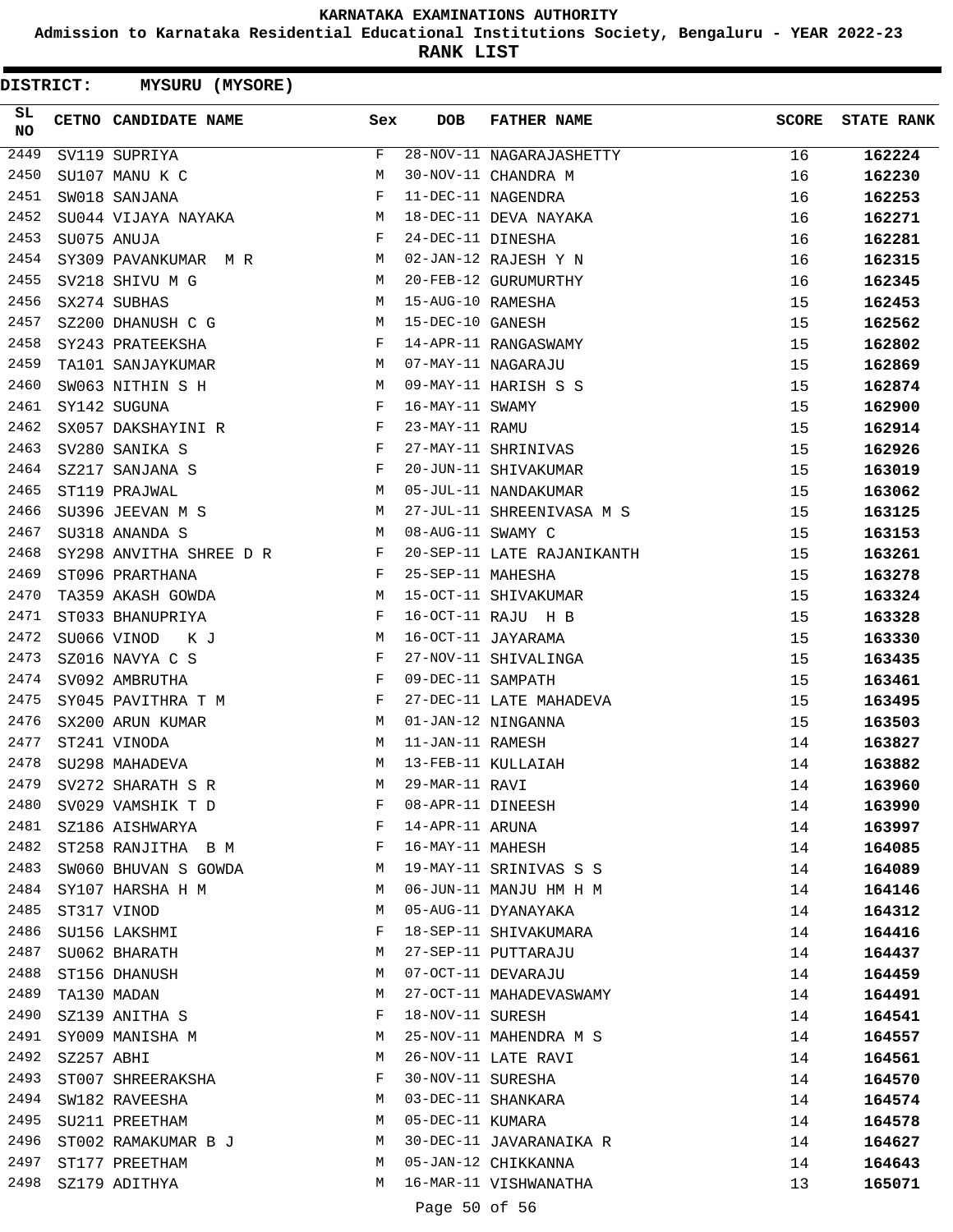**Admission to Karnataka Residential Educational Institutions Society, Bengaluru - YEAR 2022-23**

| <b>DISTRICT:</b> |            | MYSURU (MYSORE)           |              |                   |                           |              |                   |
|------------------|------------|---------------------------|--------------|-------------------|---------------------------|--------------|-------------------|
| SL<br>NO         |            | CETNO CANDIDATE NAME      | Sex          | <b>DOB</b>        | <b>FATHER NAME</b>        | <b>SCORE</b> | <b>STATE RANK</b> |
| 2499             |            | SY189 MOHAN               | М            |                   | 07-JUN-11 NAGASHETTY      | 13           | 165254            |
| 2500             |            | TA284 N UDAYKUMAR         | М            |                   | 25-JUL-11 S NAGARAJU      | 13           | 165394            |
| 2501             |            | SV055 PRIYA K H           | F            |                   | 05-AUG-11 KUMARA D        | 13           | 165419            |
| 2502             |            | TA199 NIKHITH B L         | M            | 02-SEP-11 LOKESHA |                           | 13           | 165486            |
| 2503             |            | SV319 BHAVANI             | F            | 04-OCT-11 KUMARA  |                           | 13           | 165543            |
| 2504             |            | TA068 M K SUBHASH         | М            |                   | 12-NOV-11 R MOHANKUMAR    | 13           | 165621            |
| 2505             |            | SY217 K SPOORTHI          | F            | 03-DEC-11 KRISHNA |                           | 13           | 165661            |
| 2506             |            | SU067 KSHAMIKA            | F            | 10-DEC-11 KUMARA  |                           | 13           | 165676            |
| 2507             |            | SZ123 APOORVA N           | F            |                   | 14-JAN-12 NAGARAJU P      | 13           | 165735            |
| 2508             |            | SU064 SRUJAN              | М            | 07-DEC-10 RAVI    |                           | 12           | 165953            |
| 2509             |            | SU276 KIRANKUMAR          | М            | 27-JAN-11 KALAIAH |                           | 12           | 166049            |
| 2510             |            | SZ263 UMME SALMA          | F            |                   | 28-MAR-11 SYED YUSUF      | 12           | 166140            |
| 2511             |            | ST039 KAVYA C             | F            |                   | 16-APR-11 CHIKKARAJU      | 12           | 166171            |
| 2512             | SU317 IRFA |                           | F            | 07-JUN-11 IMRAN   |                           | 12           | 166295            |
| 2513             |            | SU245 BHARATH             | М            |                   | 17-JUN-11 MAHADEVA NAYAKA | 12           | 166324            |
| 2514             |            | SU289 KAILASH             | М            |                   | 30-JUN-11 CHANDRASHEKAR   | 12           | 166351            |
| 2515             |            | TA127 MADAN C Y           | М            |                   | 11-JUL-11 YOGESH C P      | 12           | 166382            |
| 2516             |            | SW019 YASHASWINI          | F            | 12-JUL-11 HARISHA |                           | 12           | 166388            |
| 2517             |            | SY248 PREETHAM            | М            | 15-AUG-11 RAJU J  |                           | 12           | 166458            |
| 2518             |            | SY352 YOGEESHA S S        | М            | 06-SEP-11 SOMU    |                           | 12           | 166504            |
| 2519             |            | SW072 MADHUMITHA          | F            |                   | 22-OCT-11 ANANDA L S      | 12           | 166591            |
| 2520             |            | SV293 YASHWANTH           | М            | 02-NOV-11 PAPANNA |                           | 12           | 166611            |
| 2521             |            | SY359 KAIVALYA D R        | F            |                   | 17-NOV-11 RAVI D S        | 12           | 166632            |
| 2522             |            | SU063 GAYITHRI            | F            |                   | 01-DEC-11 RAVINDRAKUMAR   | 12           | 166659            |
| 2523             |            | ST053 ASHWATH             | М            |                   | 07-DEC-11 GOPALASWAMY D   | 12           | 166672            |
| 2524             |            | SV265 VIDHYA K S          | F            |                   | 10-DEC-11 SHREENIVASA K R | 12           | 166678            |
| 2525             |            | ST304 SUCHITHRA           | $\mathbf{F}$ |                   | 29-OCT-10 CHINNASWAMY     | 11           | 166874            |
| 2526             |            | SX039 RAJATH S            | M            |                   | 26-JAN-11 SHIVU KUMAR S   | 11           | 166981            |
| 2527             |            | SZ210 MOHAMMED FARHANULLA | M            |                   | 03-FEB-11 ZABIULLA        | 11           | 166991            |
| 2528             |            | SX037 VIJAYKUMAR R        | М            |                   | 23-MAY-11 RAVIKUMAR       | 11           | 167184            |
| 2529             |            | SU393 LAKSHMAN M          | М            |                   | 22-JUL-11 MAHADEVA        | 11           | 167335            |
| 2530             |            | TA067 AMITH               | M            |                   | 25-JUL-11 MALLIKARJUNA    | 11           | 167345            |
| 2531             |            | ST305 AMULYA              | F            | 26-JUL-11 RAVI    |                           | 11           | 167350            |
| 2532             |            | SX100 RAVIKUMAR R         | M            | 12-AUG-11 RAVI    |                           | 11           | 167391            |
| 2533             |            | TA289 H K MAHESHKUMARA    | M            | 13-AUG-11 KRISHNA |                           | 11           | 167393            |
| 2534             |            | ST173 AKSHAY              | M            |                   | 02-OCT-11 RAVIKUMAR       | 11           | 167482            |
| 2535             |            | SX240 M NANDAN            | М            |                   | 23-NOV-11 MAHADEVA C K    | 11           | 167588            |
| 2536             |            | SW213 CHETHAN KUMAR       | M            | 09-DEC-11 KUMARA  |                           | 11           | 167607            |
| 2537             |            | ST123 SAMANVITHA          | F            |                   | 22-DEC-11 SHIVASWAMY N K  | 11           | 167625            |
| 2538             |            | ST118 NAGESHA             | М            |                   | 10-APR-11 PUTTARAJU       | 10           | 168025            |
| 2539             |            | SU278 PRITAM              | М            |                   | 09-JUN-11 RAMESHA M S     | 10           | 168151            |
| 2540             |            | ST026 SURYA KUMAR D K     | M            |                   | 17-JUN-11 KUMAR D S       | 10           | 168174            |
| 2541             |            | SY365 MANOJ               | М            | 08-AUG-11 MAHESHA |                           | 10           | 168271            |
| 2542             |            | SX045 DHANUSH             | М            |                   | 11-SEP-11 CHINNASWAMY     | 10           | 168325            |
| 2543             |            | SU158 NISHANTH            | М            | 20-SEP-11 RAMA    |                           | 10           | 168342            |
| 2544             |            | ST251 PRAJWAL             | М            |                   | 26-SEP-11 SANNASWAMY      | 10           | 168354            |
| 2545             |            | TA218 PAVAN               | М            |                   | 19-OCT-11 BASAVANNA       | 10           | 168388            |
| 2546             |            | SY134 SINCHANA            | F            |                   | 08-NOV-11 MAHADEVASWAMY   | 10           | 168415            |
| 2547             |            | SU016 MOHAN               | М            | 20-NOV-11 HARISH  |                           | 10           | 168443            |
| 2548             |            | ST122 REKHA               | F            |                   | 01-JAN-11 VENKATEGOWDA    | 9            | 168699            |
|                  |            |                           |              | Page 51 of 56     |                           |              |                   |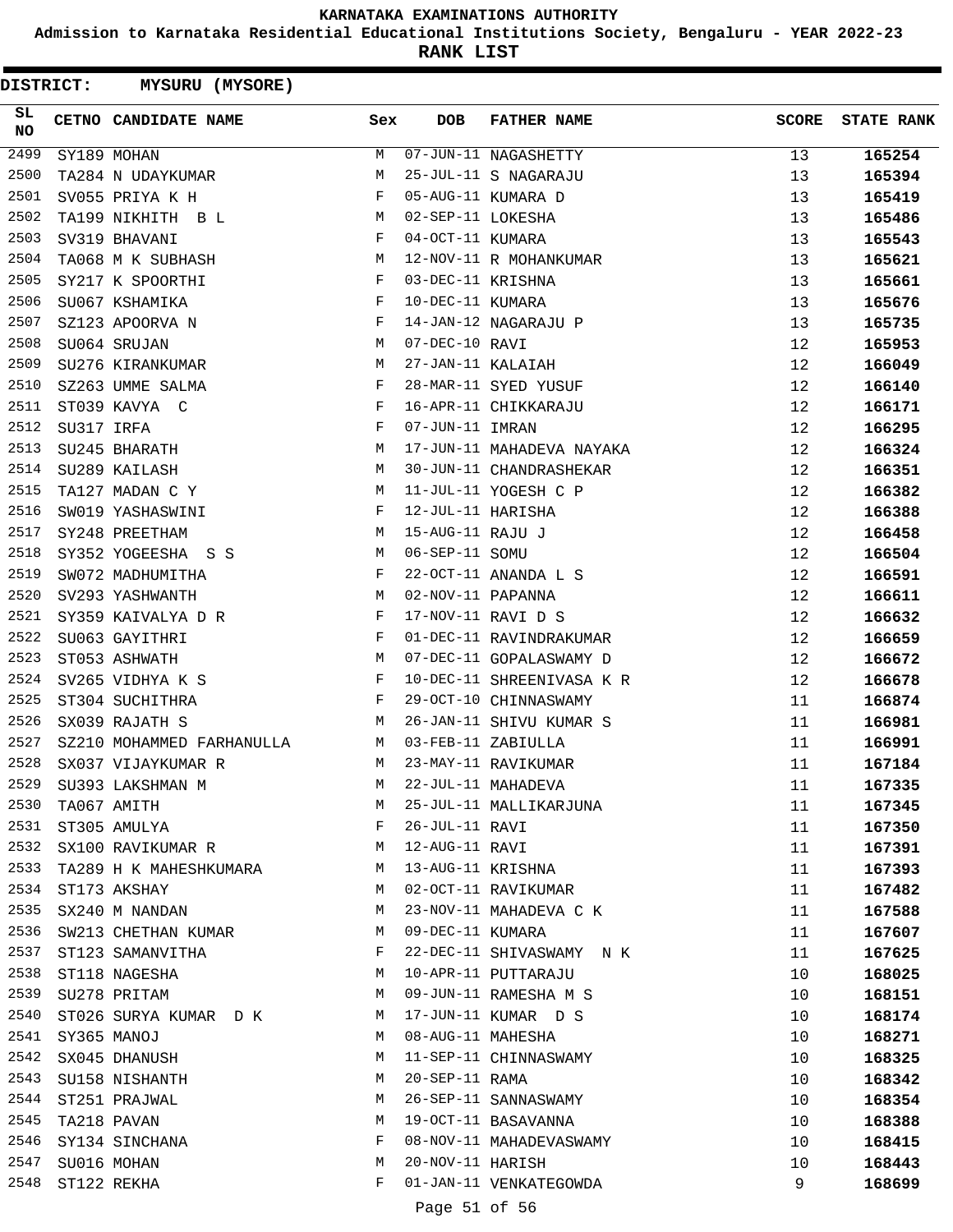**Admission to Karnataka Residential Educational Institutions Society, Bengaluru - YEAR 2022-23**

| <b>DISTRICT:</b> | <b>MYSURU (MYSORE)</b>  |     |                   |                            |              |                   |
|------------------|-------------------------|-----|-------------------|----------------------------|--------------|-------------------|
| SL<br>NO         | CETNO CANDIDATE NAME    | Sex | <b>DOB</b>        | <b>FATHER NAME</b>         | <b>SCORE</b> | <b>STATE RANK</b> |
| 2549             | SY301 CHANDRASHEKAR     | М   | 10-JAN-11 MAHESHA |                            | 9            | 168714            |
| 2550             | SY275 ARYAN G B         | М   |                   | 07-APR-11 BHAKTHA SIRIYALA | 9            | 168813            |
| 2551             | TA061 VARUN             | М   |                   | 26-APR-11 SUNDARAPPA       | 9            | 168839            |
| 2552             | ST021 REVATHI           | F   |                   | 22-JUL-11 KEMPACHARI       | 9            | 168986            |
| 2553             | ST057 ANJALI            | F   |                   | 02-AUG-11 PUTTAMADAIAH     | 9            | 169009            |
| 2554             | ST014 GOWTHAM           | М   |                   | 16-DEC-11 DODDAPPAJI       | 9            | 169203            |
| 2555             | SV064 BHUVANA M         | F   |                   | 09-MAY-11 MADEGOWDA        | 8            | 169491            |
| 2556             | SZ205 SAGAR K G         | М   |                   | 14-MAY-11 GAJENDRA         | 8            | 169503            |
| 2557             | SV054 NIVEDITHA         | F   | 17-MAY-11 DEVAIAH |                            | 8            | 169506            |
| 2558             | TA370 NAGALAAMBIKA D    | F   |                   | 08-JUN-11 DEVARAJU         | 8            | 169550            |
| 2559             | ST006 ADARSH            | М   |                   | 20-JUN-11 SHIVANNANAYAKA   | 8            | 169572            |
| 2560             | ST219 MAHADEVASWAMY K M | М   | 18-JUL-11 MANJU M |                            | 8            | 169614            |
| 2561             | SZ254 PREETHAM          | М   |                   | 16-SEP-11 JAGADEESHA       | 8            | 169705            |
| 2562             | SU271 YOGESHA           | М   | 30-OCT-11 RAJU    |                            | 8            | 169745            |
| 2563             | SZ267 SRUSTHI           | F   | 04-DEC-11 SURESHA |                            | 8            | 169776            |
| 2564             | TA118 VISHWA            | M   |                   | 13-DEC-11 SIDDARAJU        | 8            | 169791            |
| 2565             | SY018 KRUTHAN H M       | М   |                   | 02-JUN-11 MAHESH H S       | 7            | 170077            |
| 2566             | SW108 SREEMUTTU         | М   | 17-OCT-11 MOHANA  |                            | 7            | 170244            |
| 2567             | TA152 VILASH M          | М   | 14-DEC-11 MAHESH  |                            | 7            | 170296            |
| 2568             | SU231 JEEVAN B S        | М   |                   | 13-JAN-11 SANNANAYAKA      | 6            | 170422            |
| 2569             | SX142 KEERTHANA         | F   |                   | 15-JAN-11 MARISHETTY       | 6            | 170424            |
| 2570             | TA156 JEEVITHA          | F   |                   | 07-APR-11 NAGARAJU         | 6            | 170475            |
| 2571             | ST259 SONIYA S          | F   | 29-JUN-11 SOMANNA |                            | 6            | 170561            |
| 2572             | SZ174 MOULYA            | F   |                   | 01-AUG-11 CHALUVARAJU      | 6            | 170601            |
| 2573             | TA371 VARDHAN C         | М   |                   | 12-AUG-11 CHALUVARAJU      | 6            | 170615            |
| 2574             | ST301 AKASH             | М   | 22-OCT-11 KUMAR   |                            | 6            | 170670            |
| 2575             | ST176 GUNASHEKARA       | М   |                   | 04-NOV-11 KAALAPPA         | 6            | 170679            |
| 2576             | SY383 DILEEP            | М   |                   | 09-APR-11 NINGAIAH         | 5            | 170863            |
| 2577             | TA021 MONIKA<br>М       | F   | 12-MAY-11 MANOHAR | K M                        | 5            | 170880            |
| 2578             | SV128 KIRAN             | M   | 03-JUN-11 KEERTHI |                            | 5            | 170901            |
| 2579             | SU236 SUNITA            | F   | 30-JUN-11 LOKESHA |                            | 5            | 170933            |
| 2580             | SU104 SHARATH           | М   |                   | 21-AUG-11 MANJUNAYAKA      | 5            | 170981            |
| 2581             | SY361 SWETHA            | F   |                   | 29-DEC-11 NAGARAJU         | 5            | 171071            |
| 2582             | TA369 MADAN             | М   |                   | 11-MAR-11 BASAVARAJU       | 4            | 171163            |
| 2583             | TA141 GANGADHARA K      | М   | 22-DEC-11 KUMARA  |                            | 4            | 171313            |
| 2584             | SZ182 VENKATESHA        | М   | 30-DEC-11 ANANDA  |                            | 4            | 171317            |
| 2585             | SU161 SHRAVANTH         | М   |                   | 01-SEP-10 NAJARAJU         | 3            | 171346            |
| 2586             | ST295 MADEVI            | F   | 25-APR-11 RAVI    |                            | 3            | 171403            |
| 2587             | ST233 GANESH            | М   |                   | 14-JUL-11 RAVI V V         | 3            | 171436            |
| 2588             | TA041 CHAITHANYA S      | F   |                   | 23-OCT-11 SHIVANNA R       | 2            | 171620            |
| 2589             | SU284 ANITHA            | F   | 14-JUN-11 MAHESHA |                            | 1            | 171722            |
| 2590             | SV019 SHRUJAN           | М   |                   | 06-NOV-11 NINGARAJU        | 1            | 171762            |
| 2591             | ST054 GOWTHAM           | М   |                   | 25-JAN-12 MARIGOWDA        | 1            | 171772            |
| 2592             | SU101 VISHNU            | М   | 01-MAY-10 VINODA  |                            | 0            | 171779            |
| 2593             | SU253 SHRIDEVI R        | F   | 02-NOV-11 RAMU    |                            | 0            | 171885            |
| 2594             | SU320 YASHASHWINI       | F   |                   | 30-JAN-11 UMESH M C        | ABSENT       |                   |
| 2595             | SU394 SPOORTHY          | F   | 03-JUL-11 KUMAR   |                            | ABSENT       |                   |
| 2596             | SU250 JYOTHI P          | F   |                   | 25-DEC-10 SHIVAIAH         | ABSENT       |                   |
| 2597             | SU354 ANKITHA K S       | F   |                   | 11-MAR-11 SHASHIKUMAR      | ABSENT       |                   |
| 2598             | SU257 PREETHAM          | М   |                   | 24-JUN-11 NAGARAJU         | ABSENT       |                   |
|                  |                         |     | Page 52 of 56     |                            |              |                   |
|                  |                         |     |                   |                            |              |                   |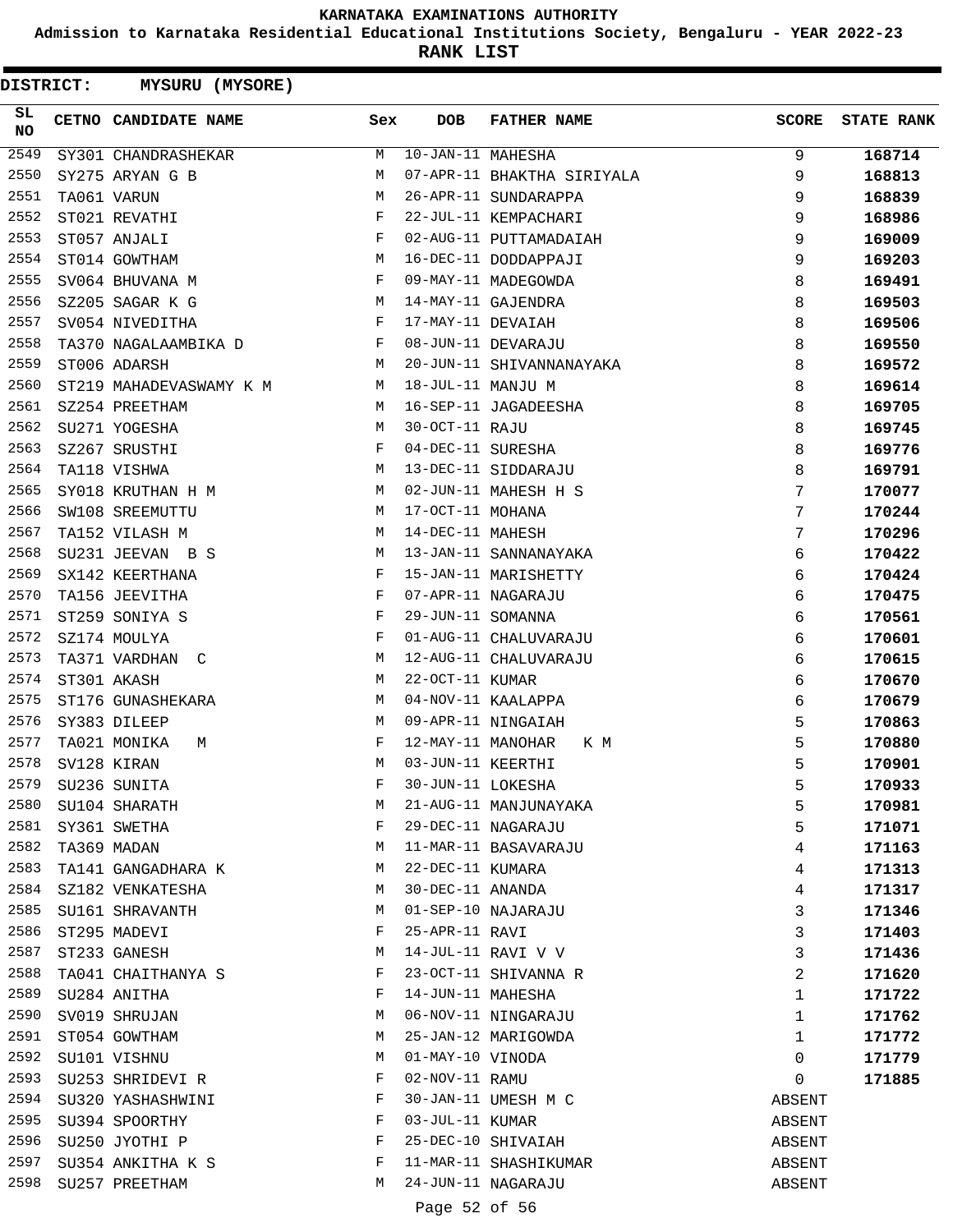**Admission to Karnataka Residential Educational Institutions Society, Bengaluru - YEAR 2022-23**

**RANK LIST**

|          | DISTRICT: MYSURU (MYSORE)                                                                                                                                                                                                      |              |                  |                                                                                                                                                                                                                                                                                                                                                                                                                     |        |                         |
|----------|--------------------------------------------------------------------------------------------------------------------------------------------------------------------------------------------------------------------------------|--------------|------------------|---------------------------------------------------------------------------------------------------------------------------------------------------------------------------------------------------------------------------------------------------------------------------------------------------------------------------------------------------------------------------------------------------------------------|--------|-------------------------|
| SL<br>NO | CETNO CANDIDATE NAME                                                                                                                                                                                                           | Sex          | <b>DOB</b>       | FATHER NAME                                                                                                                                                                                                                                                                                                                                                                                                         |        | <b>SCORE</b> STATE RANK |
| 2599     | SW050 CHENNA KESAVA M M                                                                                                                                                                                                        |              |                  | 19-JAN-12 MITHAN KUMAR<br>19-JAN-12 MITHAN KUMAR<br>16-JUN-11 IBRAHIM<br>21-SEP-11 GANESHA<br>19-SEP-11 CHENNAIAH<br>07-MAR-11 CHANNAIAH<br>26-MAR-11 NAGARAJU<br>04-JUL-11 KRISHNA K M<br>30-DEC-11 GANESHA<br>20-APR-11 BASAVANAYAKA                                                                                                                                                                              | ABSENT |                         |
| 2600     | M<br>SU179 MAHAMMED SALMAN                                                                                                                                                                                                     |              |                  |                                                                                                                                                                                                                                                                                                                                                                                                                     | ABSENT |                         |
| 2601     | SU184 DHANALAKSHMI F<br>SU045 BHAVYA F<br>SU248 SPANDANA C F                                                                                                                                                                   |              |                  |                                                                                                                                                                                                                                                                                                                                                                                                                     | ABSENT |                         |
| 2602     |                                                                                                                                                                                                                                |              |                  |                                                                                                                                                                                                                                                                                                                                                                                                                     | ABSENT |                         |
| 2603     |                                                                                                                                                                                                                                |              |                  |                                                                                                                                                                                                                                                                                                                                                                                                                     | ABSENT |                         |
| 2604     | SX234 CHALUVARAJU N M                                                                                                                                                                                                          |              |                  |                                                                                                                                                                                                                                                                                                                                                                                                                     | ABSENT |                         |
| 2605     |                                                                                                                                                                                                                                |              |                  |                                                                                                                                                                                                                                                                                                                                                                                                                     | ABSENT |                         |
| 2606     |                                                                                                                                                                                                                                |              |                  |                                                                                                                                                                                                                                                                                                                                                                                                                     | ABSENT |                         |
| 2607     | $\begin{array}{lllllll} \text{SX054} & \text{MANOJ} & \text{K} & \text{M} & & & \text{M} \\ \text{ST193} & \text{SAANVIKA} & \text{G} & & & \text{F} \\ \text{SW044} & \text{AKSHATHA} & & & \text{F} & & \end{array}$         |              |                  | 20-APR-11 BASAVANAYAKA                                                                                                                                                                                                                                                                                                                                                                                              | ABSENT |                         |
| 2608     | SWU44 AKSHATHA FREERING REFAIND NEW SYMBOLS NANDITA RASHAR MENARA MENARA MENARA MENARA MENARA MENARA MENARA MENARA MENARA MENARA MENARA MENARA MENARA MENARA MENARA MENARA MENARA MENARA MENARA MENARA MENARA MENARA MENARA ME |              |                  | 15-DEC-11 SWAMY<br>14-DEC-11 KANAKARAJ K N                                                                                                                                                                                                                                                                                                                                                                          | ABSENT |                         |
| 2609     |                                                                                                                                                                                                                                |              |                  |                                                                                                                                                                                                                                                                                                                                                                                                                     | ABSENT |                         |
| 2610     |                                                                                                                                                                                                                                |              |                  |                                                                                                                                                                                                                                                                                                                                                                                                                     | ABSENT |                         |
| 2611     |                                                                                                                                                                                                                                |              |                  |                                                                                                                                                                                                                                                                                                                                                                                                                     | ABSENT |                         |
| 2612     |                                                                                                                                                                                                                                |              |                  |                                                                                                                                                                                                                                                                                                                                                                                                                     | ABSENT |                         |
| 2613     |                                                                                                                                                                                                                                |              |                  |                                                                                                                                                                                                                                                                                                                                                                                                                     | ABSENT |                         |
| 2614     |                                                                                                                                                                                                                                |              |                  | 03-JUL-11 NINGARAJU<br>22-SEP-10 NANJAIAH<br>01-MAY-11 RAMEGOWDA<br>05-JUN-11 KRISHNA<br>08-JUL-11 RAVI<br>25-OCT-11 MAHAREYASHAY                                                                                                                                                                                                                                                                                   | ABSENT |                         |
| 2615     |                                                                                                                                                                                                                                |              |                  |                                                                                                                                                                                                                                                                                                                                                                                                                     | ABSENT |                         |
| 2616     |                                                                                                                                                                                                                                |              |                  |                                                                                                                                                                                                                                                                                                                                                                                                                     | ABSENT |                         |
| 2617     |                                                                                                                                                                                                                                |              |                  | 25-OCT-11 MAHADEVASWAMY<br>26-AUG-11 MAHADEVA S<br>28-NOV-11 BASAVARAJU<br>01-AUG-11 SWAMY                                                                                                                                                                                                                                                                                                                          | ABSENT |                         |
| 2618     |                                                                                                                                                                                                                                |              |                  |                                                                                                                                                                                                                                                                                                                                                                                                                     | ABSENT |                         |
| 2619     |                                                                                                                                                                                                                                |              |                  | 03-JAN-11 LATE NANJUNDASWAMY                                                                                                                                                                                                                                                                                                                                                                                        | ABSENT |                         |
| 2620     | SY362 SOMASHEKARA<br>SY297 SAMARTH M<br>SY003 GUARATH ----                                                                                                                                                                     |              |                  | 27-AUG-11 SHIVANAGA                                                                                                                                                                                                                                                                                                                                                                                                 | ABSENT |                         |
| 2621     |                                                                                                                                                                                                                                |              |                  | 18-SEP-11 KEMPARAJU                                                                                                                                                                                                                                                                                                                                                                                                 | ABSENT |                         |
| 2622     | SY003 SHARATH KUMAR M                                                                                                                                                                                                          |              |                  | 30-NOV-11 SHIVANANDA KUMAR S N                                                                                                                                                                                                                                                                                                                                                                                      | ABSENT |                         |
| 2623     | <b>M</b><br>SY177 MADAN H M                                                                                                                                                                                                    |              |                  | 02-JUN-11 MAHADEVA                                                                                                                                                                                                                                                                                                                                                                                                  | ABSENT |                         |
| 2624     |                                                                                                                                                                                                                                |              |                  |                                                                                                                                                                                                                                                                                                                                                                                                                     | ABSENT |                         |
| 2625     |                                                                                                                                                                                                                                |              |                  | $\begin{array}{lllllllllllllllllllll} \text{SWO64 NAMRUTHA JM} & & & & & \text{F} & 20-\text{AUG}-10 MAHADEVA \\ \text{SWO65 AMURUTHA J M} & & & & \text{F} & 20-\text{AUG}-10 MAHADEVA \\ \text{SVO02 YASHAS S N} & & & & \text{M} & 10-\text{AUG}-11 NAGENDRA \\ \text{SVI38 SUCHITRA} & & & & \text{F} & 03-SEP-11 JAINAYAKA \\ \text{TA040 SHREYASH} & & & & \text{M} & 05-\text{JUN}-11 KUMARA \\ \end{array}$ | ABSENT |                         |
| 2626     |                                                                                                                                                                                                                                |              |                  |                                                                                                                                                                                                                                                                                                                                                                                                                     | ABSENT |                         |
| 2627     |                                                                                                                                                                                                                                |              |                  |                                                                                                                                                                                                                                                                                                                                                                                                                     | ABSENT |                         |
| 2628     |                                                                                                                                                                                                                                |              |                  |                                                                                                                                                                                                                                                                                                                                                                                                                     | ABSENT |                         |
|          |                                                                                                                                                                                                                                | F            |                  |                                                                                                                                                                                                                                                                                                                                                                                                                     | ABSENT |                         |
|          |                                                                                                                                                                                                                                | F            |                  | 12-SEP-11 LOKESHA<br>26-DEC-11 NANDAKUMAR                                                                                                                                                                                                                                                                                                                                                                           |        |                         |
|          |                                                                                                                                                                                                                                | F            |                  | 08-NOV-11 LATE VENKATESHA                                                                                                                                                                                                                                                                                                                                                                                           | ABSENT |                         |
|          |                                                                                                                                                                                                                                | $\mathbf{F}$ |                  | 03-DEC-11 MAHADEVU                                                                                                                                                                                                                                                                                                                                                                                                  | ABSENT |                         |
|          | 2629 TA263 DEEKSHITHA<br>2630 SY065 RAJESWARI<br>2631 SY330 MANASA<br>2632 SY015 DEEPU<br>2633 SY324 ANKITHA<br>2634 SY025 RAVISUANIA                                                                                          | F            |                  |                                                                                                                                                                                                                                                                                                                                                                                                                     | ABSENT |                         |
| 2634     | SY025 RAVISHANKAR M                                                                                                                                                                                                            |              |                  | 29-MAR-11 NANJUNDANAYAKA                                                                                                                                                                                                                                                                                                                                                                                            | ABSENT |                         |
| 2635     | SY343 PRAJWAL S M                                                                                                                                                                                                              |              |                  | 05-NOV-11 YELLAPPA                                                                                                                                                                                                                                                                                                                                                                                                  | ABSENT |                         |
| 2636     | SY119 MADAN KUMAR                                                                                                                                                                                                              | M            |                  | 06-DEC-11 SIDDAPPA<br>23-JUL-11 JAGADEESH                                                                                                                                                                                                                                                                                                                                                                           | ABSENT |                         |
| 2637     |                                                                                                                                                                                                                                | M            |                  | 24-OCT-10 NINGANNA                                                                                                                                                                                                                                                                                                                                                                                                  | ABSENT |                         |
|          | SY231 CHETHAN N                                                                                                                                                                                                                |              |                  |                                                                                                                                                                                                                                                                                                                                                                                                                     | ABSENT |                         |
| 2638     | SY083 MAHALAKSHMI J F<br>M                                                                                                                                                                                                     |              |                  | 28-AUG-11 JAYASHEKARA H S                                                                                                                                                                                                                                                                                                                                                                                           | ABSENT |                         |
| 2639     | SU197 KARNA                                                                                                                                                                                                                    |              | 07-MAY-11 RAJA   |                                                                                                                                                                                                                                                                                                                                                                                                                     | ABSENT |                         |
| 2640     | SU305 JANITHKUMAR V                                                                                                                                                                                                            | M            |                  | 03-JUL-11 VINAYKUMAR                                                                                                                                                                                                                                                                                                                                                                                                | ABSENT |                         |
| 2641     | SU408 DINESH                                                                                                                                                                                                                   | M            |                  | 07-OCT-11 MAHADEVA                                                                                                                                                                                                                                                                                                                                                                                                  | ABSENT |                         |
| 2642     | SX136 GAGAN                                                                                                                                                                                                                    | М            |                  | 13-DEC-11 PAPA                                                                                                                                                                                                                                                                                                                                                                                                      | ABSENT |                         |
| 2643     | SX301 ANUSHA                                                                                                                                                                                                                   | F            |                  | 20-OCT-11 PRADEEP                                                                                                                                                                                                                                                                                                                                                                                                   | ABSENT |                         |
| 2644     | SX079 JEEVITHA M K F                                                                                                                                                                                                           |              |                  | 15-JUN-11 MAHESH T S                                                                                                                                                                                                                                                                                                                                                                                                | ABSENT |                         |
| 2645     | SX018 RAMU K A                                                                                                                                                                                                                 | M            | 01-AUG-11 ANAND  |                                                                                                                                                                                                                                                                                                                                                                                                                     | ABSENT |                         |
| 2646     | SV099 VINAY H M                                                                                                                                                                                                                | M            |                  | 19-JUL-11 MANJUNATHA                                                                                                                                                                                                                                                                                                                                                                                                | ABSENT |                         |
| 2647     | SU168 ANKITHA                                                                                                                                                                                                                  | F            | 01-JAN-11 KARIYA |                                                                                                                                                                                                                                                                                                                                                                                                                     | ABSENT |                         |
| 2648     | ST099 SHIVANI                                                                                                                                                                                                                  | F            | 10-NOV-10 RAVI   |                                                                                                                                                                                                                                                                                                                                                                                                                     | ABSENT |                         |

# Page 53 of 56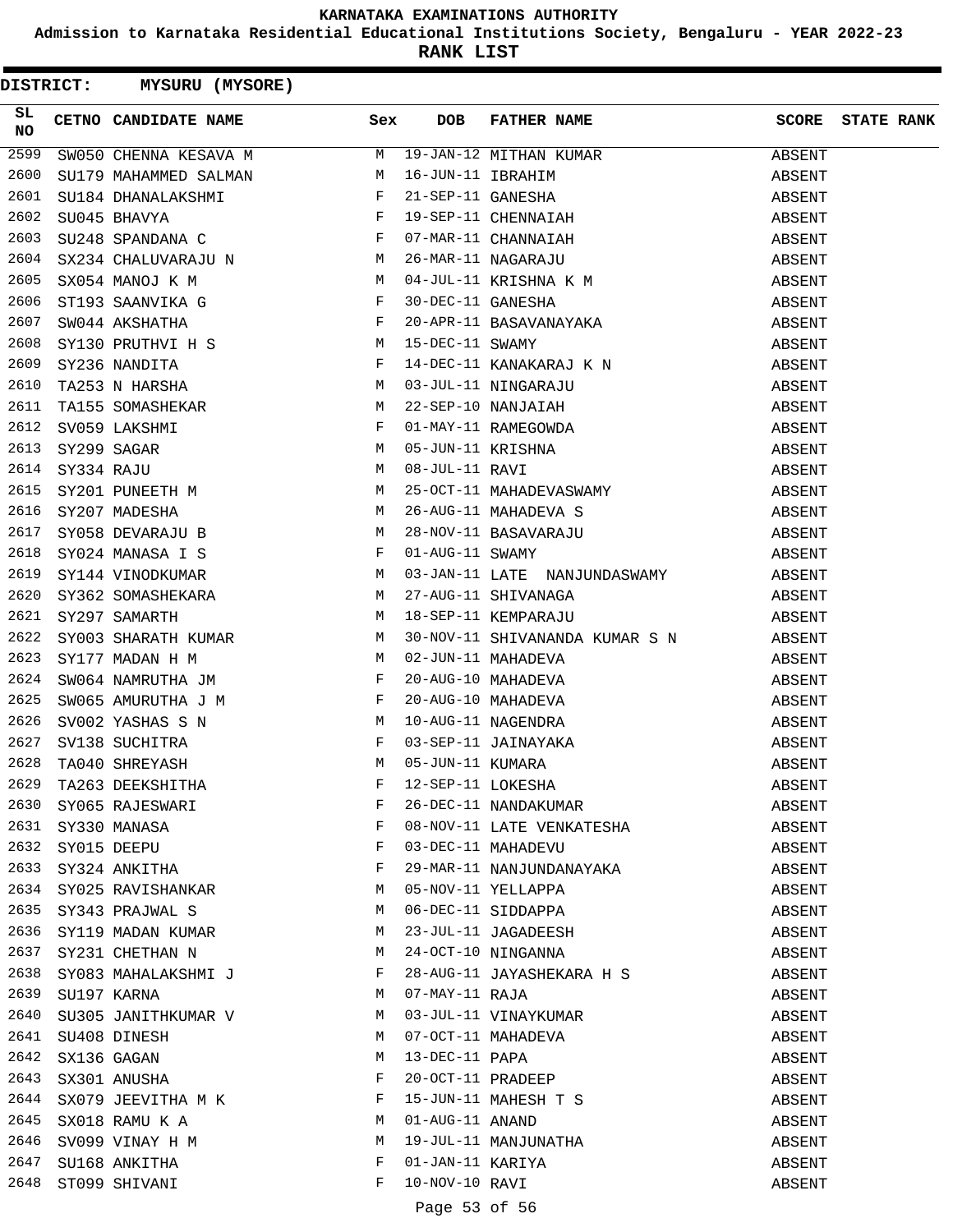**Admission to Karnataka Residential Educational Institutions Society, Bengaluru - YEAR 2022-23**

**RANK LIST**

**DISTRICT:** NN **MYSURU (MYSORE)**

| CETNO CANDIDATE NAME Sex DOB FATHER NAME SCORE STATE RANK<br>NO                                         |        |  |
|---------------------------------------------------------------------------------------------------------|--------|--|
| 2649                                                                                                    | ABSENT |  |
| 2650                                                                                                    | ABSENT |  |
| 2651                                                                                                    | ABSENT |  |
| 2652                                                                                                    | ABSENT |  |
| 2653                                                                                                    | ABSENT |  |
| 2654                                                                                                    | ABSENT |  |
| 2655                                                                                                    | ABSENT |  |
| 2656                                                                                                    | ABSENT |  |
| 2657                                                                                                    | ABSENT |  |
| 2658                                                                                                    | ABSENT |  |
| 2659                                                                                                    | ABSENT |  |
| 2660                                                                                                    | ABSENT |  |
| 2661                                                                                                    | ABSENT |  |
| 2662                                                                                                    | ABSENT |  |
| 2663                                                                                                    | ABSENT |  |
| 2664                                                                                                    | ABSENT |  |
| 2665                                                                                                    | ABSENT |  |
| 2666                                                                                                    | ABSENT |  |
| 2667                                                                                                    | ABSENT |  |
| 2668                                                                                                    | ABSENT |  |
| 2669                                                                                                    | ABSENT |  |
| 2670                                                                                                    | ABSENT |  |
| 2671                                                                                                    | ABSENT |  |
| SIZZZ PIERRA<br>SY036 THANUSHREE K S<br>20-APR-11 SHADAKSHARA SWAMY ABSENT<br>2672                      |        |  |
| $\mathbf{F}$ and $\mathbf{F}$ and $\mathbf{F}$<br>2673<br>05-JAN-12 KUMARASWAMY H V<br>SY278 ANANYA H K | ABSENT |  |
| 2674                                                                                                    |        |  |
| 2675                                                                                                    |        |  |
| 2676                                                                                                    |        |  |
| 2677                                                                                                    |        |  |
| 2678                                                                                                    |        |  |
| 2679                                                                                                    |        |  |
| 26-AUG-11 NANJUNDASWAMY<br>2680<br>SY090 ANU N<br>F                                                     | ABSENT |  |
| 05-FEB-12 MAHADEVA<br>2681 SY048 SATHISHKUMAR<br>M                                                      | ABSENT |  |
| 2682 SU047 PRIYADARSHINI F<br>09-JUL-11 RAVI KUMARA K                                                   | ABSENT |  |
| 2683 SU329 CHANDRAKUMARA M<br>10-AUG-11 BEEREGOWDA                                                      | ABSENT |  |
| 2684 SU285 AMULYA J<br>2685 SU344 GEETHA K<br>2685 SU344 GEETHA K<br>$05-MAY-10$ JAGA                   | ABSENT |  |
| 05-NOV-11 KRISHNA M                                                                                     | ABSENT |  |
| SU306 PREETHIKUMAR V M<br>2686<br>31-DEC-09 VUNAYKUMAR                                                  | ABSENT |  |
| 2687 SU225 VISHAL<br>08-OCT-10 MANIPUTHRA<br>M                                                          | ABSENT |  |
| SU031 SHREYA A<br>2688<br>F<br>03-AUG-11 ARUNKUMAR H                                                    | ABSENT |  |
| 21-MAY-11 DEVARAJU<br>2689<br>M<br>SU406 HARSHA                                                         | ABSENT |  |
| SU417 TANUJA B M<br>07-JUL-11 MADEVAIAH<br>2690<br>F                                                    | ABSENT |  |
| 02-AUG-11 HANUMAIAH<br>F                                                                                | ABSENT |  |
| 2691 SU201 ANJU<br>2692 SU259 MAYAMMA<br>2693 SU061 AISWARYA<br>F<br>14-JUL-11 RAVI                     | ABSENT |  |
| 27-AUG-11 RAVIKUMAR<br>F                                                                                | ABSENT |  |
| SU123 PREETHI P<br>2694<br>F                                                                            | ABSENT |  |
| 27-JAN-10 PAPAIAH<br>04-AUG-11 RAVI<br>2695 SU217 LEKHANA R<br>04-AUG-11 RAVI<br>$\mathbf{F}$           | ABSENT |  |
| 2696 SU425 BHARATH R C M<br>20-MAY-11 CHANDRASHEKAR R K                                                 | ABSENT |  |
| 2697 TA097 DEEKSHITH N<br>24-JUN-11 NAGESHA<br>M                                                        | ABSENT |  |
| 2698 SY100 PRASAD M<br>28-OCT-11 MAHADEVA SWAMY<br>M                                                    | ABSENT |  |

Page 54 of 56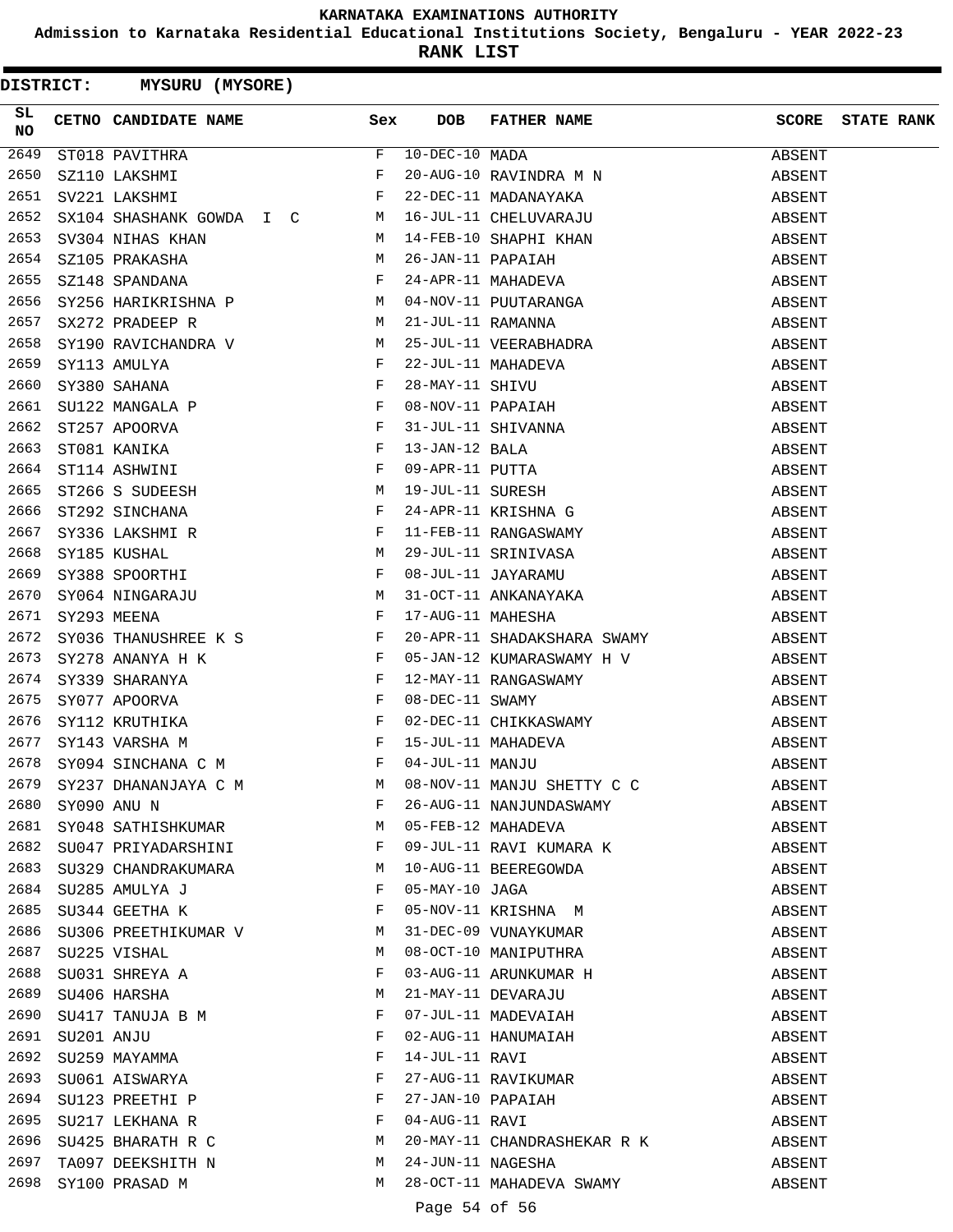**Admission to Karnataka Residential Educational Institutions Society, Bengaluru - YEAR 2022-23**

|          |  | DISTRICT: MYSURU (MYSORE)                                                                                                                                                                                                      |              |                   |                                                                                      |        |                   |
|----------|--|--------------------------------------------------------------------------------------------------------------------------------------------------------------------------------------------------------------------------------|--------------|-------------------|--------------------------------------------------------------------------------------|--------|-------------------|
| SL<br>NO |  | CETNO CANDIDATE NAME Sex                                                                                                                                                                                                       |              | <b>DOB</b>        | FATHER NAME                                                                          | SCORE  | <b>STATE RANK</b> |
| 2699     |  | M<br>SY261 PRASHANTH                                                                                                                                                                                                           |              | 28-MAY-11 MADHU   |                                                                                      | ABSENT |                   |
| 2700     |  | SY121 PRAJVAL B K M<br>SY121 PRAJVAL B K M<br>SY181 POORNIMA F<br>SY180 MAHADEVI F<br>SY193 CHAITHRA R F                                                                                                                       |              |                   | 28-MAY-11 MADHU<br>21-DEC-11 KUMAR SHETTY                                            | ABSENT |                   |
| 2701     |  |                                                                                                                                                                                                                                |              |                   |                                                                                      | ABSENT |                   |
| 2702     |  |                                                                                                                                                                                                                                |              |                   |                                                                                      | ABSENT |                   |
| 2703     |  |                                                                                                                                                                                                                                |              |                   |                                                                                      | ABSENT |                   |
| 2704     |  |                                                                                                                                                                                                                                |              |                   |                                                                                      | ABSENT |                   |
| 2705     |  |                                                                                                                                                                                                                                |              |                   |                                                                                      | ABSENT |                   |
| 2706     |  |                                                                                                                                                                                                                                |              |                   |                                                                                      | ABSENT |                   |
| 2707     |  |                                                                                                                                                                                                                                |              |                   |                                                                                      | ABSENT |                   |
| 2708     |  |                                                                                                                                                                                                                                |              |                   |                                                                                      | ABSENT |                   |
| 2709     |  |                                                                                                                                                                                                                                |              |                   |                                                                                      | ABSENT |                   |
| 2710     |  |                                                                                                                                                                                                                                |              |                   |                                                                                      | ABSENT |                   |
| 2711     |  |                                                                                                                                                                                                                                |              |                   |                                                                                      | ABSENT |                   |
| 2712     |  | NOTES CONTRAINER AND MONOGRAPH MANUSURE OF THE MONOGRAPH MANUSURE OF THE SUNG OF THE SUNG OF THE MANUSURE OF THE SUNG OF THE SUNG OF THE SUNG OF THE SUNG OF THE SUNG OF THE SUNG OF THE SUNG OF THE SUNG OF THE SUNG OF THE S |              |                   |                                                                                      | ABSENT |                   |
| 2713     |  |                                                                                                                                                                                                                                |              |                   |                                                                                      | ABSENT |                   |
| 2714     |  |                                                                                                                                                                                                                                |              |                   | 05-OCT-11 VENKATESHACHAARI                                                           | ABSENT |                   |
| 2715     |  |                                                                                                                                                                                                                                |              |                   | 02-DEC-11 LATE HARISHA K                                                             | ABSENT |                   |
| 2716     |  |                                                                                                                                                                                                                                |              |                   |                                                                                      | ABSENT |                   |
| 2717     |  | SU134 YASHAVANTH M<br>SU302 VIJAY M<br>ST163 PRAKRUTHI F                                                                                                                                                                       |              |                   | 05-SEP-11 SOMASHEKAR<br>08-JAN-12 KRISHNA<br>25-JAN-12 SANNASWAMY                    | ABSENT |                   |
| 2718     |  |                                                                                                                                                                                                                                |              |                   |                                                                                      | ABSENT |                   |
| 2719     |  | SU206 KOWSHIK RAO GHATKE M                                                                                                                                                                                                     |              |                   | 23-APR-11 ANANDA RAO GHATKE                                                          | ABSENT |                   |
| 2720     |  |                                                                                                                                                                                                                                |              |                   | 19-MAY-11 RAVIGOWDA R S                                                              | ABSENT |                   |
| 2721     |  | SU025 INDHU F<br>SU378 KEERTHI S F<br>SU042 RUCHITHA N F                                                                                                                                                                       |              |                   | 06-SEP-11 SWAMYGOWDA SWAMYGOWDA                                                      | ABSENT |                   |
| 2722     |  |                                                                                                                                                                                                                                |              |                   |                                                                                      | ABSENT |                   |
| 2723     |  | TA334 DEEKSHITHA L F                                                                                                                                                                                                           |              |                   | 03-DEC-10 NAGARAJU<br>07-JUN-11 LINGARAJU                                            | ABSENT |                   |
| 2724     |  | TA353 DIVYASHREE B F                                                                                                                                                                                                           |              |                   |                                                                                      | ABSENT |                   |
| 2725     |  | M<br>ST041 GURU PRASAD<br>SZ071 SONIKA F<br>SZ017 PRAGTHI DR F<br>SZ031 JAYANTH G M                                                                                                                                            |              |                   | 16-AUG-11 BASAVARAJU K<br>22-JUN-11 LOKESHA<br>06-JUN-11 ASHOKA<br>06-JUN-11 REVANNA | ABSENT |                   |
| 2726     |  |                                                                                                                                                                                                                                |              |                   |                                                                                      | ABSENT |                   |
| 2727     |  |                                                                                                                                                                                                                                |              |                   |                                                                                      | ABSENT |                   |
| 2728     |  |                                                                                                                                                                                                                                |              |                   | 18-NOV-11 GURUMURTHY B Y                                                             | ABSENT |                   |
|          |  |                                                                                                                                                                                                                                | М            | 31-JUL-11 SHIVU   |                                                                                      | ABSENT |                   |
|          |  | 2729 SZ247 RISHIK<br>2730 ST234 MANIKANTA                                                                                                                                                                                      | M            | 12-DEC-10 SHIVA   |                                                                                      | ABSENT |                   |
|          |  | 2731 SX016 LAKSHMI K A $F$                                                                                                                                                                                                     |              | 01-AUG-11 ANAND   |                                                                                      | ABSENT |                   |
| 2732     |  | $\mathbf M$<br>SX093 PRUTHVI A                                                                                                                                                                                                 |              | 04-AUG-11 ASHOK   |                                                                                      | ABSENT |                   |
|          |  | 2733 SX207 SWAPNA                                                                                                                                                                                                              | F            |                   | 20-JUL-11 RAVICHANDRA                                                                | ABSENT |                   |
| 2734     |  | SX207 SWAPNA<br>SX027 SANJAY S                                                                                                                                                                                                 | M            |                   | 03-JAN-11 SHANKAR D                                                                  | ABSENT |                   |
| 2735     |  | ST048 DHANU                                                                                                                                                                                                                    | M            |                   | 16-NOV-11 KUMARA                                                                     | ABSENT |                   |
| 2736     |  | ST322 ROOPA P                                                                                                                                                                                                                  | F            |                   | 21-MAY-10 PIYANNA                                                                    | ABSENT |                   |
| 2737     |  | SW266 H M NEHA                                                                                                                                                                                                                 | $\mathbf{F}$ |                   | 08-AUG-11 MOHAN H S                                                                  | ABSENT |                   |
| 2738     |  | SV199 ANNAPOORNA A $$\rm F$$                                                                                                                                                                                                   |              | 26-MAR-12 ARAKESH |                                                                                      | ABSENT |                   |
| 2739     |  | <b>Example 19</b> M<br>SV191 YOGESH                                                                                                                                                                                            |              |                   |                                                                                      | ABSENT |                   |
| 2740     |  | SW147 HARSHAVARDHANA H Y M                                                                                                                                                                                                     |              |                   | 30-OCT-11 RAMESHA<br>26-AUG-11 VATICU<br>26-AUG-11 YATISH                            | ABSENT |                   |
|          |  | M<br>2741 SV143 PAVAN K P                                                                                                                                                                                                      |              |                   | 19-MAR-11 PUTTARAJU K                                                                | ABSENT |                   |
| 2742     |  | TA091 M K MADHUSHREE F                                                                                                                                                                                                         |              |                   | 14-APR-11 KALAIAH                                                                    | ABSENT |                   |
| 2743     |  | SY195 HEMANTH H D M                                                                                                                                                                                                            |              |                   | 06-JUN-11 DAYANANDA KUMAR H S                                                        | ABSENT |                   |
| 2744     |  | TA083 RAMYA M F                                                                                                                                                                                                                |              |                   | 20-OCT-11 MAHADEVA                                                                   | ABSENT |                   |
| 2745     |  | TA122 SPOORTHI                                                                                                                                                                                                                 | $\mathbf{F}$ |                   | 12-MAR-11 SIDDAPAJI                                                                  | ABSENT |                   |
| 2746     |  | TA178 MADANKUMAR K S M                                                                                                                                                                                                         |              |                   | 14-MAR-11 SIDDANAYAKA                                                                | ABSENT |                   |
| 2747     |  | TA249 YASHVITHA S F                                                                                                                                                                                                            |              |                   | 22-APR-11 SIDDARAJU                                                                  | ABSENT |                   |
| 2748     |  | TA257 RAKSHITHA N C F                                                                                                                                                                                                          |              |                   | 30-NOV-11 N V CHELUVARAJU                                                            | ABSENT |                   |
|          |  |                                                                                                                                                                                                                                |              |                   |                                                                                      |        |                   |
|          |  |                                                                                                                                                                                                                                |              | Page 55 of 56     |                                                                                      |        |                   |